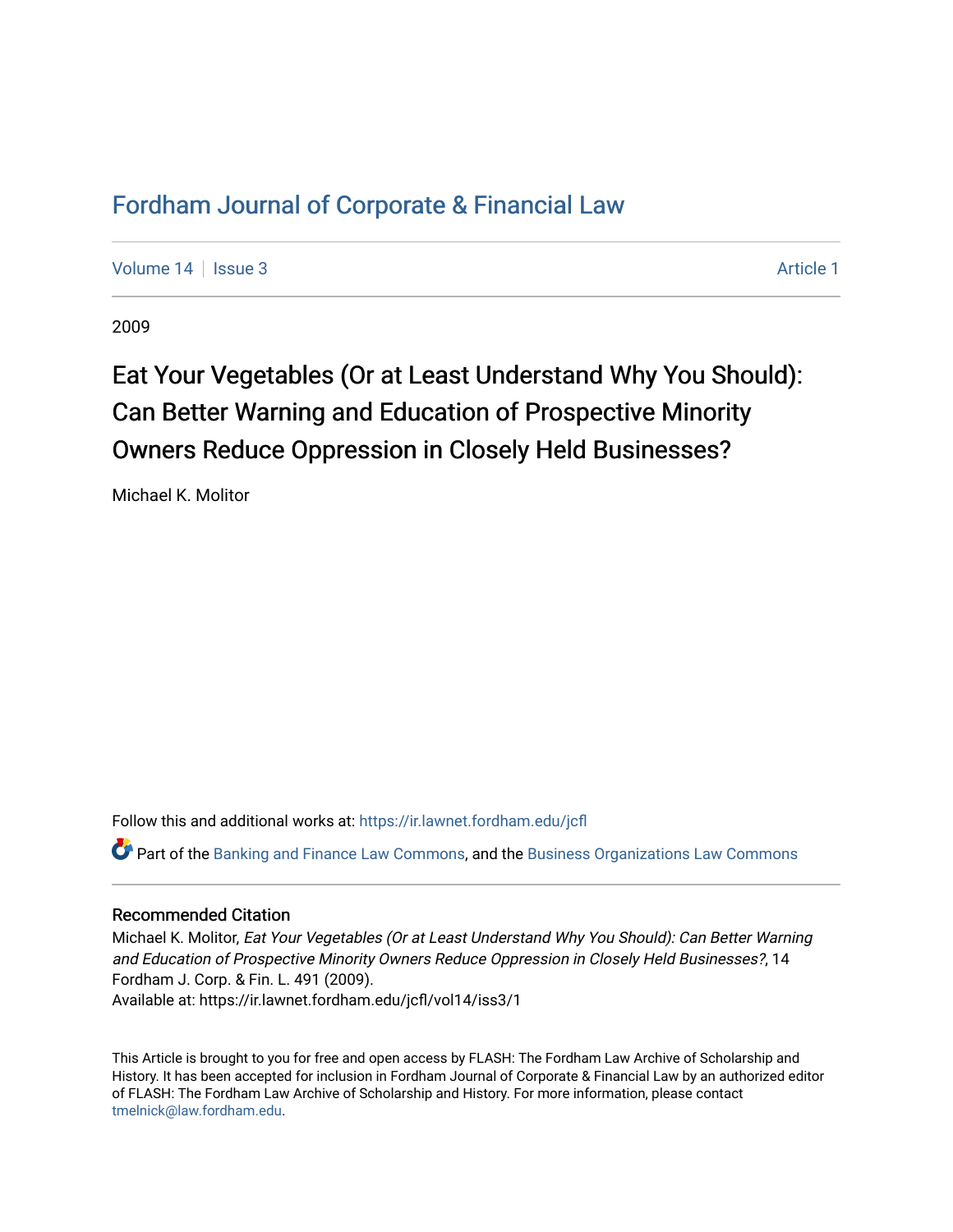#### **ARTICLES**

### EAT YOUR VEGETABLES (OR AT LEAST UNDERSTAND WHY YOU SHOULD): CAN BETTER WARNING AND EDUCATION OF PROSPECTIVE MINORITY OWNERS REDUCE OPPRESSION IN CLOSELY HELD BUSINESSES?

#### *Michael K. Molitor*[∗](#page-1-0)

#### **INTRODUCTION**

Imagine this common scenario: A, B, and C are three family members or friends who visit a lawyer for help starting a business. A, B, and C tell the lawyer that they only need help in selecting an organizational form ("We've heard that LLCs are popular"), drafting charter documents, and making any necessary governmental filings. Their goal is to keep legal fees low, preserving funds for more useful ends like purchasing equipment. The lawyer advises A, B, and C that their three main choices are the partnership, the corporation (preferably an "S" corporation), or a limited liability company (LLC). After learning that the partnership form imposes unlimited personal liability on the partners<sup>[1](#page-1-1)</sup> – whereas both the corporate and LLC forms generally insulate the owners from the debts of the business<sup>[2](#page-1-2)</sup> – the parties instruct the lawyer to form a corporation (or an LLC) in which they will each own one-third of the equity and serve as directors of the corporation (or managers of the LLC).

<span id="page-1-0"></span><sup>∗</sup> Associate Professor of Law, Thomas M. Cooley Law School. B.A., 1991, University of Michigan; J.D., cum laude, 1994, Wayne State University Law School.

<span id="page-1-2"></span><span id="page-1-1"></span><sup>1</sup>*. See infra* notes 21-22 and accompanying text. However, partnerships may be organized as limited liability partnerships (LLPs), which may eliminate the partners' personal liability for some or all of the LLP's debts. *See infra* notes 42-48 and accompanying text.

<sup>2</sup>*. See infra* notes 23-24, 32 and accompanying text.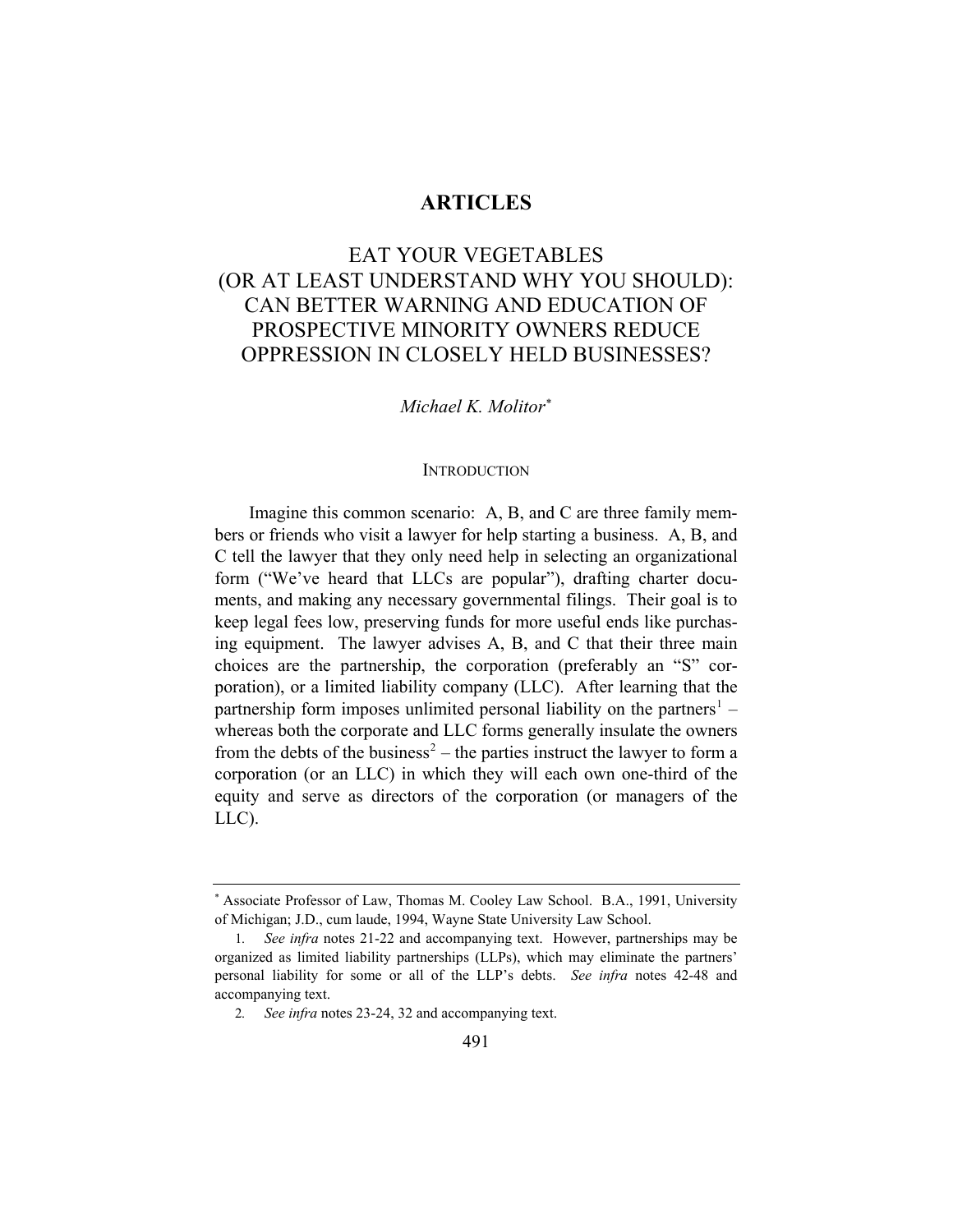Although each owner expects to be employed by the business and earn a salary, none bothers to have the lawyer draft an employment agreement for him, if indeed this issue even crossed his mind.<sup>[3](#page-2-0)</sup> Instead, each owner has a vague belief that his status as an equal owner and a director or manager will be sufficient. Moreover, since A, B, and C are family members or friends, none of them foresees or seriously expects any major conflicts in the future. Again, wishing to keep legal expenses low, they tell the lawyer to draft a "standard" set of articles of incorpora-

 The notion that an attorney represents an intangible entity presents the additional problem of determining which people "speak" for the entity. *See* Geoffrey C. Hazard, Jr., *[Ethical Dilemmas of Corporate Counsel](http://web2.westlaw.com/find/default.wl?DB=1135&SerialNum=0108635655&FindType=Y&AP=&fn=_top&rs=WLW6.07&mt=BusinessPrac&vr=2.0&sv=Split)*, 46 EMORY L. J. [1011, 1014 \(1997\)](http://web2.westlaw.com/find/default.wl?DB=1135&SerialNum=0108635655&FindType=Y&AP=&fn=_top&rs=WLW6.07&mt=BusinessPrac&vr=2.0&sv=Split) ("Put more colloquially, the problem for an attorney dealing with a corporate official is: 'Who is this guy anyway?'"). *See generally* Darian M. Ibrahim, *Solving the Everyday Problem of Client Identity in the Context of Closely Held Businesses*, 56 ALA. L. REV. 181 (2004); Ralph Jonas, *Who is the Client?: The Corporate Lawyer's Dilemma*, 39 HASTINGS L.J. 617 (1988); Thomas D. Morgan, *The Client(s) of a Corporate Lawyer*, 33 CAP. U. L. REV. 17 (2004); William H. Simon, *Whom (or What) Does the Organization's Lawyer Represent?: An Anatomy of Intraclient Conflict*, 91 CAL. L. REV. 57 (2003).

<span id="page-2-0"></span><sup>3.</sup> A related issue is that the attorney usually represents the *business*, not the individual owners. *See* MODEL RULES OF PROF'L CONDUCT R. 1.13(a) (amended 2003) ("A lawyer employed or retained by an organization represents the organization."). Important planning devices to protect the interests of minority owners could present a conflict between the business's interests and the owners' interests if there are multiple owners. For example, in negotiating a buy-sell agreement that would obligate the business to repurchase an owner's equity interest upon certain events such as the termination of that owner's employment, the business's desires as to what events will "trigger" its obligations and what the purchase price and payment terms will be could materially diverge from the owner's desires, presenting a conflict of interest that makes dual representation of the business and that owner impermissible. *See id*. R. 1.7, 1.13(e). As such, the business lawyer should make sure that the prospective owners of the business clearly understand that the lawyer does not represent them. One commentator suggests that to "further clarify the representation of the client, the attorney preparing any document relating to the entity should consider including a provision that indicates that the attorney is preparing the document and that each party should confer with independent counsel." William A. Shaheen, Jr., *Business Planning and Financing*, *in* ADVISING CLOSELY HELD BUSINESSES IN MICHIGAN § 1.2, at 1-3 to 1-4 (Jeffrey S. Ammon et al. eds., 2000 & Supp. 2004); *see also* MODEL RULES OF PROF'L CONDUCT R. 1.13(d) (amended 2003) ("In dealing with an organization's directors, officers, employees, members, shareholders or other constituents, a lawyer shall explain the identity of the client when the lawyer knows or reasonably should know that the organization's interests are adverse to those of the constituents with whom the lawyer is dealing.").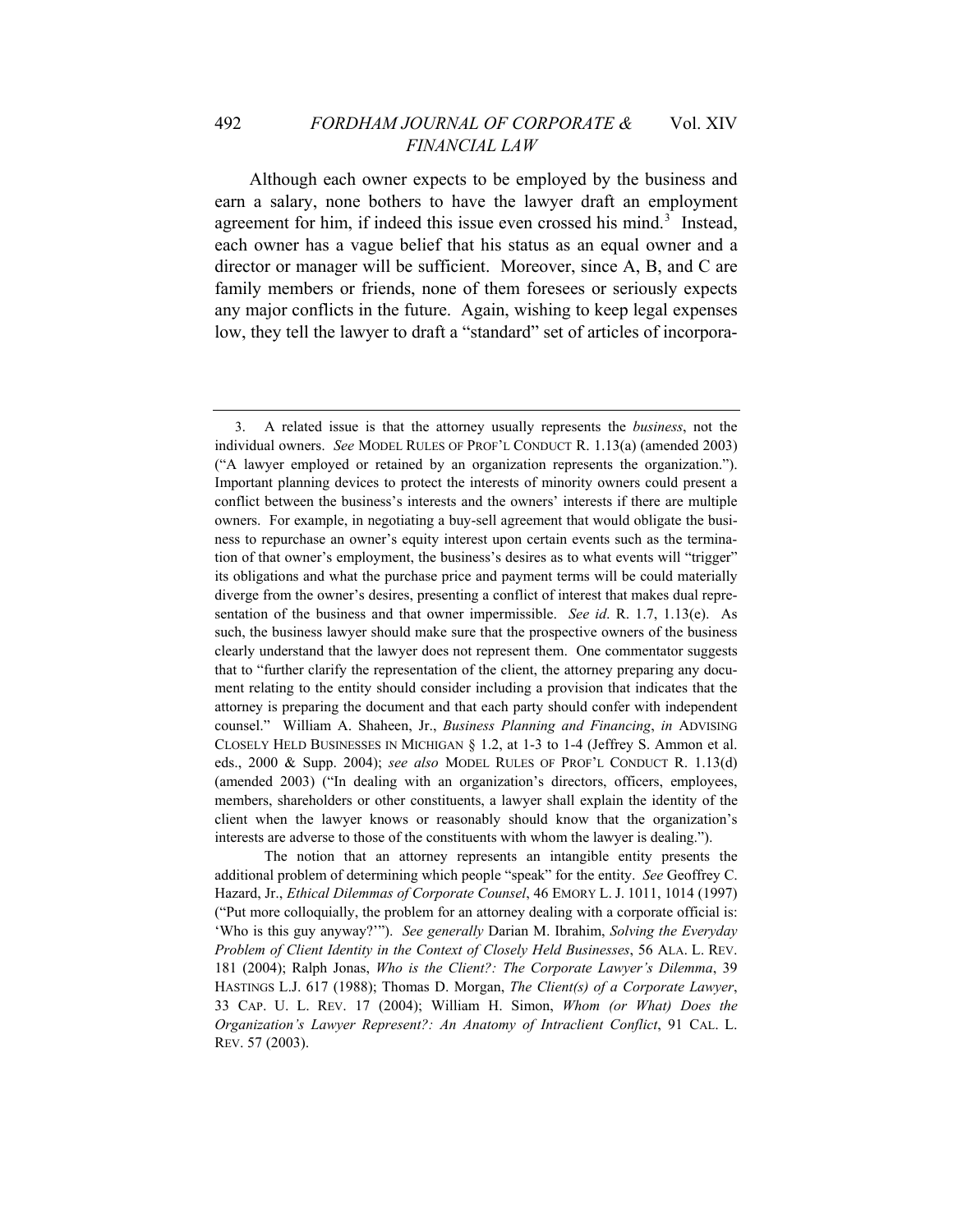$\mu$  tion<sup>[4](#page-3-0)</sup> and bylaws<sup>[5](#page-3-1)</sup> (in the case of a corporation), addressing typical matters like the election of directors, board and shareholder meetings, and indemnification provisions; or to draft a "standard" set of articles of organization<sup>[6](#page-3-2)</sup> and operating agreement<sup>[7](#page-3-3)</sup> (in the case of an LLC), addressing similar matters.

After a few lean years, the business becomes very successful, enabling A, B, and C to receive substantial salaries and dividends. Later, however, personal and business conflicts align A and B against C and, in their capacities as a majority of the directors of the corporation or a majority of the managers (or members) of the LLC, A and B decide to fire C. Although a new employee is needed to replace the work formerly done by C, a replacement can be found for a much smaller salary than C had been receiving. Not coincidentally, this frees up a lot of cash flow, which A and B then use to increase their salaries. In turn, the increased salaries paid to A and B reduce the funds available to pay dividends to all three owners. In fact, A and B, who are now earning very generous salaries, decide that the business should stop paying dividends altogether.

C now finds himself in the unenviable position of being a "frozen out" minority owner who has not done any advance planning to protect himself. Although he owns one-third of the business, that interest is essentially worthless as long as A and B remain in control. C's primary reason for starting the business – to create a job for himself – has evaporated. With dividends discontinued, he receives no return on his investment. Cementing C's dilemma is the fact that there is no market in which to resell his ownership interest. Moreover, even if C could find a buyer, that buyer would likely demand steep discounts to reflect the fact that C is a minority owner with no control over the business and that C's interest is not liquid.

This idealized (and very simplified) story is not new; courts, legislatures, and academics have been grappling with similar scenarios for decades,<sup>[8](#page-3-4)</sup> often clumsily. To date, two primary avenues of relief have

<span id="page-3-0"></span><sup>4</sup>*. See* MODEL BUS. CORP. ACT § 2.02 (1984) (listing the requirements for articles of incorporation).

<sup>5</sup>*. See id.* at § 2.06 (describing the nature of provisions included in bylaws).

<span id="page-3-2"></span><span id="page-3-1"></span><sup>6</sup>*. See* UNIF. LTD. LIAB. CO. ACT § 201 (2006) (listing the requirements for articles of organization).

<span id="page-3-4"></span><span id="page-3-3"></span><sup>7</sup>*. See id.* § 110 (listing restrictions for operating agreements and the effect of operating agreements).

<sup>8</sup>*. See, e.g.*, F. HODGE O'NEAL & ROBERT B. THOMPSON, 1 O'NEAL'S OPPRESSION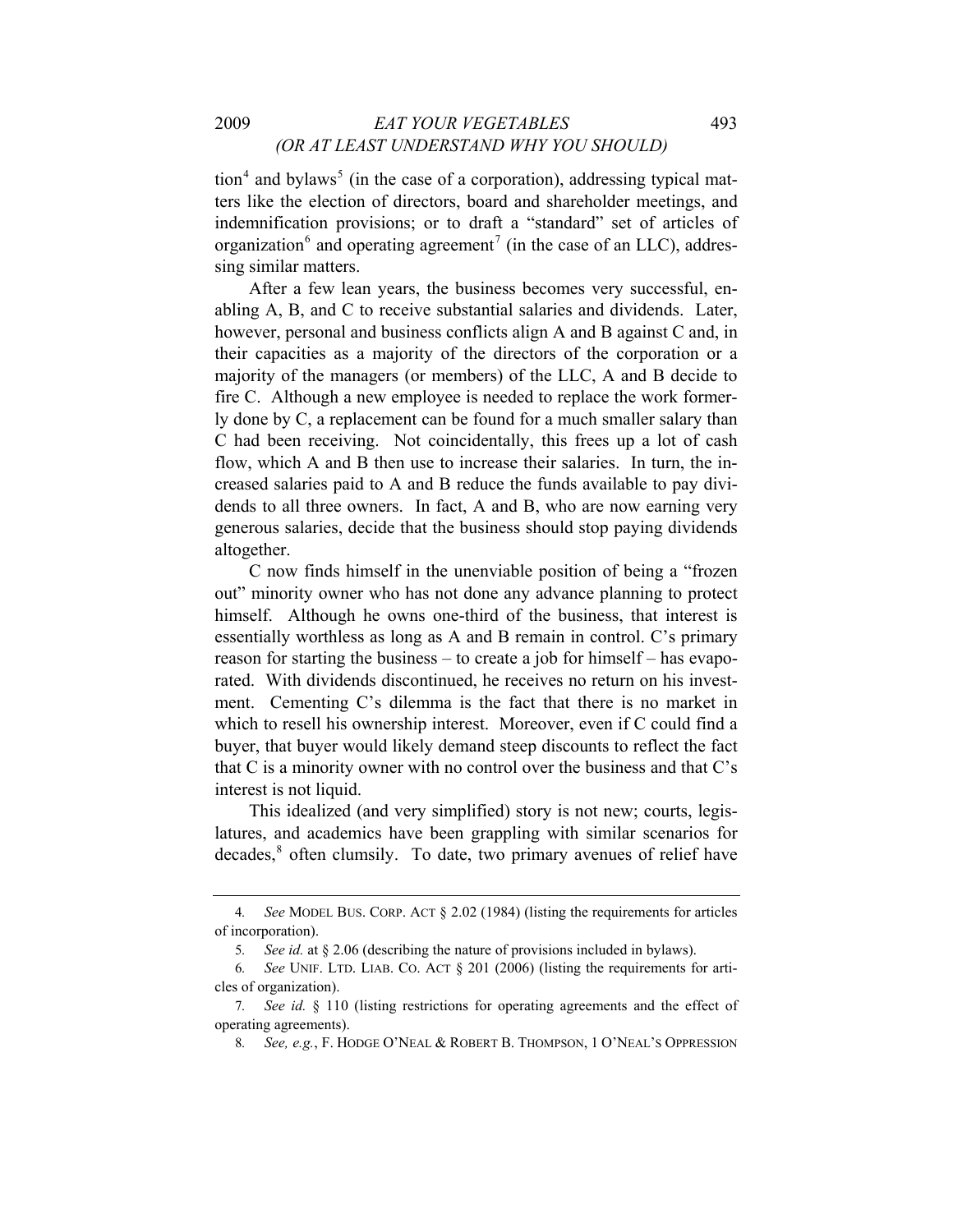been developed for a corporate shareholder in C's situation. First, he may sue A and B, claiming that their actions have breached the fiduciary duties that shareholders in a closely held corporation owe to one another. This cause of action gained widespread support after the seminal Massachusetts decision of *Donahue v. Rodd Electrotype Company of*  New England, Inc.,<sup>[9](#page-4-0)</sup> but is not followed everywhere.<sup>[10](#page-4-1)</sup> Alternatively, some state statutes permit C to sue to have the corporation involuntarily dissolved (or, if possible, to receive other relief) if A and B have acted in an "oppressive" manner.<sup>[11](#page-4-2)</sup> If C is an LLC member, the law is murkier, but appears to be evolving in a similar direction, as the LLC structure presents similar dangers to the minority owner who does not engage in advance planning.<sup>[12](#page-4-3)</sup>

<span id="page-4-0"></span>9*. See* 328 N.E.2d 505, 520-21 (Mass. 1975) (holding that stockholders in closely held corporations owe fiduciary duties to the other stockholders).

<span id="page-4-1"></span>10. One commentator, by carefully examining case law in each state, convincingly demonstrates that *Donahue* has not actually received widespread support even though it is regularly referred to as a "majority" rule. Mary Siegel, *Fiduciary Duty Myths in Close Corporate Law*, 29 DEL. J. CORP. L. 377, 398-401 (2004). However, this conclusion is based in part on the assumption that cases decided under involuntary dissolution statutes should be considered *neither* "majority" nor "minority" decisions. *Id*. at 389- 90. As discussed below, a statutory cause of action for involuntary dissolution may be an alternative to a minority shareholder pursuing a claim based on *Donahue*'s fiduciaryduty analysis. *See infra* notes 194-212 and accompanying text. As such, it should not be inferred that a majority of states do not provide oppressed shareholders with *any* avenues of relief.

<span id="page-4-3"></span><span id="page-4-2"></span>11*. See, e.g.*, MODEL BUS. CORP. ACT § 14.30(a)(2)(ii) (1984) (amended 2006) (court may dissolve a corporation if it is established that the "directors or those in control of the corporation have acted, are acting, or will act in a manner that is illegal, oppressive or fraudulent"); *see also* statutes cited in note 195 *infra*.

12*. See, e.g.*, Moll, *supra* note 8, at 883; Sandra K. Miller, *The Role of the Court in* 

OF MINORITY SHAREHOLDERS: PROTECTING MINORITY RIGHTS IN SQUEEZE-OUTS AND OTHER INTRACORPORATE CONFLICTS § 2.02 (2d ed. 1975); Douglas K. Moll, *Minority Oppression & The Limited Liability Company: Learning (or Not) from Close Corporation History*, 40 WAKE FOREST L. REV. 883, 883 (2005) ("For decades, the law has struggled with the plight of the close corporation minority investor."); Manuel A. Utset, *A Theory of Self-Control Problems and Incomplete Contracting: The Case of Shareholder Contracts*, 2003 UTAH L. REV. 1329, 1338 ("Since the 1940s, commentators have made a concerted effort to clearly delineate the 'distinctive needs' of close corporations and to convince courts and legislatures to change the law to accommodate those needs.") (citations omitted); *see also* Miner v. Belle Isle Ice Co., 53 N.W. 218 (Mich. 1892) (granting dissolution of corporation where controlling shareholder paid himself an excessive salary and entered into contracts with the corporation that were very favorable to himself).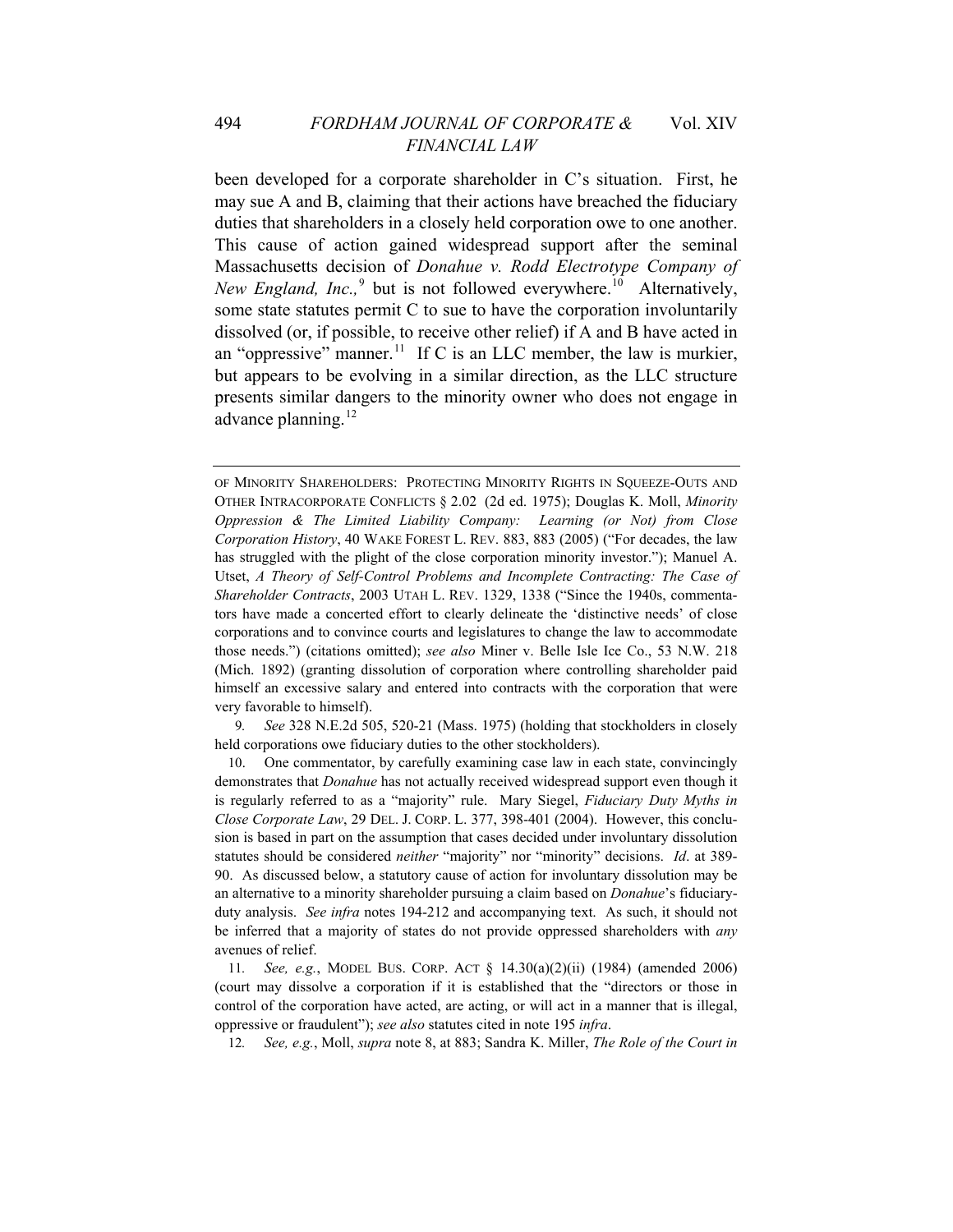#### 2009 *EAT YOUR VEGETABLES* 495 *(OR AT LEAST UNDERSTAND WHY YOU SHOULD)*

Some will point out that C easily could have protected his interests when the business was formed. For instance, he could have insisted on an employment agreement that would allow his termination only for "cause" or a buy-sell agreement that would obligate the business to repurchase his equity interest upon certain events, such as losing his job. Alternatively, he could have insisted that certain actions, such as the firing of an owner-employee, only be taken by unanimous approval. But this will come as little consolation to  $C$  – when the business was started, C may not have realized that these protections were needed,  $13$  may not have believed that the expense involved in negotiating and drafting such documents was justified, or may have been intimidated by the seeming complexity and expense of adequate planning.

This Article argues that the remedies currently available to C, as well as other approaches that have been suggested by commentators, have serious shortcomings and are in need of reconsideration. Suing the majority owners under a fiduciary-duty claim or bringing an involuntary dissolution claim are avenues that are fraught with uncertainty for all parties involved, not to mention the enormous expense, time commitment, and inefficiencies that litigation entails. Alternatively, the "contractarian" school of thought, which generally posits that business owners should be free to structure their business relations as they see fit with minimal interference from the state, is reflected in many state statutes for close corporations and arguably does not go far enough to pro-tect minority owners.<sup>[14](#page-5-1)</sup> Rather, the contractarian view only works for

*Balancing Contractual Freedom With the Need for Mandatory Constraints on Opportunistic and Abusive Conduct in the LLC*, 152 U. PA. L. REV. 1609, 1612 (2004).

<span id="page-5-0"></span><sup>13</sup>*. See* Moll, *supra* note 8, at 912 ("Because close corporation owners are frequently linked by family or other personal relationships, there is often an initial atmosphere of mutual trust that diminishes the sense that contractual protection is needed. Commentators have also argued that close corporation owners are often unsophisticated in business and legal matters such that the need for contractual protection is rarely recognized.") (footnotes omitted); *see also* Mary Siegel, *Back to the Future: Appraisal Rights in the Twenty-First Century*, 32 HARV. J. ON LEGIS. 79, 115 (1995) ("Shareholders in close corporations tend to begin a venture with strong positive feelings toward each other, thereby making them less prone to create complex contractual exits.").

<span id="page-5-1"></span><sup>14.</sup> Although the term "contractarian" is used in different contexts, for purposes of this Article it refers to the belief that laws should allow business owners to be completely, or at least largely, free to decide the terms of their relationship with minimal interference from the state through "mandatory" statutory provisions. *See* Mark J. Loewenstein, *A New Direction For State Corporate Codes*, 68 U. COLO. L. REV. 453, 459-60 (1997) ("Contractarian philosophy [holds] that no mandatory terms are justi-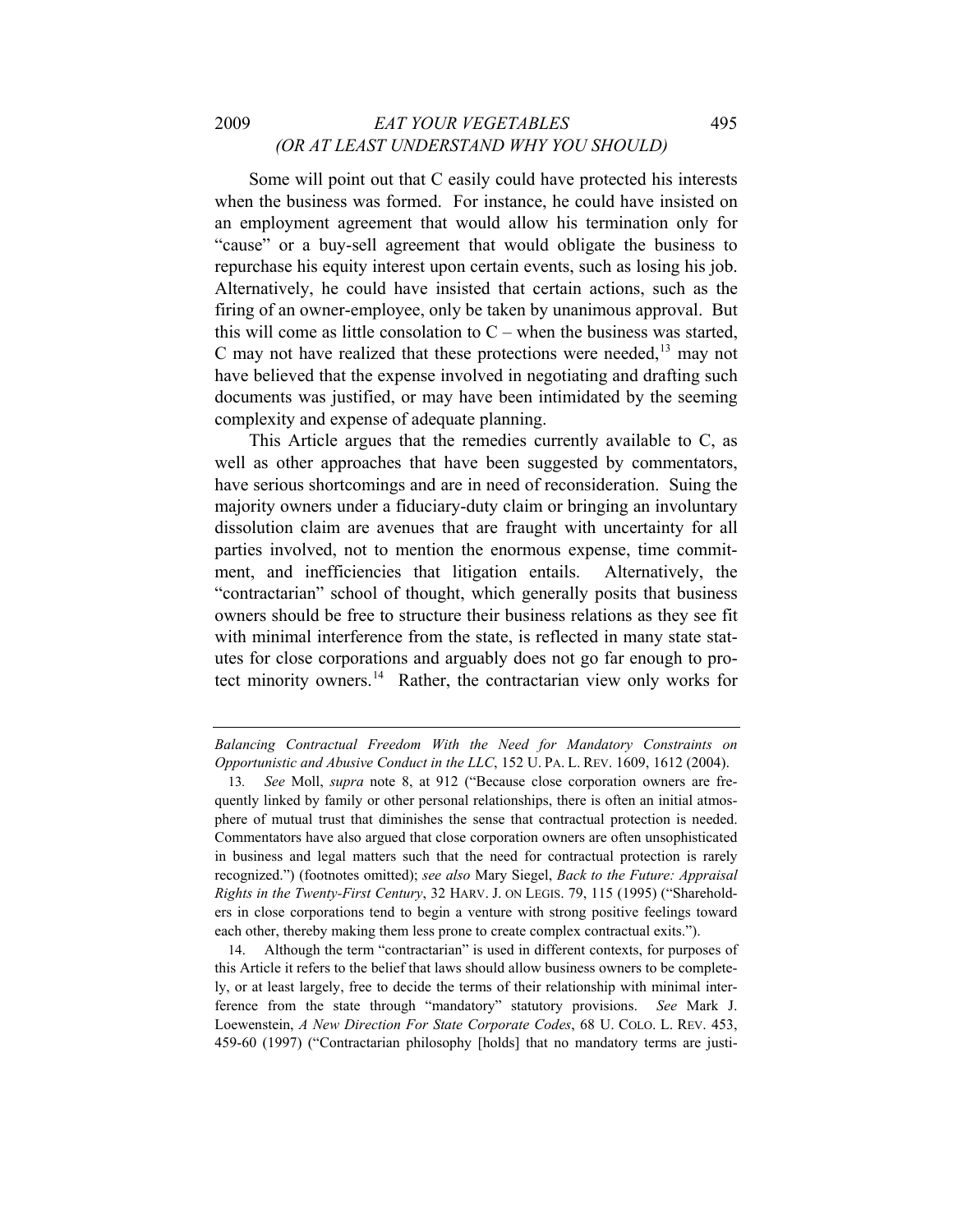sophisticated parties who have the foresight to contract in anticipation of future disputes; many small business owners simply do not "order" their affairs adequately (or at all) when starting businesses.<sup>[15](#page-6-0)</sup> Thus, the longstanding problem of minority owner oppression in the small business context still awaits a solution.

Granted, no contract, no matter how well thought-out, can anticipate and address each and every future dispute that may arise in a small business. This Article argues, however, that small business owners should be *required to learn about* ways to protect their interests when it really matters – before forming the business.<sup>[16](#page-6-1)</sup> While normally this is a function that attorneys should perform, the sad fact is that this does not appear to be happening with an acceptable frequency, as demonstrated by the never-ending litigation involving minority owner abuse. To that end, this Article suggests that statutes governing both corporations and LLCs should require all owners to read several warnings about the dangers of a lack of advance planning before starting a business, or before purchasing an equity interest in an existing closely held business. Moreover, to lessen the expense involved in negotiating and drafting planning protections, this Article suggests that "form" agreements and provisions protecting minority interests should be widely available, either as freely available standard "template" agreements or  $-$  as we gather more information about the choices actually made by participants in closely held businesses – default provisions in statutes. Further, this Article suggests ways in which the bar can better educate prospective business owners, not to mention lawyers and other professionals, about the perils of being a minority owner and the benefits of planning.

Finally, this Article recommends that states should begin compiling statistical information about the actual choices made by owners of various types of closely held businesses and make this information available to prospective owners to guide them in their own decision making, or as data to use in drafting a set of "form" documents or "default" provisions

fiable; it trumpets the value of giving the participants in the corporate enterprise – managers, shareholders, creditors, employees – the maximum freedom to fashion their relations in the way they choose. In brief, this philosophy holds that the state is illsituated to mandate the terms of corporate governance, especially in comparison with the parties who risk their capital or livelihoods on the terms.").

<sup>15</sup>*. See* Moll, *supra* note 8, at 952-54.

<span id="page-6-1"></span><span id="page-6-0"></span><sup>16.</sup> The situation for owners who do not purchase their interest in a closely held business, such as those who inherit, is somewhat different. *See infra* note 411 and accompanying text.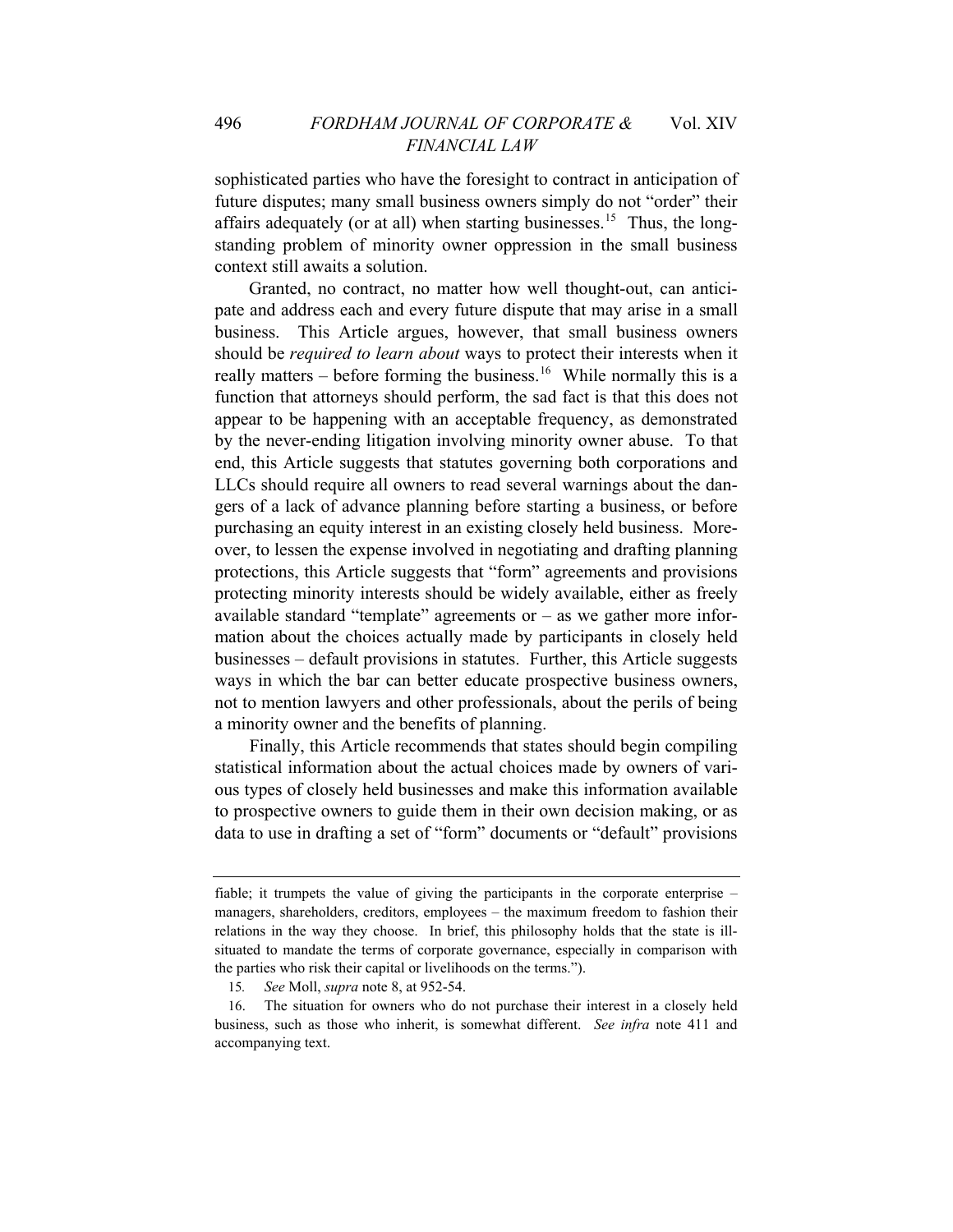in statutes. One of the major debates in the literature on closely held businesses is over the extent to which minority owners  $do - or can be$ expected to – contract to protect their interests. The collection of such information will allow us to answer that question with data, rather than anecdotally.

Part I of this Article reviews the current landscape of available business forms and details the many ways in which the majority owners of a business can take advantage of the minority owners. Part I also reviews the many ways in which the minority owner could have protected himself – if he had the foresight to do so. Part II then reviews the main statutory and judicial responses to the problem of minority owner oppression and discusses their inadequacy. After discussing some other suggestions that have been posited, Part III then presents some hopefully workable solutions.

#### I. A CLOSER LOOK AT MINORITY OWNER "OPPRESSION"

The topic of "oppression" of minority business owners (particularly in corporations), $17$  as well as the ways in which the astute prospective

<span id="page-7-0"></span><sup>17</sup>*. See, e.g.*, F. HODGE O'NEAL & ROBERT B. THOMPSON, 1 O'NEAL AND THOMPSON'S OPPRESSION OF MINORITY SHAREHOLDERS AND LLC MEMBERS § 3:6 (Rev. 2d. ed. 2005); *see generally* Edwin J. Bradley, *An Analysis of the Model Close Corporation Act and a Proposed Legislative Strategy*, 10 J. CORP. L. 817 (1985); Krishnan S. Chittur, *Resolving Close Corporation Conflicts: A Fresh Approach*, 10 HARV. J. L. & PUB. POL'Y 129 (1987); Harry J. Haynsworth, *The Effectiveness of Involuntary Dissolution Suits as a Remedy for Close Corporation Dissension*, 35 CLEV. ST. L. REV. 25 (1986); J.A.C. Hetherington & Michael P. Dooley, *Illiquidity and Exploitation: A Proposed Statutory Solution to the Remaining Close Corporation Problem*, 63 VA. L. REV. 1 (1977); Daniel S. Kleinberger, *Why Not Good Faith? The Foibles of Fairness in the Law of Close Corporations*, 16 WM. MITCHELL L. REV. 1143 (1990); Moll, *supra* note 8; Douglas K. Moll, *Reasonable Expectations v. Implied-in-Fact Contracts: Is the Shareholder Oppression Doctrine Needed?*, 42 B.C. L. REV. 989 (2001) [hereinafter Moll, *Reasonable Expectations*]; Douglas K. Moll, *Shareholder Oppression in Close Corporations: The Unanswered Question of Perspective*, 53 VAND. L. REV. 749 (2000) [hereinafter Moll, *Perspective*]; Douglas K. Moll, *Shareholder Oppression & Dividend Policy in the Close Corporation*, 60 WASH. & LEE L. REV. 841 (2003) [hereinafter Moll, *Dividend Policy*]; Douglas K. Moll, *Shareholder Oppression and "Fair Value": Of Discounts, Dates, and Dastardly Deeds in the Close Corporation*, 54 DUKE L. J. 293 (2004) [hereinafter Moll, *Fair Value*]; Douglas K. Moll, *Shareholder Oppression & Reasonable Expectations: Of Change, Gifts, and Inheritances in Close Corporation Disputes*, 86 MINN. L. REV. 717 (2002) [hereinafter Moll, *Close Corporation Disputes*]; Charles W. Murdock, *The Evolution of Effective*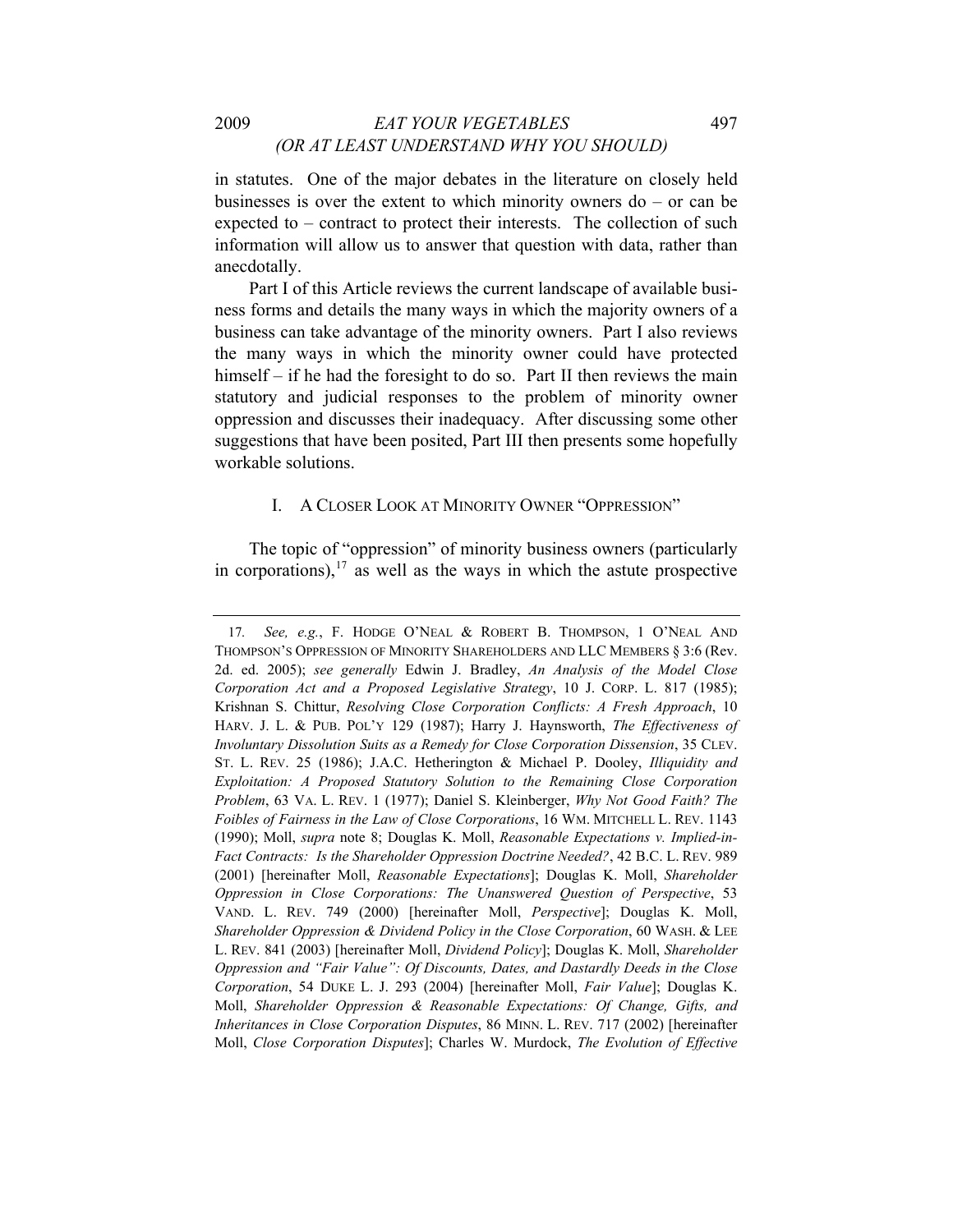minority owner of a business can protect himself from such abuse (or at least have an "exit" if abuse occurs) has already been extensively treated elsewhere.[18](#page-8-0) The following discussion, therefore, does not reiterate that comprehensive discussion of these topics. However, it first would be helpful to predict which business forms will be with us in the foreseeable future. After all, the 1990s and later years have witnessed a major expansion of the choices of forms in which to operate a business. At the same time, old forms that were thought to have become obsolete have made a surprising "comeback." The situation has become so complicated that some commentators have even suggested eliminating some of the available business forms. $19$ 

#### *A. The Spread of New and Modified Forms of Business Organization*

Traditionally, the primary choices for operating a for-profit business in the United States were the corporation, the general partnership and, to a lesser degree, the limited partnership. Generally speaking, the attributes of each form (and thus the task of choosing between them) were relatively simple. One of the main benefits of the partnership is its "flow-through" tax treatment. In other words, the partnership itself is not a tax-paying entity. Instead, its various tax attributes are passed through to the partners; if the partnership earns income, then each partner must report his proportionate share of that income on his income tax return, but the partnership itself does not pay taxes.<sup>[20](#page-8-2)</sup> The main disad-

*Remedies for Minority Shareholders and Its Impact Upon Valuation of Minority Shares*, 65 NOTRE DAME L. REV. 425 (1990); F. Hodge O'Neal, *Close Corporations: Existing Legislation and Recommended Reform*, 33 BUS. LAW. 873 (1978); Terry A. O'Neill, *Self-Interest and Concern for Others in the Owner-Managed Firm: A Suggested Approach to Dissolution and Fiduciary Obligation in Close Corporations*, 22 SETON HALL L. REV. 646 (1992); Robert B. Thompson, *Corporate Dissolution and Shareholders' Reasonable Expectations*, 66 WASH. U. L. Q. 193 (1988) [hereinafter Thompson, *Corporate Dissolution*]; Robert B. Thompson, *The Shareholder's Cause of Action for Oppression*, 48 BUS. LAW. 699 (1993) [hereinafter Thompson, *Cause of Action*]; Steven Stern, Comment, *Proposals to Help the Minority Stockholder Receive Fairer Dividend Treatment from the Closely Held Corporation*, 56 NW. U. L. REV. 503 (1961).

<span id="page-8-2"></span><span id="page-8-1"></span><span id="page-8-0"></span><sup>18</sup>*. See, e.g.*, Anupam Chander, *Minorities, Shareholder and Otherwise*, 113 Yale L.J. 119, 142-44 (2003) (discussing options for minority shareholders suffering from oppression); *see also* articles cited *supra* note 17.

<sup>19</sup>*. See infra* notes 55-63 and accompanying text.

<sup>20.</sup> I.R.C. § 701 (2008).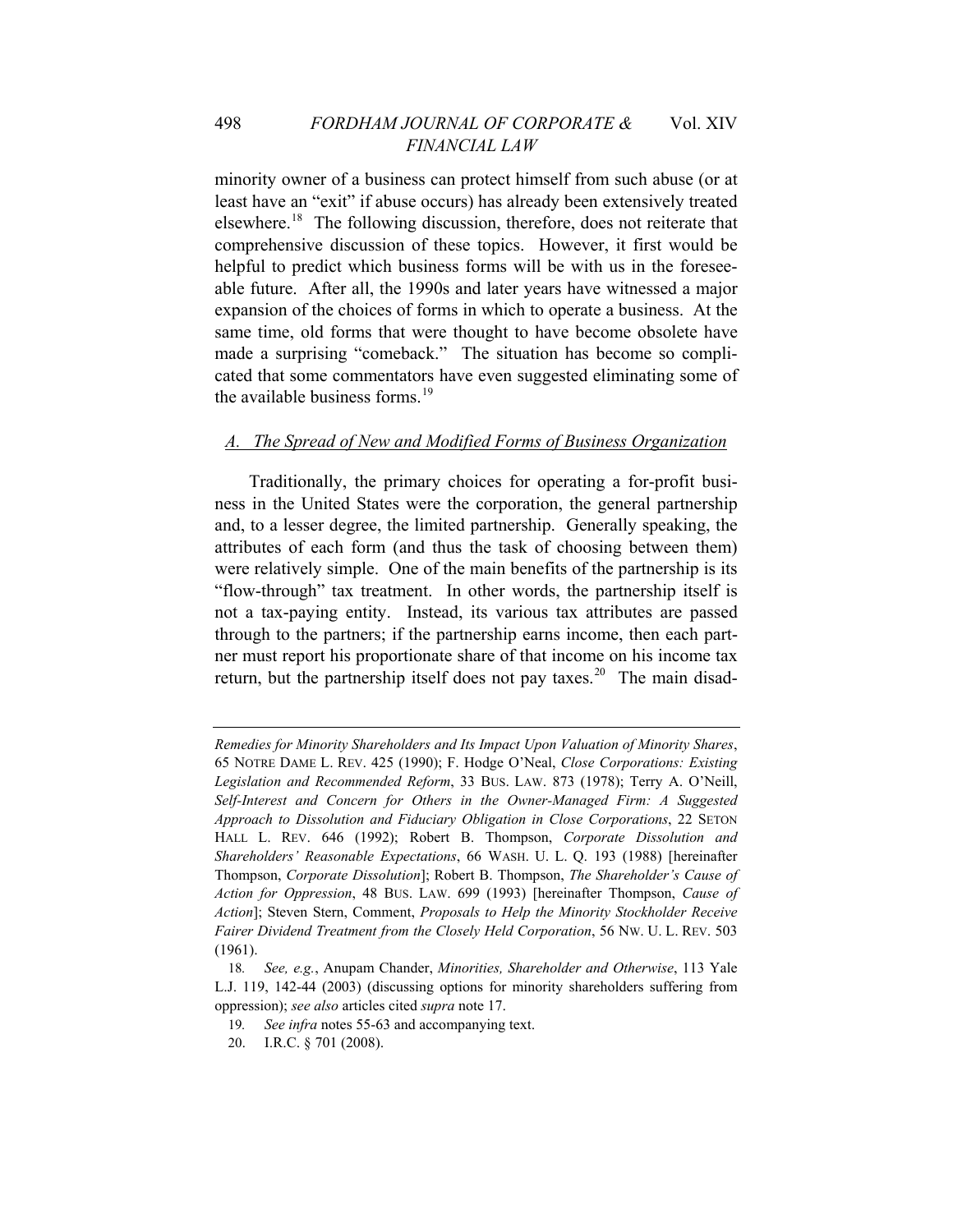vantage of the partnership form is that partners are personally liable, jointly and severally, for the partnership's liabilities, even those caused by another partner.<sup>[21](#page-9-0)</sup> Thus, if the business's liabilities exceed its ability to pay, the partners' personal assets could be at risk of unlimited liability.<sup>[22](#page-9-1)</sup>

In contrast, the corporation offers precisely the opposite characteristics. The main benefit of the corporate form is the liability protection it provides for the corporation's shareholders.<sup>[23](#page-9-2)</sup> If the business's liabilities exceed its ability to pay, the shareholders' personal assets will not be at risk of unlimited liability (at least outside of a "piercing the corporate veil" claim<sup>[24](#page-9-3)</sup>). The worst that likely would happen to a shareholder is that his stock in the corporation would become worthless if, for example, the corporation went bankrupt. The main disadvantage of the corporate form, however, is that the corporation pays income taxes. If the corporation pays any dividends to its shareholders, each shareholder is taxed on the amount that he receives.<sup>[25](#page-9-4)</sup> Thus, the corporate form in-volves a "double layer" of taxation.<sup>[26](#page-9-5)</sup> The Internal Revenue Code allows corporations to avoid this double taxation if they comply with the many requirements of Subchapter S of the Internal Revenue Code.<sup>[27](#page-9-6)</sup> For

27. I.R.C. § 1366 (2008); *see also* JOHN R. MARQUIS ET AL., *Overview of Tax* 

<span id="page-9-0"></span><sup>21</sup>*. See, e.g.*, UNIF. P'SHIP ACT § 306(a) (1997); *see also id.* § 15 (1914) (stating partners are jointly and severally liable for a partner's wrongful act, and jointly liable for all other obligations of the partnership).

<span id="page-9-1"></span><sup>22.</sup> Under the Revised Uniform Partnership Act's "exhaustion rule," a judgment creditor of a partner may not recover a judgment based on a claim against the partnership from a partner's personal assets unless the partnership's assets are insufficient to pay the claim, or other exceptions apply. *Id.* § 307(d) (1997).

<span id="page-9-2"></span><sup>23</sup>*. See, e.g.*, MODEL BUS. CORP. ACT § 6.22(b) (1984); FRANKLIN A. GEVURTZ, CORPORATION LAW 7 (2000) ("[S]tockholders have no liability for the corporation's debts simply by virtue of being stockholders. Hence, all they stand to lose by virtue of being stockholders if the corporation goes under is whatever they paid to purchase their stock.") (footnote omitted).

<span id="page-9-3"></span><sup>24.</sup> In the typical veil-piercing case, an unpaid corporate creditor seeks to hold one or more of the shareholders liable for the claim. There literally are thousands of reported veil-piercing decisions. *See, e.g.*, Robert B. Thompson, *Piercing the Corporate Veil Within Corporate Groups: Corporate Shareholders as Mere Investors*, 13 CONN. J. INT'L L. 379 (1999); Robert B. Thompson, *Piercing the Corporate Veil: An Empirical Study*, 76 CORNELL L. REV. 1036 (1991).

<sup>25.</sup> I.R.C. § 61(a)(7) (2008) (including dividends in "gross income").

<span id="page-9-6"></span><span id="page-9-5"></span><span id="page-9-4"></span><sup>26.</sup> Moll, *Reasonable Expectations*, *supra* note 17, at 998 n.37 (stating that "[corporations are subject to] double taxation – once as business income at the corporate level, and once as personal income at the shareholder level.").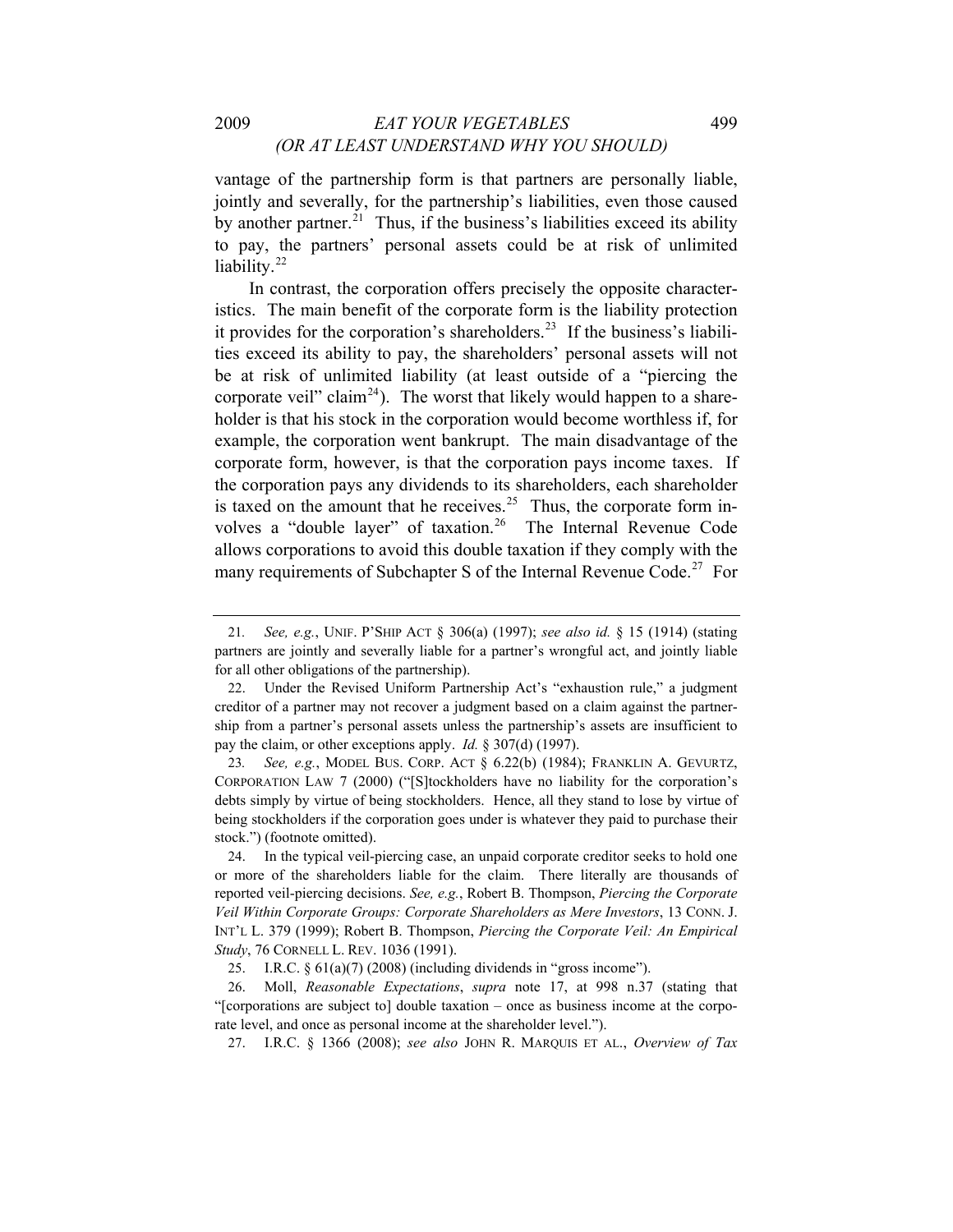not all corporations can qualify to be "S" corporations.<sup>28</sup> the most part, an "S" corporation gets the best of both worlds: limited liability and flow-through tax treatment. The problem, however, is that

Thus, the choices were pretty clear. The partnership traditionally was much more "flexible" in terms of allowing partners to structure their internal relationship as they saw fit, at least outside some limited areas.<sup>[29](#page-10-0)</sup> With the corporation, however, most statutory rules applied even if the parties did not desire them, although over time there was a movement to allow shareholders, at least in closely held corporations, to modify the statutory rules to some degree. $30$  As a result, with the exception of some relatively exotic business forms such as the business trust or the cooperative, the task of the business lawyer in advising his or her client as to which form of business organization to choose wasn't terribly difficult or complicated.<sup>[31](#page-10-2)</sup>

*The Rise of the LLC*. Enter the LLC, a business form that protects its owners (the "members") from personal liability for the LLC's obligations while simultaneously providing flow-through tax treatment, mak-ing it the best of both worlds.<sup>[32](#page-10-3)</sup> In addition, the LLC provides the mem-

30*. See infra* notes 231-50 and accompanying text.

32*. See, e.g.*, JAMES R. CAMBRIDGE & GEORGE J. CHRISTOPOULOS, MICHIGAN

*Issues*, *in* ADVISING CLOSELY HELD BUSINESSES IN MICHIGAN, *supra* note 3, § 9.46, at 9-33 ("S corporations . . . are generally not separate taxpaying entities. . . . All of the S corporation income (or loss), regardless of whether it is distributed to the shareholders, passes through to the shareholders and is included in the shareholders' personal income.").

<sup>28.</sup> A limited partnership retains flow-through tax treatment, but in most situations imposes personal liability for the liabilities of the limited partnership only on the general partner(s), not the limited partner(s). *See* UNIF. LTD. P'SHIP ACT § 303(a) (1976) (amended 1985).

<span id="page-10-0"></span><sup>29</sup>*. See, e.g.*, UNIF. P'SHIP ACT § 18 (1914) ("The rights and duties of the partners in relation to the partnership shall be determined, *subject to any agreement between them*, by the following rules . . . .") (emphasis added). The Revised Uniform Partnership Act is more explicit, providing that "relations among the partners and between the partners and the partnership are governed by the partnership agreement. To the extent the partnership agreement does not otherwise provide, this [Act] governs . . . ." UNIF. P'SHIP ACT § 103(a) (1997). However, the Revised Uniform Partnership Act does contain a relatively short list of rules that may not be modified (or at least not greatly modified) by the partnership agreement. *Id.* § 103(b).

<span id="page-10-3"></span><span id="page-10-2"></span><span id="page-10-1"></span><sup>31.</sup> Larry E. Ribstein, *Making Sense of Entity Rationalization*, 58 BUS. LAW. 1023, 1023 (2003) ("The world once was a simpler place in to which to form a business. One could choose between the corporation and [the] partnership.").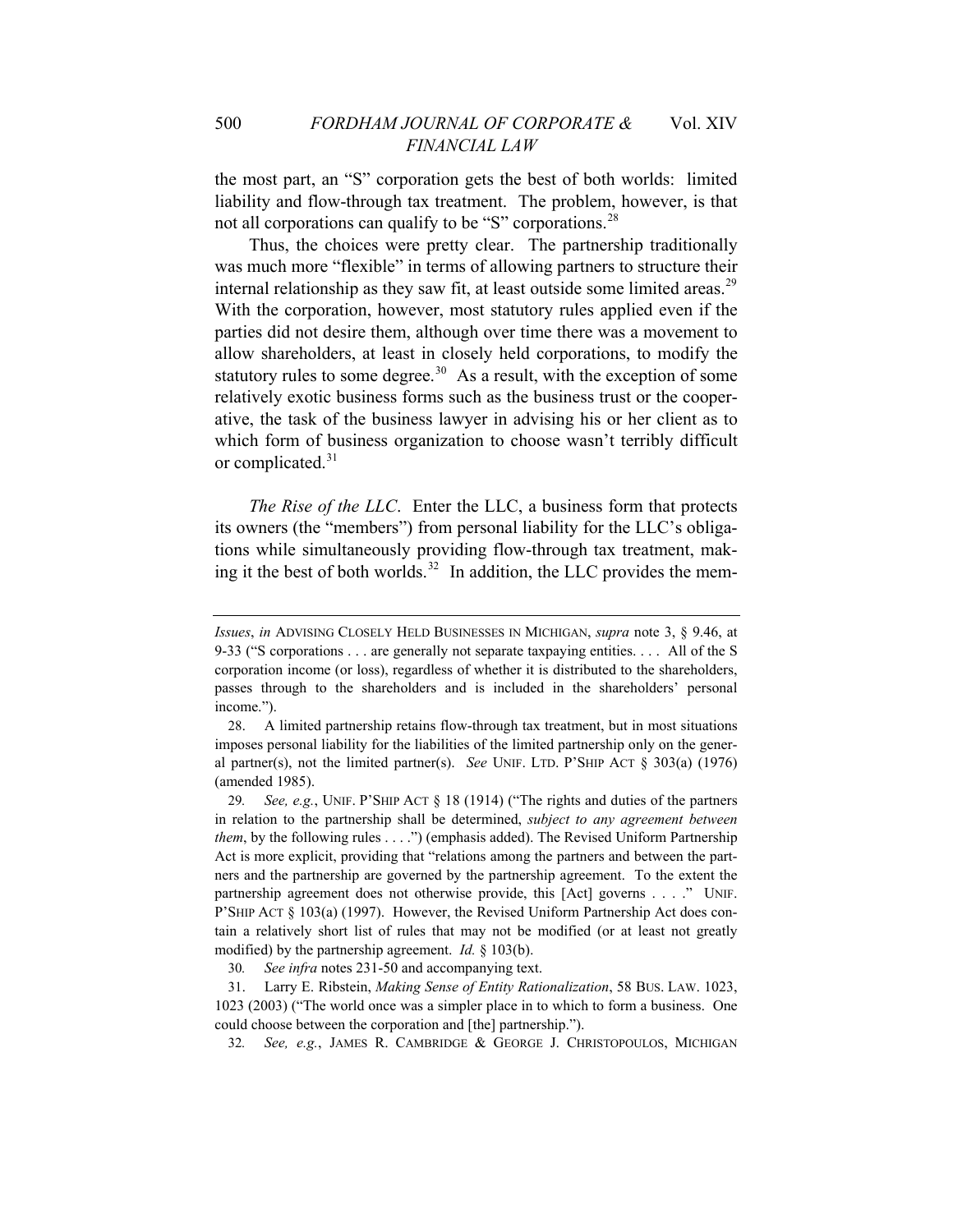bers with a great deal of contractual freedom in setting the firm's gov-ernance rules.<sup>[33](#page-11-0)</sup> Today, every state has an LLC statute<sup>[34](#page-11-1)</sup> and the LLC is viewed by many as the "entity of choice" for small businesses.<sup>[35](#page-11-2)</sup>

Given these attractive characteristics, one would think that the LLC would have caught on like wildfire in the United States after Wyoming became the first state to adopt an LLC statute in  $1977$ <sup>[36](#page-11-3)</sup> In reality,

<span id="page-11-1"></span>34. For a list of citations to each state's LLC statute, see Nicholas L. Georgakoloulos, *Contract-Centered Veil Piercing*, 13 STAN. J.L. BUS. & FIN. 121, 126 n.18 (2007).

<span id="page-11-2"></span>35*. See, e.g.*, LARRY E. RIBSTEIN & ROBERT R. KEATINGE, 1 RIBSTEIN AND KEATINGE ON LIMITED LIABILITY COMPANIES § 1.1, at 1-1 (2d ed. 2004) (the LLC is "the preferred choice for many businesses"); Thomas E. Rutledge, *The Alphabet Soup of Unincorporated Business Law: What is Happening With LLCs, LPs, LLPs, GPs, LLLPs, & BTs and Dealing with RUPA, Re-RUPA, (Re)ULLCA, UNETA, MITA, & META*, ALI-ABA Video Law Review, VML0202 ALI-ABA 1, at \*7 (Feb. 2, 2006) ("Today, most choice of entity analysis begins with a presumption that the LLC will be the most viable option, and only in relatively narrow fact situations will that presumption not carry though to the final analysis.").

<span id="page-11-3"></span>36. Wyoming Limited Liability Company Act, ch. 158, 1977 Wyo. Sess. Laws 547 (codified as amended at WYO. STAT. ANN. §§ 17-15-101 to -144 (Michie 2007)). Writing in 1996, the National Conference of Commissioners on Uniform State Laws summarized the history of LLCs:

Borrowing from abroad, Wyoming initiated a national movement in 1977 by enacting this country's first limited liability company act. The movement started slowly as the [IRS] took more than ten years to announce finally that a Wyoming limited liability company would be taxed like a partnership. Since that time, every State has adopted or is considering its own distinct limited liability company act, many of which have already been amended one or more times.

UNIF. LTD. LIAB. CO. ACT, prefatory note (1996).

LIMITED LIABILITY COMPANIES § 9.1, at 9-2 (1998 & Supp. 2006) ("The principal tax motivation for forming an LLC is to obtain the favorable pass-through tax treatment that results from the LLC being classified as a partnership for federal income tax purposes. . . . [T]he use of an S corporation is subject to many restrictions that do not apply to LLCs.").

<span id="page-11-0"></span><sup>33</sup>*. See, e.g.*, DEL. CODE ANN. tit. 6, § 18-1101(b) (2005) ("It is the policy of this chapter to give the maximum effect to the principle of freedom of contract and to the enforceability of limited liability company agreements."); UNIF. LTD. LIAB. CO. ACT § 103 cmt. (1996) ("[T]he only matters an operating agreement may not control are specified in [Section 103(b)]. . . . [E]very section of this Act is simply a default rule, regardless of whether the language of the section appears to be otherwise mandatory."); Sandra K. Miller, *A New Direction for LLC Research in a Contractarian Legal Environment*, 76 S. CAL. L. REV. 351, 353 (2003) (in creating the LLC, legislators "sought a business entity that, through private contracting among participants, would . . . reduce legal strife internally among investors, and deter judicial intermeddling") (footnote omitted).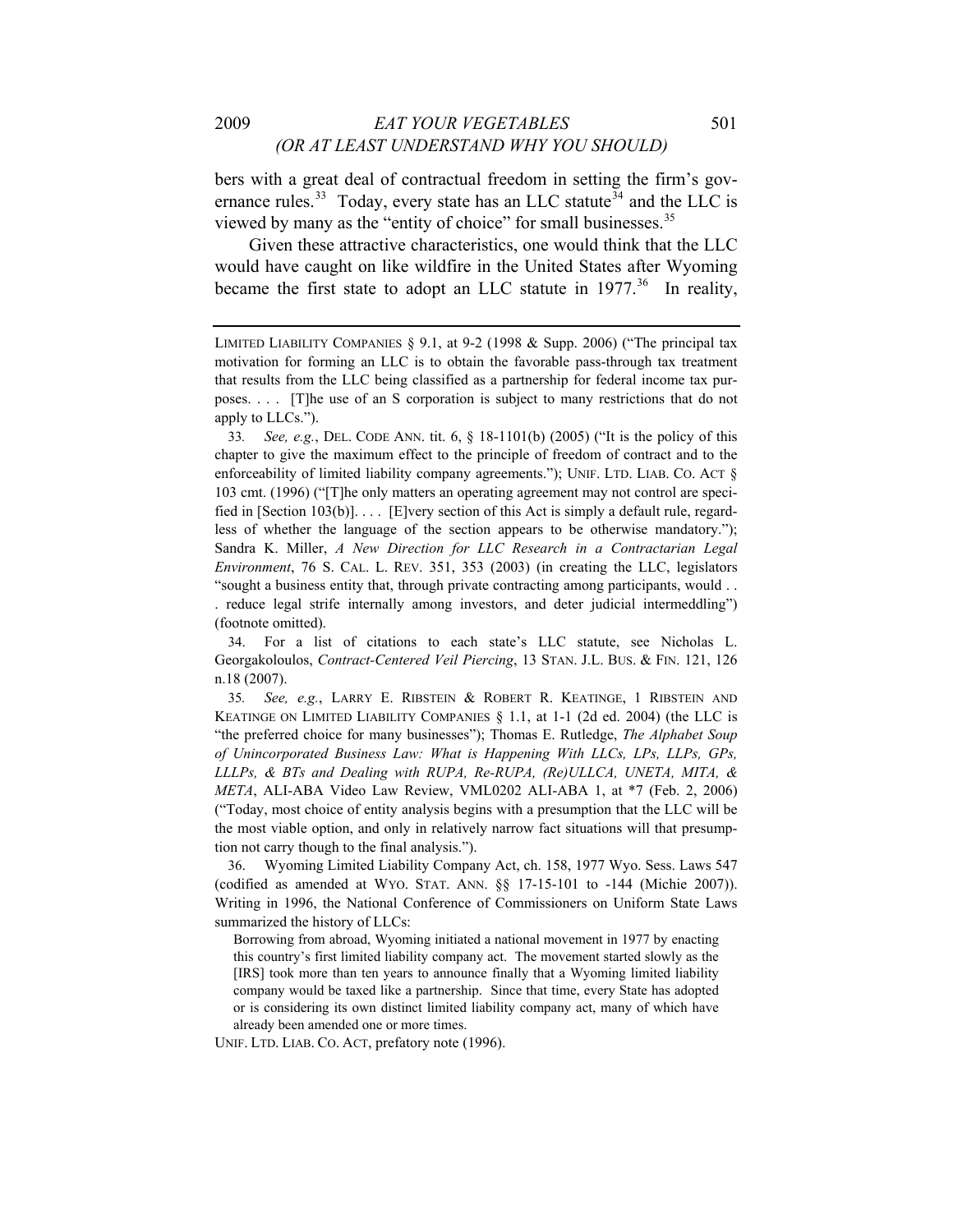however, it took a long time for the LLC idea to gain popularity, due to uncertainty between 1980, when the IRS published proposed regulations that would have treated LLCs as corporations for tax purposes,  $37$  and 1996, when the IRS promulgated its "check-the-box" regulations.<sup>[38](#page-12-1)</sup> These regulations basically allow any unincorporated entity, including an LLC, to receive flow-through tax treatment unless it chooses to be taxed as a corporation or it is treated as a corporation under another section of the Internal Revenue Code (such as publicly traded limited partnerships $^{39}$  $^{39}$  $^{39}$ ). The check-the-box regulations rendered obsolete a number of provisions in state statutes that had been designed to conform to interim IRS regulations and to ensure that an LLC was denied at least two of the "usual" four corporate characteristics.<sup>[40](#page-12-3)</sup> Nonetheless, LLC statutes continue to exhibit a great degree of variation from state to state.<sup>[41](#page-12-4)</sup>

*Limited Liability in Partnerships (the LLP)*. Aside from the LLC, a somewhat concurrent movement resulted in another "best of both worlds" entity: the limited liability partnership, or LLP. In 1991, Texas enacted the first state LLP statute<sup>[42](#page-12-5)</sup> in response to a perceived crisis of

<span id="page-12-2"></span>39*. See* I.R.C. § 7704(a) (2008) (treating most publicly traded partnerships as corporations); *see also* CAMBRIDGE & CHRISTOPOULOS, *supra* note 32, § 9.3, at 9-3 to 9- 4 ("Generally, an LLC is permitted to simply elect whether it will be treated as a partnership or as an association taxed as a corporation.").

<span id="page-12-3"></span>40. A former Treasury regulation, 26 C.F.R. § 301.7701-2(a)(1) (1996), listed six characteristics that were used to determine whether an unincorporated entity should be taxed as a corporation: (1) associates, (2) an objective to carry on business and divide the gains therefrom (i.e., a profit motive), (3) continuity of life, (4) centralized management, (5) limited liability for owners, and (6) free transferability of interests. However, since the first two factors were common to all businesses, only the last four factors really mattered. In essence, the regulations provided that an entity would be taxed as a partnership *unless* it had three or more of the four "corporate" characteristics. In other words, state law had to *deny* the entity at least two of the four corporate characteristics for the entity to be taxed as a partnership.

41*. See infra* note 148 and accompanying text.

<span id="page-12-5"></span><span id="page-12-4"></span>42*. See* 1991 Tex. Gen. Laws 901, § 84. The current statute is TEX. BUS. ORGS. CODE ANN. §§ 152.801-805 (Vernon 2006). Section 152.801 provides a "full shield"

<span id="page-12-0"></span><sup>37</sup>*. See* 45 Fed. Reg. 75,709, 75,710 (1980). Three years later, the IRS withdrew these proposed regulations. RIBSTEIN & KEATINGE, *supra* note 35, § 1.2, at 1-6.

<span id="page-12-1"></span><sup>38. 26</sup> C.F.R. §§ 301.7701-1 to .7703 (1996). These regulations became effective on January 1, 1997. As one commentator explains, the check-the-box regulations were a result of the fact that the prior "mandatory tax classification scheme became an administrative nightmare." Miller, *supra* note 33, at 360.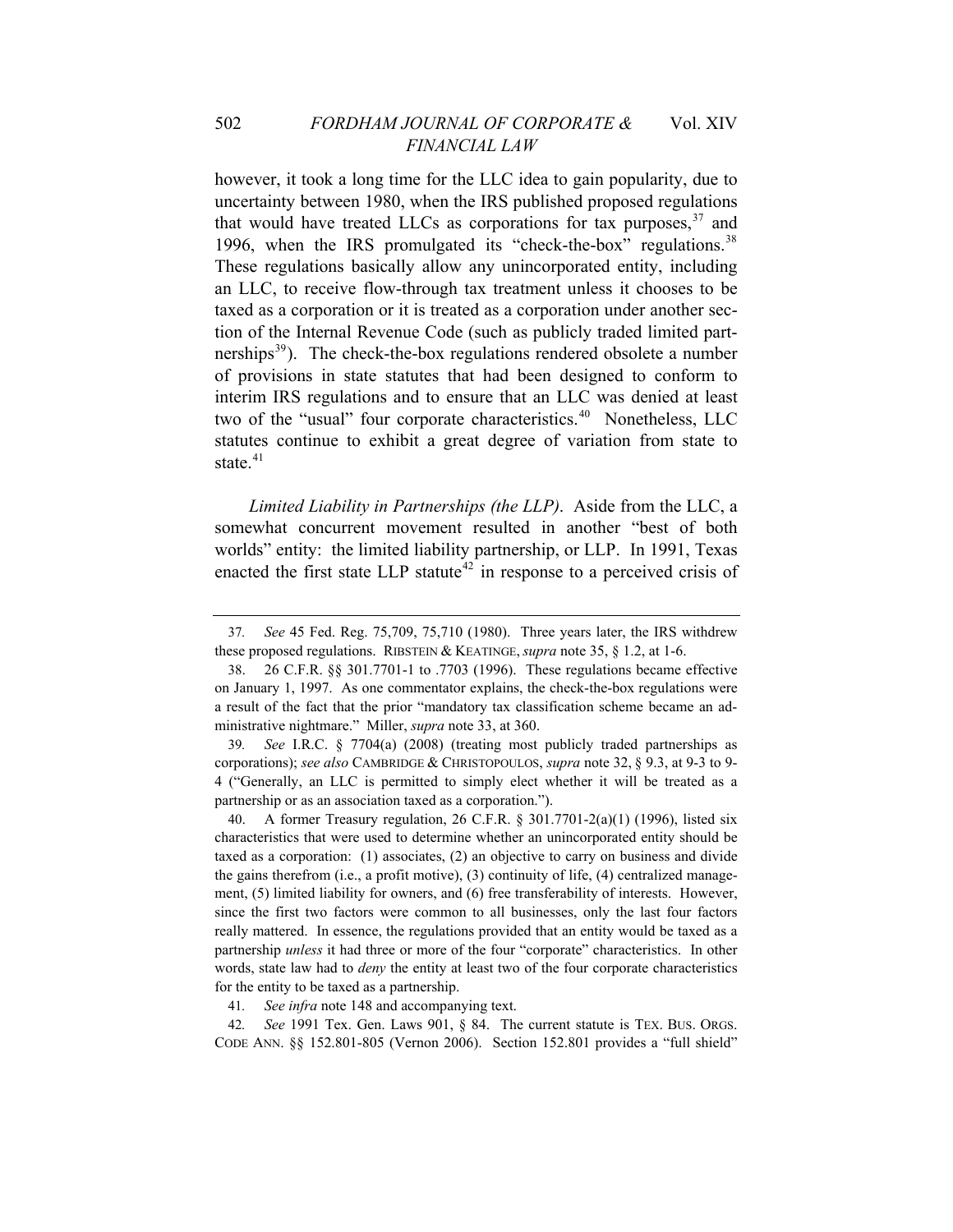liability in many accounting and law partnerships. $43$  Today, every state recognizes some form of LLP,<sup>[44](#page-13-1)</sup> either a "full shield" LLP (in which partners generally are not personally liable for any of the partnership's liabilities except those they personally caused) or a "partial shield" LLP (in which partners are generally not personally liable for the wrongful acts of other partners or employees, but remain personally liable for other liabilities of the partnership<sup>[45](#page-13-2)</sup>). Approximately seventeen<sup>[46](#page-13-3)</sup> of the

<span id="page-13-0"></span>43. LLP statutes were the product of a lobbying effort by large accounting firms to limit their partners' personal liability exposure to claims of malpractice by other partners, particularly in light of an increase of securities law violation claims against accounting firms. *See generally* William H. Clark, *Rationalizing Entity Laws*, 58 BUS. LAW. 1005, 1006 (2003); Rutledge, *supra* note 35, at \*8.

by providing that LLP partners are not personally liable for the debts and obligations of the LLP. However, a partner in a Texas LLP will be personally liable for his own conduct. He will also be personally liable for conduct by another partner or a representative of the partnership, but only if (1) he was "supervising or directing the other partner or representative" when the conduct occurred, (2) he was "directly involved" in the conduct, or (3) he had notice or knowledge of the conduct "at the time of the occurrence and then failed to take reasonable action to prevent or cure" it.

<span id="page-13-1"></span><sup>44</sup>*. See* UNIF. LTD. LIAB. CO. ACT, prefatory note (2006) ("[E]very state has some form of LLP legislation . . . . In full-shield jurisdictions, LLPs and member-managed LLCs offer entrepreneurs very similar attributes and, in the case of professional service organizations, LLPs may dominate the field.").

<span id="page-13-2"></span><sup>45. &</sup>quot;It is difficult to conceive of many situations where a business lawyer would recommend that the client choose the 'half-a-loaf' protection that the [Michigan partialshield] LLP provides when the client can have the whole loaf with an LLC." CAMBRIDGE & CHRISTOPOULOS, *supra* note 32, § 2.1, at 2-3. The Michigan "half-aloaf" LLP statute only shields a partner of an LLP from liabilities of the partnership "arising from negligence, wrongful acts, omissions, misconduct, or malpractice committed . . . by another partner or an employee, agent, or representative of the partnership." However, the statute does not shield a partner from liability "for the partner's own negligence, wrongful acts, omissions, misconduct, or malpractice or that of any person under the partner's direct supervision and control." MICH. COMP. LAWS. ANN. § 449.46 (2006) (emphasis added).

<span id="page-13-3"></span><sup>46.</sup> No attempt is made in this Article to determine how many states have full shields and how many have partial shields. However, commentators have observed:

The principal effect of a partnership becoming [an LLP] is that partners obtain some form of limited liability. . . . Most states provide that LLP partners are relieved from personal liability only for partnership debts and obligations created by the negligence or other misconduct of other partners and partnership employees and agents (partial liability shield). A few LLP states provide that partners are relieved from personal liability for all partnership debts and obligations regardless of how created.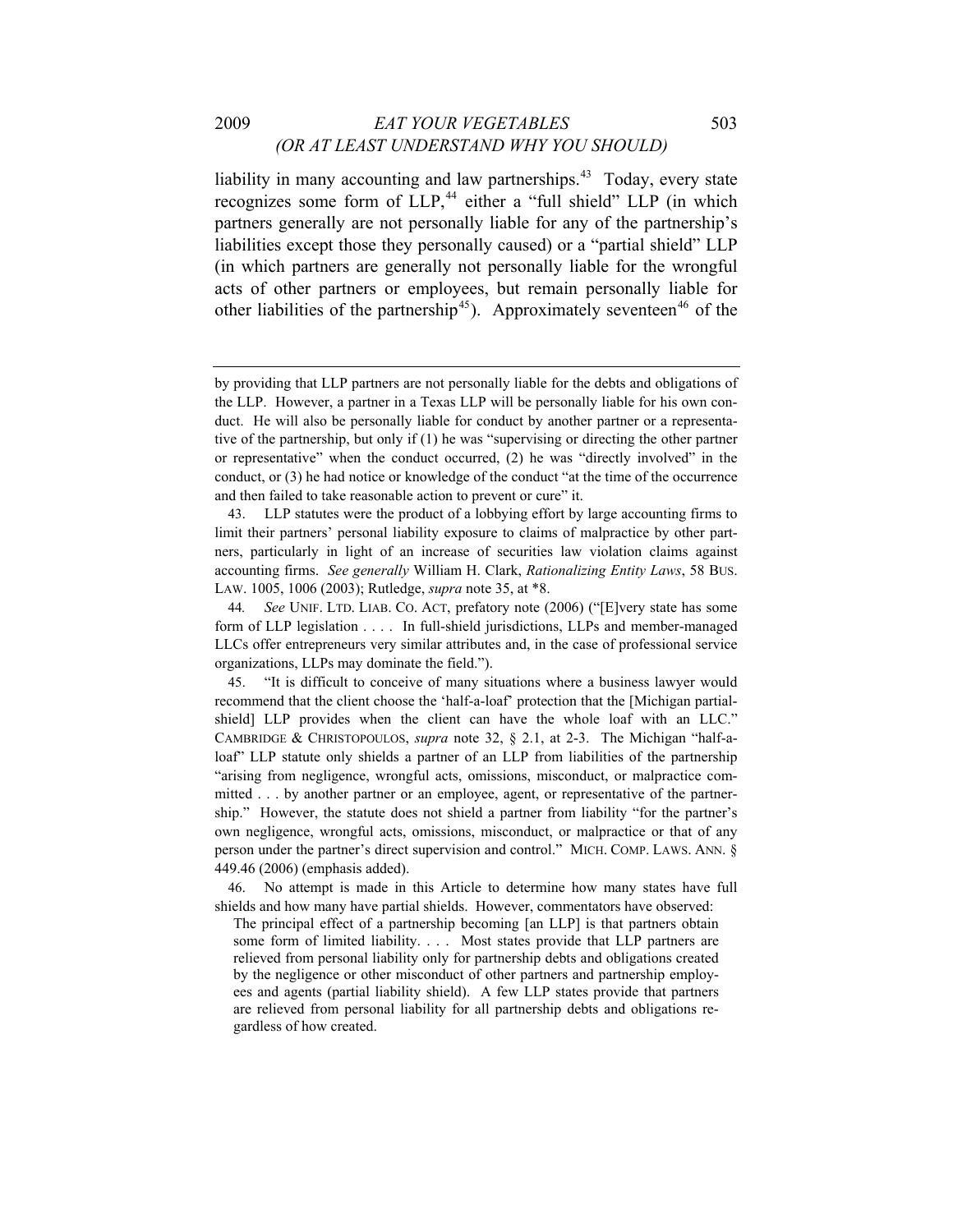state LLP statutes provide for a "full shield," as does the 1997 version of the Uniform Partnership Act (RUPA).<sup>[47](#page-14-0)</sup> Because in most other respects an LLP is the same as a general partnership,  $48$  it receives the same flow-through tax treatment.<sup>[49](#page-14-2)</sup> In fact, one advantage of the LLP over the LLC is that it comes with a "built-in" body of case law developed over decades in the general partnership context. $50$ 

*(More) Limited Liability in Limited Partnerships (the LLLP).* Usually, a general partner of a limited partnership is liable for the limited partnership's debts, but a limited partner is not, unless he or she participates in the control of the business; even then, the limited partner will be liable only to those persons who reasonably believed that the limited partner was a general partner.<sup>[51](#page-14-4)</sup> Recently, however, many statutes were amended to provide that *general* partners can avoid liability for the limited partnership's obligations if the limited partnership elects limited liability limited partnership (LLLP) status.<sup>[52](#page-14-5)</sup> Nearly twenty states have adopted LLLP statutes.<sup>[53](#page-14-1)</sup>

All states expressly or impliedly preserve partner liability for the personal misconduct of the partner.

CARTER G. BISHOP & DANIEL S. KLEINBERGER, LIMITED LIABILITY COMPANIES: TAX AND BUSINESS LAW  $\S$  15.02(1) (footnotes and citations omitted). The table to this chapter indicates that 17 states had "full shield" LLP laws. It was current as of 2007. *See id.* tbl.15.

<sup>47.</sup> UNIF. P'SHIP ACT § 306(c) (1997).

<span id="page-14-1"></span><span id="page-14-0"></span><sup>48.</sup> LLP status requires a filing with the state, unlike a general partnership. *See, e.g.*, *id.* § 1001(c) (after required partner approval, a partnership may become an LLP by filing a "statement of qualification"). In nearly all other respects, LLPs are just general partnerships. *See* BISHOP & KLEINBERGER, *supra* note 46, § 15.02(1). However, some states also impose insurance requirements for LLP status. *See, e.g.*, TEX. BUS. ORGS. CODE ANN. § 152.804 (Vernon 2006).

<span id="page-14-2"></span><sup>49.</sup> In 1992, shortly after the Texas statute was enacted, the IRS confirmed that LLPs would receive flow-through tax treatment. Priv. Ltr. Rul. 92-29-016 (Apr. 16, 1992).

<span id="page-14-3"></span><sup>50.</sup> Robert R. Keatinge et al., *Limited Liability Partnerships: The Next Step in the Evolution of the Unincorporated Business Organization*, 51 BUS. LAW. 147, 149 (1995).

<span id="page-14-4"></span><sup>51</sup>*. See* UNIF. LTD. P'SHIP ACT § 303(a) (1976) (amended 1985). However, the Uniform Limited Partnership Act was amended in 2001 to provide that limited partners are not personally liable for the obligations of the limited partnership solely because they are limited partners, even if they participate in the "management and control of the limited partnership." UNIF. LTD. P'SHIP ACT § 303 (2001).

<span id="page-14-5"></span><sup>52.</sup> Section 404(c) of the 2001 version of the Uniform Limited Partnership Act provides that an obligation of an LLLP is solely the obligation of the LLLP, and that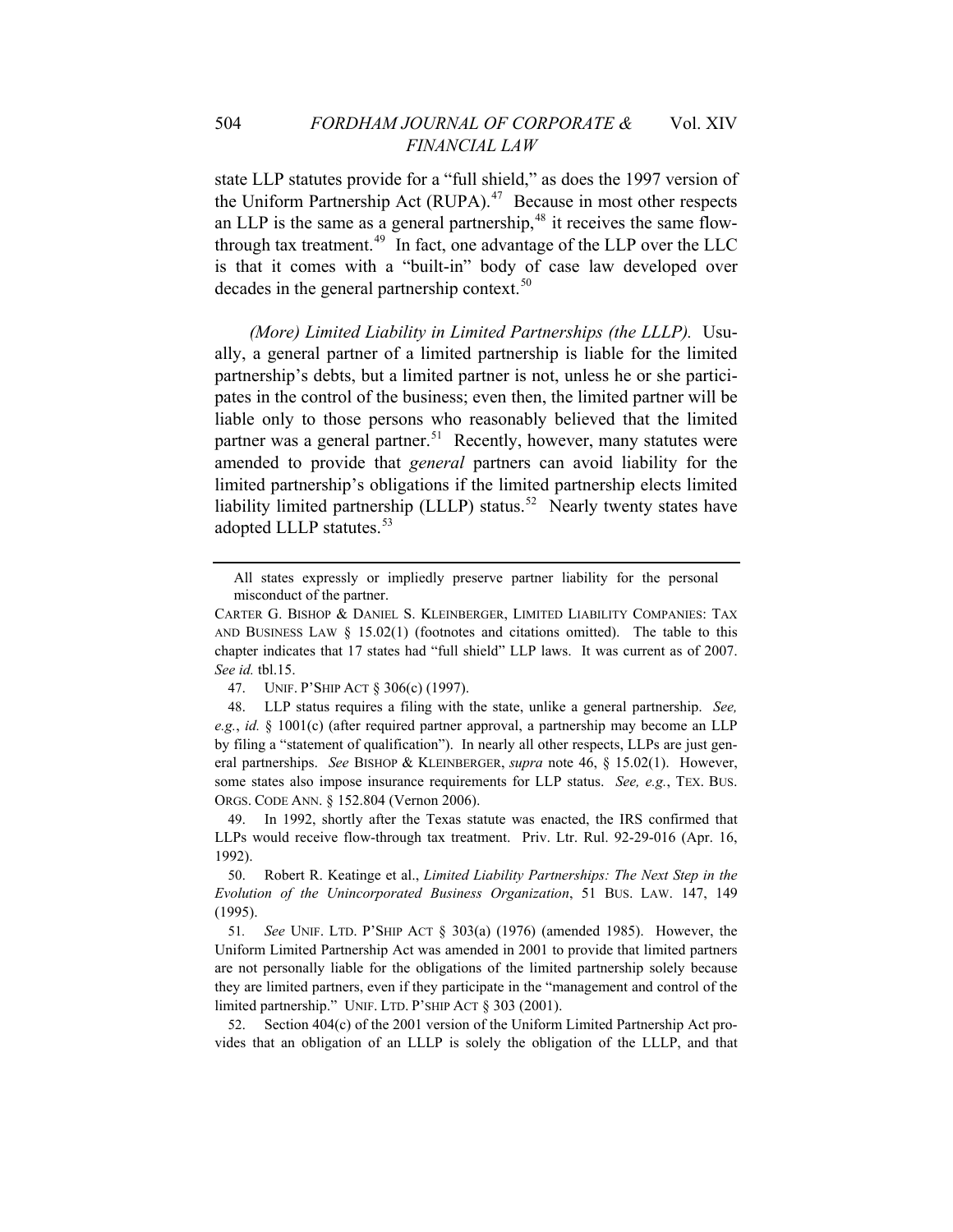#### 2009 *EAT YOUR VEGETABLES* 505 *(OR AT LEAST UNDERSTAND WHY YOU SHOULD)*

The LLC, the LLP, and the LLLP expanded business owners' choices of business forms that provide both limited liability for the owners from the entity's obligations and flow-through taxation. In just a few decades, business organization law has gone from a "sleepy" state of having only a handful of form choices to having many more. As one commentator observed, "the options facing the business lawyer [have] become extremely varied, to the point of almost being bewildering."[54](#page-15-0) The question became: have we gone overboard?

*The Entity Rationalization Movement.* Due to the recent invention of certain business forms (such as the LLC), the modification of existing forms (such as the morphing of the general partnership into the LLP), and the reemergence of business forms that had, until recently, almost been given up for dead (such as the limited partnership), some commen-tators proposed simplifying our business organizations laws.<sup>[55](#page-15-1)</sup> Proposals have included consolidating some of the currently existing forms, or instead creating a new form of business organization that would replace some of the currently existing forms.<sup>[56](#page-15-2)</sup> As for the former approach, one commentator observed:

<span id="page-15-0"></span>54. Clark, *supra* note 43, at 1006-07 (footnotes omitted); *see also* Thomas F. Blackwell, *The Revolution is Here: The Promise of a Unified Business Entity Code*, 24 IOWA J. CORP. L. 333, 336-37 (1999) ("[C]hoice of entity has now become a complex endeavor likely to mystify a prospective business owner or an attorney who has not been regularly and recently involved with choice of entity issues.").

<span id="page-15-1"></span>55*. See generally* Ribstein, *supra* note 31, at 1023-24 ("Lawyers and legislatures have started thinking that it is time to clean up the mess created by the proliferation of [business] forms. Specifically, they think business forms can be 'rationalized' by using common provisions to solve common problems.") (footnotes omitted).

<span id="page-15-2"></span>56*. See, e.g.*, Dale A. Oesterle & Wayne M. Gazur, *What's in a Name? An Argument for a Small Business "Limited Liability Entity" Statute (With Three Sets of Default Rules)*, 32 WAKE FOREST L. REV. 101 (1997) (discussed *infra* notes 360-74); John. H. Matheson & Brent A. Olson, *A Call for a Unified Business Organization Law*, 65 GEO. WASH. L. REV. 1 (1996) (suggesting the creation of a "standard business organ-

general partners are not personally liable for such obligations "solely by reason of being or acting as a general partner." *Id.* § 404(c). Of course, without LLLP status, the general partners of a limited partnership are usually personally liable, jointly and severally, for the limited partnership's debts. *Id.* § 404(a).

<sup>53</sup>*. See, e.g.*, 805 ILL. COMP. STAT. ANN. § 215/201(a)(4) (West Supp. 2008); NEV. REV. STAT. ANN. § 88.606 (Supp. 2007); TEX. BUS. ORGS. CODE ANN. §§ 1.002(50), 5.055(b) (Vernon Supp. 2007). Also adopted in the following states: Arkansas, Colorado, Florida, Georgia, Hawaii, Idaho, Iowa, Kentucky, Maine, Maryland, Minnesota, Montana, North Carolina, South Dakota, and Virginia.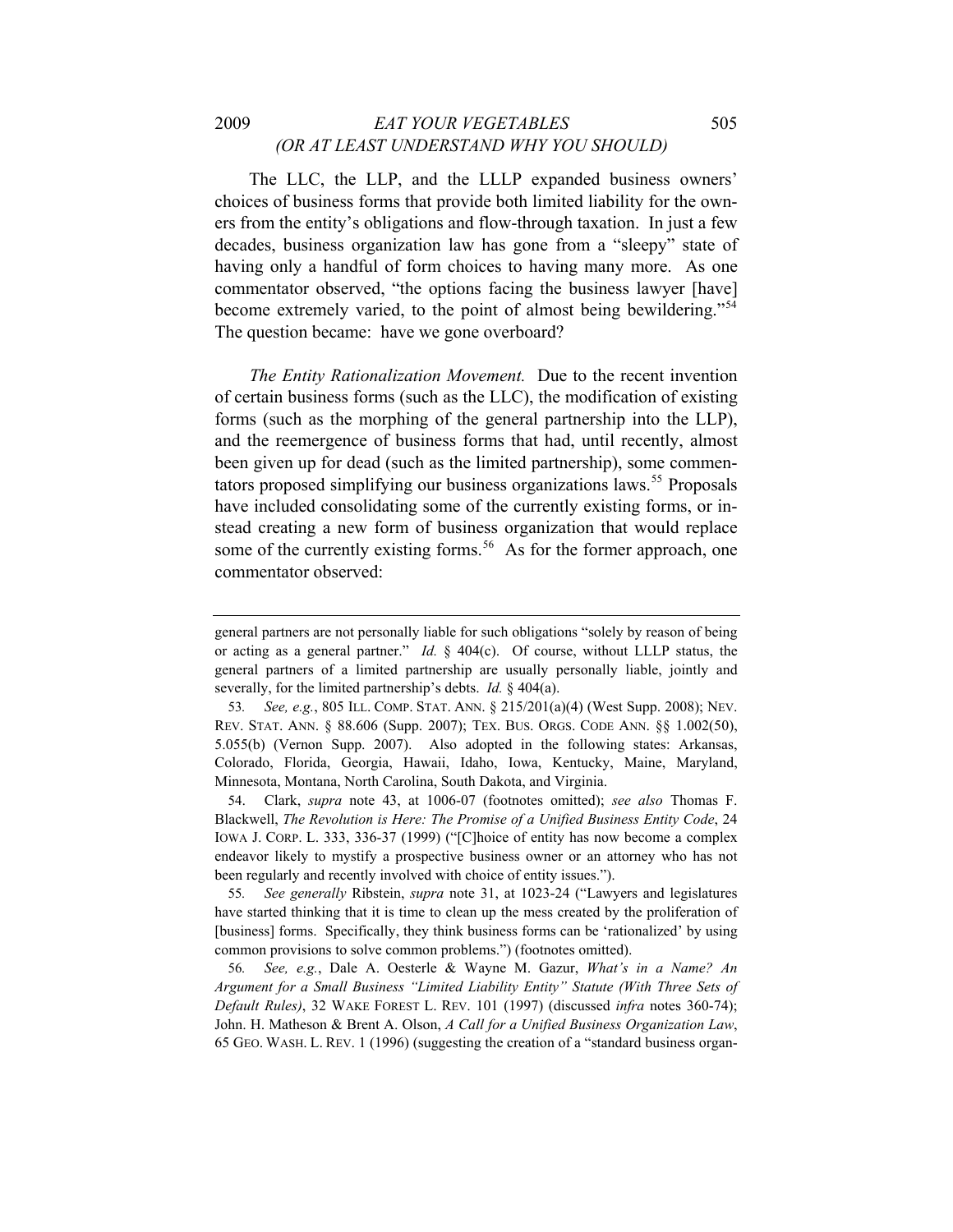With the advent of full shield LLPs for both general partnerships and limited partnerships, potential movement toward simplification that was previously not possible is at least now conceivable . . . . Any governance structure that can be achieved in either a limited

partnership or an LLC can also be achieved in a full shield LLP. The result may be the possible return to full shield [LLPs] as the sole necessary alternative to corporations.<sup>5</sup>

This appeared in a 2003 issue of *The Business Lawyer* which, along with the following issue, reprinted several papers that were presented at a November 2002 symposium entitled *Entity Rationalization: What Can or Should Be Done About the Proliferation of Business Organizations?*[58](#page-16-1) Reading these articles written by prominent practitioners and academics, reveals a sense that there truly was a movement afoot that, if carried to its logical conclusion, would have reduced the confusing array of business entity choices currently perplexing attorneys.

In May 2006, however, whatever momentum that may have started toward the goal of eliminating one or more current business forms and/or creating new business forms was dealt a serious blow when the Study Committee on an Omnibus Business Organizations Code issued a preliminary report.<sup>[59](#page-16-2)</sup> The committee, a joint project of the National

ization" to replace all business organization forms other than the "traditional" corporation); Loewenstein, *supra* note 14, at 456, 471-72 (arguing that current trends should result in two different business forms: the corporation with "traditional mandatory provisions" and "a flexible, limited liability entity – without mandatory provisions").

<sup>57.</sup> Clark, *supra* note 43, at 1018.

<span id="page-16-1"></span><span id="page-16-0"></span><sup>58.</sup> Richard A. Booth, *Entity Rationalization: What Can or Should Be Done About the Proliferation of Business Organizations?*, 58 BUS. LAW. 1003, 1003 (2003).

<span id="page-16-2"></span><sup>59.</sup> Another serious impediment to the rationalization movement is that the transition from a pre-rationalization world to a post-rationalization world would be extremely difficult, if not impossible. If, for example, LLCs are eliminated because they are viewed as superfluous in light of the LLP form, would all currently existing LLCs be required to convert into LLPs or something else? If so, when? Even worse, if rationalization replaced all of the currently existing forms with new forms, then thousands of firms now in existence would need to convert into a new form. This problem would be exacerbated by the fact that revisions to the fifty states' respective laws would certainly not proceed at the same pace. *See* Ribstein, *supra* note 31, at 1039 ("Transition problems may, in fact, be the most convincing argument against rationalization."). Yet another drawback was the concern that the creation of any new type of business entity would necessarily involve a great deal of uncertainty as to what to do with existing principles of law. As Professor Blackwell asked, "Will businesses want to utilize a new entity form if there is uncertainty whether courts . . . would treat it as a corporation, a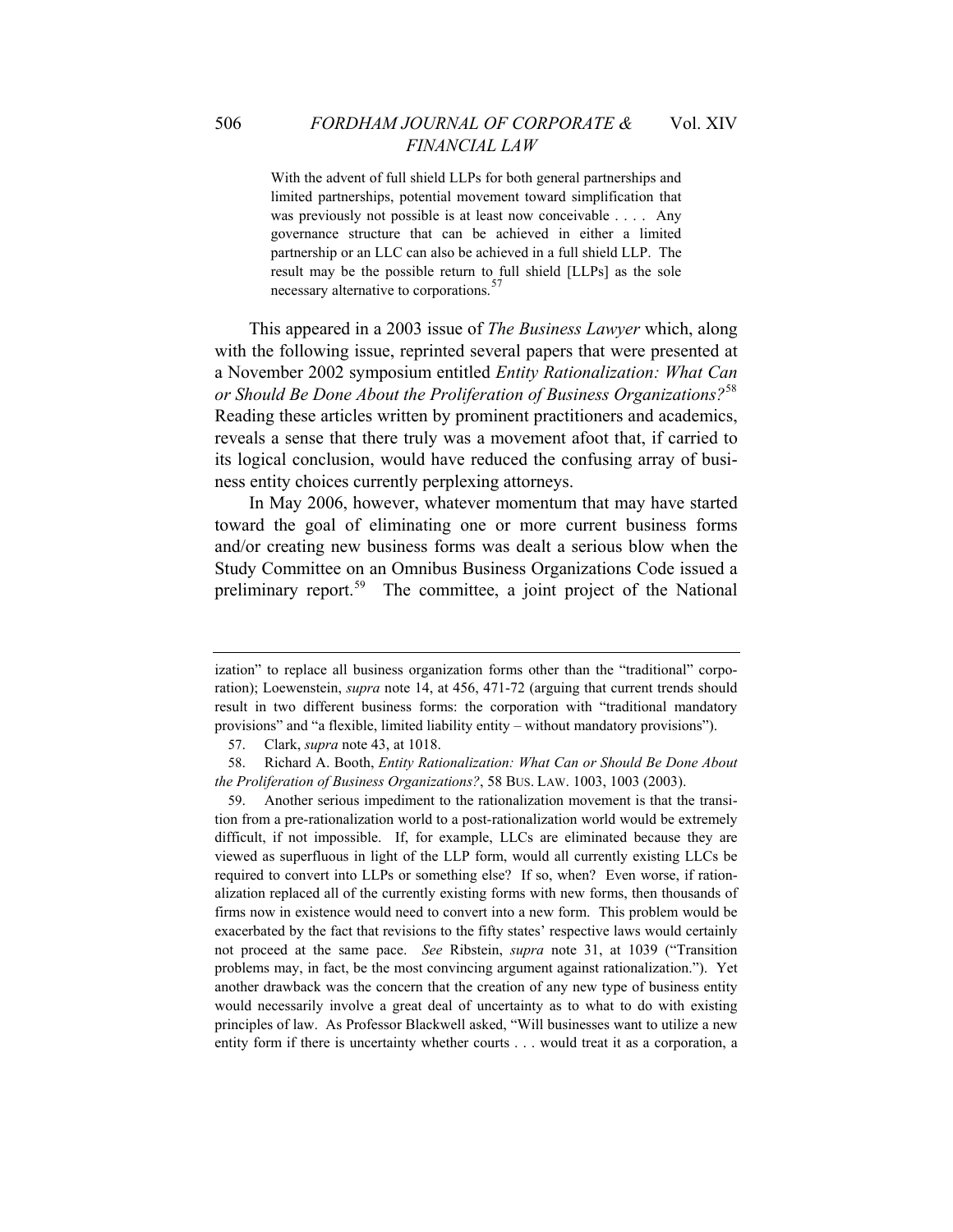#### 2009 *EAT YOUR VEGETABLES* 507 *(OR AT LEAST UNDERSTAND WHY YOU SHOULD)*

Conference of Commissioners on Uniform State Laws and the American Bar Association, had been formed in 2002 to determine whether an integrated business organizations statute that includes corporations and unincorporated entities was feasible. $60$  Specifically, one issue studied by the committee was "[w]hether the number of business entity forms should be reduced, e.g., one corporate form, [and] one non-corporate form, . . . or alternatively, one form for closely-held businesses and one form for publicly-traded businesses."<sup>[61](#page-17-1)</sup> The committee concluded that a drafting project should be undertaken which would include various model and uniform business organizations statutes.<sup>[62](#page-17-2)</sup>

As to "whether the number of business entity forms should be reduced," the committee wrote:

> The consensus (but not unanimous) position on this issue was that any attempt to do so would be impractical and would make the proposed Omnibus Code unenactable. One member [suggested] . . . that because of the popularity of limited liability companies, there

61*. Id*.

<span id="page-17-2"></span><span id="page-17-1"></span>62. In February 2007, the Study Committee released a discussion draft of its Omnibus Business Organizations Code, which essentially provides the provisions that would be common to all business organizations (and thus contained in the "hub" of a "hub and spoke" approach), such as the mechanics of filing documents with the secretary of state, registered agents and registered offices, qualification of foreign entities, etc. *See* NAT'L CONFERENCE OF COMM'RS ON UNIF. STATE LAW & AM. BAR ASS'N, OMNIBUS BUSINESS ORGANIZATIONS CODE DISCUSSION DRAFT (Feb. 26, 2007), *available at* http://www.law.upenn.edu/bll/archives/ulc/oboc/2007marchmeeting\_draft. htm. The draft for the Study Committee's February 2008 meeting indicates that the code will eventually also include "spokes" relating specifically to business corporations, nonprofit corporations, general partnerships, limited partnerships, LLCs, cooperative limited associations, nonprofit associations, and business trusts. However, these would not be *new* provisions; instead, the act "would ultimately constitute a 'hub' linked to entity-specific articles as 'spokes', with each spoke incorporating those provisions of the respective ABA model acts or NCCUSL uniform acts which are not common provisions dealt with in the hub." NAT'L CONFERENCE OF COMM'RS ON UNIF. STATE LAW & AM. BAR ASS'N, OMNIBUS BUSINESS ORGANIZATIONS CODE DISCUSSION DRAFT (Nov. 5, 2007), *available at* http://www.law.upenn.edu/bll/archives/ulc/oboc/2008feb\_ meetingdraft.htm.

partnership, or something else entirely? Could an attorney ethically recommend such a course of action?" Blackwell, *supra* note 54, at 339.

<span id="page-17-0"></span><sup>60.</sup> REPORT OF STUDY COMMITTEE ON AN OMNIBUS BUSINESS ORGANIZATIONS CODE 1 (May 3, 2006), *available at* http://www.iaca.org/downloads/BOS/EntityLaw/ Omnibus CommitteeReport 050306.pdf [hereinafter OMNIBUS BUSINESS ORGANIZA-TIONS CODE].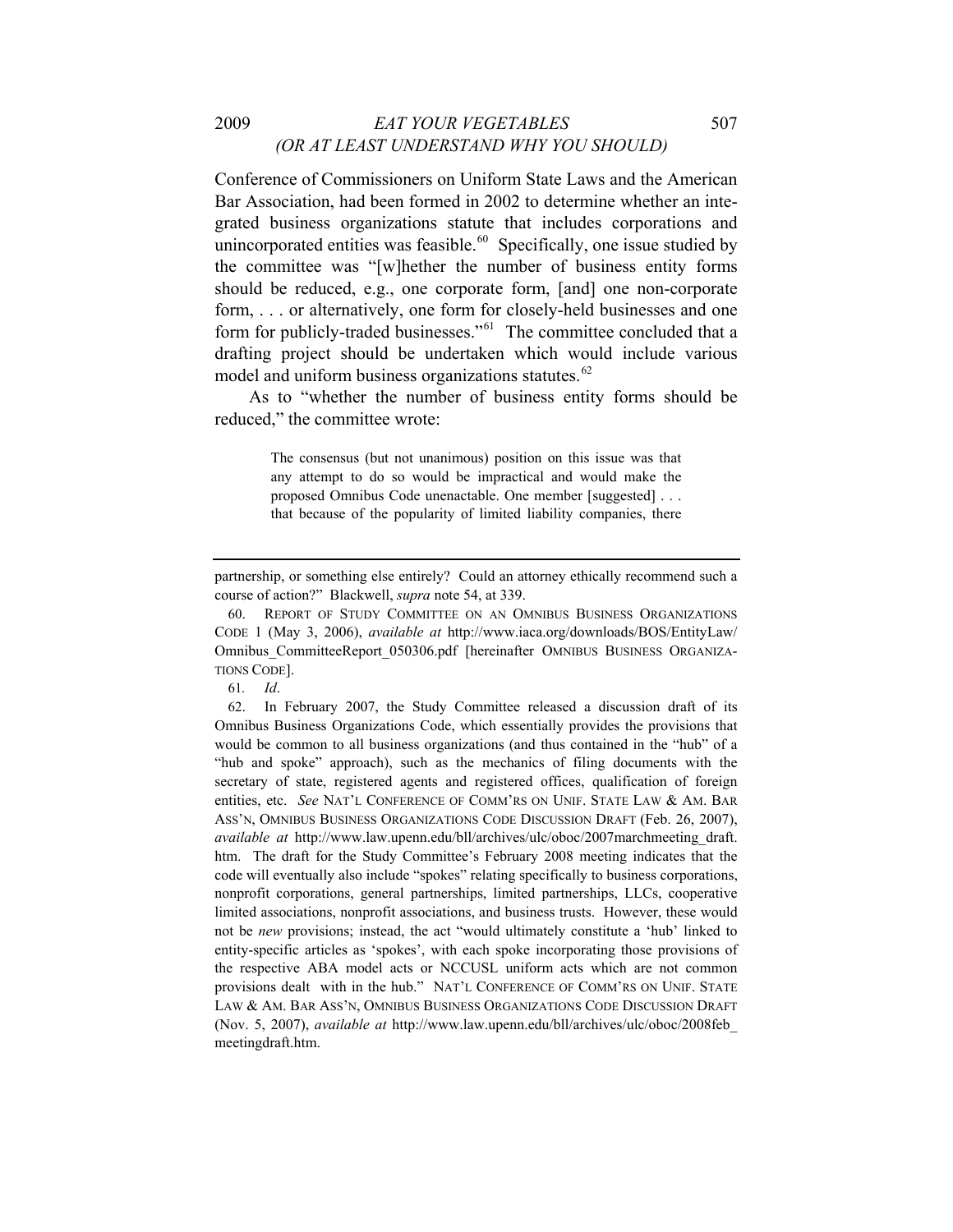was really no longer a need for limited partnerships. Most members of the Study Committee rejected this position for two reasons: (1) over 50,000 new limited partnerships have been formed in each of the three most recent years for which filing statistics are available  $(2002-2004)$ ; and  $(2)$  there are at least 850,000 existing active limit-

A related question . . . was whether the Omnibus Code should create any new types of entities. The answer to this was "no." If a new type of entity is invented in the future and gains tractions [sic] in the states, however, the Committee was open to the possibility that it might be brought into the Omnibus Code; but no one thought this was likely to occur in the foreseeable future. Practitioners are currently overwhelmed by the proliferations of existing types of entities, all the different statutes that govern them, and the differences, and in many cases inconsistencies between similar concepts, in all these statutes.<sup>[63](#page-18-0)</sup>

ed partnerships which need a governing statutory framework . . . .

Assuming this accurately predicts the near future, it looks like we will continue to live in a world with general partnerships, LLPs (both partial shield and full shield), LLCs (both member-managed and manager-managed), corporations (both "C" corporations and "S" corporations), LPs, LLLPs, and all of the other currently available forms. While some of the other goals of the rationalization movement<sup>[64](#page-18-1)</sup> such as the promulgation of "hub and spoke" statutes<sup>[65](#page-18-2)</sup> may come to pass, it is doubtful that any of the current business forms will be eliminated any time soon.<sup>[66](#page-18-3)</sup> It also appears that few people have any appetite for new business forms.

<sup>63.</sup> OMNIBUS BUSINESS ORGANIZATIONS CODE, *supra* note 60, at 6-7.

<span id="page-18-3"></span><span id="page-18-2"></span><span id="page-18-1"></span><span id="page-18-0"></span><sup>64.</sup> To be fair, the aims of the rationalization movement were more varied. The overall goal of the movement seems to be the elimination of unnecessary differences between different business entity statutes. One aim would have been to examine similar provisions in different statutes and determine if the differences in wording between the two sections represent "real" differences or merely are a result of the fact that the statutes were written by different legislatures at different times. If there are not "real" differences, then the differing language should be harmonized, one statute could incorporate provisions of the other by reference, or the rule could be contained in a separate section that applies to both corporations and LLCs, such as in the "hub" of a "hub and spoke" approach. *See* Clark, *supra* note 43, at 1020. Not all the papers in *The Business Lawyer* symposium were pro-rationalization, however. Ribstein, for one, wrote: "[E]ven if rationalization might otherwise be a good idea, transition to a rationalized world will lead to more, rather than less, complication, as myriad rationalized statutes are added to the mix both across states and within states during the transition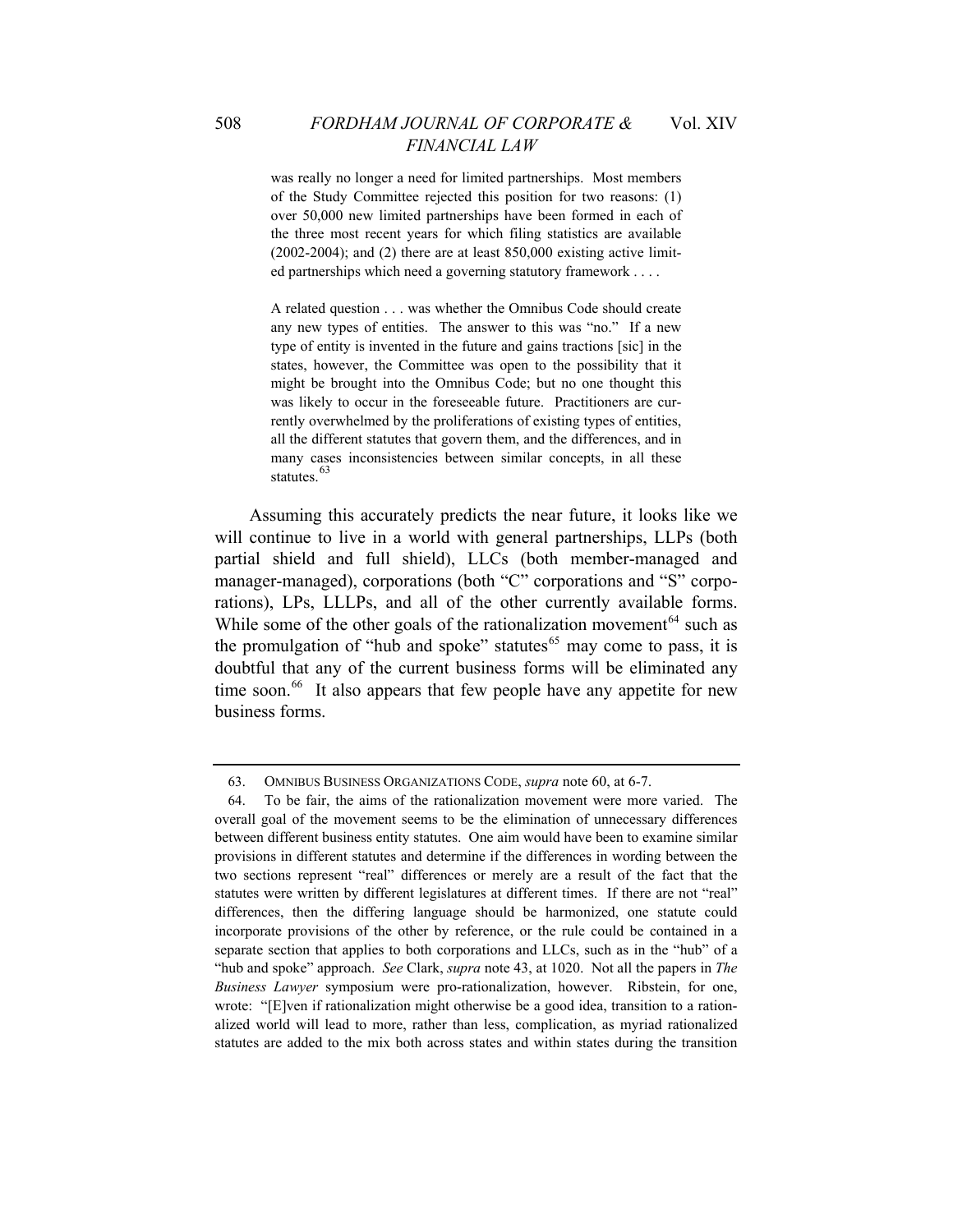*Conclusion: Corporations and LLCs Are Likely "Settings" of Abuse.* This brings us to the present question: in which of the many currently existing business forms is abuse of minority owners by majority owners likely to occur? On which business forms should this discussion focus? This Article will focus on corporations and LLCs, and will exclude general partnerships (whether "regular" or LLP) and limited partnerships (whether "regular" or LLLP).

This Article disregards limited partnerships because limited partners often are passive or "sophisticated" investors who are not likely to work at the business, but who can be expected to contract to protect their rights before committing capital to the enterprise.<sup>[67](#page-19-0)</sup> The reason for excluding partnerships (including LLPs) from this discussion, on the other hand, is not because partners can be expected to be "sophisticated," but rather because partnership law generally provides important protections to owners that corporate and LLC laws do not. For example, to return to the hypothetical situation outlined in the Introduction to this Article, if A, B, and C had not formed a corporation or an LLC, but had simply started a business without consulting a lawyer or making any state filings, they would have formed a partnership. $68$  Moreover, because they likely did not agree on many (if any) of the details of their relation-

65*. See supra* notes 62, 64.

<span id="page-19-1"></span>68*. See* UNIF. P'SHIP ACT § 202(a) (1997). No state filings are required to form a partnership.

period. . . . The time for uniform laws on entity rationalization has not, and probably should never, come." Ribstein, *supra* note 31, at 1042.

<sup>66.</sup> However, the ABA's web site explains that the mission of the Entity Rationalization Committee includes "working to analyze the substantive differences among entity forms, and to develop a scheme to integrate existing entity laws into a comprehensive code that reduces the number of entity forms . . . ." AM. BAR ASS'N, ENTITY RATIONALIZATION, http://www.abanet.org/dch/committee.cfm?com=CL980000 (last visited Mar. 11, 2009).

<span id="page-19-0"></span><sup>67.</sup> Granted, due to the recent statutory changes discussed above, see *supra* notes 51-53 and accompanying text, a limited partner in a limited partnership or an LLLP need not be "passive." It is also true that a limited partner may not be "sophisticated." Historically, however, the limited partnership form was used for somewhat "specialized" transactions involving a general partner who would run the business and passive (and wealthy) limited partners who contributed the capital. *See, e.g.*, Rutledge, *supra* note 35, at \*3 ("Occasionally we would encounter a limited partnership, typically in one of its traditional applications for real estate or other financing in which the investors were expected and expecting to take a passive role . . . .").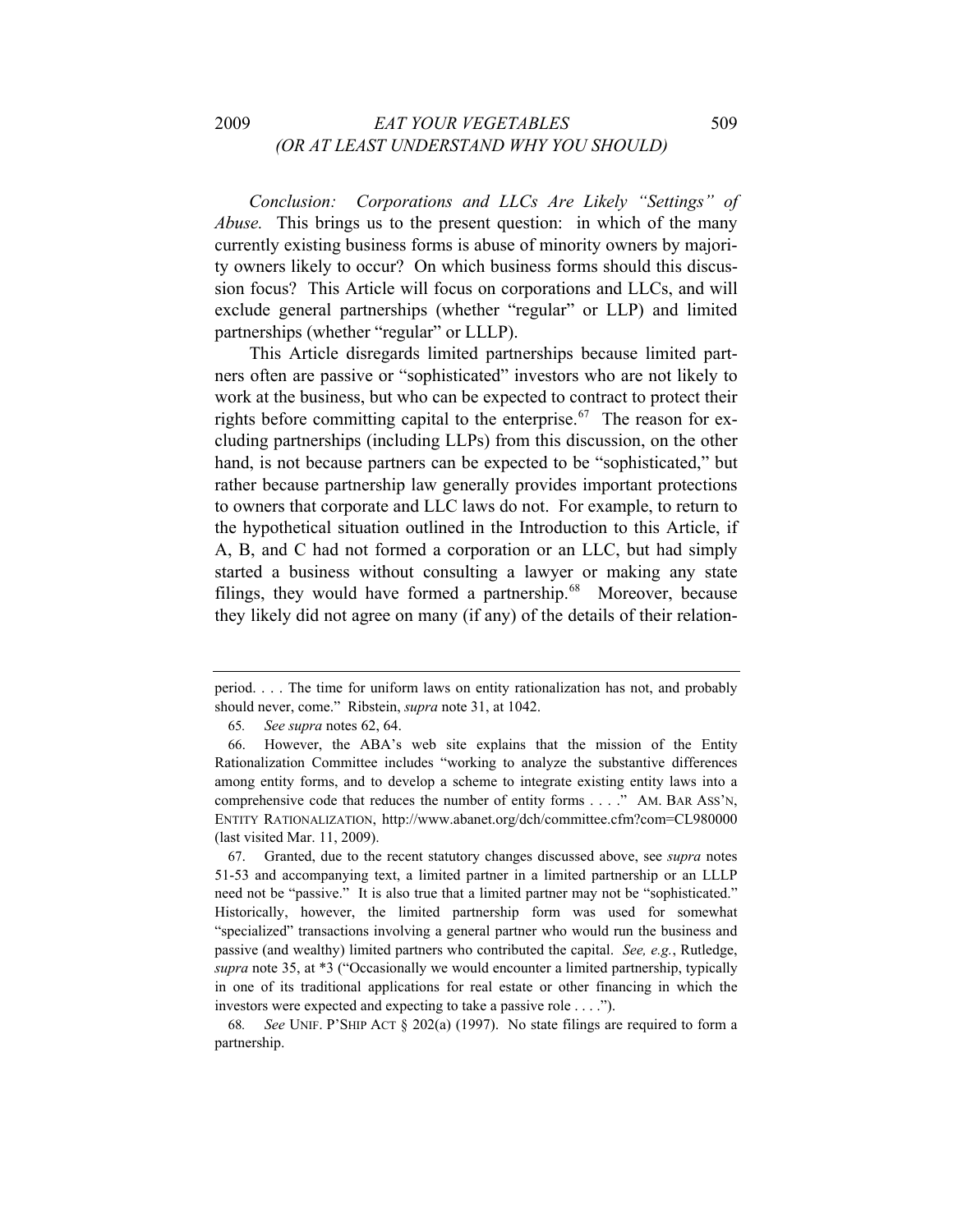" default" rules.<sup>69</sup> ship, the partnership statute would provide a comprehensive set of

Importantly, these default rules are protective of C, even if he has not done any advance planning. For example, although he has no de-fault right to be paid a salary,<sup>[70](#page-20-0)</sup> C could force the partnership to "buy" him out" simply by dissociating (withdrawing) from the partnership.<sup>[71](#page-20-1)</sup> Thus, in a partnership, C has important exit rights that he would not have in a corporation or an LLC unless he had previously contracted for them.<sup>[72](#page-20-2)</sup> Furthermore, while C could have been removed from decisionmaking positions in an LLC or a corporation, $^{73}$  $^{73}$  $^{73}$  each partner in a partnership has equal management rights with respect to the partnership, unless otherwise agreed.<sup>[74](#page-20-4)</sup> While the usual rule in a partnership is majority rule, actions that are outside the ordinary course of business require unanimous consent, unless otherwise agreed.<sup>[75](#page-20-5)</sup> Partners are also entitled to more access to information about the business than are shareholders.<sup>[76](#page-20-6)</sup> Further, long-standing case law holds that partners owe fiduciary duties to one another, $77$  which could be used to challenge abusive majority

<sup>69</sup>*. See id.* § 103(a) ("[R]elations among the partners and between the partners and the partnership are governed by the partnership agreement. To the extent that the partnership agreement does not otherwise provide, this [Act] governs relations among the partners and between the partners and the partnership.").

<sup>70</sup>*. Id.* § 401(h).

<span id="page-20-1"></span><span id="page-20-0"></span><sup>71.</sup> Upon a partner's dissociation, the partnership will either be dissolved or continue without the dissociated partner. If A, B, and C have formed an "at will" partnership (as opposed to a partnership for a term or an undertaking), C's dissociation will cause the partnership to be dissolved, unless otherwise agreed. *Id*. § 801(1). Upon dissolution, the partnership would enter into a period of winding up during which it would complete unfinished business, pay creditors, and (funds permitting) distribute any remaining funds to the partners according to their interests. *See id.* §§ 802, 807. Generally, if the partners had instead formed a partnership for a term or an undertaking, C could still dissociate at any time (albeit "wrongfully") and require the partnership to "buy out" his interest. *See id.* §§ 701(a), 701(b), 602(b); *see also* UNIF. P'SHIP ACT § 31(1)(b) (1914).

<sup>72</sup>*. See infra* notes 99-105 and accompanying text.

<span id="page-20-3"></span><span id="page-20-2"></span><sup>73.</sup> A and B, in their capacities as directors, could remove C from officer positions and, in their capacities as shareholders, could remove C from the board of directors. *See* MODEL BUS. CORP. ACT §§ 8.01, 8.08 (1984).

<sup>74</sup>*. See, e.g*., UNIF. P'SHIP ACT § 401(f) (1997).

<sup>75</sup>*. Id.* § 401(j).

<span id="page-20-6"></span><span id="page-20-5"></span><span id="page-20-4"></span><sup>76</sup>*. Compare* UNIF. P'SHIP ACT §§ 403(b), 103(b)(2) (1997) *with* MODEL BUS. CORP. ACT §§ 16.02(b), (c), 16.20 (1984).

<span id="page-20-7"></span><sup>77</sup>*. See, e.g.*, Meinhard v. Salmon, 164 N.E. 545, 546 (N.Y. 1928) ("Joint adventurers, like copartners, owe to one another, while the enterprise continues, the duty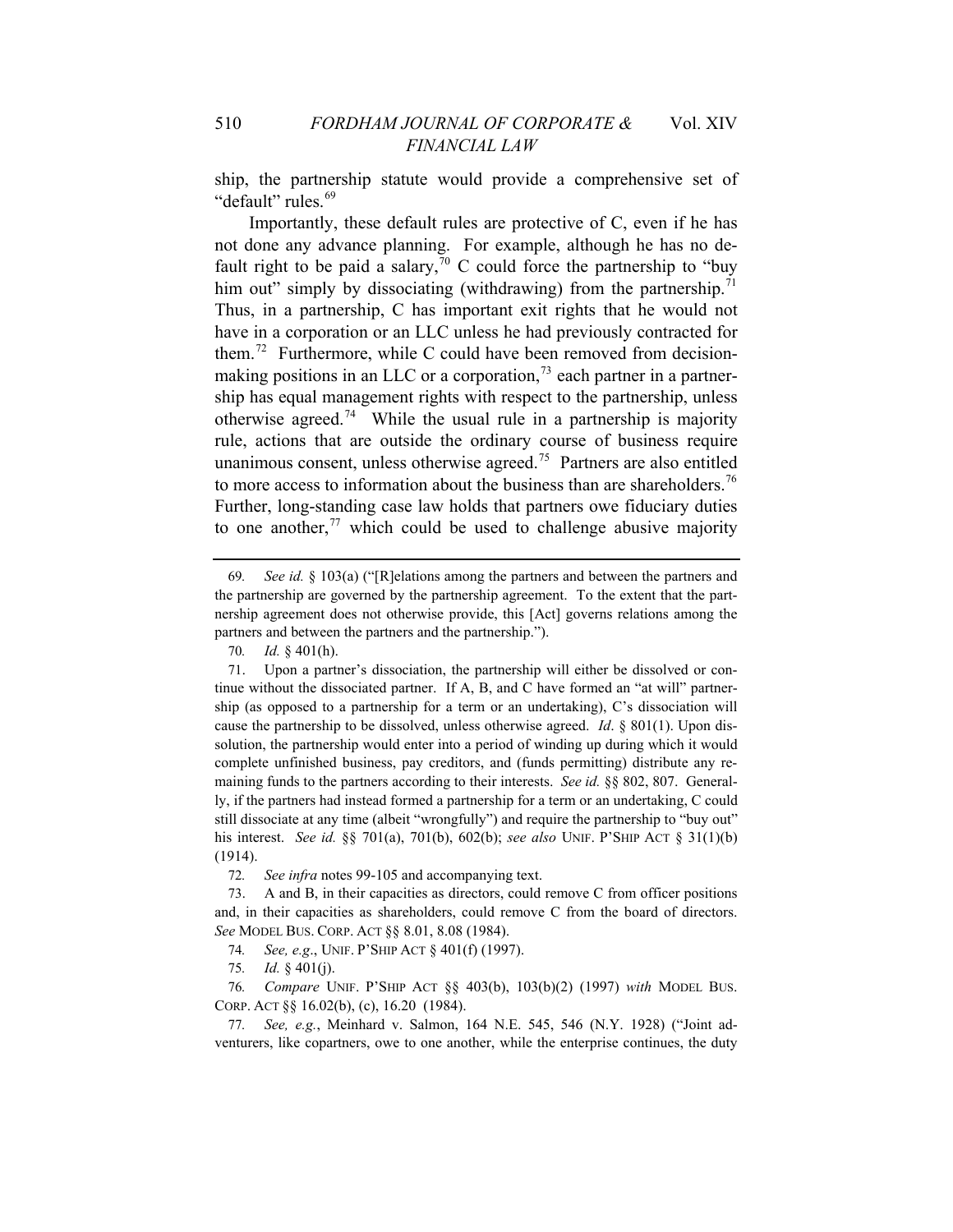tactics. Although C could have unwittingly bargained away some of these protections, this is unlikely. Thus, partnership law itself is ordinarily sufficient to protect C from the more egregious of A and B's actions, or at least give him an "exit" out of an abusive partnership relationship.[78](#page-21-0)

#### *B. How Can I Oppress You? Let Me Count the Ways*

*What is a "Closely Held" Business?* Before cataloging the ways in which a majority<sup>[79](#page-21-1)</sup> faction in a closely held business can abuse a minority owner, it may be helpful to define the terms "close" or "closely held."[80](#page-21-2) One well-known definition is found in *Donahue v. Rodd* 

<span id="page-21-1"></span>79. Two other important terms are used often in this Article: "minority" and "majority." These terms obviously refer to the relative percentages of voting equity that the various owners (or groups thereof) have in the business. To take a simple example, if A and B are the two shareholders of a corporation that has only one class of voting stock, and A owns 51% of the outstanding stock and B owns 49%, then obviously A is the majority shareholder and B is the minority shareholder. Under traditional plurality (also known as "straight") voting, the holder (or holders, if they are acting in concert) of a majority of the outstanding shares of voting stock can elect all the directors. *See, e.g.*, MODEL BUS. CORP. ACT § 7.28(a) (1984); GEVURTZ, *supra* note 23, at 482. Because A can elect all the directors, and the board normally makes the important business decisions for the corporation, A has "control" of the corporation. Thus, commentators often refer to the "majority" as the shareholder(s) who can "control the operations of the firm." Moll, *supra* note 8, at 883-84 n.1.

<span id="page-21-2"></span>80. Although the terms are used interchangeably in this Article, there is a distinction between a "close" corporation and a "closely held" corporation. The former is a corporation with a small number of shareholders *and* that qualifies under portions of the relevant corporation statute designed for "close" corporations and discussed below at notes 199-219 and accompanying text. "Closely held" corporations, on the other hand, also have few shareholders, "but the corporation either has not elected special status under its respective statute's close corporation provisions, does not qualify under

of finest loyalty. . . . A [partner] is held to something stricter than the morals of the market place. Not honesty alone, but the punctilio of an honor the most sensitive, is then the standard of behavior."). *But see* Siegel, *supra* note 10, at 442 (*Meinhard* has "little specific content"); UNIF. P'SHIP ACT § 404 (1997) (the "only fiduciary" duties of partners are the duty of loyalty and the duty of care, both as delineated in that section). Some states have imposed partner-like duties on shareholders in closely held corporations. *See infra* notes 180-93 and accompanying text.

<span id="page-21-0"></span><sup>78.</sup> In addition, C is protected from having his interest in the partnership diluted by the addition of new partners, because unanimous partner consent is needed to admit new partners (absent a contrary agreement). UNIF. P'SHIP ACT § 401(i) (1997). In contrast, shareholders and LLCs members do not usually have preemptive rights. *See infra* notes 136-37, 170 and accompanying text.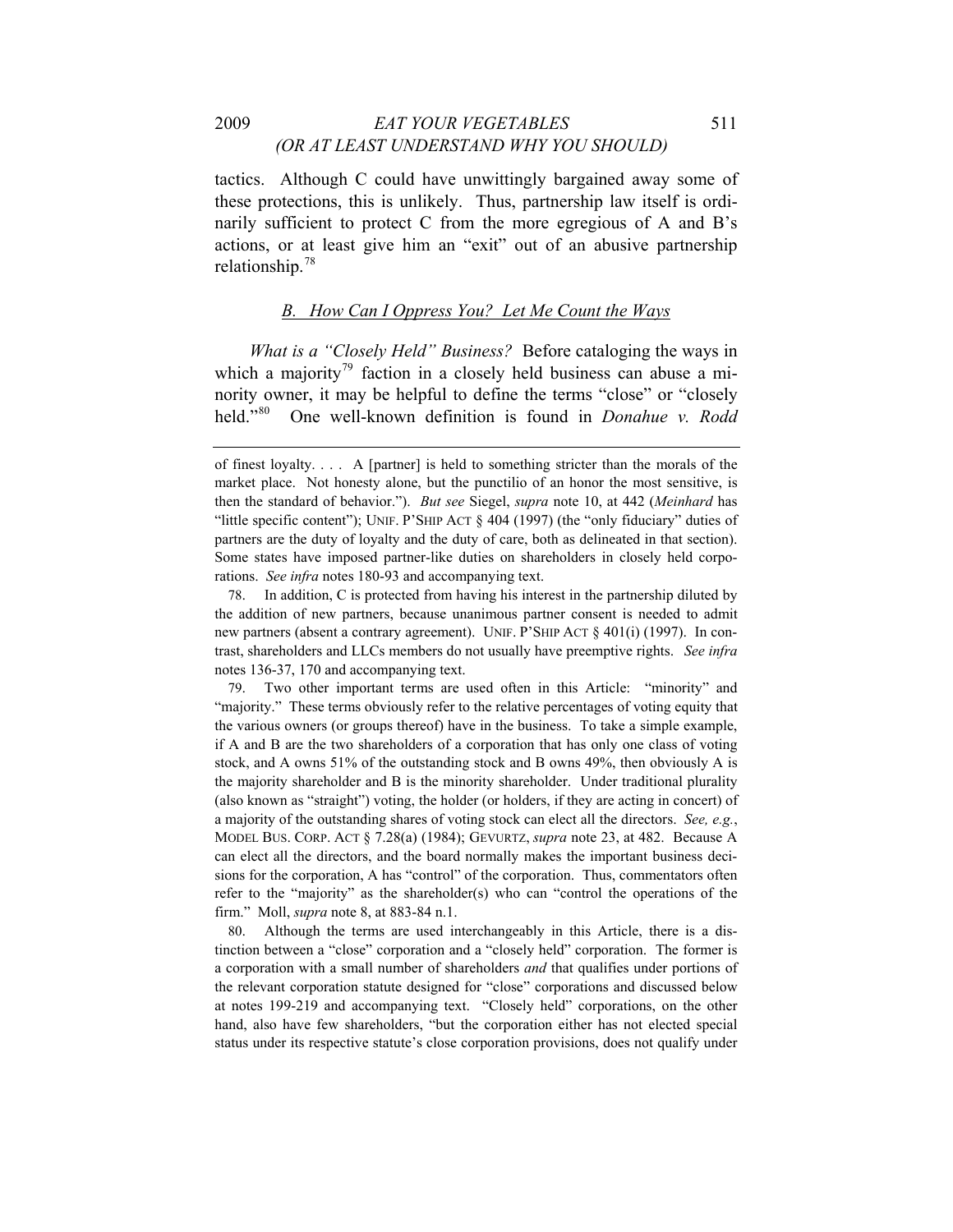*Electrotype Company of New England, Inc.*, [81](#page-22-0) where the court wrote that a close corporation is "typified by: (1) a small number of stockholders; (2) no ready market for the corporate stock; and (3) substantial majority stockholder participation in the management, direction and operations of the corporation."<sup>[82](#page-22-1)</sup> Although there does not appear to be any accepted level at which a corporation's shareholders become too numerous for the corporation to be considered a "close" corporation, as a practical matter the characteristic that most if not all of the shareholders are active in management of the corporation will limit this number to probably fewer than ten. $83$  In any event, the close corporation shareholder is obviously in a very different situation than the shareholder in a publicly traded corporation, who in most cases will simply be an investor who neither

81. 328 N.E.2d 505 (Mass. 1975).

<span id="page-22-1"></span><span id="page-22-0"></span>82*. Id.* at 511; *see also* MELVIN A. EISENBERG, CORPORATIONS AND OTHER BUSINESS ORGANIZATIONS 325 (9th unabr. ed. 2005) ("Close corporations have only a small number of shareholders, and are often characterized by owner-management and restrictions on the transferability of ownership interests. In important respects, close corporations resemble partnerships . . . ."); AM. LAW INST., PRINCIPLES OF CORPORATE GOVERNANCE: ANALYSIS AND RECOMMENDATIONS § 1.06 (1992) (defining a closely held corporation as "a corporation the equity securities . . . of which are owned by a small number of persons, and for which securities no active trading market exists"); Robert W. Hillman, *The Bargain in the Firm: Partnership Law, Corporate Law, and Private Ordering with Closely-Held Business Associations*, 2005 U. ILL. L. Rev. 171, 179 ("participants' investments in [closely held businesses] often are substantial, nondiversified and illiquid. . . . Moreover, these owners may invest their energy as well as their money, and a quick glance at a balance sheet assessing capital contributions provides only a small measure of what they have actually invested in their firms."); Kleinberger, *supra* note 17, at 1148 ("Close corporations have a limited number of shareholders, and most, if not all, of the shareholders are active in the corporation's day-to-day business. The corporation typically is an important (and often principal) source of income for each shareholder. Payout is frequently in the form of salary rather than dividends.") (footnotes omitted). As Professor Thompson observed, closely held corporations have the following characteristics:

(i) participants usually expect to be actively involved in the management and operation of the enterprise; (ii) the lack of a market for shares . . . means that a minority shareholder has no satisfactory way to leave the enterprise; and (iii) when dissension occurs within the enterprise, the norms [of corporate law] of centralized control and majority rule . . . may be used by those in control of the corporation to undermine the expectations of minority participants.

Thompson, *Cause of Action*, *supra* note 17, at 717 (footnotes omitted).

<span id="page-22-2"></span>83. Some statutes, however, allow corporations with greater numbers of shareholders to elect to be considered a statutory "close" corporation. *See infra* note 237.

its respective statute, or its statute does not provide for this separate category of corporations." Siegel, *supra* note 10, at 378 n.2.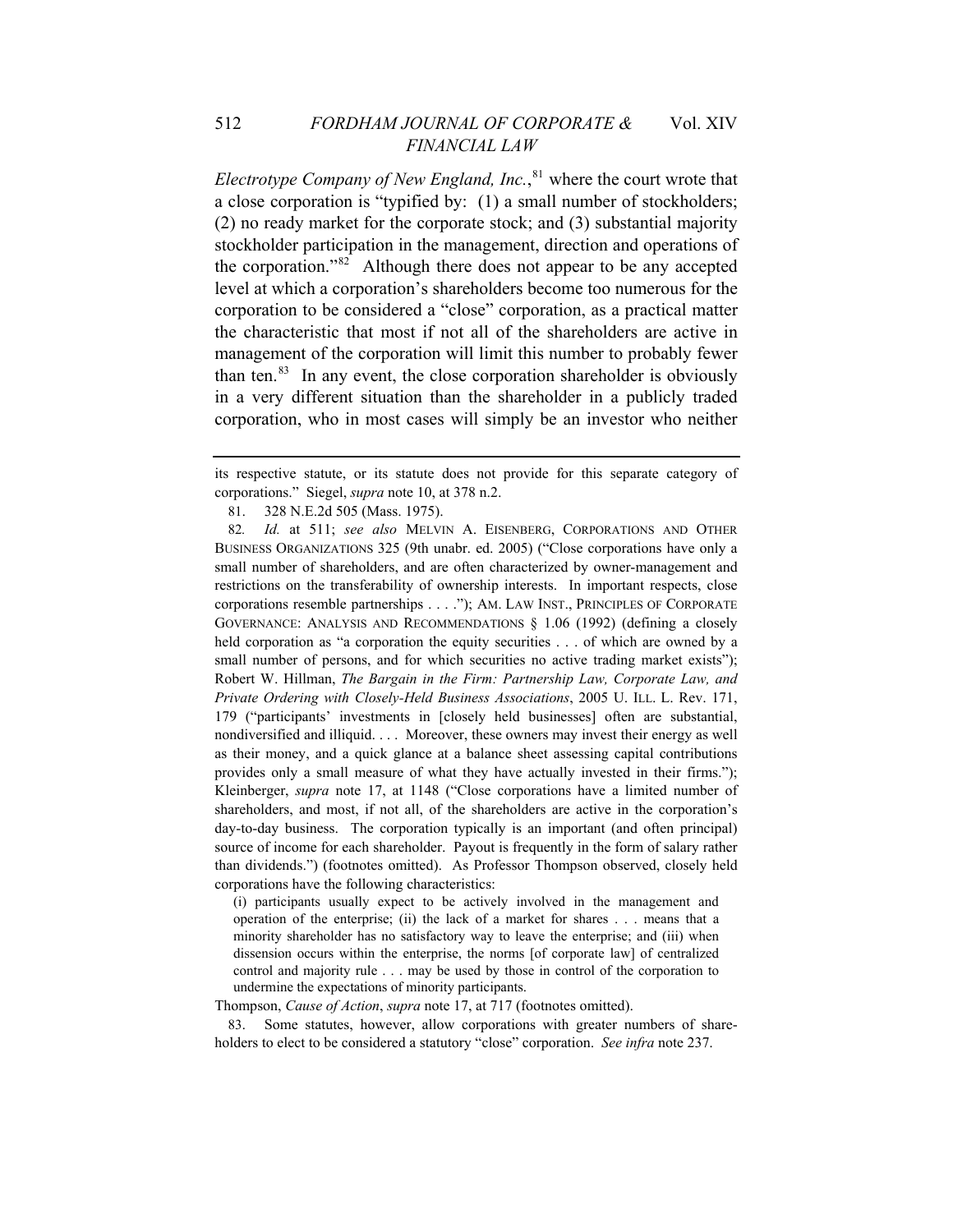works for the corporation nor is involved in its management, and may only hold the corporation's stock for a short period of time. The close corporation shareholder, on the other hand, has a much more "intimate" relationship with the corporation and the other shareholders. <sup>[84](#page-23-0)</sup> If the shareholders of a close corporation do not get along, serious problems are likely to arise.

*What Can Go Wrong For the Minority Owner of a Closely Held Business?* The following section describes some of the more "popular" techniques for taking advantage of a minority shareholder in a close corporation. Because this is a topic that has received much scholarly attention, the following discussion is only a brief summary. $85$  Also, given the long history of the corporation compared to the relative upstart LLC, most of the reported decisions concern corporations instead of LLCs.<sup>[86](#page-23-2)</sup> However, commentators have argued that the possibility for minority abuse is just as likely in the LLC. $87$ 

 *Loss of Employment.* Perhaps the most serious blow that can be dealt to a minority owner in a closely held business is being fired from, or otherwise denied, employment. While it is true, of course, that there are many different types of investors in closely held businesses, a major reason why a minority shareholder became a shareholder may have been

<sup>84.</sup> Thompson, *Cause of Action*, *supra* note 17, at 702.

<span id="page-23-1"></span><span id="page-23-0"></span><sup>85.</sup> See *supra* note 17 for a sampling of the articles that have been written on this topic. For a more thorough discussion of common tactics of minority abuse, see O'NEAL & THOMPSON, *supra* note 17, at 3-1 to 3-198.

<span id="page-23-2"></span><sup>86</sup>*. See* Miller, *supra* note 33, at 389 (LLC oppression case law is "still in its infancy.").

<span id="page-23-3"></span><sup>87.</sup> O'NEAL & THOMPSON, *supra* note 17, § 6:1, at 6-2 (LLC is "a newer form of business that . . . promises to raise many traditional squeeze-out issues."); Moll, *supra* note 8, at 956 ("[T]he 'seeds' of oppression are, in many jurisdictions, present in the LLC setting. The same combination of 'no exit' and majority rule – a combination that has left minority shareholder vulnerable in the close corporation for decades – exists in the LLC.") (footnote omitted); James R. Cambridge, *Minority Member Oppression*, XXVI MICH. BUS. L.J. 11, 11 (Spring 2007) ("The oppression of a minority owner can occur in any business organization – a corporation, partnership or limited liability company . . . .")*.* The trend among state LLC statutes appears to be in favor of the rule that LLC members may not freely withdraw and expect to receive a pay-out unless otherwise provided in the operating agreement. *See* Sandra K. Miller, *What Buy-Out Rights, Fiduciary Duties, and Dissolution Remedies Should Apply in the Case of the Minority Owner of a Limited Liability Company?*, 38 HARV. J. ON LEGIS. 413, 426-33 (2001).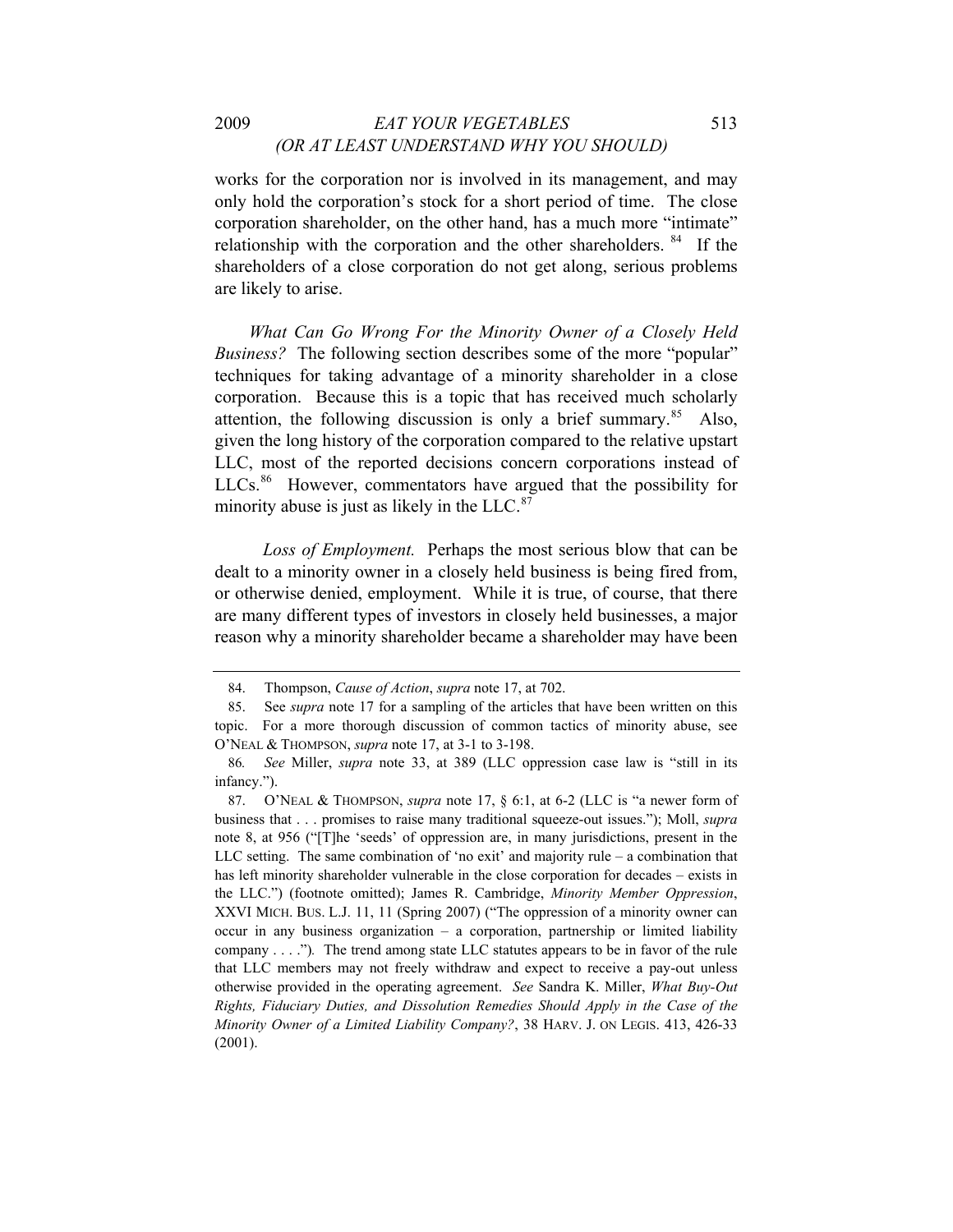to create a job for himself. Often, a salary is the way a minority owner extracts most of his "return" from his investment in the company,<sup>[88](#page-24-0)</sup> especially given that the corporation receives a deduction for salaries paid to employees, but not for dividends paid to shareholders.<sup>[89](#page-24-1)</sup> But unless the minority shareholder has an employment agreement, the majority may easily fire him with few obstacles. First, the "at will" rule prevails in United States employment law, meaning that an employer may freely fire an employee for any reason or no reason, outside a few limitations such as anti-discrimination statutes.<sup>[90](#page-24-2)</sup> Second, the entity that makes employment decisions in the corporation is usually the board of directors, at least insofar as officers or other management-level employ-ees are concerned.<sup>[91](#page-24-3)</sup> Third, a majority shareholder in a corporation will, in the absence of a shareholder voting agreement, control the board of directors.<sup>[92](#page-24-4)</sup>

O'NEAL & THOMPSON, *supra* note 17, § 3:6 at 3-37 to 3-38 (footnotes omitted); *see also*  Moll, *Fair Value*, *supra* note 17, at 340 ("For many close corporation investors, the desire for employment . . . is the principal enticement motivating their decision to commit capital to a venture."); Thompson, *Cause of Action, supra* note 17, at 702 (shareholders in close corporations "usually expect employment and a meaningful role in management . . . .").

<span id="page-24-1"></span>89. I.R.C. §  $162(a)(1)$  (2008). Thus, a "C" corporation may lessen its tax liability by paying large salaries to its shareholders-employees. *See also* GEVURTZ, *supra* note 23, at 451 (describing reasons for the "extraordinarily common practice of closely held corporations distributing the bulk, if not all, of their income to their owners through salaries rather than dividends").

<span id="page-24-2"></span>90. GEVURTZ, *supra* note 23, at 460. *See generally* Margaret H. Paget, *Exceptions to the At-Will Employment Doctrine and Its Applicability to Minority Shareholders*, 88 MASS. L. REV. 41, 41 (2003).

91*. See, e.g.*, MODEL BUS. CORP. ACT § 8.40(b) (1984) (amended 2000).

<span id="page-24-4"></span><span id="page-24-3"></span>92. As discussed in note 79 *supra*, the holder(s) of a majority of the voting stock in a corporation will be able to elect the entire board of directors. Even if cumulative voting is used, it is likely that the majority shareholder(s) will be able to elect a majority of the directors. For a discussion of cumulative voting, see *infra* note 128.

<span id="page-24-0"></span><sup>88.</sup> As O'Neal and Thompson put it:

A person acquiring a substantial interest in a closely held business often invests a large percentage of personal resources to acquire that interest. Typically such an investor enters the enterprise expecting to participate actively in the entity's affairs as a key employee and perhaps as a manager, for example as a director and principal officer of a corporation. The investor may give up employment with accumulated seniority and security features to work full time for the new business. Often the participant may have no income other than the salary from the business. Close corporations usually do not pay dividends or pay only small and infrequent dividends so that a shareholder excluded from employment is effectively denied anything more than a token return on the investment even though that investment may be substantial.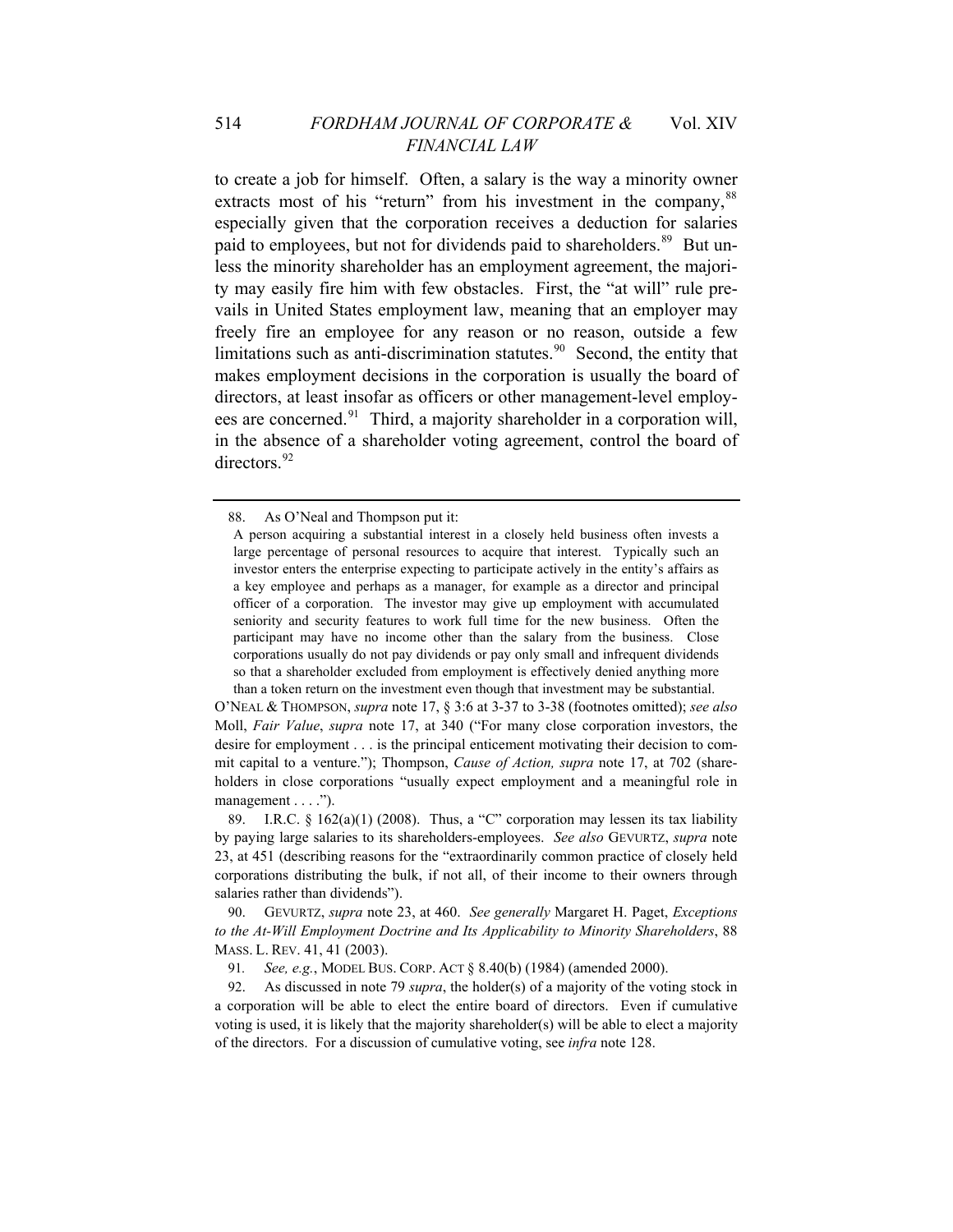*Withholding Dividends.* Another common "squeeze-out" technique or method of "oppression" is to withhold dividends, particularly if this is coupled with a denial of employment to the minority. As with employment decisions, dividend decisions rest with the board of directors,  $93$  and the majority shareholder(s) will be in control of the board. The minority shareholder now finds that, although he is still one of the owners of the business and may in fact own a sizable percentage of the corporation's stock, he is no longer receiving any return from that ownership: no salary, no dividends and, due to the lack of a market, little or no ability to realize a gain on the resale of his stock.

 *Self-Dealing Transactions.* Given that it controls the board of directors and that the board is the ultimate decision-making authority in the corporation,  $94$  the majority is in a position to engage in a number of "sweetheart" deals with itself. For example, the majority could cause the board to increase the salary or salaries of the member(s) of the majority group (which could easily be done, given that the corporation would no longer be using cash to pay a salary to the minority shareholder or dividends to any shareholders). Family members could be hired at overly generous salaries.<sup>[95](#page-25-2)</sup> Corporate assets could be sold to the majority for less than their fair market values.<sup>[96](#page-25-3)</sup> The corporation could buy or lease assets from the majority for exorbitant prices or redeem stock from majority shareholders but deny that opportunity to the minority. $97$  The list goes on.  $98$ 

<sup>93</sup>*. See, e.g.*, MODEL BUS. CORP. ACT § 6.40(a) (1984) (amended 1987)

<sup>94</sup>*. See, e.g.*, *id.* § 8.01(b) (1984) (amended 2005).

<sup>95</sup>*. See* O'NEAL & THOMPSON, *supra* note 17, at 3-55, and 3-140 to 3-141.

<sup>96</sup>*. See id.* at 3-122.

<span id="page-25-4"></span><span id="page-25-3"></span><span id="page-25-2"></span><span id="page-25-1"></span><span id="page-25-0"></span><sup>97</sup>*. See, e.g.*, Donahue v. Rodd Electrotype Co. of New England, Inc., 328 N.E.2d 505 (Mass. 1975).

<span id="page-25-5"></span><sup>98.</sup> The self-dealing transactions described in this paragraph would involve not just indirect harm to the minority shareholder, but direct harm to the corporation. Thus, the minority shareholder could bring a derivative action on behalf of the corporation against the wrongdoer(s). However, derivative actions involve, to say the least, procedural "hurdles" not involved in ordinary litigation. For this reason, a major issue in litigation involving close corporations is whether the action must be brought as a derivative action (in which event any judgment would be recovered by the corporation) or whether it may instead be brought as a director action. The ALI *Principles of Corporate Governance* provide that most close-corporation disputes may be brought as direct actions if they do not "(i) unfairly expose the corporation or the defendants to a multi-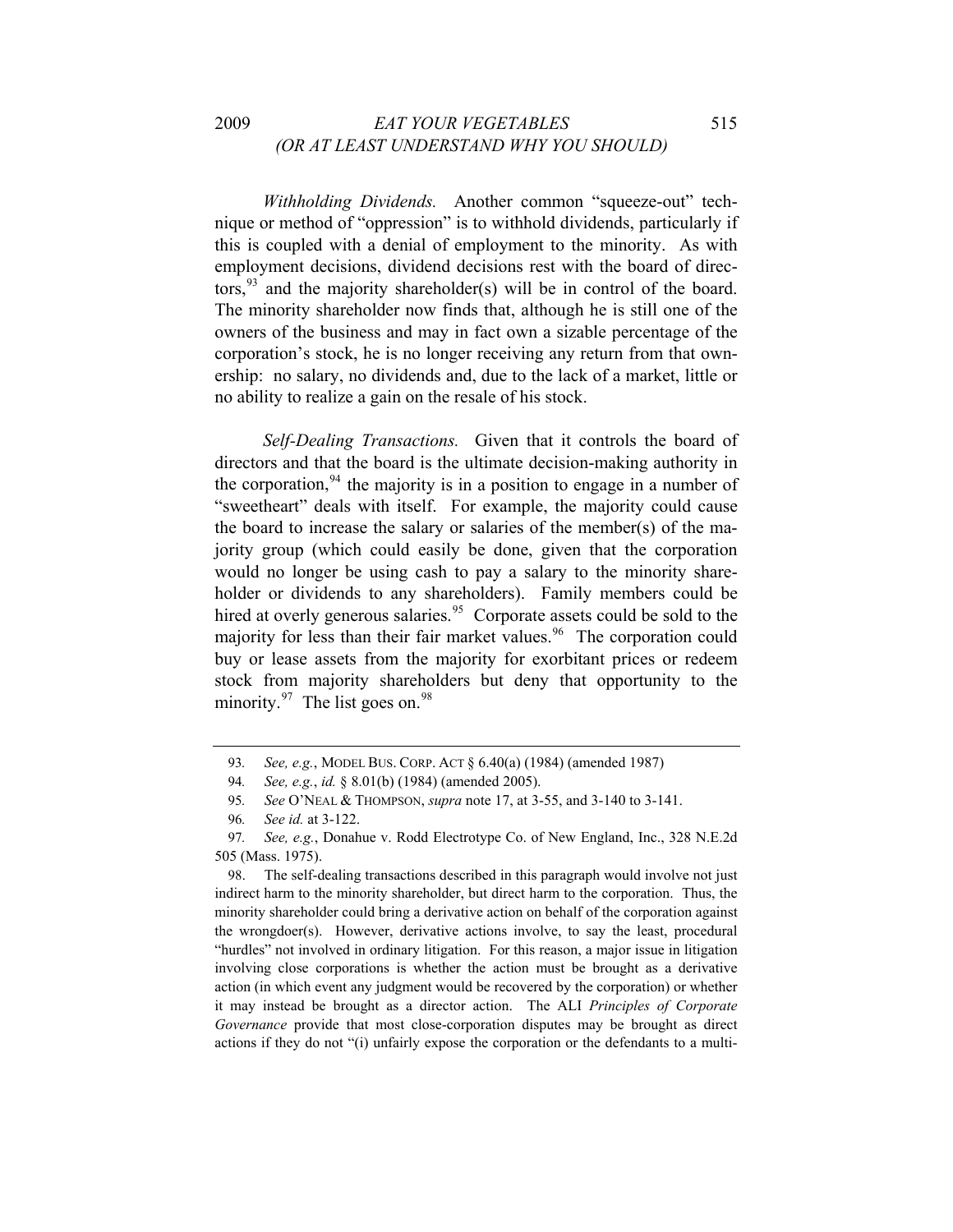*Force-Outs.* Another possibility is to eliminate the minority's ownership interest. For example, the majority owners could form a new company of which they are the sole owners, and merge the existing company into the new company in a "cash out" merger, thus eliminating the minority's equity position. A similar tactic would be to sell the assets of the existing company to the new company, and then dissolve the existing company.

#### *C. Why is Combating Minority Owner Oppression Difficult?*

Let's assume the worst: A and B take some of the "oppressive" actions discussed above against C. Although C did not engage in any advance planning, is it really that difficult for C to combat A and B's conduct under "traditional" corporate law rules? Unfortunately, it is.

*Minority Shareholders Usually Lack "Exit Rights."* Witnessing the breakdown of relations with A and B, C reasonably may conclude that the most viable option is to "walk away," perhaps start a new business with a pay-out from the corporation in exchange for surrendering his stock. After all, even if C goes to the trouble and expense of suing A and  $B$  – and is lucky enough to obtain some form of judicial relief – it seems likely that A and B will engage in other forms of abusive conduct in the future. At best, the "atmosphere" at the office will likely be quite cold. The problem, however, is that no pay-out is forthcoming.

Absent a contractual obligation or a provision in its articles of incorporation or bylaws, a corporation has no obligation to repurchase a shareholder's stock.<sup>[99](#page-26-0)</sup> For a shareholder in a publicly traded corporation (or at least one with a relatively liquid and orderly market), this does not present much of a problem: when the shareholder wants to sell his

plicity of actions, (ii) materially prejudice the interests of creditors of the corporation, or (iii) interfere with a fair distribution of the recovery among all interested persons." AM. LAW INST., PRINCIPLES OF CORPORATE GOVERNANCE: ANALYSIS AND RECOM-MENDATIONS  $\S$  7.01(d) (1992). In addition, interested-director transactions that were not approved by disinterested directors or disinterested shareholders often must meet a "fairness" test. *See, e.g.*, MODEL BUS. CORP. ACT § 8.61(b) (1984) (amended 2005).

<span id="page-26-0"></span><sup>99</sup>*. See, e.g.*, Miller, *supra* note 87, at 421 ("[T]he corporate shareholder of a private company is very much locked into his or her investment absent a buy-sell agreement . . . .") (footnotes omitted). Of course, absent a contractual restriction, a shareholder may freely resell his shares to a third party.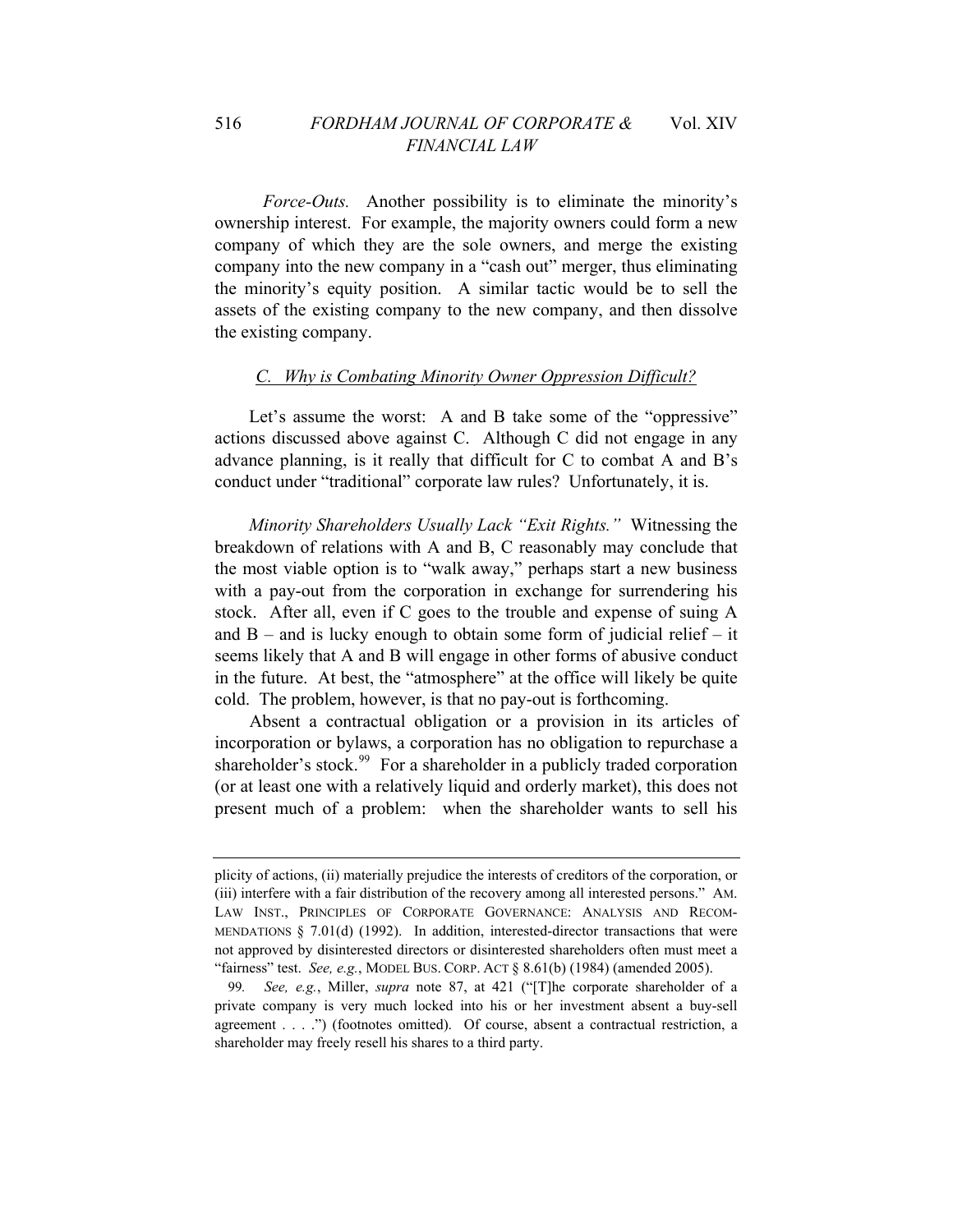#### 2009 *EAT YOUR VEGETABLES* 517 *(OR AT LEAST UNDERSTAND WHY YOU SHOULD)*

stock, a simple telephone call to one's broker or a few clicks of a computer mouse and the stock will quickly be sold. For the minority shareholder in the closely held corporation, however, this option is by definition unavailable, meaning that finding a buyer could be a difficult process.[100](#page-27-0) Moreover, once a buyer is found, he is not likely to be willing to pay the full "intrinsic" value of the stock, particularly if the reason the minority shareholder is seeking to sell his stock is internal dissension.<sup>[101](#page-27-1)</sup> The buyer is likely to reduce his offering price to reflect the fact that the stock represents a minority position in a firm controlled by a majority group, and that the stock is not liquid.<sup>[102](#page-27-2)</sup> Coupled with the fact that corporations may have perpetual life, $103$  this difficulty in finding a buyer means that a minority shareholder is often "locked in" to his investment; the minority shareholder "who has fallen out with the majority faces the prospect of the majority having indefinite use of any capital he or she

<span id="page-27-0"></span><sup>100</sup>*. See, e.g.*, Chittur, *supra* note 17, at 135 ("The minority in the close corporation . . . is left without systemic protection. This arrangement is the equivalent of a political system that does not permit minorities to emigrate."); Haynsworth, *supra* note 17, at 29 ("The illiquidity of close corporation stock is not only a major cause of intrashareholder dissension, but it also contributes to the difficulty of remedying dissension once it occurs.") (footnote omitted); Hetherington & Dooley, *supra* note 17, at 6 ("No other form of business organization subjects an owner to the dual hazards of complete loss of liquidity and an indefinite exclusion for sharing in [profits].").

<span id="page-27-1"></span><sup>101</sup>*. See* Kleinberger, *supra* note 17, at 1148 ("As a business matter, who would want to buy a [minority position in a] company when the seller is leaving because 'things turned sour'?"); Utset, *supra* note 8, at 1342 ("A minority shareholder selling for a legitimate reason may find it difficult to convince a buyer that his attempt to exit is not due to a problem with the business or with the majority shareholder.").

<span id="page-27-2"></span><sup>102.</sup> Utset, *supra* note 8, at 1342 ("Valuing close corporation shares is made difficult by the non-existence of a liquid market or other objective valuation mechanisms.").

<span id="page-27-3"></span><sup>103.</sup> As discussed above, see *supra* note 71 and accompanying text, a partner often may trigger the dissolution of the partnership by dissociating by express will. Once a partnership goes into dissolution, pays its creditors, and otherwise completes its winding up process, any left-over funds will be distributed to the partners. UNIF. P'SHIP ACT  $\S$  807(b) (1997). The dissolution of a corporation is not so easily (or singlehandedly) achieved; under most corporate statutes, it requires a shareholder vote, and obviously the holders of a minority of the outstanding voting stock of the corporation will not be able to force a dissolution over the objections of the majority shareholder(s). *See, e.g.*, MODEL BUS. CORP. ACT §§ 14.02(e), 7.25(c) (1984). Another type of dissolution is sometimes called "involuntary" dissolution; as discussed below, *see infra* notes 194-97 and accompanying text, many statutes allow shareholders to petition the court for dissolution of the corporation upon a showing of grounds such as deadlock or "oppression."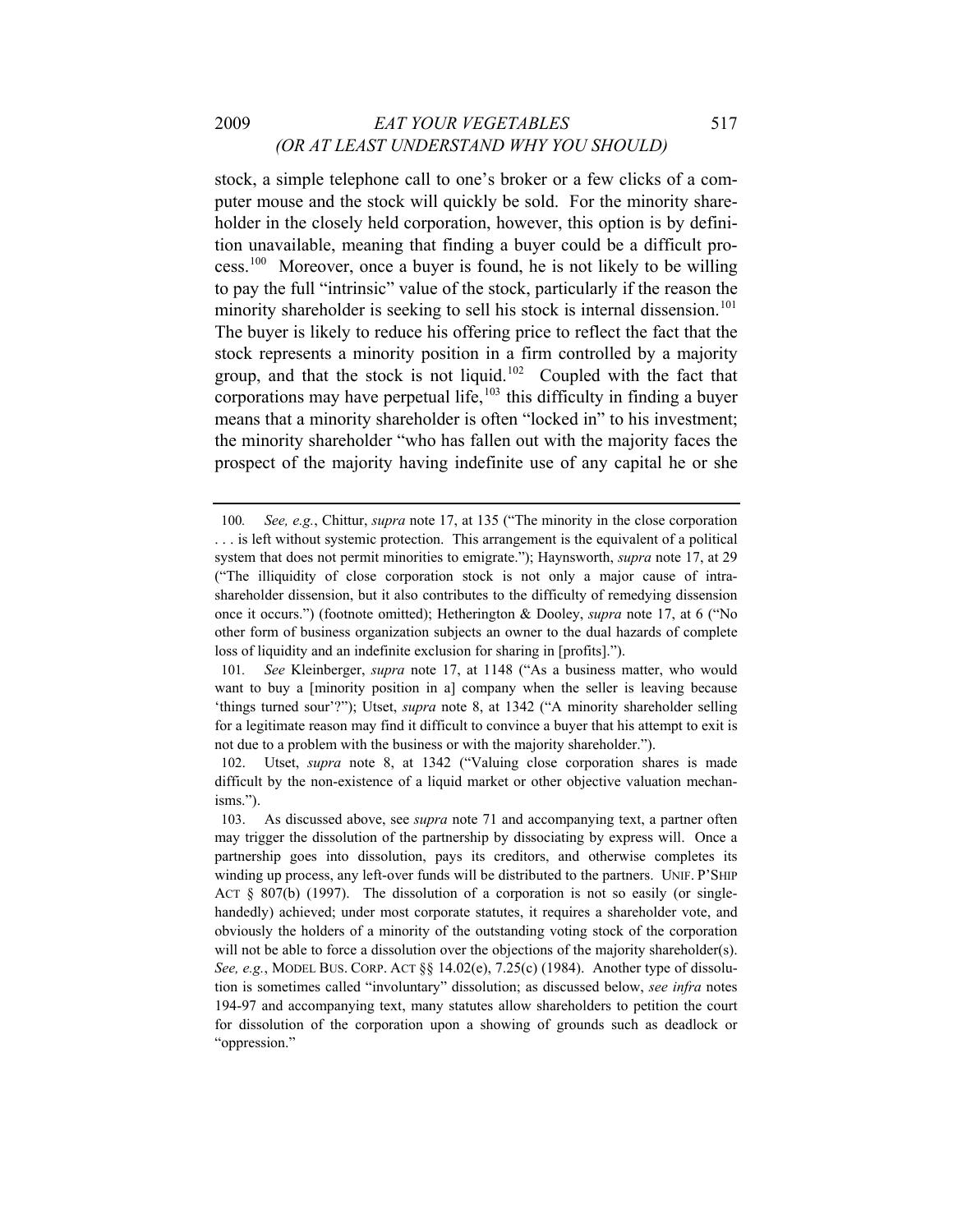has contributed to the enterprise with no immediate return."<sup>[104](#page-28-0)</sup> As a result, "[m]ore than any other characteristic, this 'no exit' phenomenon has pushed the law into developing special rules for shareholders in close corporations."[105](#page-28-1)

*Majority Control and the Business Judgment Rule*. In most states in the mid-twentieth century, the minority shareholder was confronted with the following dilemma: while the corporate statute assumed majority control and limited shareholder involvement in corporate decisions, courts often invalidated attempts by shareholders to "contract around" these statutory norms.<sup>[106](#page-28-2)</sup> Instead, the law offered shareholders protect-tion in the form of fiduciary duties imposed on directors.<sup>[107](#page-28-3)</sup> However, the "effectiveness of this fiduciary norm in protecting minority shareholders was limited by the liberal judicial use of the business judgment rule, a doctrine which embodies a broad judicial deference to the corporation's board of directors to determine business policy and to conduct corporate affairs."[108](#page-28-4)

<sup>104.</sup> Thompson, *Corporate Dissolution, supra* note 17, at 197.

<sup>105.</sup> Kleinberger, *supra* note 17, at 1149.

<sup>106</sup>*. See infra* notes 213-16 and accompanying text.

<span id="page-28-3"></span><span id="page-28-2"></span><span id="page-28-1"></span><span id="page-28-0"></span><sup>107.</sup> At the risk of vastly oversimplifying a complex topic, directors (as well as officers) owe two primary duties to the corporation and, depending on who one asks, perhaps to the shareholders as well: a duty of care and a duty of loyalty. *See generally* GEVURTZ, *supra* note 23, at 273-437. These duties, coupled with the ability to enforce them through the mechanism of the shareholder derivative action (*see supra* note 98), will protect the minority shareholder to some degree. In addition, other "general" corporate law rules will protect the minority shareholder, such as the prohibition on nonpro rata dividends or other distributions. *See, e.g.*, MODEL BUS. CORP. ACT § 6.01(a)) (1984) (amended 2003). For a forceful argument that existing legal rules and non-legal constraints are largely sufficient to protect minority shareholders in close corporations with high investments in "match specific" assets (i.e., assets that are more valuable to the company's insiders than to third parties, such as the intellectual property rights to a new invention that is still being developed) from opportunistic behavior by the majority shareholders, see Edward B. Rock & Michael L. Wachter, *Waiting for the Omelet to Set: Match-Specific Assets and Minority Oppression in Close Corporations*, 24 J. CORP. L. 913, 915 (1998-99).

<span id="page-28-4"></span><sup>108.</sup> Thompson, *Corporate Dissolution*, *supra* note 17, at 195 (footnotes omitted); *see also* Kleinberger, *supra* note 17, at 1152 ("[T]raditional corporate law doctrine facilitates the oppression of minority shareholders. In traditional theory, ultimate authority resides with the board of directors, and the business judgment rule makes it very difficult for a disgruntled shareholder to challenge the board's decision.").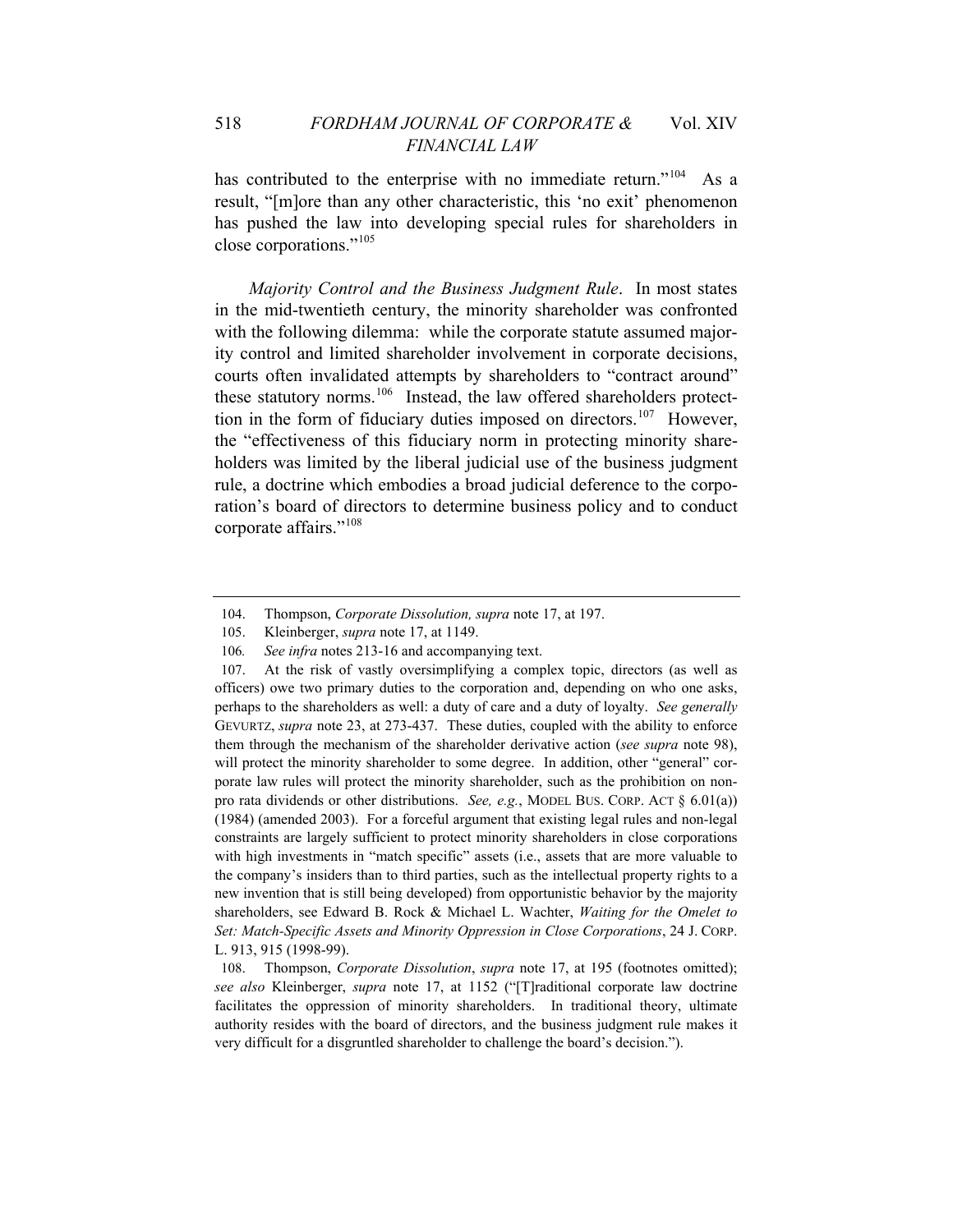#### 2009 *EAT YOUR VEGETABLES* 519 *(OR AT LEAST UNDERSTAND WHY YOU SHOULD)*

While a detailed discussion of the business judgment rule is outside the scope of this Article, it may be summarized as a judicial "hands off" philosophy; courts will not interfere with *business decisions* made by directors unless the person challenging the action can show some reason not to "trust" the board, such as fraud, illegality, or a conflict of interest, or that the directors were not reasonably informed when they reached their decision.<sup>[109](#page-29-0)</sup> Absent these facts, the board's decision will stand, and the directors will not be liable for whatever damages the corporation suf-fered as a result of the decision.<sup>[110](#page-29-1)</sup> One premise of the business judgment rule is that business decisions always involve a degree of uncertainty, and that courts should not punish directors for poor decisions that were made in good faith. If the rule were otherwise, few people would serve as directors for fear of exposing themselves to enormous liability, even if insurance and indemnification were available.<sup>[111](#page-29-2)</sup> This would leave many corporations without competent minds to guide them. On the other hand, the business judgment rule does not give the majority shareholders (in their capacities as directors) *carte blanche* to do anything: "the business judgment rule . . . is not a license for boards to exercise unlimited discretion; boards are given great leeway, but they must not commit fraud or grossly abuse their discretion."<sup>[112](#page-29-3)</sup>

The problem for a minority shareholder in a closely held corporation is that most decisions that may adversely affect him, such as the termination of his employment and dividends, are *director* decisions.<sup>[113](#page-29-4)</sup> Thus, the business judgment rule would shield these decisions from judicial inquiry unless the plaintiff could show that they were tainted by a conflict of interest or other ground for overcoming the business judgment rule. While it may be easy to show that some director decisions were the products of a conflict of interest (e.g., where the majority increases its own salaries), it may be difficult to do so with other decisions

<span id="page-29-0"></span><sup>109</sup>*. See, e.g.*, Aronson v. Lewis, 473 A.2d 805, 812 (Del. 1984) (business judgment rule is a presumption that the directors made a decision "on an informed basis, in good faith, and in the honest belief that the action taken was in the best interests of the company"). *See generally* DENNIS J. BLOCK ET AL., THE BUSINESS JUDGMENT RULE: FIDUCIARY DUTIES OF CORPORATE DIRECTORS (5th ed. 1998 & Supps).

<sup>110</sup>*. Aronson*, 473 A.2d at 812.

<span id="page-29-2"></span><span id="page-29-1"></span><sup>111.</sup> Ann M. Scarlett, *A Better Approach for Balancing Authority and Accountability in Shareholder Derivative Litigation*, 57 U. KAN. L. REV. 39, 58-59 (2008).

<span id="page-29-4"></span><span id="page-29-3"></span><sup>112.</sup> Siegel, *supra* note 10, at 452 (footnote omitted).

<sup>113</sup>*. See* GEVURTZ, *supra* note 23, at 452.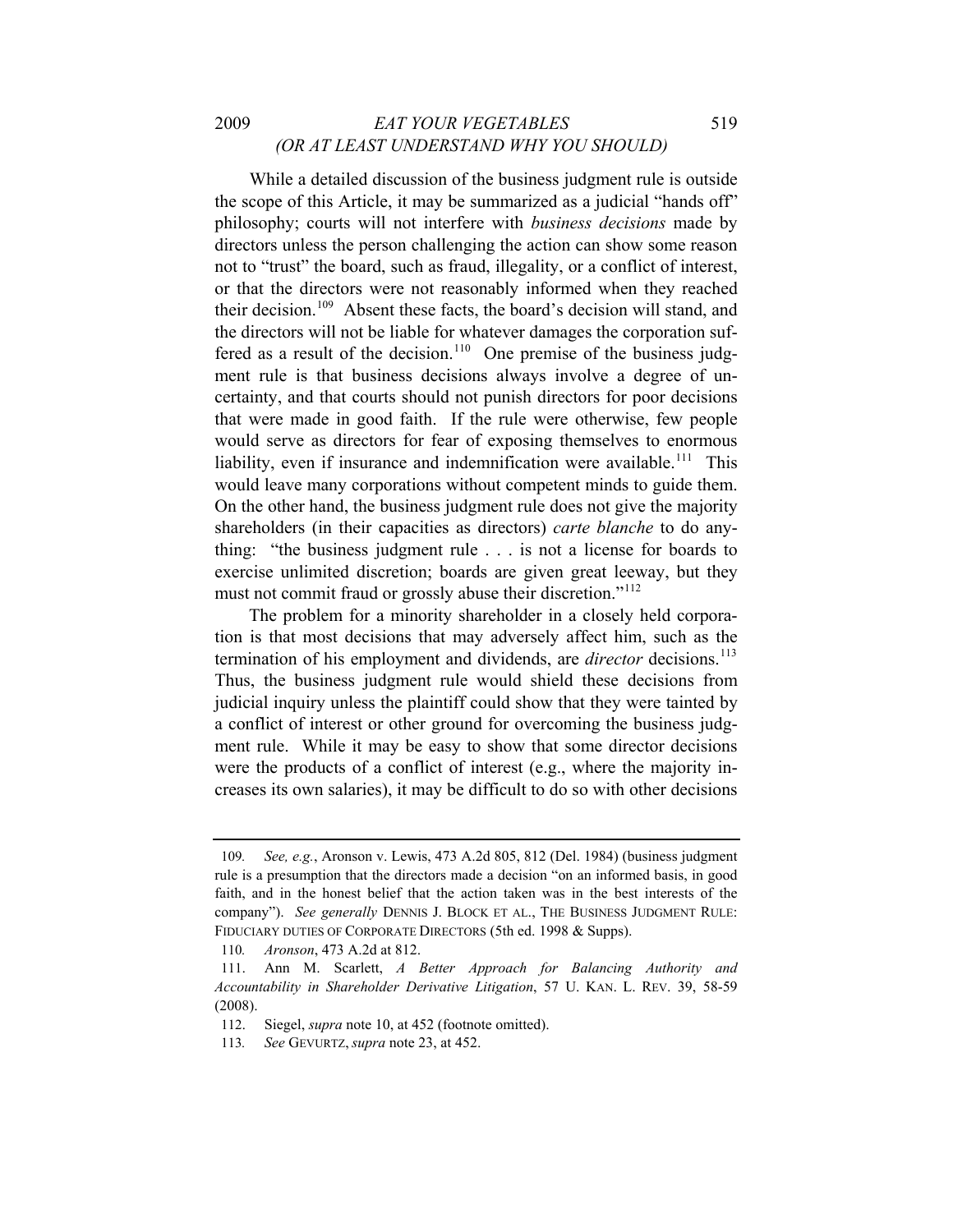(e.g., the decision to terminate the plaintiff's employment). If the plain-tiff cannot overcome the business judgment rule, he will lose the case.<sup>[114](#page-30-0)</sup>

The "no exit" situation, coupled with the business judgment rule, means that traditional corporate law makes it difficult for an abused minority shareholder who has not engaged in adequate planning to combat the situation effectively. Partly as a result, the law has developed some avenues by which the minority shareholder may attempt to obtain some relief. Before turning to those developments (and their shortcomings), however, we will briefly review some of the planning that could have protected the minority shareholder.

#### *D. How the Minority Could Have Protected Itself in Advance*

#### *1. In the Corporation*

*Employment Agreements.* As discussed above,<sup>[115](#page-30-1)</sup> many shareholders in close corporations depend on a salary to earn a return on their investment, yet may be easily fired due to the usual "at will" employment rule. Thus, the minority shareholder who is an employee would be well advised to limit the corporation's ability to terminate his employment. The usual way of doing this is through an employment agreement with the corporation, providing that the employee will be employed for a specified period of time and that this employment may not be earlier

<span id="page-30-0"></span><sup>114</sup>*. See generally id.* at 452-53 (discussing the difficulties that the business judgment rule presents for the minority shareholder complaining that his employment was terminated and/or that dividends were improperly withheld). For an argument that it is inappropriate to apply the business judgment rule in the context of disputes between shareholders of close corporations, see Chittur, *supra* note 17, at 156-61. *See also* Moll, *Dividend Policy*, *supra* note 17, at 863 (The "business judgment rule is an uneasy fit in the close corporation context, and its minimal inquiry into the propriety of the majority's decision is inconsistent with the thrust of the shareholder oppression doctrine."). In Hollis v. Hill, 232 F.3d 460 (5th Cir. 2000), the court observed:

<sup>[</sup>M]any of Hill's alleged "oppressive" acts, including the . . . termination of employment, and the cessation of benefits, are classic examples of acts typically shielded from judicial scrutiny under the business judgment rule. Generally, employees who are adversely affected by such officer and director decisions may not claim oppression . . . even if they are also shareholders of the corporation. Certain actions by a director, however, receive much different treatment when the corporation only has a few shareholders, including that director.

<span id="page-30-1"></span>*Id.* at 467 (footnote omitted).

<sup>115</sup>*. See supra* notes 88-92 and accompanying text.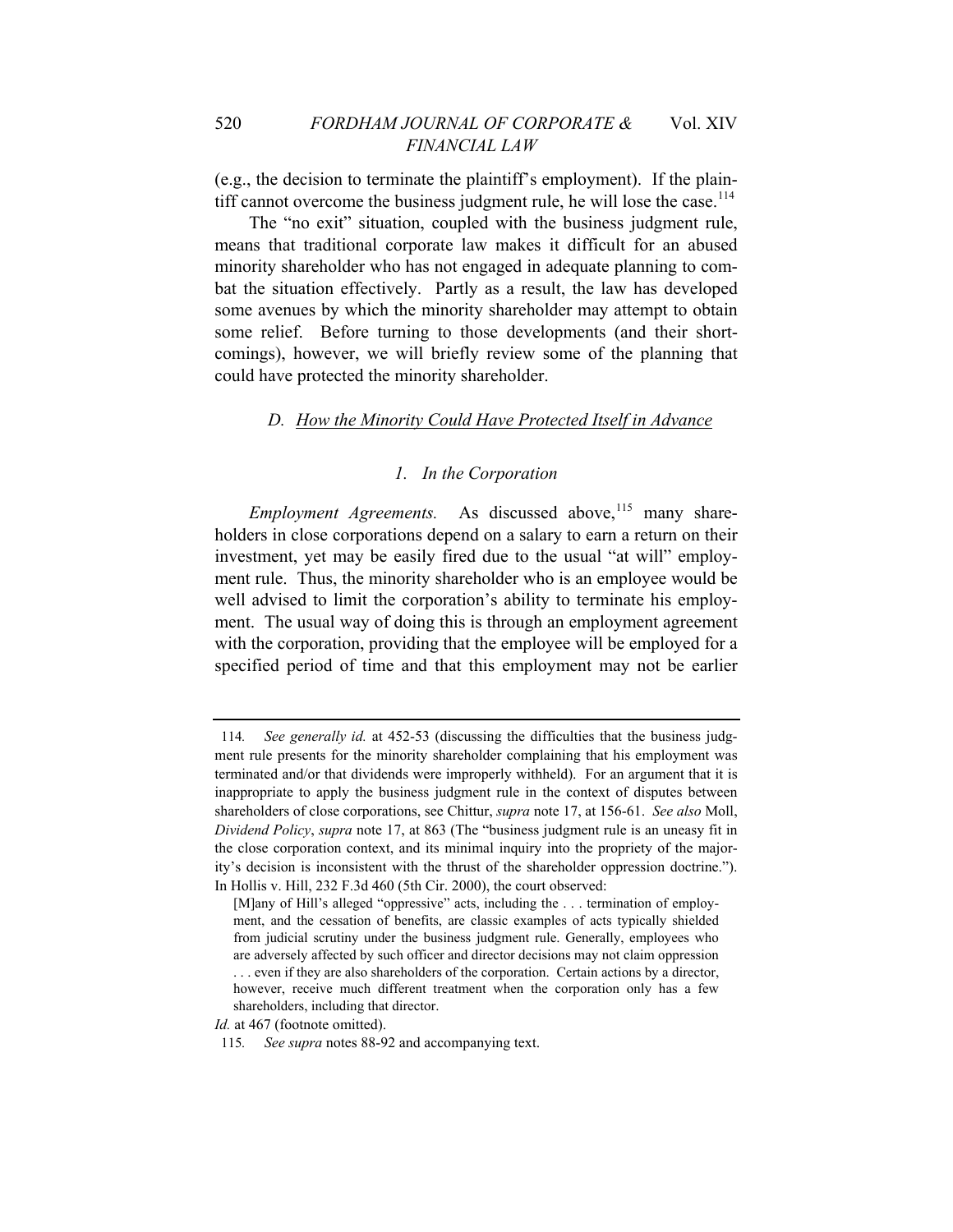#### 2009 *EAT YOUR VEGETABLES* 521 *(OR AT LEAST UNDERSTAND WHY YOU SHOULD)*

terminated without some defined "cause."[116](#page-31-0) Although an employment agreement will not prevent termination altogether, a firing without a listed "cause" would constitute a breach of contract. Damages (typically lost wages, subject to an obligation to mitigate damages by searching for other employment) would be easy to determine. $117$ 

*Buy-Sell Agreements.* Because close corporation shareholders lack an easy "exit", it is critical to have a buy-sell agreement that obligates the corporation or the other shareholders to buy the minority's stock in certain events, such as when the minority's employment is terminated. Although negotiating and drafting a buy-sell agreement is not a simple process because it must address important and thorny issues (such as how the price of the stock will be determined and how and when the price will be paid<sup>[118](#page-31-2)</sup>), the minority shareholder's failure to have a buy-

<span id="page-31-0"></span><sup>116.</sup> Stewart J. Schwab and Randall S. Thomas, *An Empirical Analysis of CEO Employment Contracts: What Do Top Executives Bargain For*, 63 WASH. & LEE L. REV. 231, 248-49 (2006). Even with an employment agreement that limits the "at will" status of the employee, incomplete planning can still result in unfortunate results. In Franchino v. Franchino, 687 N.W.2d 620 (Mich. Ct. App. 2004), the plaintiff's employment agreement provided that he could be terminated only by unanimous consent of the directors. Because the plaintiff and the defendant (his father) were the only two directors, the plaintiff probably thought that his job was safe – obviously he would not vote for his own termination. However, in 2001, after many disputes, the defendant (who owned 69% of the stock) removed the plaintiff from the board and then, as the sole director, "unanimously" terminated the plaintiff's employment. *Id*. at 623. The plaintiff sued for "oppression" statute but was not successful because the Michigan statute provided at the time that oppression meant "a continuing course of conduct or a significant action or series of actions that substantially interferes with the interests of the shareholder *as a shareholder.*" MICH. COMP. LAWS ANN. § 450.1489(3) (2006) (emphasis added). Although the plaintiff argued that his firing constituted oppression of his rights as a shareholder because most of his return on his stock was paid in the form of his salary rather than dividends, the court disagreed because shareholder rights only include "voting at shareholder's meetings, electing directors, adopting bylaws, amending charters, examining the corporate books, and receiving corporate dividends." 687 N.W.2d at 628.

<span id="page-31-1"></span><sup>117.</sup> ROBERT S. THOMPSON ET AL., REMEDIES: DAMAGES, EQUITY AND RESTITUTION 1049 (3d ed. 2002).

<span id="page-31-2"></span><sup>118.</sup> For some important drafting considerations for buy-sell agreements, see Julius H. Giarmarco, *Succession Planning*, *in* ADVISING CLOSELY HELD BUSINESSES IN MICHIGAN, *supra* note 3, §§ 7.2 – 7.13 (2000 & Supp. 2006).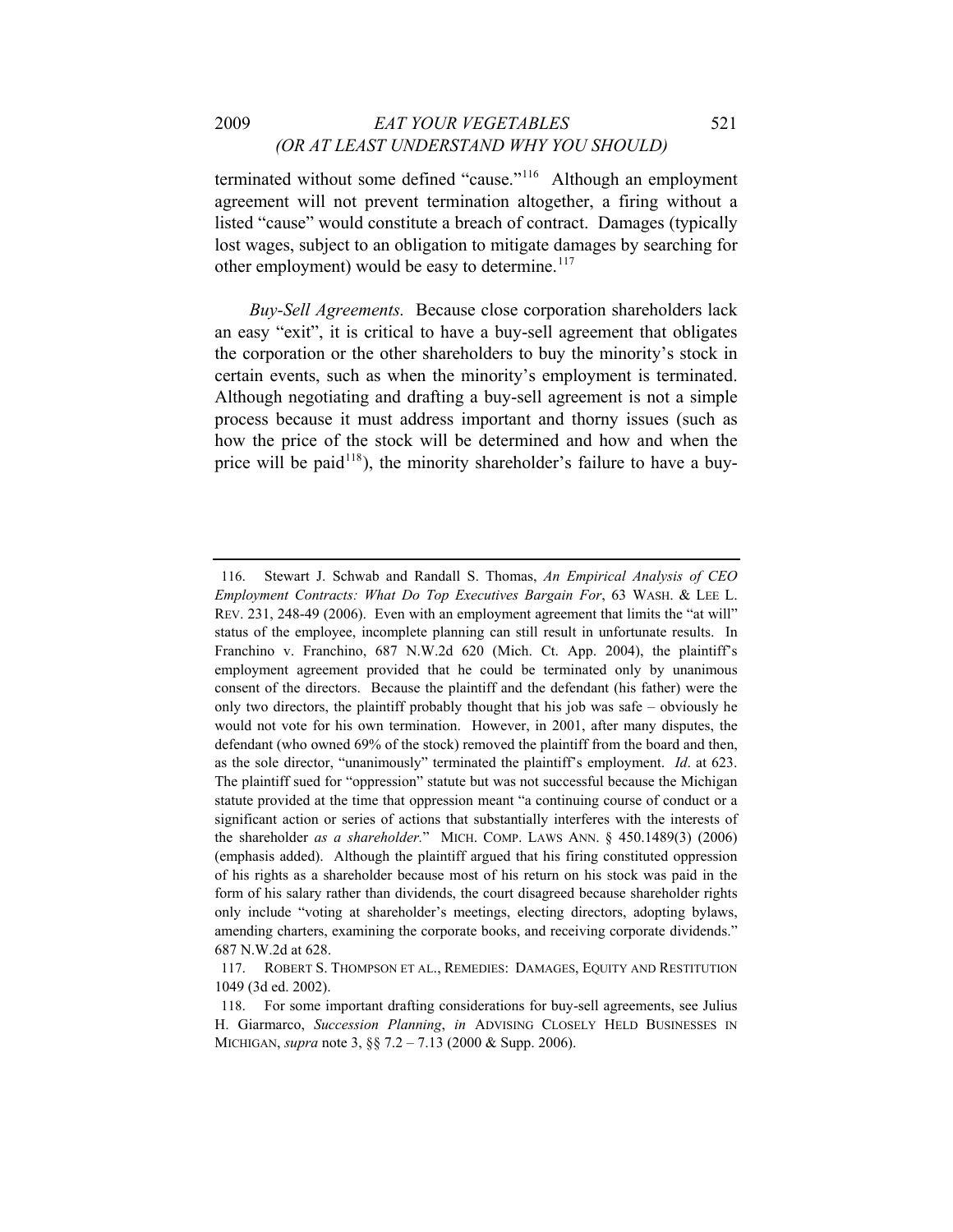sell agreement in place will leave him without a viable exit if things turn sour. $119$ 

*Dissolution Provisions.* Another option is to include a provision in the company's articles of incorporation stating that the company will be dissolved if any of the founding shareholders (or some other designated group) ceases to be employed by the corporation, either for any reason or if a founding shareholder is discharged from employment without cause.

*Voting and Governance Agreements.* Shareholders may agree how they will vote their stock in the future.<sup>[120](#page-32-1)</sup> Thus, A, B, and C could have entered into a voting agreement that specifies that they would vote their shares such that A, B, and  $C$  – and no other persons – are elected to the board. This would guarantee C a spot on the board (albeit a minority one); if the agreement were breached, he could sue for specific performance.<sup>[121](#page-32-2)</sup> A limitation on the efficacy of a shareholder voting agreement, however, is the fact that the role of shareholders in corporate governance is usually limited to voting on the election or removal of directors and certain "organic" changes, such as mergers, significant asset sales, and amendments to the articles of incorporation. The decisions that are more important for C, such as the selection and compensation of officers and the declaration of dividends, are board decisions. May A, B, and C, in their capacities as *directors*, agree in advance on certain matters that would normally be considered board decisions? For a long time, the answer was "no."<sup>[122](#page-32-3)</sup>

<span id="page-32-0"></span><sup>119.</sup> This is not really a problem for a partner because the partnership statute gives him a "built-in" buy-sell agreement in the form of his ability to trigger dissolution of the partnership. *See supra* note 71 and accompanying text. This power may give the partner bargaining leverage to negotiate favorable exit terms.

<span id="page-32-1"></span><sup>120</sup>*. See, e.g.*, MODEL BUS. CORP. ACT § 7.31 (1984); Ringling Bros.-Barnum & Bailey Combined Shows, Inc. v. Ringling, 53 A.2d 441, 444 (Del. 1947); *see also* MODEL BUS. CORP. ACT § 7.30 (1984) (voting trusts).

<sup>121</sup>*. See, e.g.*, MODEL BUS. CORP. ACT § 7.31(b) (1984).

<span id="page-32-3"></span><span id="page-32-2"></span><sup>122.</sup> For example, in McQuade v. Stoneham, 189 N.E. 234 (N.Y. 1934), three shareholders entered into an agreement that specified they would use their best efforts to ensure that each was appointed to a specified officer position and paid a specified salary. The court ruled that "contracts whereby limitations are placed on the power of directors to manage the business of the corporation by the selection of agents at defined salaries," are unenforceable. *Id.* at 236.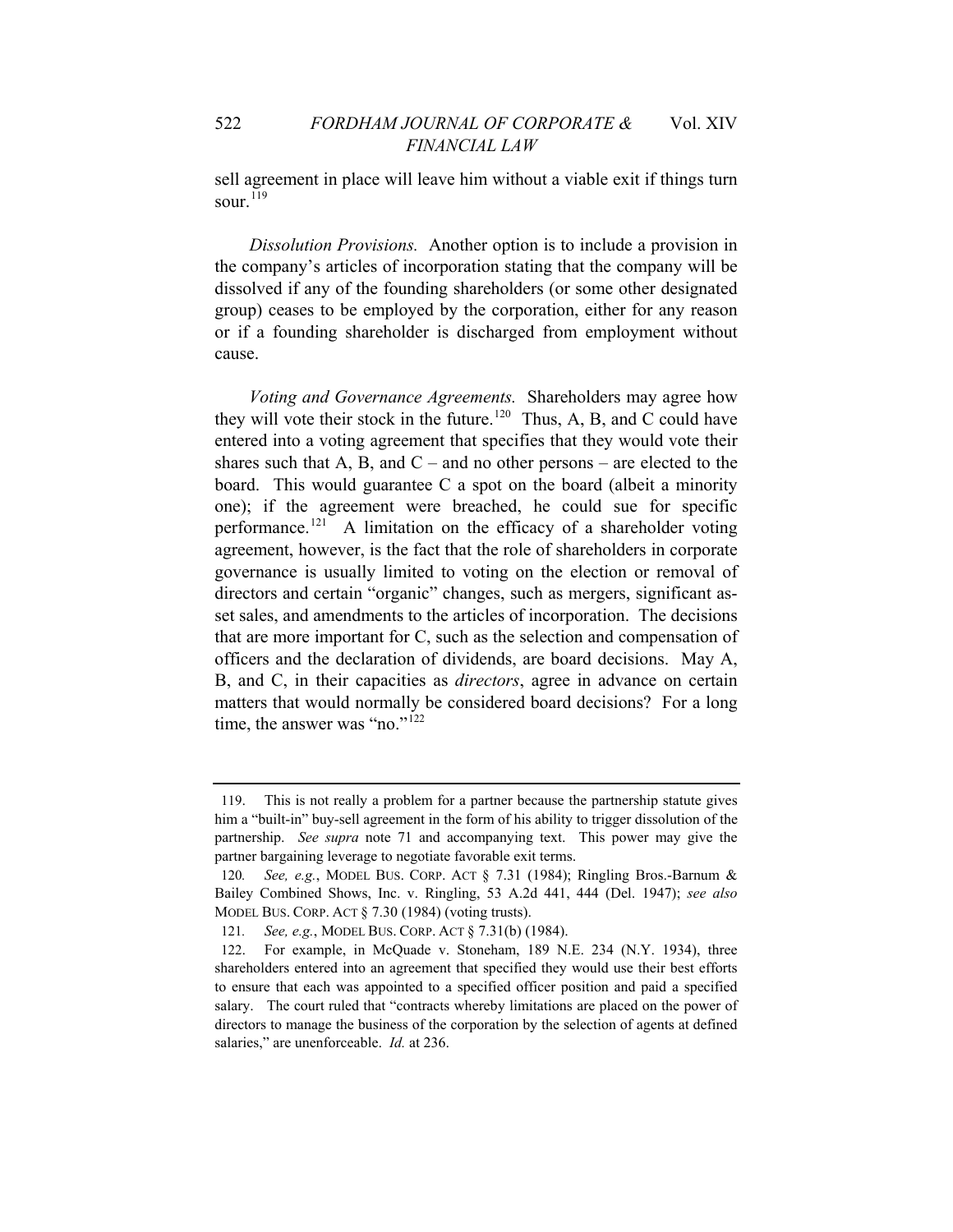#### 2009 *EAT YOUR VEGETABLES* 523 *(OR AT LEAST UNDERSTAND WHY YOU SHOULD)*

Many states' statutes, however, now permit such an agreement, provided certain safeguards are observed. For example, Section 7.32 of the Model Business Corporation Act (the "MBCA") essentially allows the parties to structure corporate governance rules as they see fit. One of the unusual things that could be accomplished with a Section 7.32 agreement is that it may establish "who shall be the directors or officers . . . or their terms of office or manner of selection or removal."[123](#page-33-0) In other words, decisions that traditionally were off-limits to advance agreement among the directors, such as the identities of the officers and their salaries, can be addressed in a Section 7.32 agreement. Although a Section 7.32 agreement must be in writing and approved by all of the shareholders,  $124$  these are not difficult hurdles in a closely held corpo-ration<sup>[125](#page-33-2)</sup>

*Cumulative Voting.* The holder of a majority of the outstanding voting stock of a corporation usually has the ability to elect all of the directors.<sup>[126](#page-33-3)</sup> Although cumulative voting will not give a minority share-holder the power to elect a majority of the board,<sup>[127](#page-33-4)</sup> it may be an important device to ensure that the minority – assuming that he owns enough

126*. See supra* note 79.

<sup>123.</sup> MODEL BUS. CORP. ACT § 7.32(a)(3) (1984) (added 1990).

<sup>124</sup>*. Id.* § 7.32(b)(1).

<span id="page-33-2"></span><span id="page-33-1"></span><span id="page-33-0"></span><sup>125.</sup> Statutes validating such agreements sometimes take a curious approach. Rather than specifically providing that the agreement *is* enforceable, a statute may provide that the agreement will *not* be viewed as *un*enforceable *because of* certain arguments. For example, a Delaware statute provides that that no stockholders' agreement or charter provision "shall be invalid on the ground that it is an attempt . . . to arrange relations among the stockholders or between the stockholders and the corporation in a manner that would be appropriate only among partners." DEL. CODE ANN. tit. 8, § 354 (2006). This language may have been chosen simply to reject "an early line of cases . . . that more often than not invalidated shareholders' agreements on the grounds captured today in the statute." JAMES D. COX & THOMAS LEE HAZEN, CORPORATIONS  $\S$  14.02, at 386 (2d ed. 2003). However, it still "invite[s] the resourceful lawyer to identify a basis not already negated in the statute as the missile to sink the shareholders' agreement." *Id.* The MBCA, on the other hand, specifies that such an agreement "is effective." MODEL BUS. CORP. ACT § 7.32(a) (1984) (added 1990).

<span id="page-33-4"></span><span id="page-33-3"></span><sup>127.</sup> Thus, the minority should negotiate for a veto power over some board decisions, such as by including unanimous or supermajority approval requirements for certain actions in the corporation's articles of incorporation or bylaws, as discussed below *infra* notes 132-34 and accompanying text.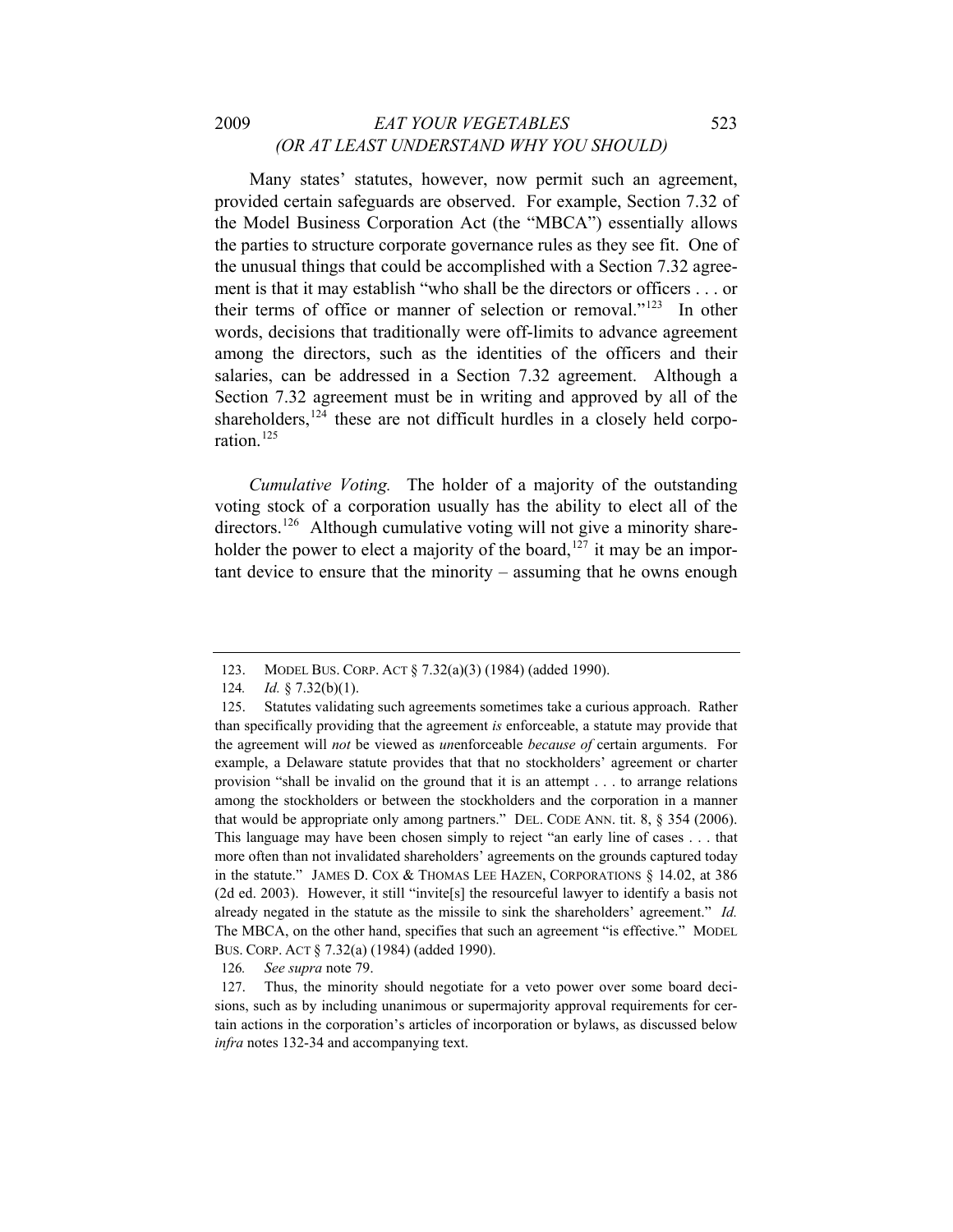shares<sup>[128](#page-34-0)</sup> – can elect at least one director (probably himself) to the board and have the resulting access to information about the corporation.<sup>[129](#page-34-1)</sup> In order for cumulative voting to apply, most state statutes require that it be specified in the corporation's articles of incorporation.<sup>[130](#page-34-2)</sup> Another way to ensure that the minority director could elect someone to the board would be to create separate classes of stock that are identical in all respects except that each class is entitled to elect a designated number of persons to the board, to the exclusion of the other classes.<sup>[131](#page-34-3)</sup>

*Supermajority Voting Requirements.* Yet another alternative for C is to have a "veto" over certain corporation decisions. Statutes typically provide that a corporation's articles of incorporation may increase the usual majority voting or quorum requirements necessary for sharehold-ers to approve an action.<sup>[132](#page-34-4)</sup> The same may often be done with director decisions.<sup>[133](#page-34-5)</sup> Thus, the corporation's charter documents could provide that certain actions, such as a merger or asset sale, the approval of officer compensation, the issuance of additional shares of stock, or the removal of an officer or director,  $134$  can only be taken by unanimous director or shareholder consent or at least some percentage of the directors or shares that will necessitate C's approval.

*Preemptive Rights.* From a "control" perspective (other than cumulative voting), it may not matter a great deal whether C owns 49% of the

<span id="page-34-0"></span><sup>128.</sup> One formula used for cumulative voting is  $S / (D+1) + "1" = X$ , where S is the number of shares that will be voted at the shareholders' meeting, D is the number of director positions to be elected at that meeting, "1" means to round up to the next nearest whole number, and X is the number of shares a shareholder needs to own to ensure that he will be able to elect one person of his choosing to the board. In cumulative voting, a shareholder has a number of votes equal to the number of shares that he owns multiplied by the number of director positions. *See generally* MODEL BUS. CORP. ACT § 7.28(c) (1984).

<span id="page-34-1"></span><sup>129.</sup> Although shareholders do have limited rights to inspect corporate books and records and receive other corporate information, directors have a much greater right to do so. *See* GEVURTZ, *supra* note 23, at 194.

<sup>130</sup>*. See, e.g.*, MODEL BUS. CORP. ACT §§ 7.28(a), (b) (1984).

<sup>131</sup>*. See generally* GEVURTZ, *supra* note 23, at 496-98.

<span id="page-34-4"></span><span id="page-34-3"></span><span id="page-34-2"></span><sup>132</sup>*. See, e.g.*, MODEL BUS. CORP. ACT §§ 7.28(a) (1984); *see also id.* § 7.27(a) (1984).

<sup>133</sup>*. See, e.g.*, *id.* § 8.24(c).

<span id="page-34-6"></span><span id="page-34-5"></span><sup>134.</sup> As for the removal of directors, C would also be well-advised to make sure that the articles of incorporation require "cause" to remove a director. *See id.* § 8.08.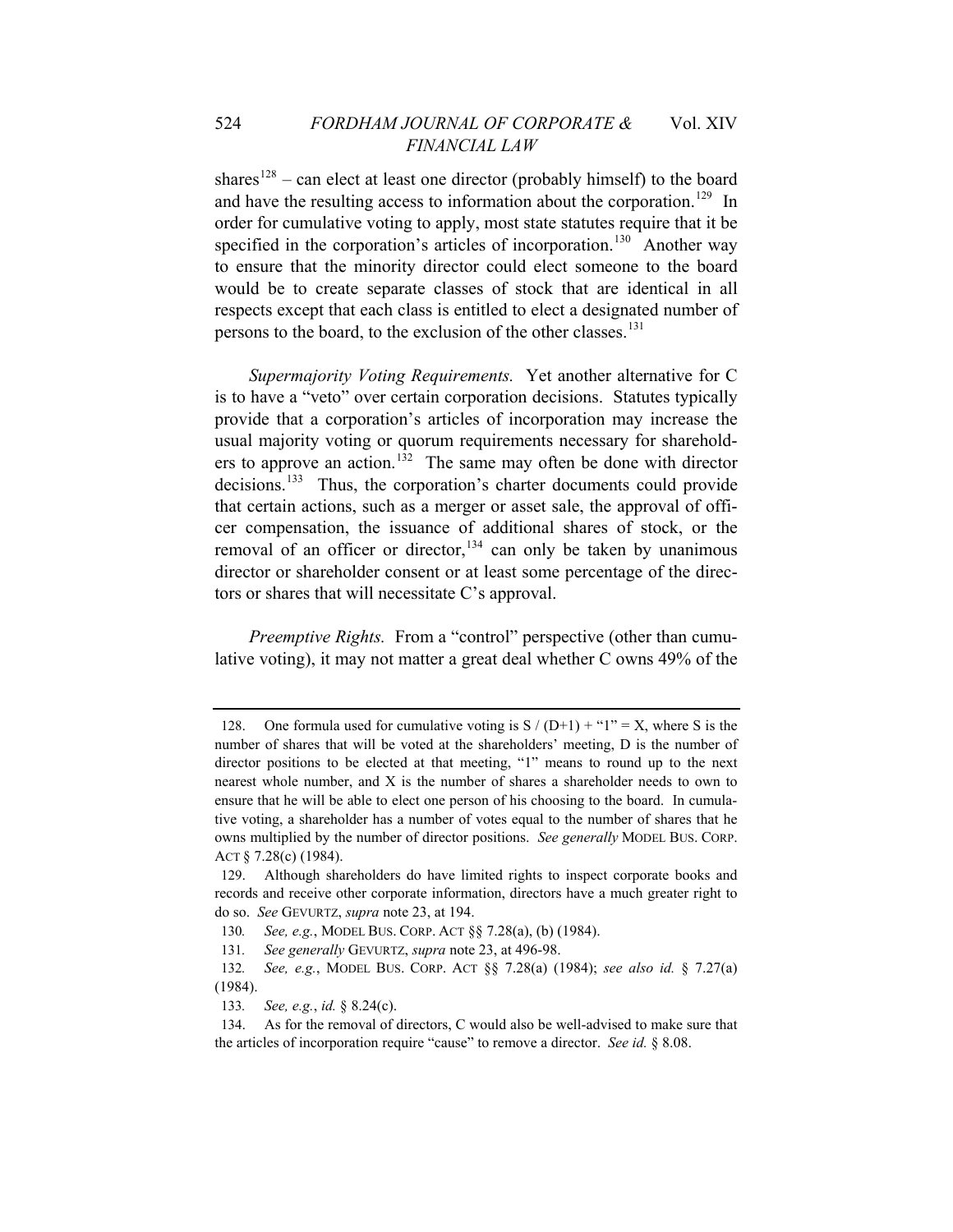#### 2009 *EAT YOUR VEGETABLES* 525 *(OR AT LEAST UNDERSTAND WHY YOU SHOULD)*

outstanding stock or 1%; regardless, as a minority shareholder he is in no position to control the corporation, absent the various contractual and charter devices now under consideration. From an economic perspective, however, C's percentage ownership does matter when dividends are paid or the corporation is sold.<sup>[135](#page-35-0)</sup> As such, C should take steps to ensure that he retains his one-third ownership percentage in the company. C may either prevent the corporation from issuing additional stock and thus diluting C's percentage (which may be done with a supermajority provision, as discussed above), or insist on preemptive rights, i.e., the right of first refusal to purchase additional shares of the corpo-ration's stock if the corporation issues shares.<sup>[136](#page-35-1)</sup> In most states, shareholders do not have preemptive rights unless the articles of incorporation provide for them.[137](#page-35-2) Although preemptive rights would allow C to maintain his one-third interest, they will be of little use if C does not have the funds with which to buy additional shares.

*Arbitration Agreements.* Another option is to have an agreement that would refer certain disputes to arbitration. Important terms of the agreement include what types of disputes could be arbitrated and how the arbitrator(s) are selected. Although arbitration can be quicker and less expensive than litigation<sup>[138](#page-35-3)</sup> and allows the parties to choose arbitrators that have expertise in a given area, $139$  arbitrators seem to have a tendency to render compromise decisions that are not fully satisfactory to either party.<sup>[140](#page-35-5)</sup> Also, arbitration "seems to work best as a technique to

<span id="page-35-0"></span><sup>135.</sup> Dividends are paid in proportion to the amount of stock owned by the shareholders. Obviously, a shareholder who owns 49% of the outstanding common stock would receive 49% of the total dividends paid on the common stock. *See id.* § 1.40(6) (defining "distribution" as "a direct or indirect transfer of money or other property . . . by a corporation to or for the benefit of its shareholders in respect of any of its shares").

<span id="page-35-1"></span><sup>136.</sup> Even if C has no preemptive rights or ability to "block" a stock issuance, he may – in theory at least – be protected by the fact that statutes require a corporation's board of directors to determine whether the consideration received by the corporation in exchange for stock is adequate. *See, e.g.*, MODEL BUS. CORP. ACT § 6.21(c). Thus, although C's voting power would be diluted, if the corporation were issuing additional shares for adequate consideration, C would have a "smaller piece of a bigger pie."

<sup>137</sup>*. See, e.g.*, *id.* § 6.30(a); *see also* GEVURTZ, *supra* note 23, at 136.

<sup>138.</sup> COX & HAZEN, *supra* note 125, § 14.13, at 410.

<span id="page-35-5"></span><span id="page-35-4"></span><span id="page-35-3"></span><span id="page-35-2"></span><sup>139.</sup> Elizabeth J. Shampnoi, *Arbitration: What You Absolutely Must Know*, *in* REAL ESTATE LAW AND PRACTICE COURSE HANDBOOK SERIES 543, 547 (2007).

<sup>140</sup>*. Id.* at 549.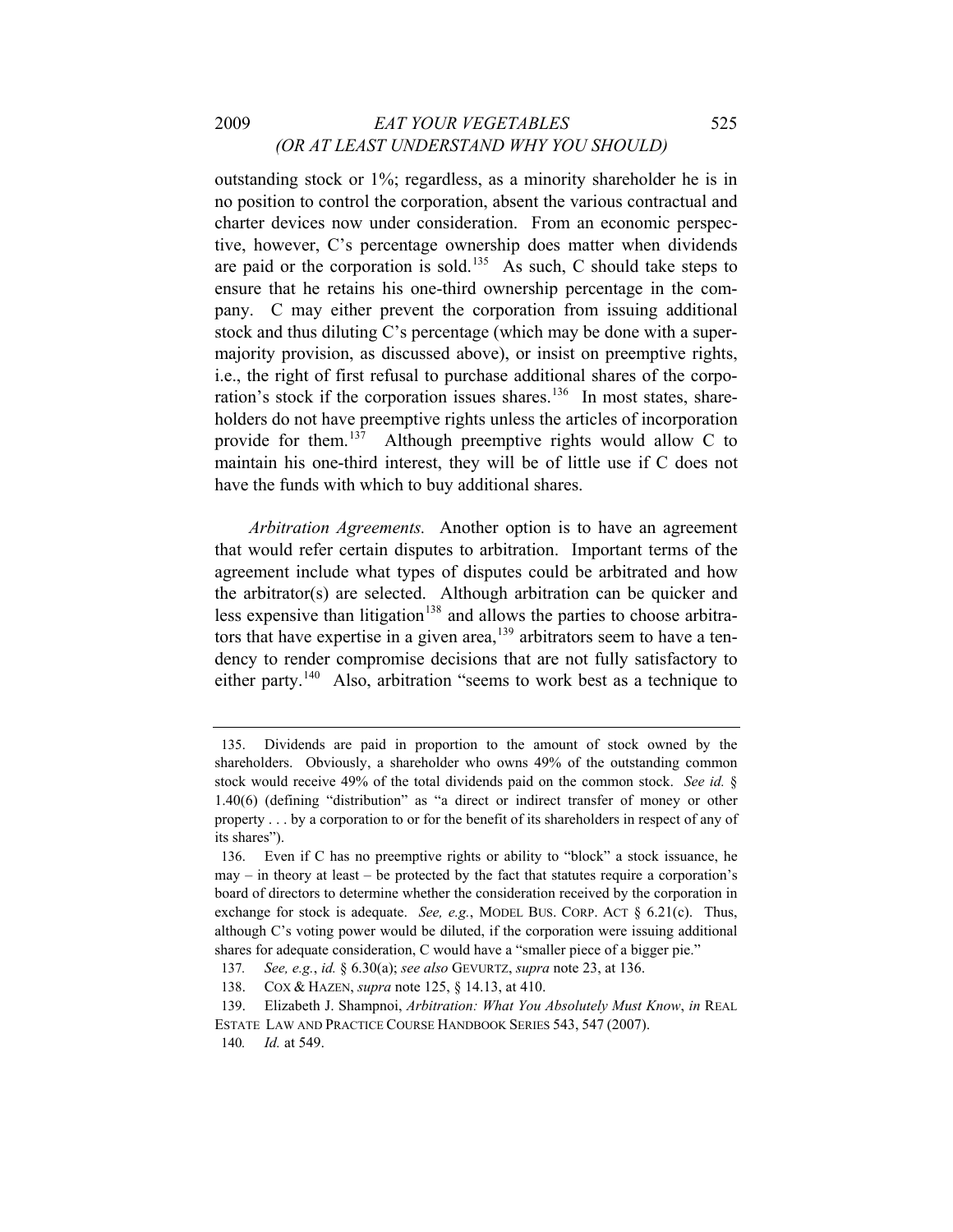### 526 *FORDHAM JOURNAL OF CORPORATE &* Vol. XIV *FINANCIAL LAW*

resolve disputes involving essentially factual issues" and is "less successful when used in an attempt to resolve deep-seated management policy disputes."[141](#page-36-0) In other words, arbitration may be practical if it is used infrequently and only to decide a limited range of issues. But if the parties are so antagonistic to one another that arbitration must be used frequently, or if arbitration is used to decide fundamental issues concerning the company, the business likely won't survive without a change in ownership. Arbitration is no way to run a business for extended periods. $142$ 

*Provisional Directors.* Many states allow shareholders in certain situations to petition the court to appoint a provisional director, i.e., a neutral third party appointed to the board, usually for a limited time.<sup>[143](#page-36-2)</sup> Even without a statute, it may be possible to incorporate such a right in the corporation's charter documents.<sup>[144](#page-36-3)</sup> However, a provisional director likely will be effective only where there is a deadlock (as opposed to shareholder oppression) and the vote of the provisional director would break the deadlock. As such, this most likely will not be as valuable an option for a minority shareholder as for an "equal" shareholder. Also, like arbitration, if the "dissension among the shareholders is protracted and deep seated," the use of a provisional director likely will not be an effective way to resolve disputes.<sup>[145](#page-36-4)</sup>

<span id="page-36-0"></span><sup>141.</sup> Haynsworth, *supra* note 17, at 29; *see also* COX & HAZEN, *supra* note 125, § 14.13 at 410 ("Most objections to arbitration of intracorporate disputes are based on the supposed unfitness of the arbitral process for formulating corporate policy and making managerial decisions.").

<span id="page-36-1"></span><sup>142.</sup> For a discussion of legal arguments that may be raised against (and for) the enforceability of agreements to arbitrate corporate disputes (i.e., decisions normally made by shareholders or directors), see GEVURTZ, *supra* note 23, at 511-13; 9A FLETCHER CYCLOPEDIA OF THE LAW OF CORPORATIONS § 4724 (Supp. Sept. 2006). For a brief discussion of the alternative of mediation, see Susanna M. Kim, *The Provisional Director Remedy for Corporate Deadlock: A Proposed Model Statute*, 60 WASH. & LEE L. REV. 111, 129-31 (2003).

<span id="page-36-2"></span><sup>143.</sup> Kim, *supra* note 142, at 114 ("[O]ver twenty states have adopted statutes that specifically empower courts to appoint provisional directors in cases of corporate deadlock, and courts in all states have the equitable power to order the designation of an additional director in lieu of dissolution.") (footnotes omitted). Closely related to the idea of a provisional director are the ideas of "custodians" and "temporary receivers." *See id*. at 125-27.

<sup>144.</sup> O'NEAL & THOMPSON, *supra* note 17, § 7:23.

<span id="page-36-4"></span><span id="page-36-3"></span><sup>145.</sup> Haynsworth, *supra* note 17, at 27-28; *see also* Thompson, *Corporate Dissolution*, *supra* note 17, at 229.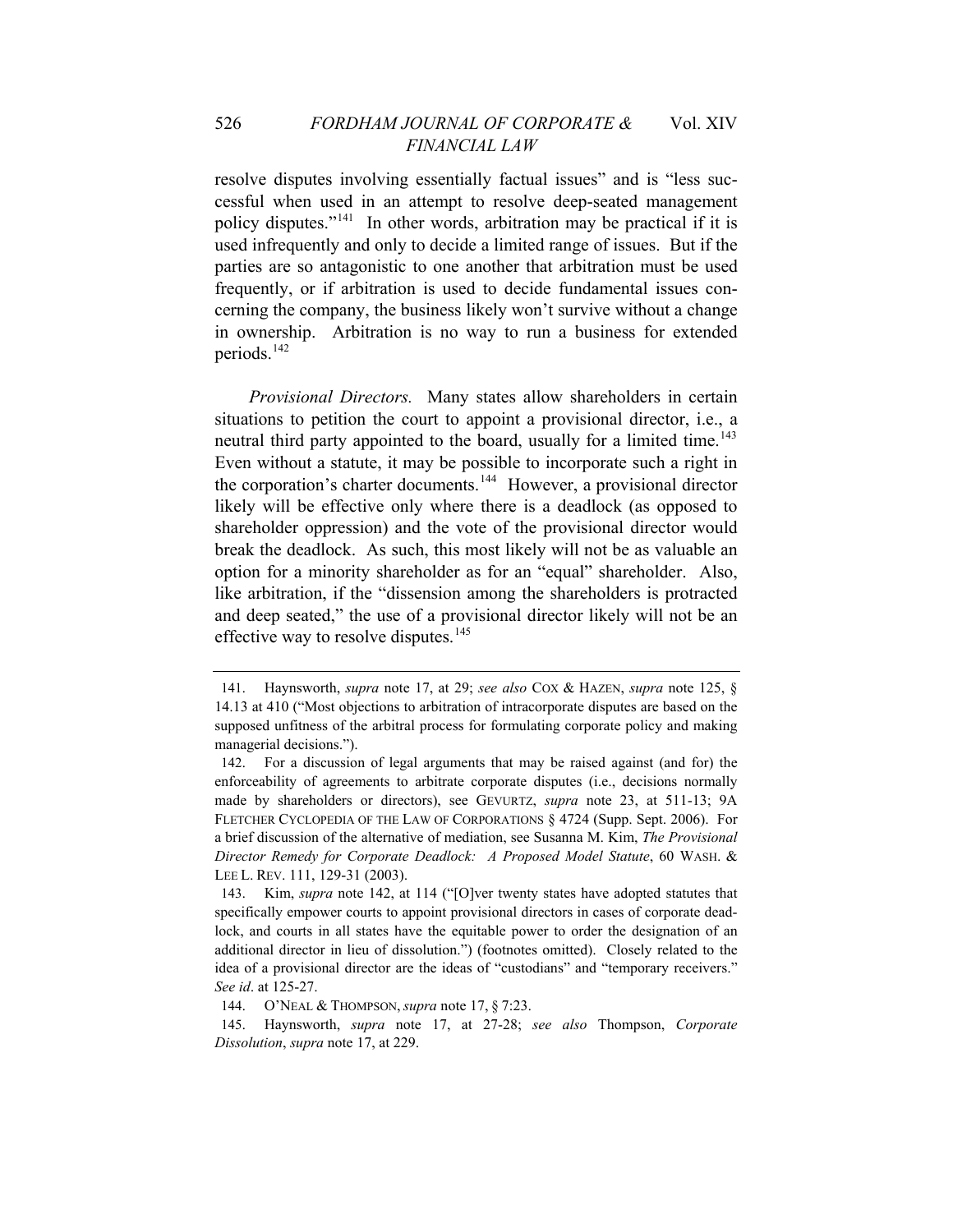#### 2009 *EAT YOUR VEGETABLES* 527 *(OR AT LEAST UNDERSTAND WHY YOU SHOULD)*

*Transfer Restrictions.* Finally, no discussion of protections that a minority shareholder should consider would be complete without a mention of share transfer restrictions. A shareholder may freely transfer any or all of his shares to a third party unless he has contractually agreed not to do so or has granted a right of first refusal in the event of a con-templated transfer.<sup>[146](#page-37-0)</sup> Given the intimate relationship of shareholders in a close corporation – many of whom will also be directors, officers, and employees of the company – it may be important to control the persons to whom shareholders may transfer their shares. An otherwise harmonious relationship could be strained by the entrance of a new shareholder. Fortunately, most states uphold the validity of such agreements, provided that they are set forth in the articles or bylaws of the company, or in a written agreement between the shareholders and the corporation, and are for a "reasonable" purpose.<sup>[147](#page-37-1)</sup>

#### *2. In the Limited Liability Company*

Three factors make the following discussion fairly general. First, unlike corporation statutes, the LLC statutes of the various states are very diverse and so far no popular model or template seems to have emerged.<sup>[148](#page-37-2)</sup> For this reason, the following discussion will consider the laws of the states of California, Delaware, and New York, as well as the Revised Uniform Limited Liability Company Act (Re-ULLCA).<sup>[149](#page-37-3)</sup> Second, many LLC statutes allow parties a great degree of contractual freedom and contemplate that the LLC will have an operating agree-

<sup>146</sup>*. See supra* note 99.

<span id="page-37-1"></span><span id="page-37-0"></span><sup>147</sup>*. See, e.g.*, MODEL BUS. CORP. ACT. § 6.27(c) (1984) (share transfer restrictions authorized (1) to maintain the corporation's status when the status depends on the number or identity of shareholders, such as "S" corporation status, (2) to preserve securities law exemptions, or (3) for any other "reasonable purpose").

<span id="page-37-2"></span><sup>148</sup>*. See, e.g.*, Miller, *supra* note 33, at 354-55 ("The now famous 'Check-the-Box' Regulations heralded substantial revision of state LLC statutes, which are now quite varied across the country.").

<span id="page-37-3"></span><sup>149.</sup> Re-ULLCA was approved by the National Conference of Commissioners on Uniform State Laws in July 2006. For a discussion of the differences between Re-ULLCA and the 1996 Uniform Limited Liability Company Act, see Daniel S. Kleinberger & Carter G. Bishop, *The Next Generation: The Revised Uniform Limited Liability Company Act*, 62 BUS. LAW. 515 (2007).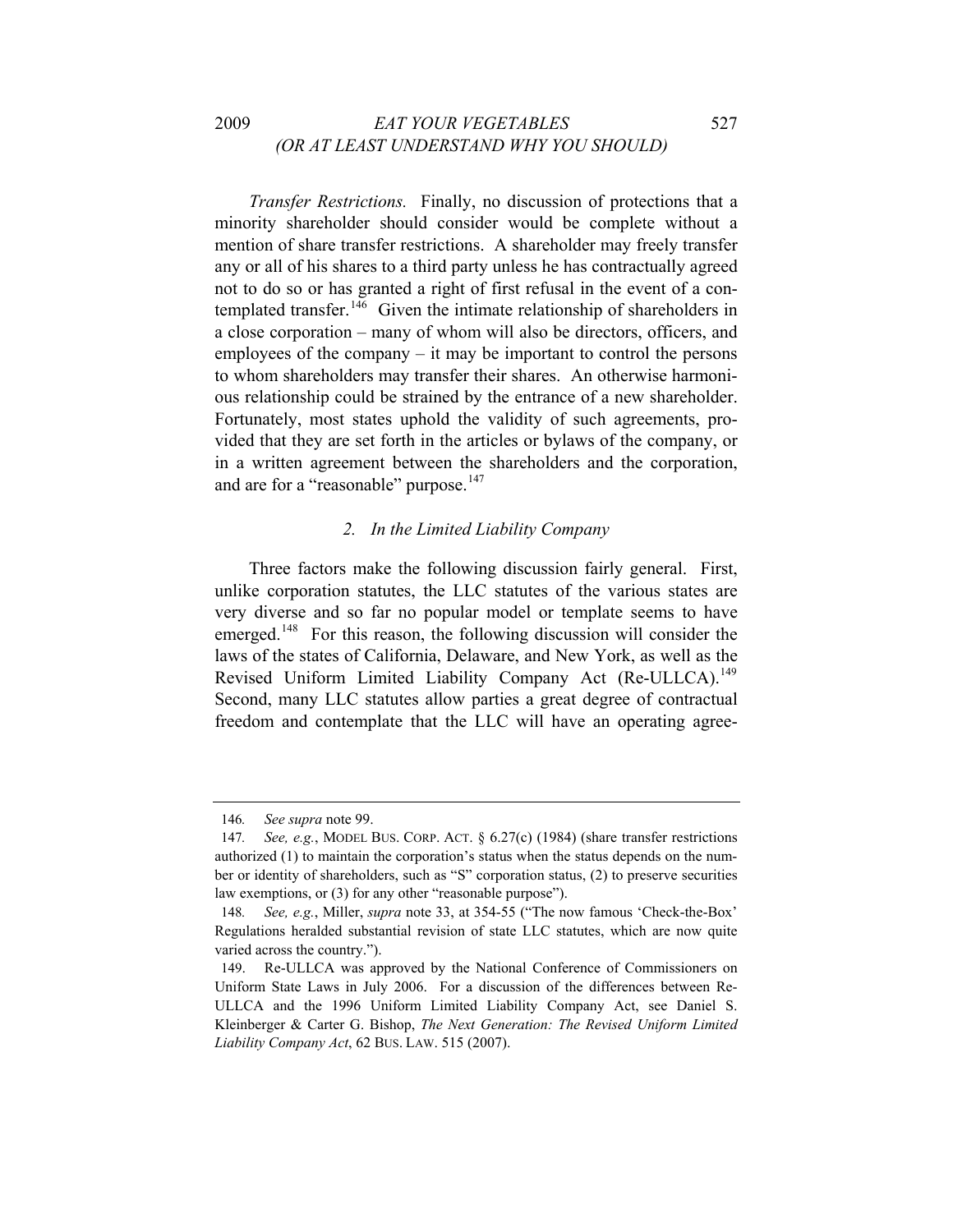ment.<sup>[150](#page-38-0)</sup> In other words, an LLC is, to a large degree, whatever its operating agreement says it is. Third, there are two basic types of management structures in LLCs: (1) member-managed LLCs, where each member has a right to participate in business decisions,  $^{151}$  $^{151}$  $^{151}$  and (2) manager-managed LLCs, where most business decisions are made by the manager(s).<sup>[152](#page-38-2)</sup> The differences between these types of LLCs can be significant. With those caveats in mind, a few words about how a minority LLC member may protect himself are in order.

*Employment Agreements.* There is no reason to think that a minority LLC member would be less interested in employment than would a minority shareholder. However, even in a member-managed LLC, a member is not entitled to remuneration for services rendered unless the operating agreement so provides.[153](#page-38-3) Thus, the minority LLC member should obtain an employment agreement to document the terms and conditions of employment, and to establish a measure of damages if the LLC terminates his employment.

*Operating Agreement Provisions.* LLC members are largely free to determine the LLC's governance rules through operating agreement provisions.[154](#page-38-4) The extent to which the minority owner needs to protect himself will depend on whether the relevant LLC statute provides him with favorable default rules.

<span id="page-38-0"></span><sup>150</sup>*. See supra* note 33 and accompanying text. The two LLC charter documents are the articles of organization and the operating agreement, which are somewhat akin to the articles of incorporation and bylaws of a corporation, respectively. Most statutes require very little information to be included in the articles of organization, leaving the operating agreement to contain most of the LLC's governance rules. *Cf.* Kleinberger & Bishop, *supra* note 149, at 520-21. One recent empirical study suggests that "form" LLC operating agreements are common. *See infra* notes 346-55 and accompanying text.

<span id="page-38-1"></span><sup>151.</sup> J. William Callison, *Venture Capital and Corporate Governance: Evolving the Limited Liability Company to Finance the Entrepreneurial Business*, 26 IOWA J. CORP. L. 97, 107 (2000).

<sup>152</sup>*. Id*. at 108.

<span id="page-38-3"></span><span id="page-38-2"></span><sup>153</sup>*. See, e.g.*, CAL. CORP. CODE § 17004(b) (West 2006); REV. UNIF. LTD. LIAB. CO. ACT § 407(f) (2006); *see also id.* § 407 cmt. Member compensation does not appear to be addressed in the Delaware statute. The New York statute addresses this issue indirectly, by providing that LLCs have the power to "elect or appoint managers, employees and agents . . . define their duties and fix their compensation." N.Y. LTD. LIAB. CO. LAW § 202(h) (McKinney 2007).

<span id="page-38-4"></span><sup>154.</sup> Kleinberger & Bishop, *supra* note 149, at 520-21.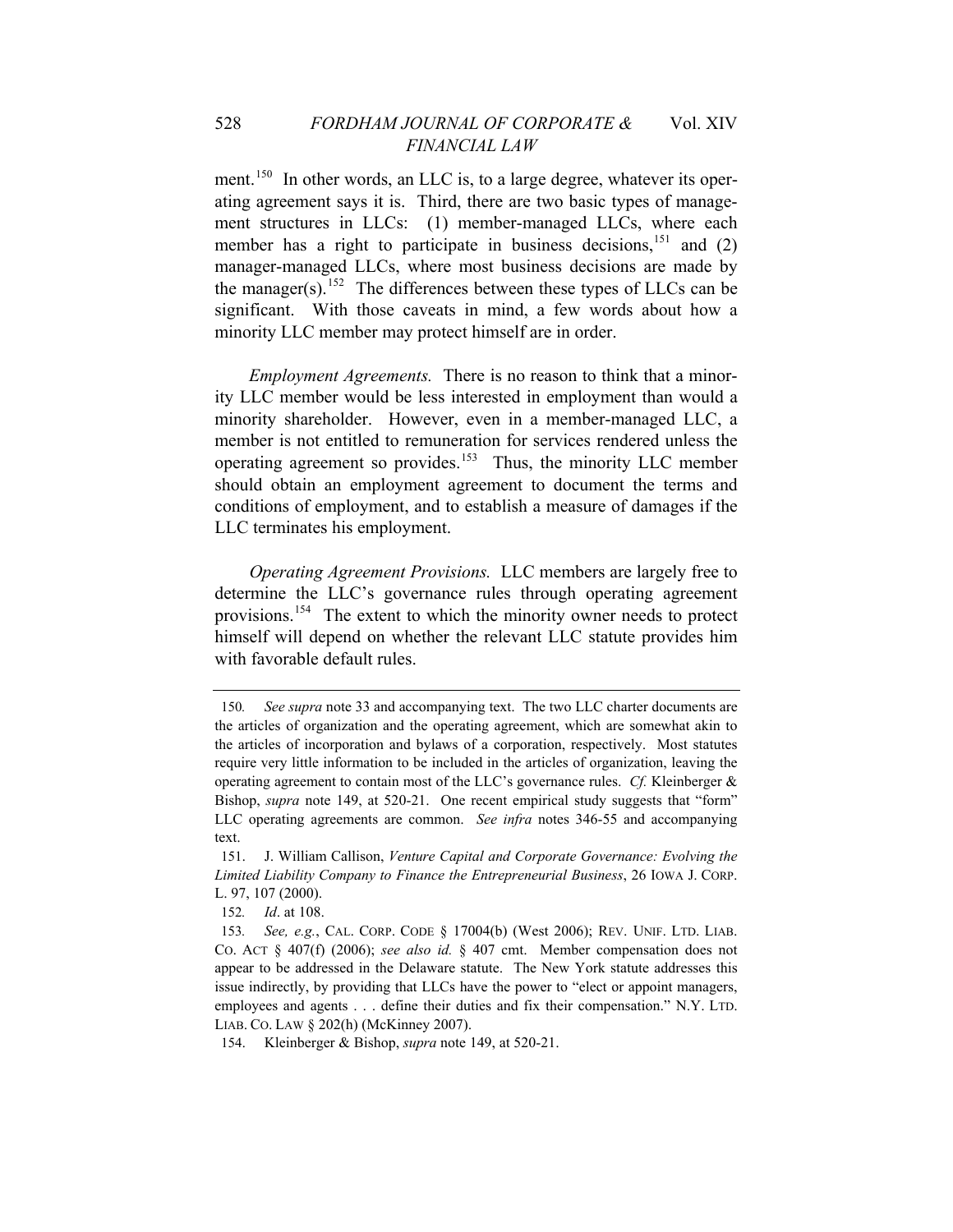### 2009 *EAT YOUR VEGETABLES* 529 *(OR AT LEAST UNDERSTAND WHY YOU SHOULD)*

*"Exit Rights."* An LLC will rarely be publicly traded; if it were, then it would be taxable as a corporation<sup>[155](#page-39-0)</sup> – a result that the owners probably were trying to avoid. Thus, a minority member will likely face the same practical difficulties in reselling his interest as would a minority shareholder in a closely held corporation.[156](#page-39-1) Moreover, LLC statutes may not grant an LLC member the default ability to withdraw voluntarily from the business and receive a buy-out. Although early LLC statutes often provided that a member could easily dissolve the LLC,<sup>[157](#page-39-2)</sup> following the check-the-box regulations, there has been a trend toward making LLCs more durable.<sup>[158](#page-39-3)</sup> In other words, many LLC statutes do not provide members with a default right to withdraw from the LLC prior to its dissolution and receive a sum of money from the LLC in redemption of their interests.<sup>[159](#page-39-4)</sup> If that is the case, the minority member would be well-advised to include such rights in the operating agreement.

<span id="page-39-0"></span><sup>155.</sup> Sandra K. Miller, *The Duty of Care in the LLC: Maintaining Accountability While Minimizing Judicial Interference*, 87 NEB. L. REV. 125, 134 (2008). *See* I.R.C. § 7704 (2008) (taxing publicly traded partnerships as corporations).

<sup>156.</sup> See *supra* note 100.

<span id="page-39-2"></span><span id="page-39-1"></span><sup>157.</sup> Under the 1996 version of the Uniform Limited Liability Company Act, an LLC member could dissociate by express will from the LLC and receive the fair value of his interest in the LLC. *See* UNIF. LTD. LIAB. CO. ACT §§ 601(1), 701(a)(1) (1996).

<span id="page-39-3"></span><sup>158.</sup> Although Re-ULLCA provides an LLC member has a broad right to dissociate by express will from the LLC, upon dissociation a member is treated as a mere transferee of its transferable interest in the LLC. Essentially, this means that the dissociated member is *not* entitled to any buy-out of his interest in the LLC. *See* REV. UNIF. LTD. LIAB. CO. ACT § 603(a) (2006); *see also id.* § 603 cmt. ("[D]issociation does not entitle a person to any distribution. Like most *inter se* rules in this Act, this one is subject to the operating agreement.").

<span id="page-39-4"></span><sup>159.</sup> None of the statutes under consideration here provide default exit rights. In Delaware, a member who resigns from the LLC is entitled to receive the "fair value" of his interest, unless the operating agreement (called a limited liability company agreement in Delaware) provides otherwise. DEL. CODE ANN., tit. 6, § 18-604 (2005). While at first this seems to provide the LLC member with a default exit right, a member may resign only as specified in the operating agreement. Further, unless the agreement provides otherwise, a member may not resign from the LLC before dissolution. *Id.* § 18-603. Thus, the Delaware LLC member is trapped in his investment until the LLC dissolves, unless the operating agreement provides otherwise. California and New York are similar. *See* CAL. CORP. CODE § 17252(a) (West 2006); N.Y. LTD. LIAB. CO. LAW §§ 606(a), 509 (McKinney 2007).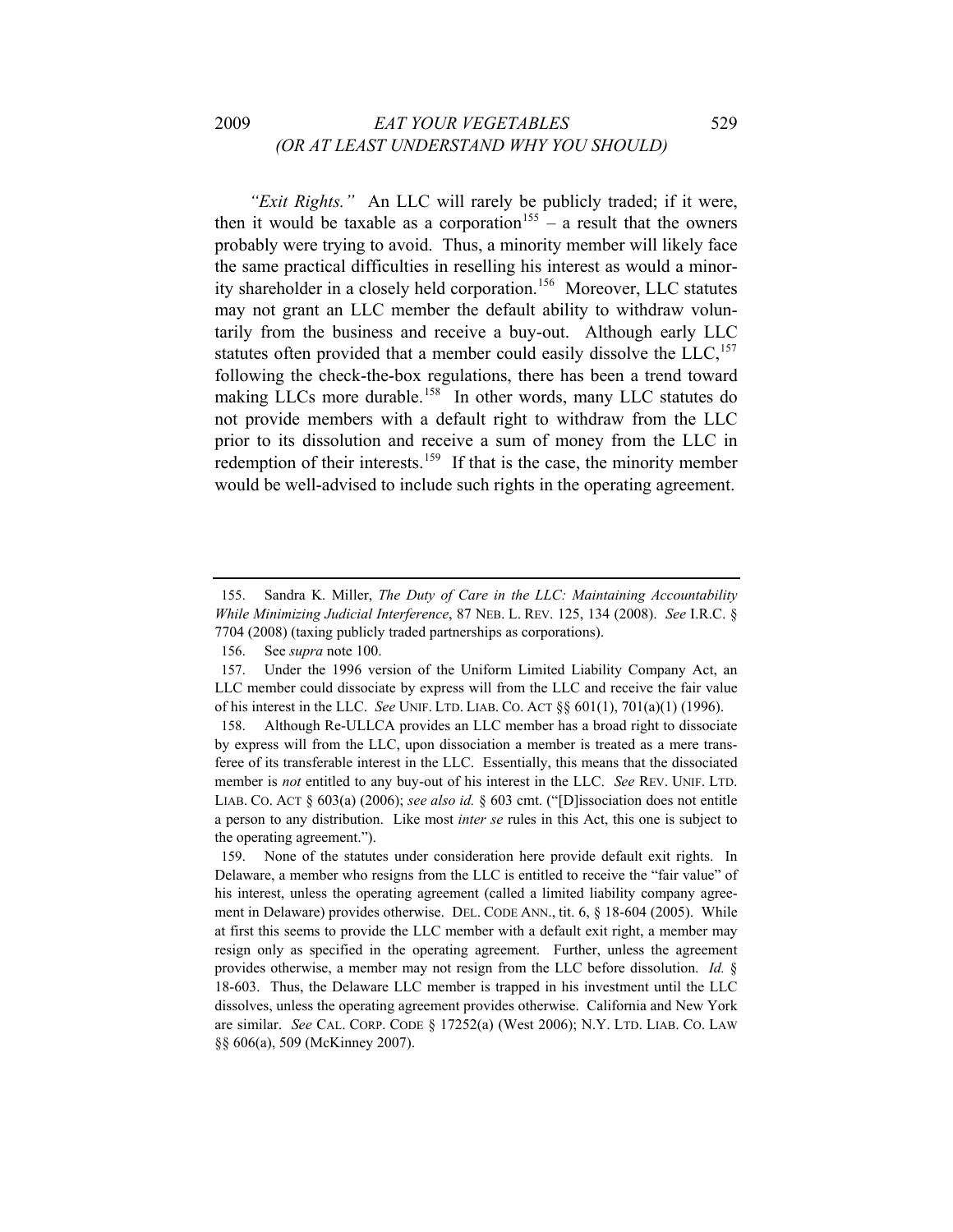*Supermajority Vote Provisions.* Another issue to be addressed is the usual "majority-rule" principle in LLCs. In member-managed LLCs most decisions are made by a majority vote.<sup>[160](#page-40-0)</sup> How one determines a "majority" is a point of departure for many state statutes: "about half of the LLC statutes default to members voting on a per capita (one vote per member) basis, while the other half default to members voting on a pro rata (by financial interest) basis."[161](#page-40-1) Either way, the minority member will not be able to determine the outcome of most voting, unless the decision requires a unanimous vote. Thus, he may be well-advised to ensure that the operating agreement will give him a veto over certain decisions, such as mergers or conflict-of-interest transactions.

In a manager-managed LLC, most decisions are made by the manager(s),  $^{162}$  $^{162}$  $^{162}$  with the voting power of members usually reserved to electing managers and voting on certain "major" decisions such as mergers and asset sales.<sup>[163](#page-40-3)</sup> Thus, the member of a manager-managed LLC has somewhat similar voting rights to a corporate shareholder.<sup>[164](#page-40-4)</sup> The question, then, is who elects the managers? Usually, a majority of

<sup>160.</sup> Moll, *supra* note 8, at 941-42.

<span id="page-40-1"></span><span id="page-40-0"></span><sup>161</sup>*. Id.*; *see also* CAL. CORP. CODE § 17103 (West 2006) (in absence of contrary provision in articles or operating agreement, LLC members vote in proportion to their interests in the profits of the LLC; matters other than the amendment of the articles or operating agreement are decided by "a majority in interest of the members"); *id.* § 17150 (West 2006); DEL. CODE ANN., tit. 6, § 18-402 (2005) (unless otherwise provided in LLC agreement, management of the LLC is "vested in its members in proportion to the then current percentage or other interest of members in the profits . . . the decision of members owning more than 50 percent . . . [being] controlling"); N.Y. LTD. LIAB. CO. LAW § 402 (McKinney 2007) (unless otherwise provided in the operating agreement, members vote in proportion to their respective shares of the current profits of the LLC; member decisions are made by a "majority in interest" or "at least a majority in interest"); REV. UNIF. LTD. LIAB. CO. ACT § 407(b) (2006) (unless otherwise provided in operating agreement, in member-managed LLC, each member has "equal rights in the management and conduct" of LLC business; decisions in the ordinary course of business are made by majority of the members, and decisions outside the ordinary course or involving an amendment to the operating agreement must be unanimous).

<span id="page-40-2"></span><sup>162.</sup> CAL. CORP. CODE §§ 17150, 17156 (West 2006); DEL. CODE ANN., tit. 6, §§ 18- 402, 18-404 (2005); N.Y. LTD. LIAB. CO. LAW § 408 (McKinney 2007); REV. UNIF. LTD. LIAB. CO. ACT § 407(c) (2006).

<sup>163.</sup> REV. UNIF. LTD. LIAB. CO. ACT § 407(c) (2006).

<span id="page-40-4"></span><span id="page-40-3"></span><sup>164.</sup> Shareholders' voting rights typically are limited to electing or removing directors and voting on major events such as mergers, large asset sales, and amendments to the articles. Allison D. Garrett, *The Corporation as a Sovereign*, 60 ME. L. REV. 129, 136 (2008).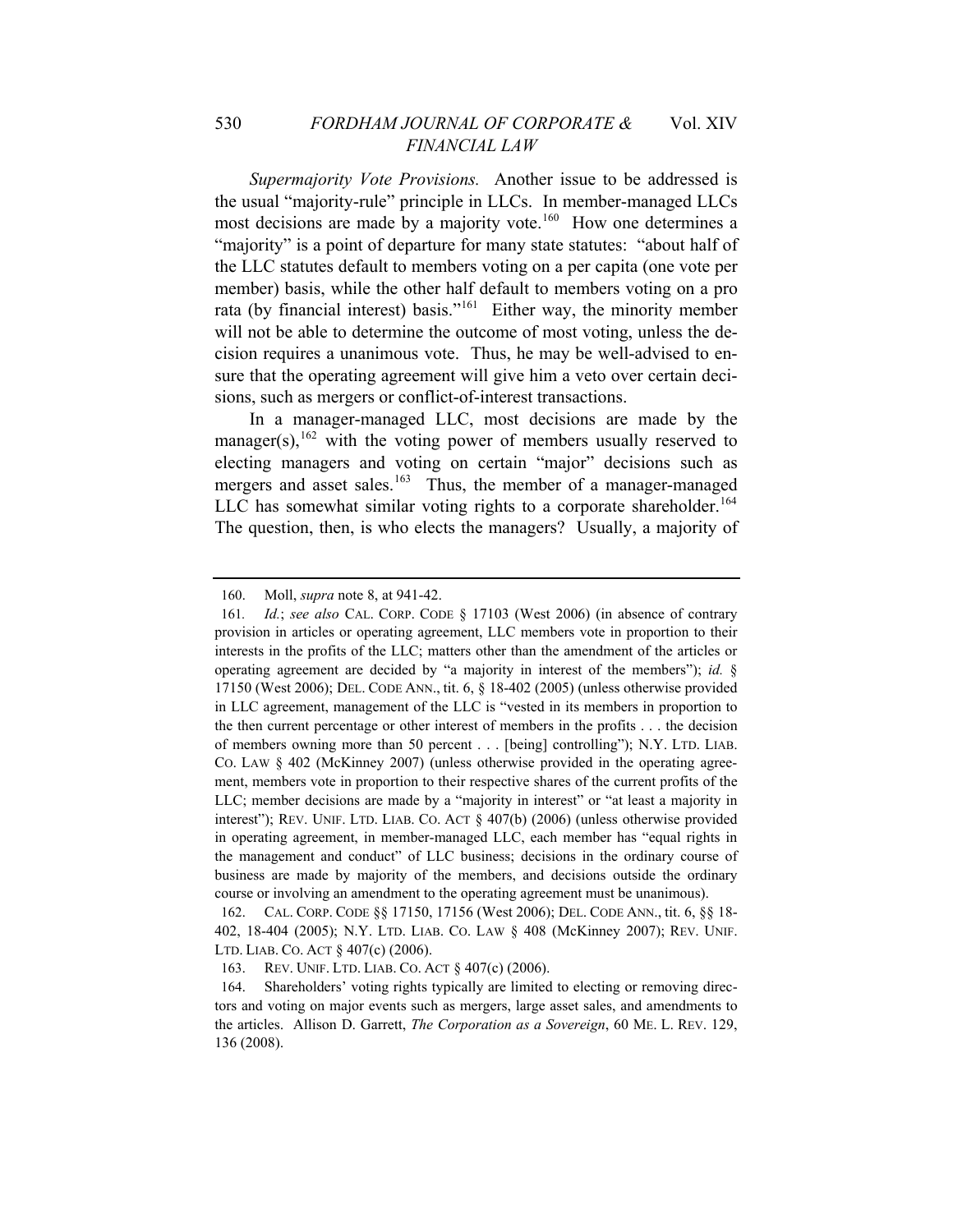# 2009 *EAT YOUR VEGETABLES* 531 *(OR AT LEAST UNDERSTAND WHY YOU SHOULD)*

the members elect the managers.<sup>[165](#page-41-0)</sup> As such, the minority owner may want to consider operating agreement provisions that would allow him to elect at least some (albeit a minority) of the managers and prevent the removal of managers that he elected.

*Fiduciary Duties.* State LLC laws vary widely on the question of whether members owe one another or the LLC fiduciary duties and, if so, the extent to which those duties may be modified or waived by the operating agreement.[166](#page-41-1) In states where the statute does not address this

<span id="page-41-0"></span><sup>165</sup>*. See, e.g.*, CAL. CORP. CODE § 17152(a) (West 2006) ("Election of managers to fill initial positions or vacancies shall be by the affirmative vote of a majority in interest of the members."); N.Y. LTD. LIAB. CO. LAW §§ 413(a), 402 (McKinney 2007) (unless otherwise provided in operating agreement, managers elected annually by majority in interest of the members); REV. UNIF. LTD. LIAB. CO. ACT  $\S$  407(c)(5) (2006) (in a manager-managed LLC, a "manager may be chosen at any time by the consent of a majority of the members"). In Delaware, an LLC may be manager-managed only if its LLC agreement so provides. In that situation, the statute essentially leaves the manner of the election of the manager(s) to the agreement, providing only that the manager(s) "shall be chosen in the manner provided in the limited liability company agreement." DEL. CODE ANN. tit. 6, § 18-402 (2005); *see also id.* § 18-101(10).

<span id="page-41-1"></span><sup>166</sup>*. See generally* Miller, *supra* note 12, at 1622-25 (discussing variations in statutes concerning the fiduciary duties of care and loyalty, if any, owed by LLC members and/or managers). The four statutes under consideration differ considerably. California and Re-ULLCA presume that members, at least in their capacities as managers, will owe fiduciary duties akin to partnership-based fiduciary duties. In California, the "fiduciary duties a manager owes to the [LLC] and to its members are those of a partner to a partnership and the other partners. . . ." CAL. CORP. CODE  $\S$ 17153 (West 2006); *see also id*. § 17005(d) (fiduciary duties of manager may be modified only in a written operating agreement "with the informed consent of the members"); *id.* § 17150 (in a member-managed LLC, each member is "subject to all duties and obligations of managers . . . .").

Under Re-ULLCA, if the LLC is manager-managed, a non-manager owes no fiduciary duties to the LLC or other members solely by reason of being a member. UNIF. LTD. LIAB. CO. ACT  $\S$  409(g)(5) (2006). If the LLC is member-managed, however, things are more complex. First, under Section 409(a) members owe the LLC and the other members the fiduciary duties of care and loyalty. As for the duty of loyalty, Section 409(b) does not provide a complete definition, stating only that the duty of loyalty "includes" certain aspects. This is a change from the approach in RUPA and the 1996 ULLCA, both of which provided a purportedly complete definition. *See* UNIF. P'SHIP ACT § 404(b) (1997); UNIF. LTD. LIAB. CO. ACT § 409(b) (1996). According to commentators, the "cabin-in" approach of RUPA and the 1996 ULLCA "ignores the implicit fiduciary or fiduciary-like duty of members to avoid oppressing fellow members, . . . and puts inordinate pressure on the concept of 'good faith and fair dealing." Kleinberger & Bishop, *supra* note 149, at 523 (footnotes omitted). Under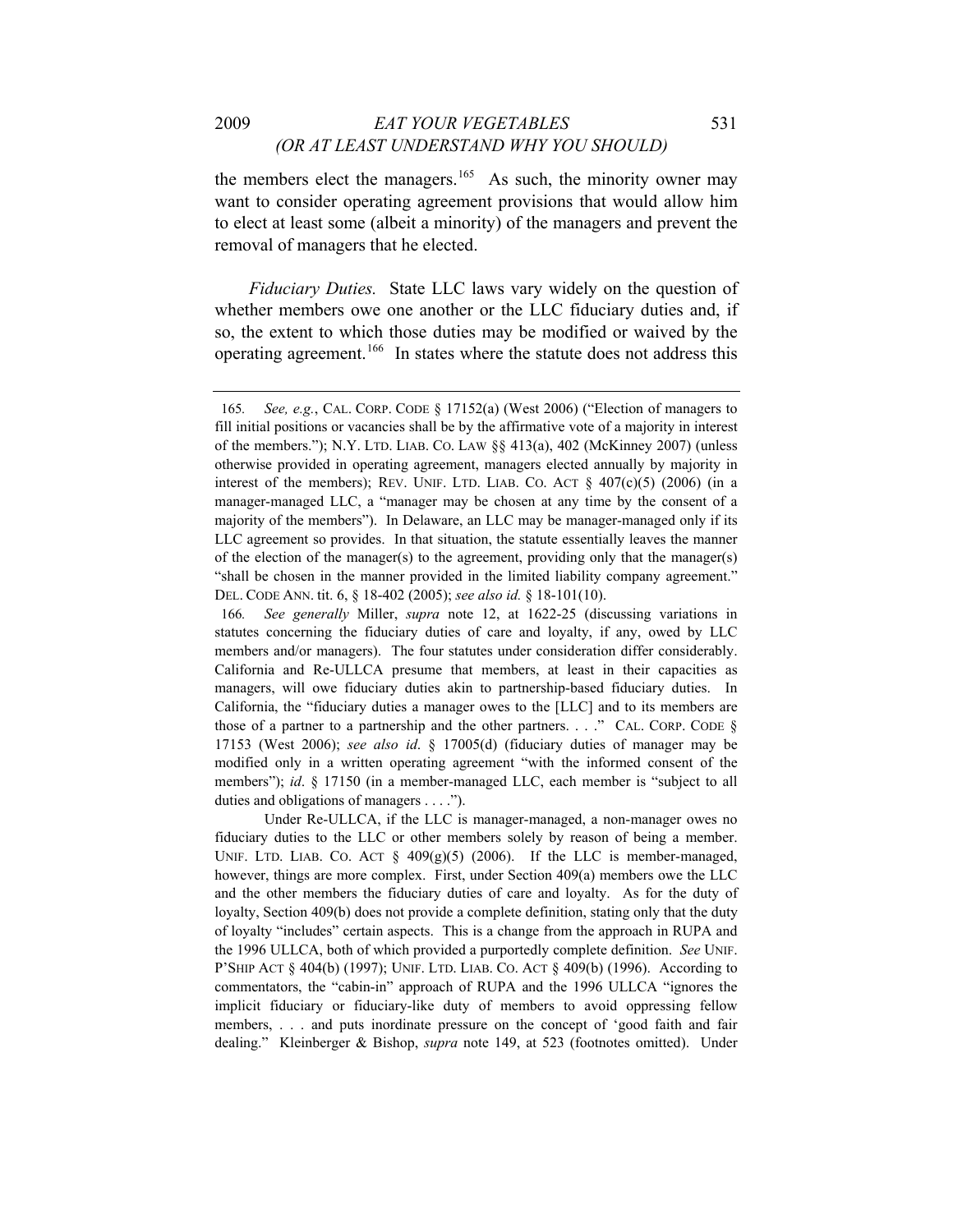issue, courts might not impose fiduciary duties or might do so in unpredictable ways. As one author put it, the "growing movement away from the judicial implication of broad fiduciary duties makes it increasingly important for the minority LLC member to obtain express contractual protections and for the LLC statute itself to provide a variety of minimum statutory protections  $\dots$  ."<sup>[167](#page-42-0)</sup> Of particular concern here is to include an operating agreement provision that allows one or more members to remove a manager or managers for breach of fiduciary duties (or in other specified circumstances). If state law doesn't supply an acceptable definition, such fiduciary duties must be defined in the operating agreement.

*"Oppression" Provisions.* As discussed later,<sup>[168](#page-42-1)</sup> an important protection for minority corporate shareholders are statutes that allow suits

 New York's statute imposes on managers a duty to act "in good faith and with that degree of care that an ordinarily prudent person in a like position would use under similar circumstances." N.Y. LTD. LIAB. CO. LAW § 409(a) (McKinney 2007). It also implicitly recognizes that managers owe a duty of loyalty by including provisions concerning conflict-of-interest transactions. *See id*. § 411. Delaware's LLC statute does not expressly impose any fiduciary duties. In addition, it ostensibly allows the LLC agreement to eliminate any fiduciary duties that may exist at common law. *See* DEL. CODE ANN. tit. 6, § 18-1101(c) (2005) ("To the extent that, at law or in equity, a member or manager or other person has duties (including fiduciary duties) to [an LLC] or to another member or manager . . . [such] duties may be expanded or restricted or eliminated by provisions in the [LLC] agreement; provided, that the [LLC] agreement may not eliminate the implied contractual covenant of good faith and fair dealing."). Re-ULLCA, however, "rejects the ultra-contractarian notion that fiduciary duty within a business organization is merely a set of default rules and seeks instead to balance the virtues of 'freedom of contract' against the dangers that inescapably exist when some have power over the interests of others." REV. UNIF. LTD. LIAB. CO. ACT § 110 cmt. (2006).

<span id="page-42-1"></span>168*. See infra* notes 194-212 and accompanying text.

Re-ULLCA, the operating agreement generally may not eliminate the duties of loyalty or care or "any other [i.e., uncodified] fiduciary duty," REV. UNIF. LTD. LIAB. CO. ACT §  $110(c)(4)$  (2006). But it may restrict – or even eliminate – certain aspects of the duty of loyalty if "not manifestly unreasonable." *Id.* § 110(d)(1). The operating agreement may also identify "specific types or categories of activities" that will not constitute loyalty violations.

<span id="page-42-0"></span><sup>167.</sup> Miller, *supra* note 87, at 450. *But see infra* notes 257-75 and accompanying text. Writing a few years later, Professor Miller observed that courts are "leading the way toward balancing the interest in contractual freedom with the need to constrain opportunistic and deceptive conduct through the development of a minimum mandatory core of acceptable business conduct." Miller, *supra* note 12, at 1613.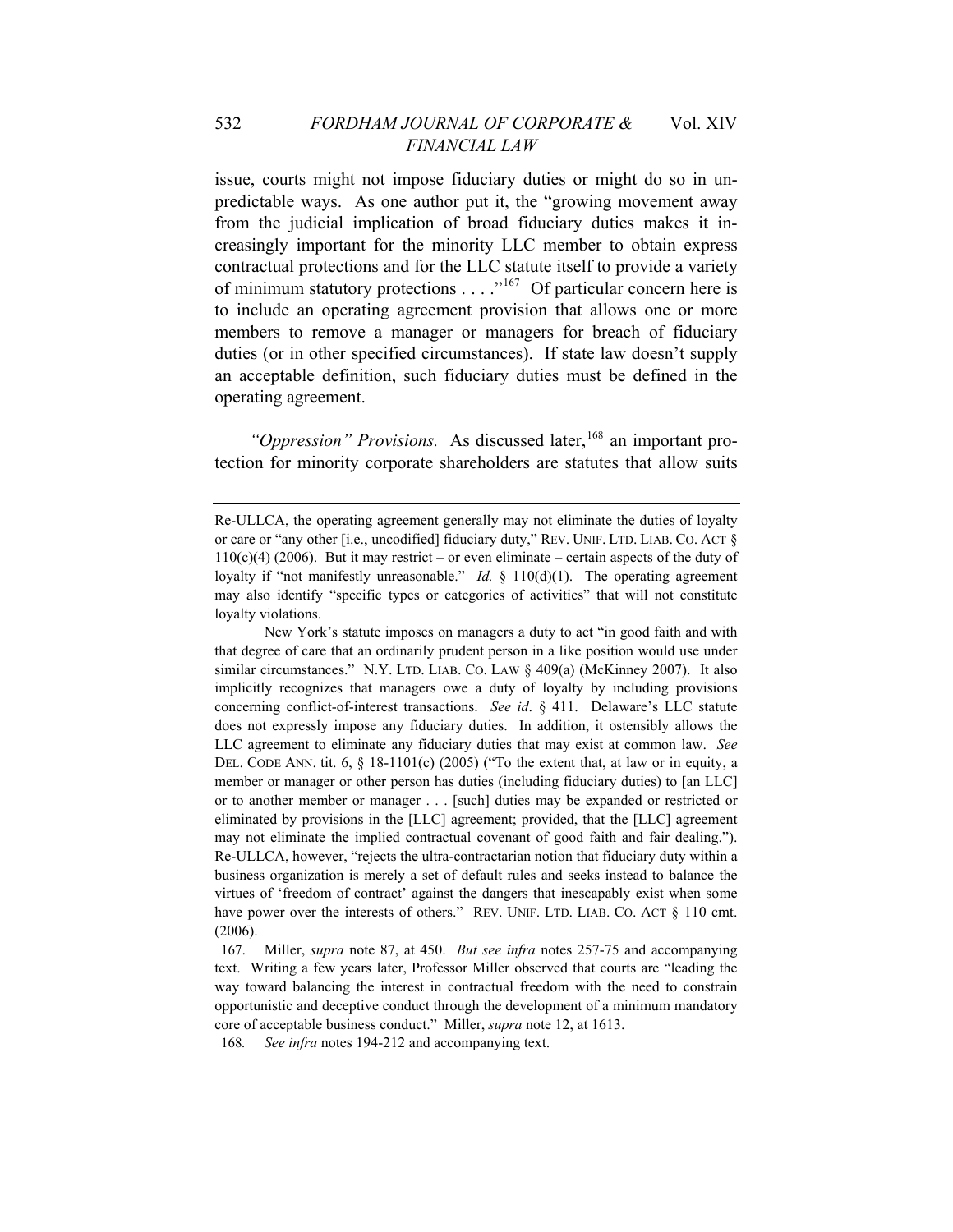#### 2009 *EAT YOUR VEGETABLES* 533 *(OR AT LEAST UNDERSTAND WHY YOU SHOULD)*

for dissolution of a corporation (or other forms of relief such as a forced buy-out of the complaining shareholder) if the directors or those in control of the corporation are guilty of "oppressive" behavior. While some states include such provisions in their LLC statutes,  $169$  a minority member of an LLC in a state without such protection may be welladvised to include such a provision in the operating agreement.

*Other Protections.* Obviously, the degree to which a minority member needs to negotiate for protections will depend on the relevant statute. A few other ideas that should be considered include preemptive rights,[170](#page-43-1) dissenters' rights in the event of certain business combinations involving the  $LLC$ ,  $^{171}$  $^{171}$  $^{171}$  and arbitration provisions.<sup>[172](#page-43-3)</sup>

### II. JUDICIAL AND LEGISLATIVE RESPONSES

### *A. In Close Corporations*

*Fiduciary Duty Analysis and Oppression Statutes*. Although "[e]ach state has a unique regime for addressing minority shareholder oppression in closely held businesses," $173$  it can fairly be said that two primary causes of action have emerged in many states for the minority shareholder of a closely held corporation who is aggrieved by conduct of the majority.  $174$  The first avenue for relief, which was judicially created,

<sup>169</sup>*. See infra* notes 276-78.

<span id="page-43-1"></span><span id="page-43-0"></span><sup>170.</sup> For example, Delaware law expressly provides that members do not have preemptive rights unless the limited liability company agreement so provides. DEL. CODE ANN. tit. 6, § 18-301(e) (2005).

<span id="page-43-2"></span><sup>171.</sup> The existence of dissenters' rights softens the blow in a "squeeze out" merger; although the majority would have sufficient voting power to cause the LLC to be merged into another entity in a transaction in which the minority's equity interest would be eliminated, at least the minority would be able to petition the court to determine the fair value of its interest in the LLC. Some LLC statutes provide dissenters' rights in many business combinations. *See, e.g.*, CAL. CORP. CODE § 17601 (West 2006); N.Y. LTD. LIAB. CO. LAW § 1002(e) (McKinney 2007). In a Delaware LLC, dissenters' rights are available only if so provided in the LLC agreement or in the merger agreement. *See* DEL. CODE ANN. tit. 6, § 18-210 (2005).

<sup>172</sup>*. See supra* notes 138-42 and accompanying text.

<span id="page-43-4"></span><span id="page-43-3"></span><sup>173.</sup> John H. Matheson & R. Kevin Maler, *A Simple Statutory Solution to Minority Oppression in the Closely Held Business*, 91 MINN. L. REV. 657, 661 (2006) (noting that this is "a surprising state of affairs for such an important area of corporate law").

<span id="page-43-5"></span><sup>174</sup>*. But see* Nixon v. Blackwell, 626 A.2d 1366, 1379 (Del. 1993) (rejecting "special, judicially-created rules to 'protect' minority stockholders of closely-held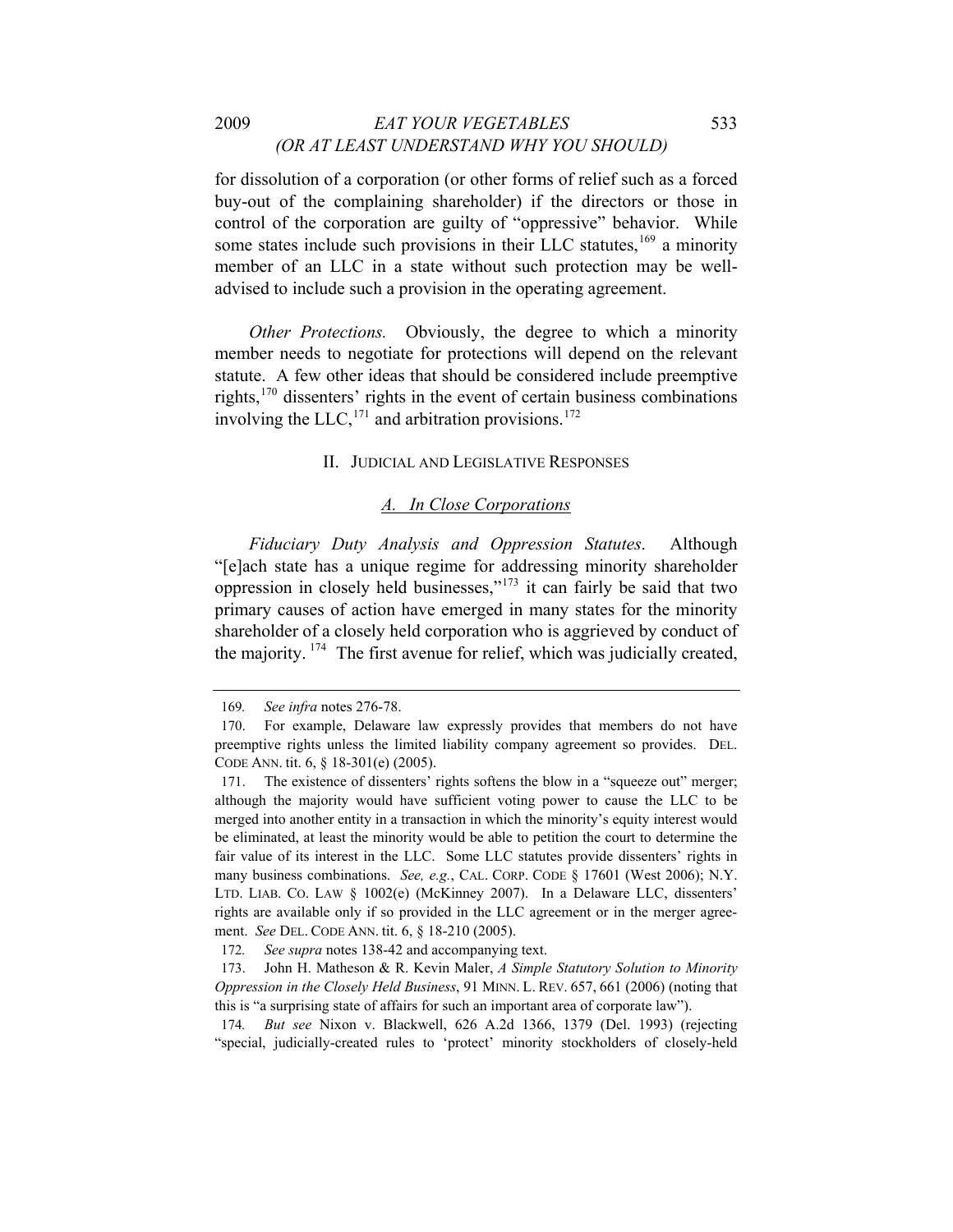### 534 *FORDHAM JOURNAL OF CORPORATE &* Vol. XIV *FINANCIAL LAW*

was made famous by *Donahue v. Rodd Electrotype Company of New England, Inc.*, [175](#page-44-0) where the court held that shareholders in a closely held corporation owe fiduciary duties to one another that are substantially similar to the fiduciary duties that partners owe one another.<sup>[176](#page-44-1)</sup> The second avenue for relief, which is found in several state statutes,<sup>[177](#page-44-2)</sup> is to sue for dissolution of their corporations (or other relief<sup>[178](#page-44-3)</sup>) on the basis

175. 328 N.E.2d 505 (Mass. 1975).

 It is easy to criticize *Donahue* for jumping to this conclusion; *partners* should be held to high fiduciary duties, but should *shareholders*? Partners, for one thing, have the ability to bind the partnership (and indirectly the partners) through a broad apparent authority power, something which shareholders – at least in their capacities as such – do not have. *See* UNIF. P'SHIP ACT § 301 (1997). Secondly, all partners are jointly and severally liable for all partnership obligations, *see id*. § 306, which is opposite the limited-liability norm for shareholders. As such, it seems much more important for partners to "behave" than shareholders; your partner can get you in a lot more trouble than can your fellow shareholder.

<span id="page-44-2"></span>177. Dissolution of a corporation for oppression may also be available as a commonlaw remedy, even in states with an involuntary dissolution statute. *See, e.g.*, Lewis v. Jones, 483 N.Y.S.2d 868 (N.Y. App. Div. 1985).

<span id="page-44-3"></span>178. As discussed below, some statutes expressly provide the court with other remedial options. *See infra* notes 300-11 and accompanying text. Even if the statute ostensibly provides that dissolution is the only possible remedy for oppression, courts

Delaware corporations"); Riblet Products Corp. v. Nagy, 683 A.2d 37, 39-40 (Del. 1996) (holding that although majority stockholders have fiduciary duties to minority stockholders *qua* stockholders, those duties are not implicated when the issue involves the rights of the minority stockholder *qua* employee under an employment contract.). *See generally* Hunt v. Data Mgmt., 985 P.2d 730 (Kan. Ct. App. 1999) (following Delaware law). For a powerful argument that the Delaware approach is preferable to the Massachusetts approach, see Siegel, *supra* note 10. For the contrary argument, see Robert A. Ragazzo, *Toward a Delaware Common Law of Closely Held Corporations*, 77 WASH. U. L.Q. 1099 (1999). For the argument that *Nixon* isn't really very different from the Massachusetts approach, see GEVURTZ, *supra* note 23, at 456-58.

<span id="page-44-1"></span><span id="page-44-0"></span><sup>176.</sup> The narrow holding of *Donahue* was the "equal access rule," i.e., that if the stock of a member of the "controlling group" of a closely held corporation is redeemed, "the controlling stockholders must cause the corporation to offer each stockholder an equal opportunity to sell a ratable number of his shares to the corporation at an identical price." *Id.* at 518. En route to this holding, however, the court observed that "the close corporation bears [a] striking resemblance to a partnership," that "[c]ommentators and courts have noted that the close corporation is often little more than an 'incorporated' or 'chartered' partnership," and that "[j]ust as in a partnership, the relationship among the stockholders must be one of trust, confidence and absolute loyalty . . . ." *Id*. at 512. As such, it is fair to say that *Donahue* essentially treated close corporations like partnerships in many ways, at least insofar as fiduciary duties are concerned.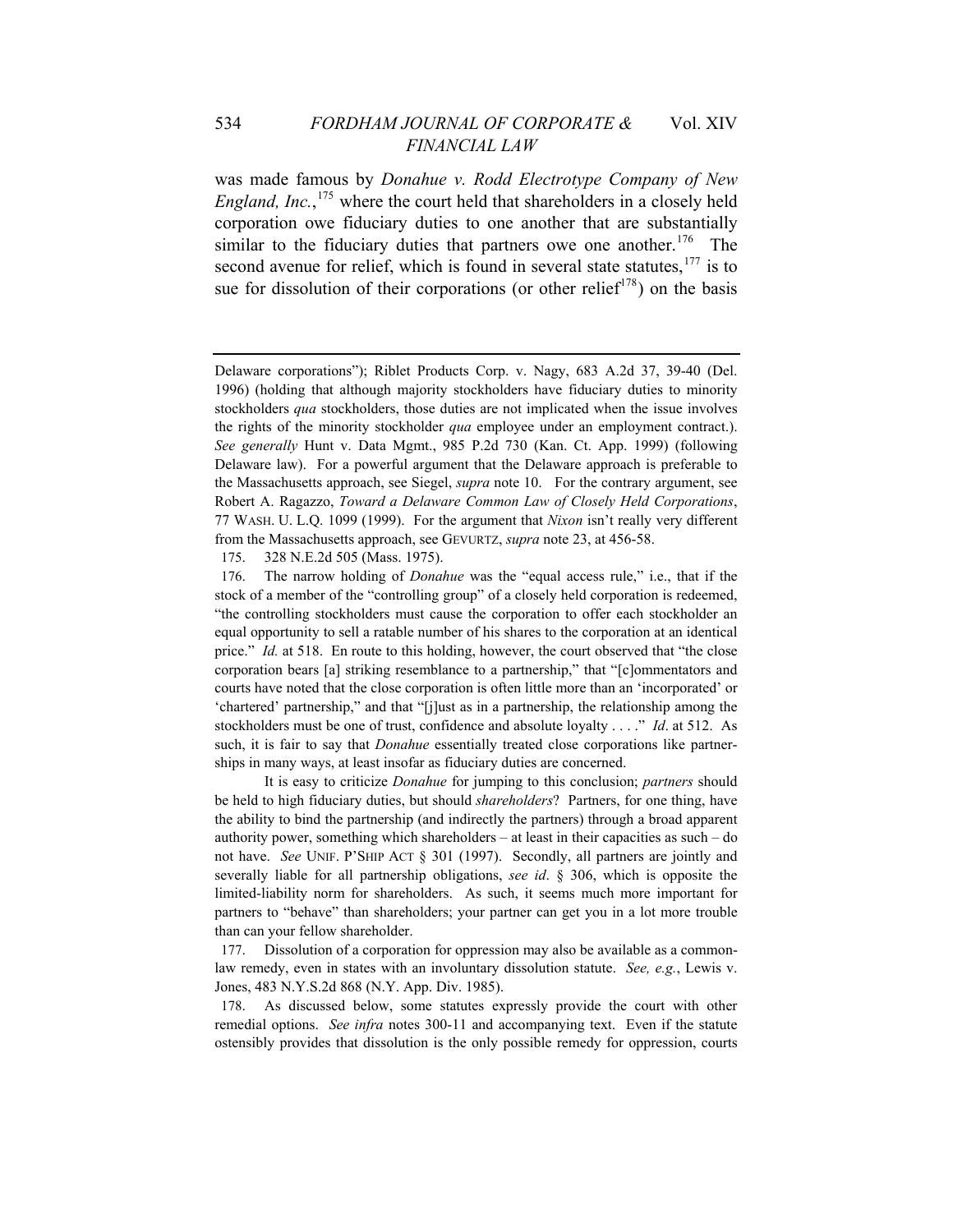of "oppression." Although these two avenues are technically distinct, "the varied state regimes have begun to converge over the past quarter century."<sup>[179](#page-45-0)</sup>

*Fiduciary Duty Analysis.* As noted above, the *Donahue* court imposed fiduciary duties on the shareholders of a closely held corpora-tion.<sup>[180](#page-45-1)</sup> This was a major break from the traditional view that shareholders, in their capacities as shareholders, owe no fiduciary duties to the corporation or to the other shareholders.<sup>[181](#page-45-2)</sup> However, this does not mean that every adverse effect on a minority shareholder will give rise to a claim that the other shareholders breached their fiduciary duties. In Wilkes v. Springside Nursing Home, Inc.,<sup>[182](#page-45-3)</sup> decided by the same court one year later, the court seems to have realized that a broad notion of fiduciary duties could hamper the efficient operation of the corporation, a concern initially raised in the concurring opinion in *Donahue*. [183](#page-45-4)

180*. Donahue*, 328 N.E.2d at 519.

often have used their "inherent equity power as the basis for granting alternative remedies not mentioned in the statute." Thompson, *Cause of Action*, *supra* note 17, at 721.

<span id="page-45-0"></span><sup>179.</sup> Matheson & Maler, *supra* note 173, at 665; *see also id*. at 687-89 (arguing that statutory and common-law approaches to minority shareholder oppression have become increasingly similar in terms of both the definition of oppression and the available remedies). One commentator observed that "it is sensible to view the parallel development of the statutory action and the fiduciary duty action as two sides of the same coin – i.e., the shareholder's cause of action for oppression." Moll, *Fair Value*, *supra* note 17, at 305; *see also* COX & HAZEN, *supra* note 125, § 14.12 at 404 ("It is . . . safe to say that over the past two decades there has been an extensive and significant melding of fiduciary standards to state involuntary dissolution statutes such that it is difficult to isolate the doctrine of fiduciary obligation in close corporations from involuntary dissolution."); Thompson, *Cause of Action*, *supra* note 17, at 700 ("The standards used by some courts to determine a breach of fiduciary duty . . . are substantially the same as the standards used by other courts to define oppression as a ground for involuntary dissolution.") (footnote omitted). One commentator, however, argues that "[a]lmost no oppression statute . . . can be fairly read as a codification of the majority [*Donahue*] rule." Siegel, *supra* note 10, at 430. For one thing, only two state dissolution statutes provide that *Donahue*-like fiduciary duties are owed by *all* shareholders to one another; instead, most dissolution statutes apply to oppression by directors, officers, or those in "control" of the corporation, which would exclude minority shareholders. *See id*. at 430-31.

<span id="page-45-2"></span><span id="page-45-1"></span><sup>181</sup>*. See* GEVURTZ, *supra* note 23, at 452. *But see id.* at 347 (discussing duties of controlling shareholders); COX & HAZEN, *supra* note 125, at 252-58 (same).

<sup>182. 353</sup> N.E.2d 657 (Mass. 1976).

<span id="page-45-4"></span><span id="page-45-3"></span><sup>183.</sup> The concurring opinion in *Donahue* expressed concern that the notion of fiduciary duties could be taken too far: "I do not join in any implication . . . that the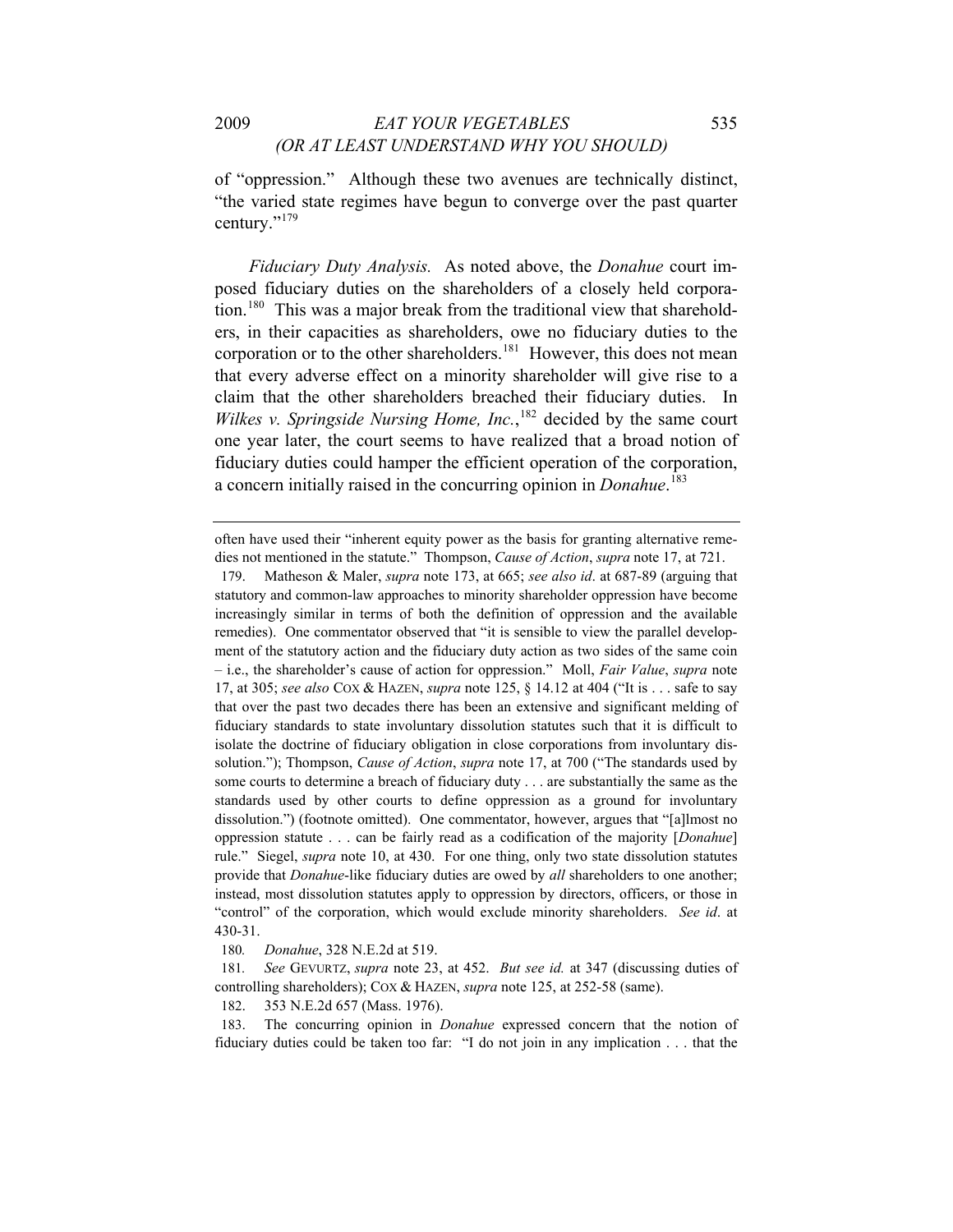In *Wilkes*, a minority shareholder had a falling out with the other three shareholders and found his employment terminated, with the result that he was earning no return on his investment.<sup>[184](#page-46-0)</sup> However, because the court was concerned that applying *Donahue* in an "untempered" manner would "unduly hamper [the controlling group's] effectiveness in managing the corporation in the best interests of all concerned,"<sup>[185](#page-46-1)</sup> the court did not blindly grant relief to the plaintiff. Instead, it established a two-part test. First, when a minority shareholder brings suit for an alleged breach of fiduciary duty in a closely held corporation, the court must "carefully analyze" whether "the controlling group can demon-strate a legitimate business purpose for its action."<sup>[186](#page-46-2)</sup> If such a purpose is offered by the defendants, the plaintiff-shareholder must "demonstrate that the same legitimate objective could have been achieved through an alternative course of action less harmful to the minority's interest."<sup>[187](#page-46-3)</sup> If both parties make their required showings, the court must then "weigh the legitimate business purpose, if any, against the practicability of a less harmful alternative."<sup>[188](#page-46-4)</sup> Thus, the *Wilkes* court seemingly contemplated a lot of judicial involvement in settling disputes among shareholders. Not only must the court determine whether the defendants had a "legitimate business purpose" for their actions, but if the defendants had

184*. See* 353 N.E.2d at 659-61.

<sup>[</sup>equal access rule] applies to all operations of the corporation as they affect minority stockholders. That broader issue, which is apt to arise in connection with salaries and dividend policy, is not involved in this case. The analogy to partnerships may not be a complete one." 328 N.E.2d at 521 (Wilkins, J., concurring).

<span id="page-46-1"></span><span id="page-46-0"></span><sup>185</sup>*. Id.* at 663. The court also noted that the majority had "certain rights to what has been termed 'selfish ownership' in the corporation which should be balanced against the concept of their fiduciary obligation to the minority." *Id.* (citation omitted).

<sup>186</sup>*. Id.*

<sup>187</sup>*. Id.*

<span id="page-46-4"></span><span id="page-46-3"></span><span id="page-46-2"></span><sup>188</sup>*. Id. Wilkes* could also be interpreted as adopting the "reasonable expectations" test (discussed *infra* notes 201-12) due to the following statement: "Wilkes was one of the four originators of the nursing home venture; and . . . [had] invested his capital and time for more than fifteen years with the *expectation* that he would continue to participate in corporate decisions." *Id*. at 664 (emphasis added). Earlier, the court stated that "by terminating a minority stockholder's employment or by severing him from a position as an officer or director, the majority effectively frustrate the minority stockholder's *purposes in entering on the corporate venture* and also deny him an equal return on his investment." *Id*. at 662-63 (emphasis added); *see also* Brodie v. Jordan, 857 N.E.2d 1076, 1079 (Mass. 2006) (after reviewing examples of "freeze-outs," court observed that "[w]hat these examples have in common is that . . . the majority frustrates the minority's reasonable expectations of benefit from their ownership of shares.").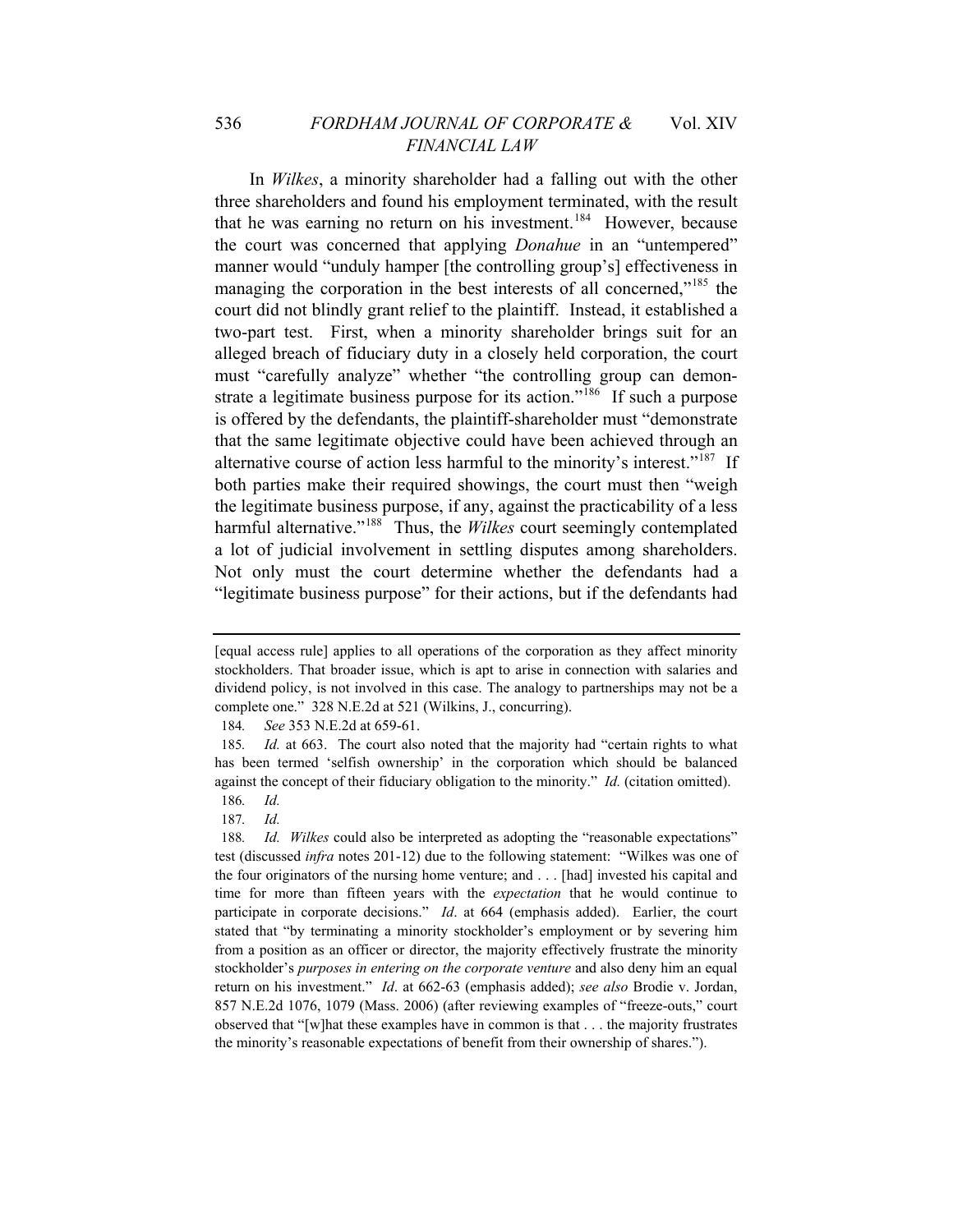such a purpose, the court must then decide whether it is practical or likely that the "less harmful alternative" offered by the plaintiff will achieve the purpose offered by the defendants.<sup>[189](#page-47-0)</sup>

To be sure, *Wilkes* and *Donahue* are not the only cases that have applied fiduciary duty analysis, and its application can be much more nuanced than the above discussion indicates, particularly at the inter-section between fiduciary duties and the at-will employment doctrine.<sup>[190](#page-47-1)</sup> It is sufficient to recognize that fiduciary duty analysis is an important – albeit clumsy, uncertain, and inefficient – avenue for the abused minority shareholder who has not engaged in advance planning to fight back. *Donahue* is probably incorrectly described as the majority rule,<sup>[191](#page-47-2)</sup> particularly in light of the fact that a majority of states have "oppression" statutes that to some degree render *Donahue*-based claims unneces-sary.<sup>[192](#page-47-3)</sup> But even *Donahue*'s strongest detractors acknowledge that it has been followed in many states. $193$ 

*Involuntary Dissolution.* The other main approach to remedying the abuse of minority shareholders is to allow dissolution of the corporation upon a showing that "the directors or those in control of the corporation have acted, are acting, or will act in a manner that is illegal, op-pressive, or fraudulent<sup>"[194](#page-47-5)</sup> or similar phrases. At least thirty-seven states have such statutes.<sup>[195](#page-47-6)</sup> If granted, an order of dissolution under such a

<sup>189</sup>*. Wilkes*, 353 N.E.2d at 663.

<span id="page-47-1"></span><span id="page-47-0"></span><sup>190</sup>*. See, e.g.*, Merola v. Exergen Corp., 668 N.E.2d 351 (Mass. 1996), in which the court found that the majority shareholder did not breach its fiduciary duty to the plaintiff-minority shareholder by firing him without a legitimate business purpose. The plaintiff had started as an employee with the company before purchasing stock. Importantly, the plaintiff's firing was in accordance with his employment agreement and he was adequately compensated when the corporation redeemed his stock. Essentially, the case clarifies that fiduciary duty analysis does not automatically protect interests, such as employment, that are not "traditional" shareholder interests.

<span id="page-47-2"></span><sup>191</sup>*. See supra* note 10.

<sup>192</sup>*. See infra* notes 194-212 and accompanying text.

<sup>193</sup>*. See* Siegel, *supra* note 10, at 416.

<span id="page-47-5"></span><span id="page-47-4"></span><span id="page-47-3"></span><sup>194</sup>*. See, e.g.*, MODEL BUS. CORP. ACT § 14.30(a)(2)(ii) (1984) (amended 2006). Dissolution-for-oppression statutes date back to at least 1933 in Pennsylvania and Illinois. However, two of the more significant developments in this area, which greatly influenced other state statutes, were amendments to the California and New Jersey corporate statutes in the 1970's. *See generally* Matheson & Maler, *supra* note 173, at 665-68.

<span id="page-47-6"></span><sup>195</sup>*. See, e.g.*, 805 ILL. COMP. STAT. ANN. § 5/12.56(a)(3) (West 2004); MICH. COMP. LAWS ANN. § 450.1489 (2002 & Supp. 2008); N.Y. BUS. CORP. LAW § 1104-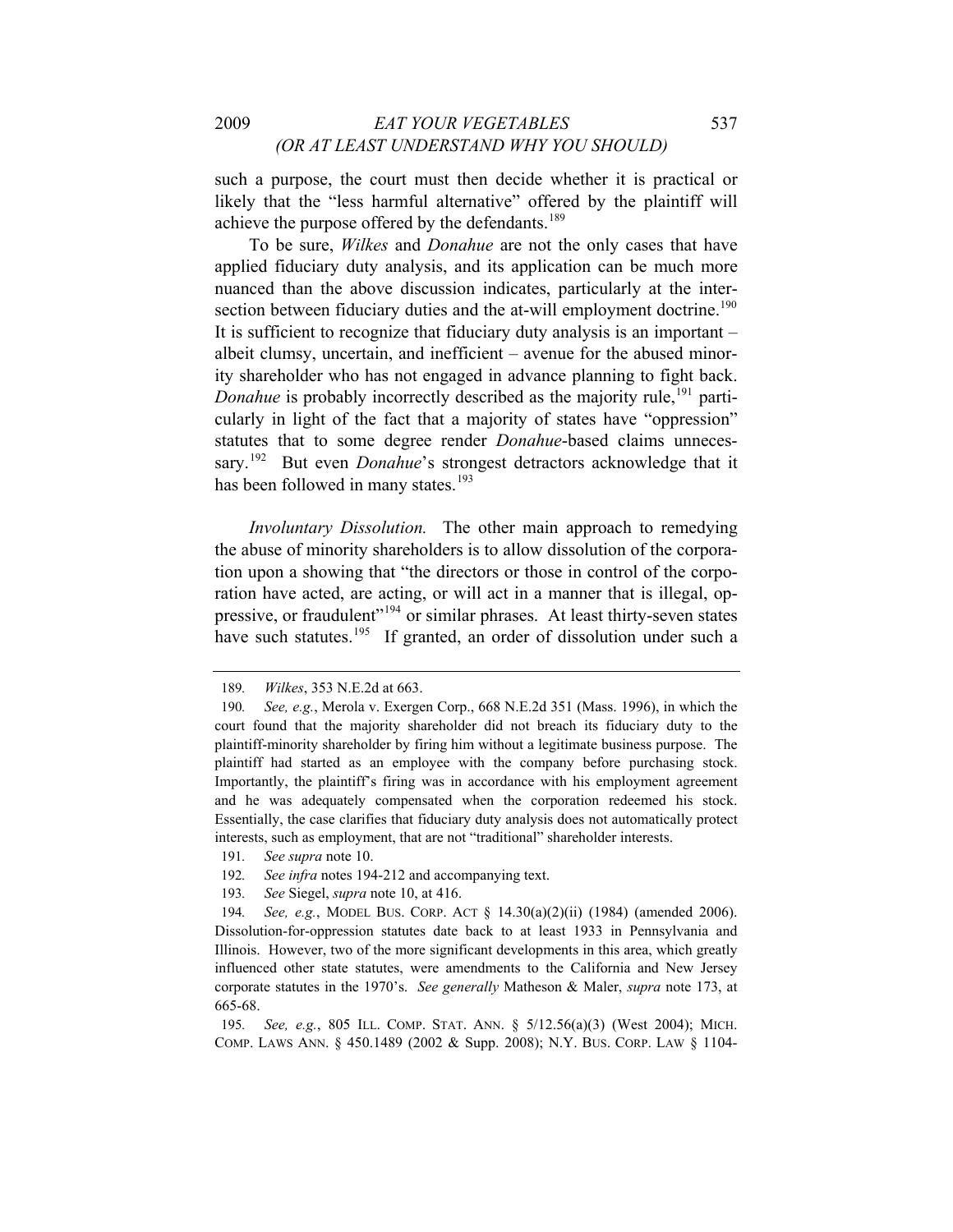statute usually is conditioned on allowing either the corporation or the other shareholders to forestall dissolution by purchasing the complaining shareholder's shares at "fair value."<sup>[196](#page-48-0)</sup> Also, many statutes provide for relief other than dissolution.<sup>[197](#page-48-1)</sup>

As one would guess, most of the litigation in this area focuses on whether "oppression" has occurred, particularly since that term often is not defined in the statute. Different courts have offered different definitions, with the "earlier interpretations of oppression speak[ing] in terms of wrongful conduct, violations of the duty of good faith and fair dealing, breaches of fiduciary duty, and the like."[198](#page-48-2) One court defined "oppressive" as "conduct by corporate managers toward stockholders which departs from the standards of fair dealing and violates the principles of fair play on which persons who entrust their funds to a corporation are entitled to rely."[199](#page-48-3) While this definition sounds eloquent, it isn't terribly helpful for the planning attorney or a trial court reviewing conduct after the fact. The subjective and vague nature of these standards can easily lead one to conclude they are "little more than the court's gut instinct."[200](#page-48-4)

A more concrete approach to defining "oppression" is found in *In re Kemp & Beatley, Inc.*,<sup>[201](#page-48-5)</sup> in which the New York Court of Appeals adopted the "reasonable expectations" test:

> A court . . . must investigate what the majority shareholders knew, or should have known, to be the petitioner's expectations in entering

<span id="page-48-5"></span>201. 473 N.E.2d 1173 (N.Y. 1984).

<span id="page-48-0"></span>a(1)(1) (McKinney 2003); TEX. BUS. CORP. ACT. ANN. art. 7.05(1)(c) (Vernon 2003).

<sup>196.</sup> Such a provision recognizes what often happens in the "real world"; one study found that where courts ordered involuntary dissolution, one group of shareholders almost always ended up buying out the other group of shareholders. *See* Hetherington & Dooley, *supra* note 17.

<span id="page-48-1"></span><sup>197</sup>*. See infra* note 308.

<sup>198.</sup> GEVURTZ, *supra* note 23, at 471 (citations omitted).

<sup>199.</sup> Giannotti v. Hamway, 387 S.E.2d 725, 730 (Va. 1990).

<span id="page-48-4"></span><span id="page-48-3"></span><span id="page-48-2"></span><sup>200.</sup> GEVURTZ, *supra* note 23, at 471; *see also* Baker v. Commercial Body Builders, Inc., 507 P.2d 387, 393 (Or. 1973) (general definitions of oppression are of "little value for application in a specific case."). One commentator suggests that the vagueness of the term "oppression" could be reduced if statutes contain a (nonexclusive, of course) list of factors that are indicative of minority owner abuse or "squeeze-outs." *See* Miller, *supra* note 87, at 464 (listing several suggested factors).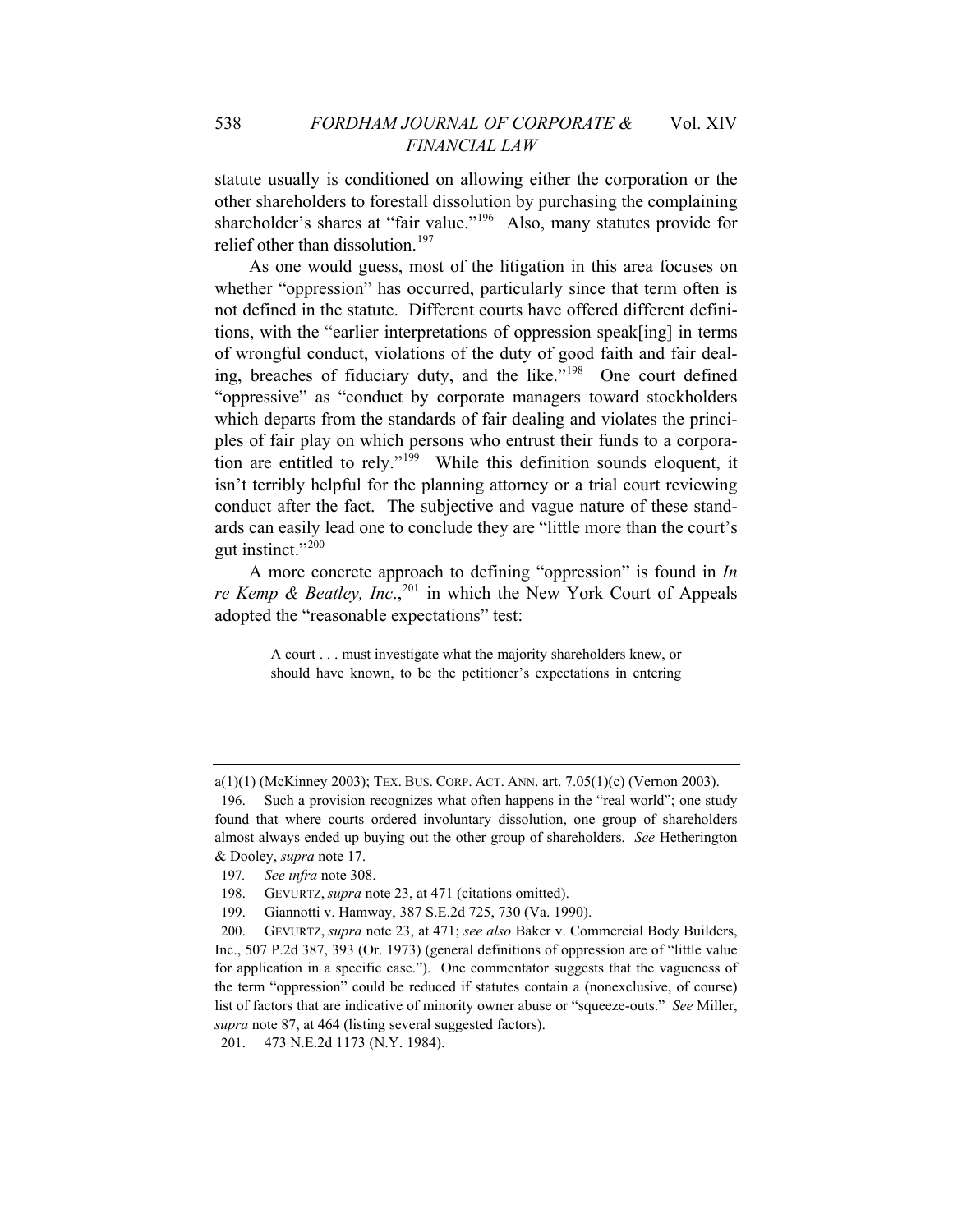the particular enterprise<sup>[[202](#page-49-0)</sup>]. Majority conduct should not be deemed oppressive simply because the petitioner's subjective hopes and desires in joining the venture are not fulfilled. Disappointment alone should not necessarily be equated with oppression.

Rather, oppression should be deemed to arise only when the majority conduct substantially defeats expectations that, objectively viewed, were both reasonable under the circumstances and were central to the petitioner's decision to join the venture. . . . [M]uch will depend on the circumstances in the individual case. $203$ 

At least two state statutes have codified the reasonable expectations test.<sup>[204](#page-49-2)</sup> For example, the Minnesota involuntary dissolution statute provides in part that:

> In determining whether to order equitable relief, dissolution, or a buy-out, the court shall take into consideration the duty which all shareholders in a closely held corporation owe one another to act in an honest, fair, and reasonable manner in the operation of the corporation and the *reasonable expectations of all shareholders as they exist at the inception and develop during the course of the shareholders' relationship with the corporation and with each other*. [205](#page-49-3)

<span id="page-49-0"></span><sup>202.</sup> In Meiselman v. Meiselman, 307 S.E.2d 551 (N.C. 1983), the court found that the reasonable expectations could evolve, rather than being frozen at the point where the shareholder initially became a shareholder.

<span id="page-49-1"></span><sup>203</sup>*. Kemp & Beatley*, 473 N.E.2d at 1179. The New York oppression statute required a court to determine whether dissolution is the "only feasible means whereby the petitioners may reasonably expect to obtain a fair return on their investment" and is "reasonably necessary for the protection of the rights and interests of any substantial number of shareholders or of the petitioners." *See id*. at 1177 n.1. As a result, the court found that it must also determine whether "some remedy short of or other than dissolution constitutes a feasible means of satisfying both the petitioner's expectations and the rights and interests of any other substantial group of shareholders." *Id.* at 1180. Further, the defendants could demonstrate the "existence of an adequate, alternative remedy." *Id.* If the court orders dissolution, the order must be conditioned on allowing other shareholders to purchase the plaintiff's shares at fair value. This latter requirement, which presumably should satisfy both the plaintiff (who receives some cash for his shares, solving his "exit" problem) and the corporation and other defendants (who are allowed to continue the corporation's existence) is somewhat codified in Section 14.34(a) of the MBCA. MODEL BUS. CORP. ACT § 14.34(a) (1984) (added 1990 and amended 2006).

<span id="page-49-3"></span><span id="page-49-2"></span><sup>204</sup>*. See* MINN. STAT. ANN. § 302A.751, subd. 3a (West 2004); N.D. CENT. CODE § 10-19.1-115 (2005).

<sup>205.</sup> MINN. STAT. ANN. § 302A.751, subd. 3a (West 2004) (emphasis added). This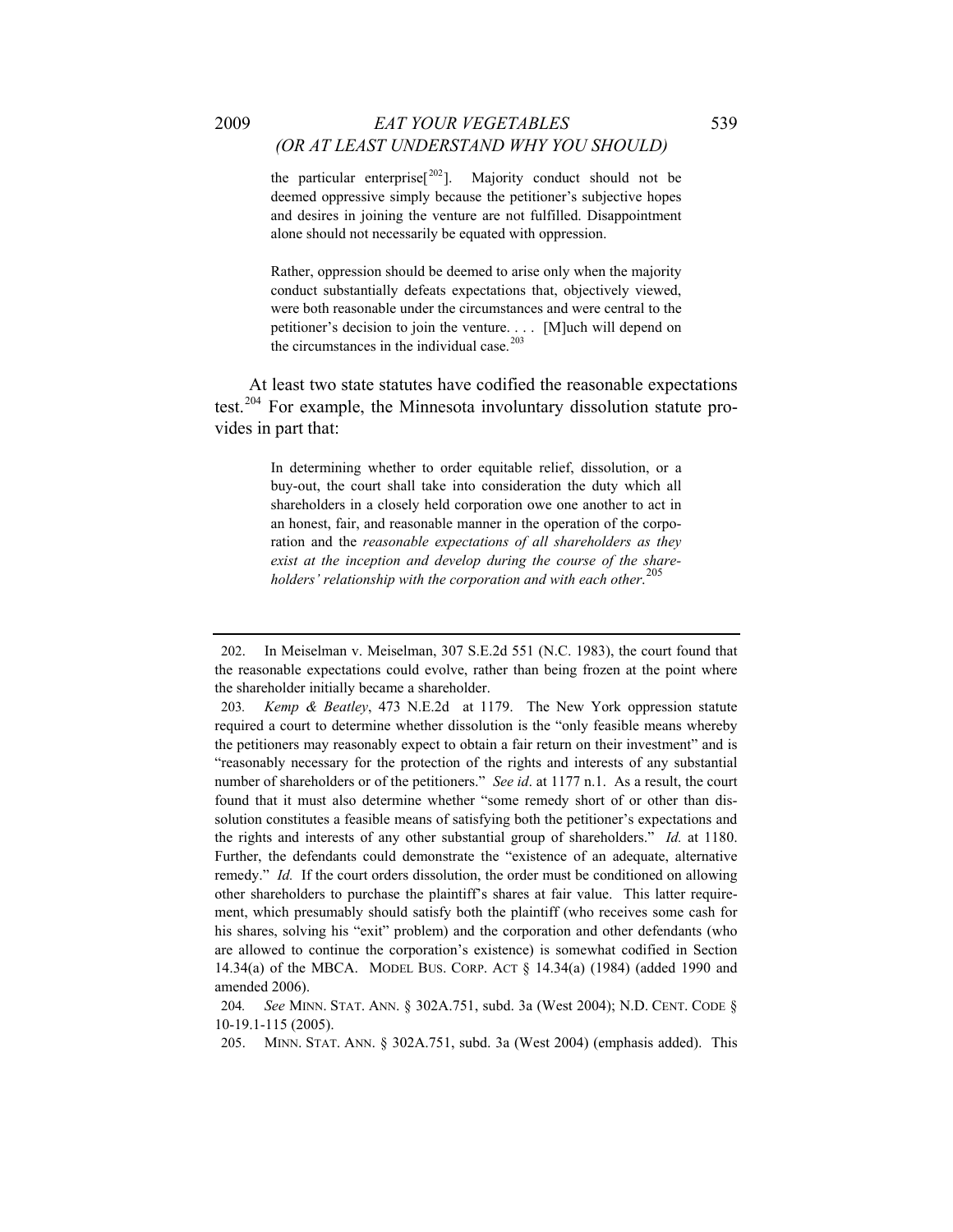In addition, the fiduciary duty approach discussed above can be seen as also having adopted a "reasonable expectations" approach, with the result that the two different sources of remedies for abused minority shareholders (either common law or statutory) are quite similar in practice.<sup>[206](#page-50-0)</sup>

Although not universally followed, $207$  the reasonable expectations text is popular, having been adopted in approximately twenty states.<sup>[208](#page-50-2)</sup> It also is an improvement over other definitions of oppression and, as delineated by *Kemp & Beatley*, gives the court several specific factors to consider. Its focus is on the effect on the minority, not whether there was a business justification for the majority's actions: "Under this perspective, importantly, oppression can be found even though the conduct that frustrates the minority's expectations does not entail a breach of fiduciary duty by the controlling shareholder."<sup>[209](#page-50-3)</sup> In other words, whether the defendants can show a "legitimate business purpose" for their actions (which is relevant under  $Wilkes^{210}$  $Wilkes^{210}$  $Wilkes^{210}$ ) may be irrelevant under the reasonable expectations approach.<sup>[211](#page-50-5)</sup> The reasonable expectations ap-

206*. See supra* note 188.

<span id="page-50-1"></span><span id="page-50-0"></span>207*. See, e.g.*, Kiriakides v. Atlas Food Sys. & Servs., Inc., 541 S.E.2d 257 (S.C. 2001) (rejecting use of reasonable expectations as the sole test for oppression under the South Carolina statute); *see also* Scott v. Trans-System, Inc., 64 P.3d 1, 6 (Wash. 2006) (offering two alternative definitions of oppression, and observing that the reasonable expectations test "is most appropriate in situations where the complaining shareholder was one of the original participants in the venture").

<span id="page-50-2"></span>208. Matheson & Maler, *supra* note 173, at 664 (stating that twenty states use the reasonable expectations test, one state uses reasonable expectations "as a factor," and twelve states use a "fiduciary duty approach that . . . could be employed to reach the same result as the reasonable expectations standard") (footnotes omitted); *see also* O'NEAL & THOMPSON, *supra* note 17, § 7:15, at 7-105 to 7-106 (Supp. 2004); Moll, *Fair Value*, *supra* note 17, at 306 (reasonable expectations test is most popular approach to defining oppression); Thompson, *Corporate Dissolution*, *supra* note 17, at 208-10 (same).

<span id="page-50-3"></span>209. Robert C. Art, *Shareholder Rights and Remedies in Close Corporations: Oppression, Fiduciary Duties, and Reasonable Expectations*, 28 IOWA J. CORP. L. 371, 390 (2003).

210*. See supra* note 186 and accompanying text.

<span id="page-50-5"></span><span id="page-50-4"></span>211. Typically, fiduciary-duty analysis and reasonable-expectations analysis will lead to the same conclusion. However, for an example of how the two approaches could lead to different results, *see* Art, *supra* note 209, at 396-98; *see also* Utset, *supra*

statute further provides that "any written agreements, including employment agreements and buy-sell agreements, between or among shareholders or between or among one or more shareholders and the corporation are presumed to reflect the parties' reasonable expectations concerning matters dealt with in the agreements."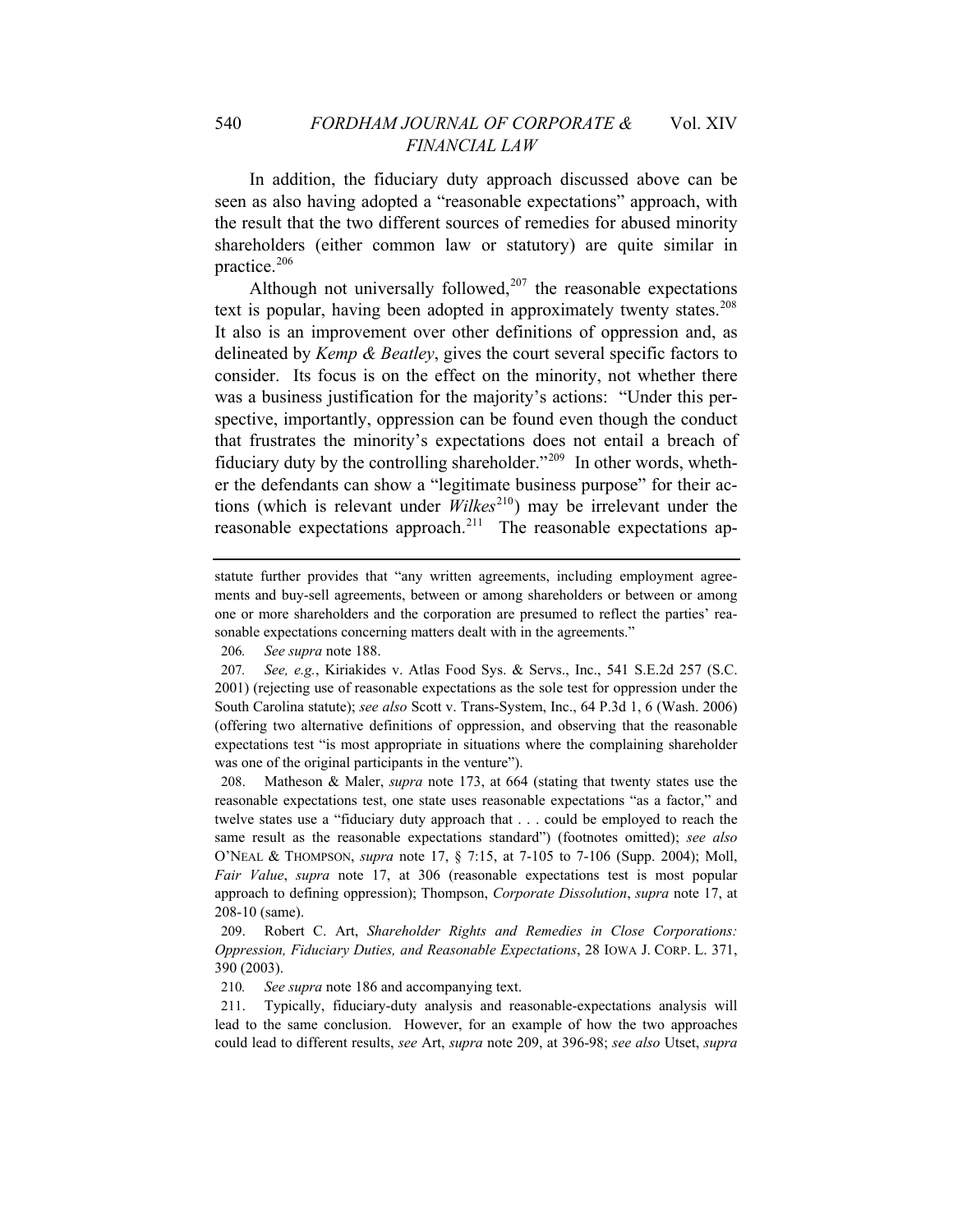proach also provides the minority shareholder who had certain "expectations" about his relation to the corporation but did not document them in writing an escape hatch: a way to enforce unwritten agreements. As discussed further below, however, it suffers from several flaws.<sup>[212](#page-51-0)</sup>

*The "Contractarian" School's Effects on Corporate Law.* If fiduciary duty analysis and oppression statutes were attempts to rescue an abused minority shareholder – particularly one who had not engaged in any advance planning – a parallel development was making it more likely that planning would be upheld by the courts. A series of intellectual leaps was required.

Historically, corporate statutes made no distinction between publicly traded, or widely held, corporations and closely held corporations, despite the very real differences between these types of firms. Thus, statutory provisions like Section 8.01(b) of the MBC $A^{213}$  $A^{213}$  $A^{213}$  were interpreted as precluding shareholders from participating in business decisions affecting the corporation – even if all the shareholders entered into a written agreement giving them (in their capacities as shareholders) certain management rights.<sup>[214](#page-51-2)</sup> A rule reserving managerial authority to the board, rather than the shareholders, is a sound rule even today, especially for publicly traded firms. However, the philosophy of statutory provisions such as Section 7.32 of the MBCA (which would allows the shareholders to eliminate the board of directors and fill that void themselves)<sup>[215](#page-51-3)</sup> found no place in most early corporation statutes. In other words, one size *did* fit all – if the founders of a business felt that the requirements of corporate statutes were too restrictive, their only other real choice was to form a partnership; partnership law has always allowed the partners to create their "own law" through partnership agreements that dramatically depart from statutory default rules.<sup>[216](#page-51-4)</sup>

note 8, at 1399 ("Under the pure reasonable expectations approach, the majority shareholder's justifications for firing the minority shareholder are not relevant to the [oppression] inquiry.").

<sup>212</sup>*. See infra* notes 293-98 and accompanying text.

<span id="page-51-1"></span><span id="page-51-0"></span><sup>213.</sup> MODEL BUS. CORP. ACT § 8.01(b) (1984) (amended 2000) ("All corporate powers shall be exercised by or under the authority of, and the business and affairs of the corporation shall be managed by or under the direction of, the board of directors . . . ."). 214*. See infra* note 228.

<sup>215.</sup> MODEL BUS. CORP. ACT § 7.32 (1984) (added 1990).

<span id="page-51-4"></span><span id="page-51-3"></span><span id="page-51-2"></span><sup>216.</sup> Partnership law has long recognized the freedom of the partners to structure their relationships as they see fit, at least outside of a few narrowly defined circumstances. *See, e.g.*, UNIF. P'SHIP ACT § 18 (1914) ("The rights and duties of partners in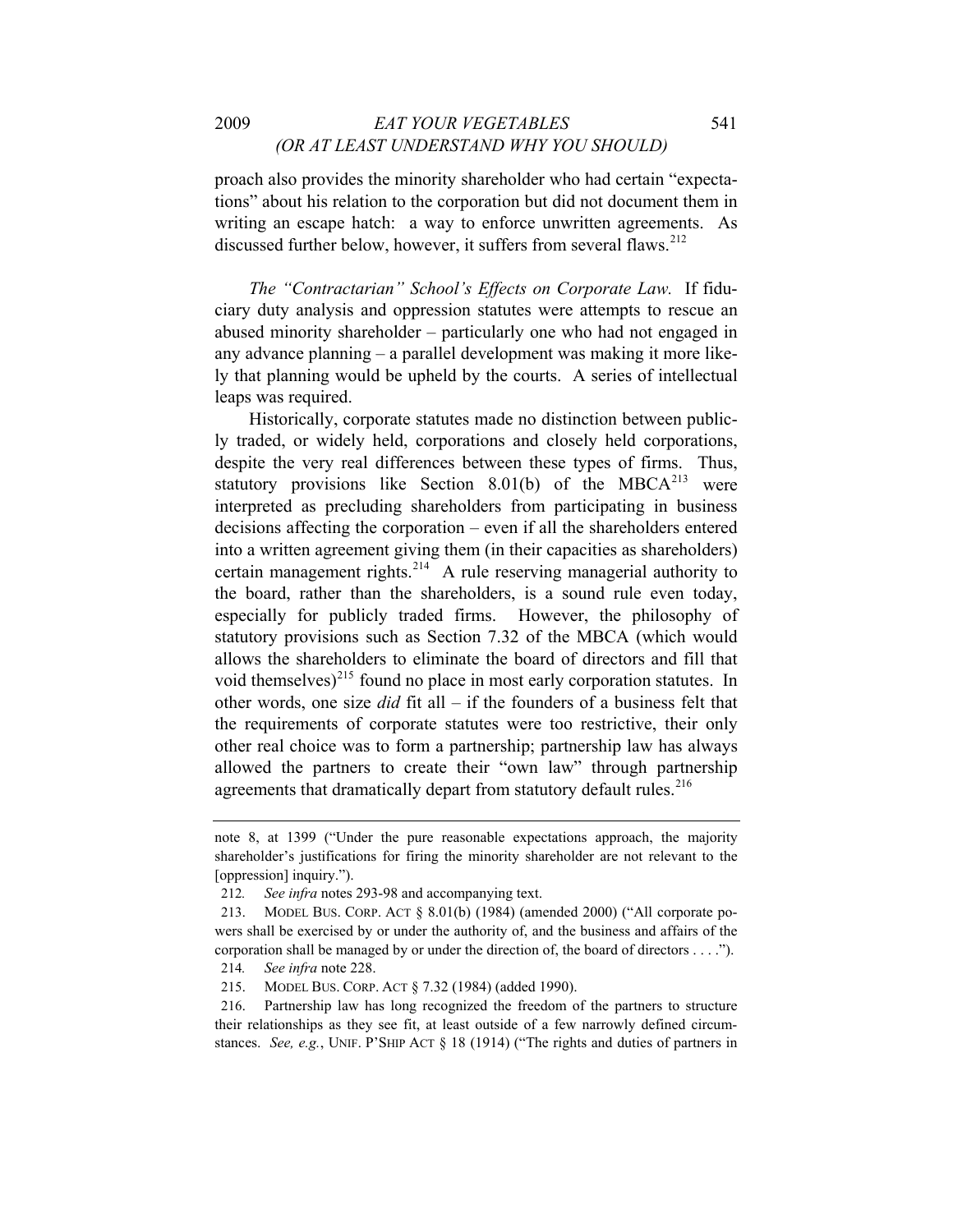Nonetheless, beginning in the late 1940s, court decisions and aca-demic literature<sup>[217](#page-52-0)</sup> paved the way for more widespread acceptance of the "contractarian" school of thought for closely held corporations. For example, in 1964, the Illinois Supreme Court noted that courts have permitted close corporations to deviate slightly from corporate norms, since there are no valid reasons to preclude parties in close corporations from entering into agreed-upon management agreements.<sup>[218](#page-52-1)</sup>

Today, the premise that shareholders in a closely held corporation should be free to agree on arrangements that would violate certain "fundamental" rules of corporate governance is widely endorsed, reflect-ed not just in judicial decisions<sup>[219](#page-52-2)</sup> and academic commentary,<sup>[220](#page-52-3)</sup> but in

218*. See* Galler v. Galler, 203 N.E.2d 577, 584-85 (Ill. 1964) (citations omitted).

<span id="page-52-2"></span><span id="page-52-1"></span>219*. See, e.g.*, Clark v. Dodge, 199 N.E. 641 (N.Y. 1936) (enforcing agreement between the only two shareholders of two corporations that one shareholder would ensure that the other would remain as general manager of one of the corporations as long as he was "faithful, efficient and competent" and that he would receive one-fourth of the corporation's net income, either as salary or as dividends). According to Professors Cox and Hazen, the "courts' liberal approach toward agreements restricting director discretion can be traced to *Clark v. Dodge*." COX & HAZEN, *supra* note 125, § 14.05 at 391. Two important factors that led the court to its holding, which departed from precedent, were that the shareholders agreement was unanimous, and that the agreement limited director discretion only in certain areas. *Id.* at 392; *see also* Zion v. Kurtz, 405 N.E.2d 681 (N.Y. 1980) (upholding agreement unanimously entered into by shareholders of a Delaware corporation that provided that the corporation could conduct no business or activities without the minority shareholder's consent); EISENBERG, *supra*  note 82, at 336 ("In contrast [to partnership law], corporation law traditionally was not

relation to the partnership shall be determined, *subject to any agreement between them* by the following rules . . . .") (emphasis added); Hillman, *supra* note 82, at 171 ("Partnership law encourages private ordering through bargaining by providing a set of statutory default norms that, with only a few exceptions, yield to agreements negotiated by partners. Corporate law, in contrast, historically has provided a mandatory framework for firm structure which is highly resistant to shareholders' attempts to define their relationships through bargaining.").

<span id="page-52-3"></span><span id="page-52-0"></span><sup>217</sup>*. See, e.g.*, Carlos D. Israels, *The Close Corporation and the Law*, 33 CORNELL L. Q. 488 (1948); George D. Hornstein, *Stockholders' Agreements in Closely Held Corporations*, 59 YALE L. J. 1040, 1040 (1950) ("There is no reason why mature men should not be able to adapt the statutory form to the structure they want, so long as they do not endanger other stockholders, creditors, or the public, or violate a clearly mandatory provision of the corporation laws."). For a discussion of the evolution of the law (and legal scholarship) toward the principle that participants in a closely held corporation should essentially be free to structure their relationship as they see fit, see Hillman, *supra* note 83. As Professor Hillman notes, not until 1936 did "a significant court decision actually mold[] corporate law to the special circumstances of a closely-held firm." *Id.* at 174 (citing Clark v. Dodge, 199 N.E. 641 (N.Y. 1936)).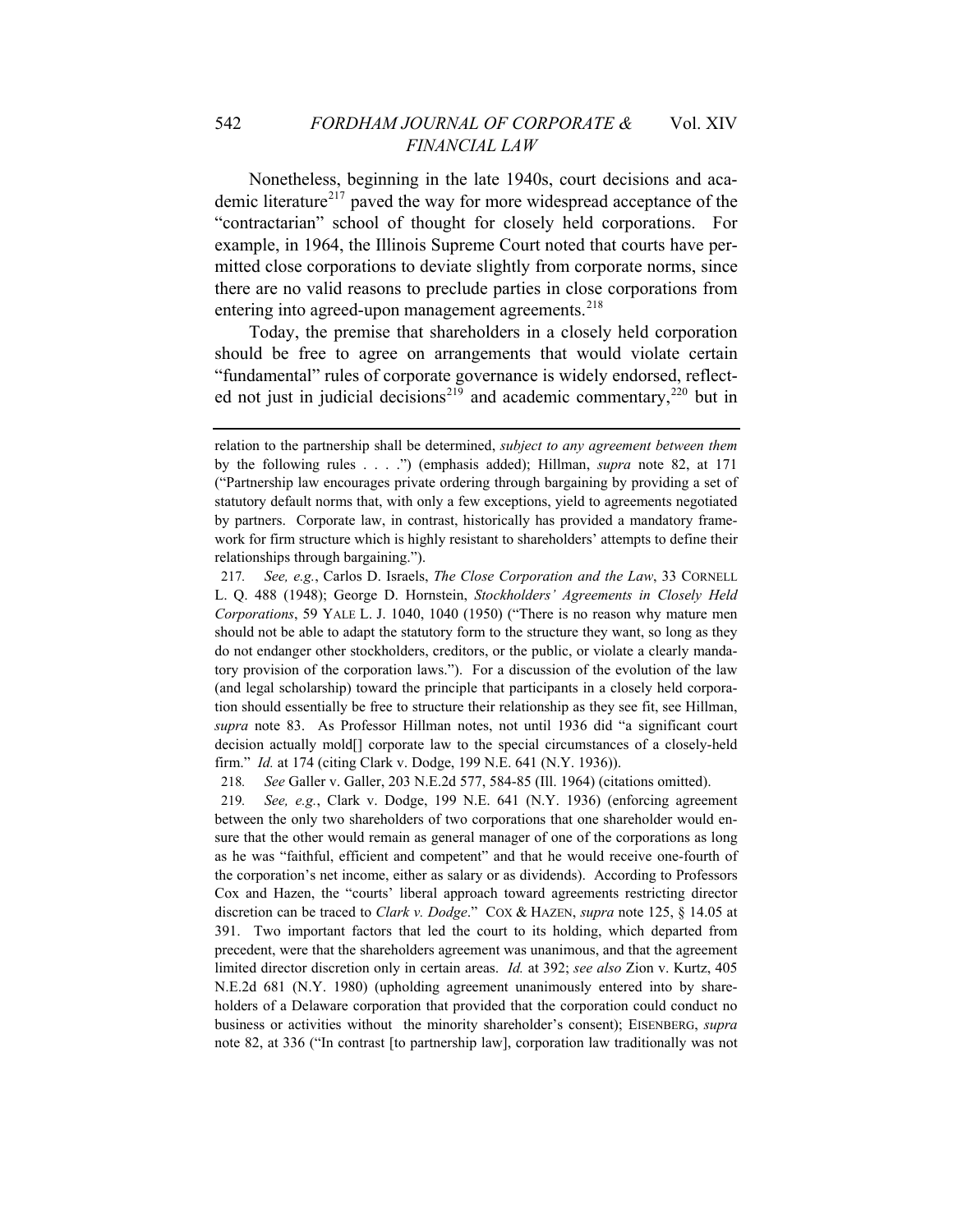#### 2009 *EAT YOUR VEGETABLES* 543 *(OR AT LEAST UNDERSTAND WHY YOU SHOULD)*

many statutory provisions.<sup>[221](#page-53-0)</sup> For example, Section 7.32 of the MBCA essentially allows shareholders – provided that every one of them agrees – to completely rewrite the corporate rule book, going so far as to allow the abolition of the board of directors, or agreements governing the cor-poration and its management.<sup>[222](#page-53-1)</sup> Also, one could view LLC statutes, which usually give the parties great freedom to structure their relationships as they see fit, $^{223}$  $^{223}$  $^{223}$  as a continuation of this trend.

Although this approach is not without dangers (especially to unwit-ting minority shareholders<sup>[224](#page-53-3)</sup> or those who simply write poor contracts), it reflects the view that the parties' desires are much more important than the particular business organization form they have selected. It also

as attuned to contractualization, and in the corporate context there was often serious question whether such arrangements would be deemed valid. Today, however courts and legislatures have shown themselves increasingly ready to enforce contractual arrangements in close corporations. . . ."); COX & HAZEN, *supra* note 125, at 393 ("Today, it appears that any limits on the scope or validity of shareholders' agreements are imposed only when there is a clear conflict with the governing corporate statute and, more particularly, if there is any fraud in the agreement's execution or operation.") (citations omitted); Rock & Wachter, *supra* note 107, at 914 ("The evolution toward greater flexibility was long, and at times, hard fought, but it no longer is a central issue. Today, participants in the close corporation can largely tailor its terms to their purposes.").

<sup>220</sup>*. See, e.g.*, Lucian A. Bebchuk, *The Debate on Contractual Freedom in Corporate Law*, 89 COLUM. L. REV. 1395, 1397 (1989); Henry N. Butler & Larry E. Ribstein, *Opting Out of Fiduciary Duties: A Response to the Anti-Contractarians*, 65 WASH L. REV. 1, 18-19 (1990); Frank H. Easterbrook & Daniel R. Fischel, *Close Corporations and Agency Costs*, 38 STAN. L. REV. 271, 299 (1986).

<span id="page-53-0"></span><sup>221</sup>*. E.g.*, 15 PA. CONS. STAT. ANN. § 1306 cmt. (purpose of Pennsylvania statute is "to provide the shareholders with the greatest possible latitude in regulating the internal affairs of their corporation").

<span id="page-53-1"></span><sup>222</sup>*. See* MODEL BUS. CORP. ACT § 7.32(a) (1984) (added 1990). Due to the unusual things that may be accomplished with a Section 7.32 agreement, the statute requires that every shareholder must consent to the agreement in order for it to be valid. *Id.* §  $7.32(b)(1)$ .

<sup>223</sup>*. See supra* note 33 and accompanying text.

<span id="page-53-3"></span><span id="page-53-2"></span><sup>224.</sup> As one commentator observed concerning LLCs, "the move to increasing contract rights has led to a concomitant ability among investors to *decrease* their fiduciary obligations." Siegel, *supra* note 10, at 466 (emphasis added). However, Professor Siegel believes it would be hypocritical to argue that shareholders are not likely to engage in advance planning, yet complain about statutes that allow fiduciary duties to be decreased. In other words, this argument "exposes that the real concern is not whether shareholders will expend the effort to protect themselves by contract but rather disagreement over the choices that shareholders make by contract." *Id*. at 469-70.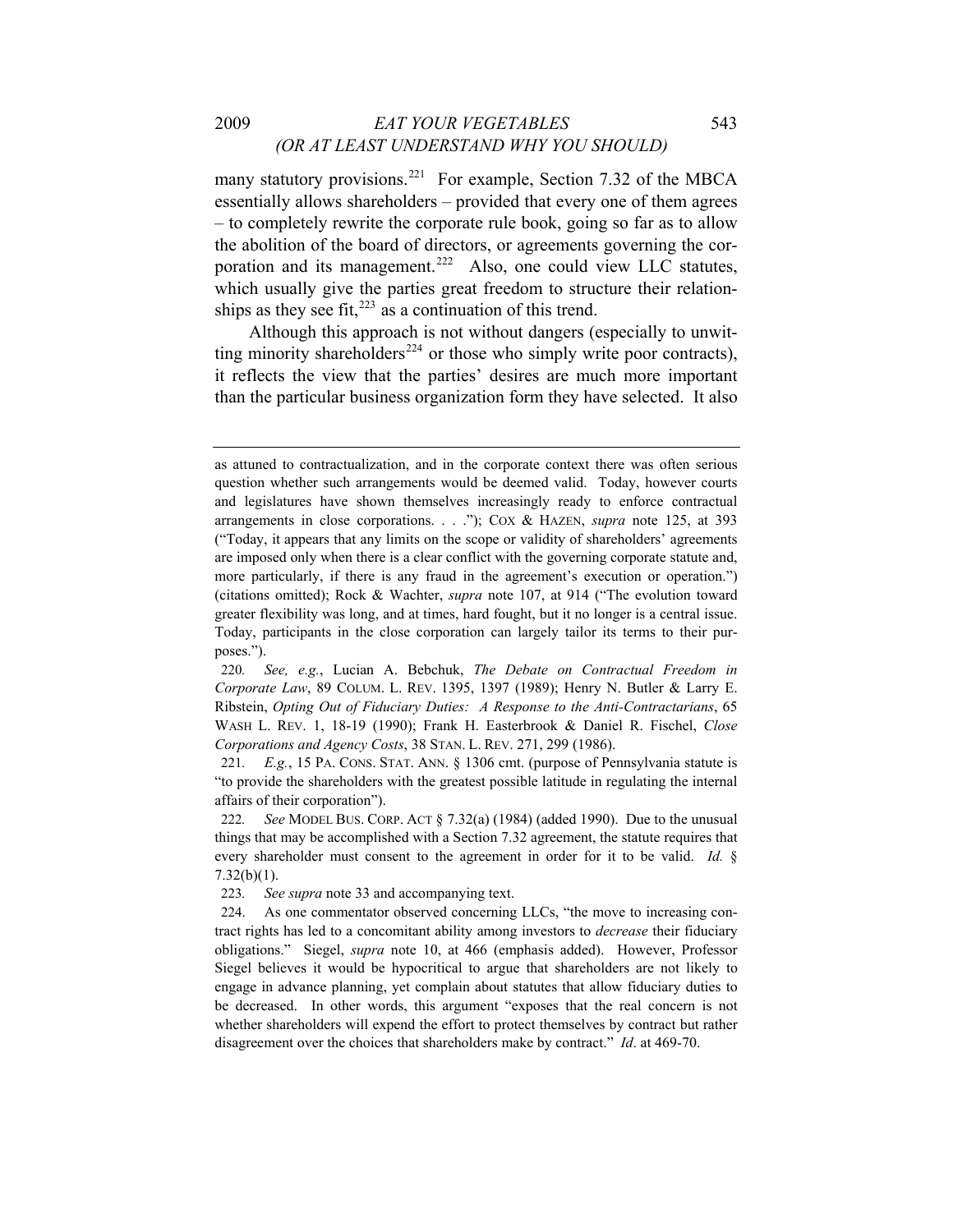### 544 *FORDHAM JOURNAL OF CORPORATE &* Vol. XIV *FINANCIAL LAW*

recognizes that the role of corporate law should be to provide default rules "while leaving managers free to customize their companies' charters with legally enforceable rights and obligations."[225](#page-54-0)

*Special Statutes For "Close" Corporations*. In the early and middle twentieth century some began to believe that general corporation laws – designed primarily (or exclusively) to meet the needs of public corporations<sup>[226](#page-54-1)</sup> – thwarted the ability of shareholders in closely held corporations to enter into agreements that would be permissible in the partnership context.<sup>[227](#page-54-2)</sup> This was particularly so in the wake of several court decisions that refused to enforce shareholder agreements (sometimes agreed to by *all* of the shareholders) because they violated certain "statutory norms," for example by impinging on the statutory authority of the board of directors to hire officers and set their salaries.<sup>[228](#page-54-3)</sup> As Professor Thompson observed: "If a minority shareholder attempted to contract for protection against majority rule, the courts struck down the contract as an unlawful interference with the unfettered discretion that the 'statutory norm' required for directors."[229](#page-54-4) On the other hand, some courts did recognize the shareholders' ability to modify traditional corporate law rules; the development of the law was not uniform in all states.<sup>[230](#page-54-5)</sup>

Thus, recognizing the trend of increasing contractual freedom, but perhaps leery of allowing shareholders to go "too far," some states subsequently adopted special provisions in their general corporation statutes for closely held corporations (or, more specifically, non-pubic corpora-

<span id="page-54-0"></span><sup>225.</sup> Michael Klausner, *The Contractarian Theory of Corporate Law: A Generation Later*, 31 J. CORP. L. 779, 780 (2006).

<span id="page-54-1"></span><sup>226</sup>*. See* Dennis S. Karjala, *An Analysis of Close Corporation Legislation in the United States*, 21 ARIZ. ST. L. J. 663, 668 (1989).

<sup>227</sup>*. Id.* at 667-69.

<span id="page-54-3"></span><span id="page-54-2"></span><sup>228</sup>*. See, e.g.*, Jackson v. Hooper, 75 A. 568 (N.J. Eq. 1910) (refusing to enforce agreement between two 50% shareholders that business decisions would require the assent of each shareholder); Long Park, Inc. v. Trenton-New Brunswick Theatres Co., 77 N.E.2d 633 (N.Y. 1948) (invalidating unanimous shareholders' agreement that would have given certain management powers to specified shareholders); *see also* McQuade v. Stoneham, 189 N.E. 234 (N.Y. 1934) (refusing to enforce agreement between three shareholders that they would each use their best efforts to ensure that each of them was appointed to a specified officer position and paid a specified salary – decisions traditionally reserved to the corporation's board of directors).

<span id="page-54-4"></span><sup>229.</sup> Thompson, *Corporate Dissolution*, *supra* note 17, at 195 (footnote omitted).

<span id="page-54-5"></span><sup>230</sup>*. See supra* notes 217-19 and accompanying text.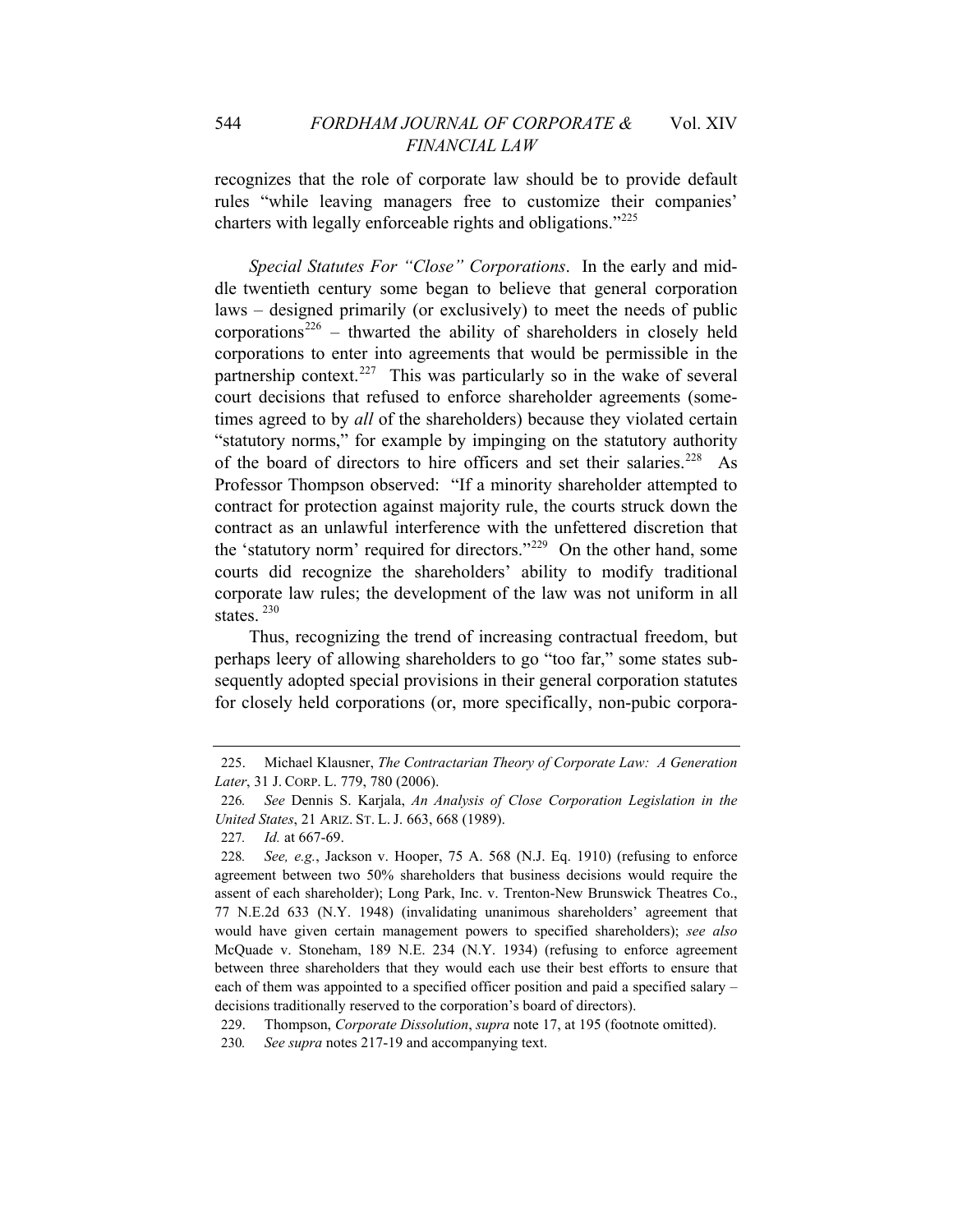# 2009 *EAT YOUR VEGETABLES* 545 *(OR AT LEAST UNDERSTAND WHY YOU SHOULD)*

tions).<sup>[231](#page-55-0)</sup> In 1955, North Carolina became one of the first states<sup>[232](#page-55-1)</sup> to move in this direction when it adopted a statute that validated written agreements that had been unanimously approved by shareholders of non-public corporations, even if the agreement treated the corporation like a partnership or dictated decisions normally made by the corpora-tion's board of directors.<sup>[233](#page-55-2)</sup> In other words, unanimous shareholder agreements could result in corporate governance at odds with "normal" corporate governance.<sup>[234](#page-55-3)</sup> This approach can now be found in the statutes

<span id="page-55-3"></span>234. A related, but earlier, development was the recognition that one or more shareholders could enter into agreements among themselves as to how they would vote their shares in the future, even if such agreements were not entered into by all of the shareholders. Some early decisions invalidated such shareholder voting agreements on public policy grounds because they "interfered with a shareholder's duty to vote according to his or her independent judgment and in the best interest of the corporation." GEVURTZ, *supra* note 23, at 486 (citing Halderman v. Halderman, 197 S.W. 376 (Ky. 1917)). However, courts in the mid-20th century found shareholder voting agreements enforceable. *E.g.*, Ringling Bros.-Barnum & Bailey Combined Shows, Inc. v. Ringling, 53 A.2d 441 (Del. 1947).

<span id="page-55-0"></span><sup>231.</sup> Commentators had been calling for specialized close-corporation legislation since at least 1928. *See* Joseph L. Weiner, *Legislative Recognition of the Close Corporation*, 27 MICH. L. REV. 273, 281-84 (1928).

<span id="page-55-1"></span><sup>232</sup>*. But see* O'Neal, *supra* note 17, at 873-74 (stating that N.Y. STOCK CORP. L. § 9, which allowed the corporation's bylaws to set quorum and voting requirements higher than the "normal" rules for both shareholder and director action, "was hailed at the time of enactment as being the first important legislative recognition of the special management problems of close corporations").

<span id="page-55-2"></span><sup>233</sup>*. See id.* at 874; Karjala, *supra* note 226, at 669 (describing the North Carolina statute as the "first, cautious step" in this direction). Another important development was Section 620(b) of the New York Business Corporation Law. When adopted in 1961, Section 620(b) provided that a provision in a corporation's certificate of incorporation "otherwise prohibited by law as improperly restrictive of the discretion or powers of the directors in their management of corporate affairs . . . shall nevertheless be valid" (1) if all of the shareholders (or incorporators, before the issuance of shares) approve the provision and (2) if shares are thereafter issued or transferred to persons who did not have knowledge of the provision, those persons consent to it in writing. N.Y. BUS. CORP. LAW § 620(b) (McKinney 1961). Section 620(b) thus "validate[d] shareholder agreements which otherwise could be invalid because the agreement restricts the board in managing the corporation – either in that the agreement commands certain board decisions or in that the agreement transfers management authority to someone other than the board." GEVURTZ, *supra* note 23, at 503. In addition, in 1962 South Carolina adopted provisions in its corporation law that "expressed a desire to permit shareholders in a close corporation to act in the corporation's internal affairs almost as freely as though they were in a partnership." O'Neal, *supra* note 17, at 874.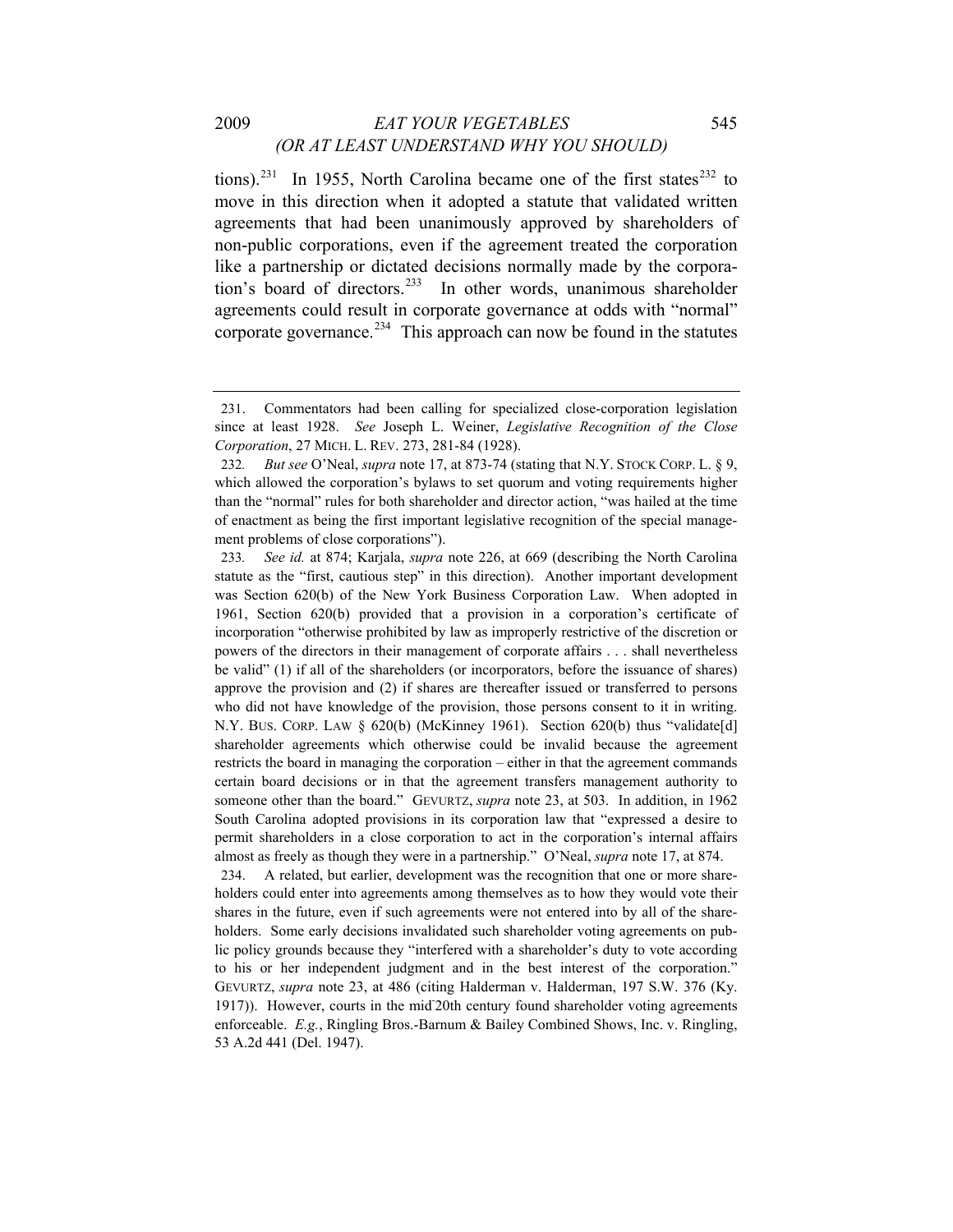of several states (albeit, in varying degrees), $^{235}$  $^{235}$  $^{235}$  as well as Section 7.32 of the MBCA.<sup>[236](#page-56-1)</sup> While many of these statutes are applicable to any nonpublic corporation, the requirement of unanimous shareholder approval limits the usefulness of these statutes to corporations with small num-bers of shareholders.<sup>[237](#page-56-2)</sup>

Other states, the first "wave" being Delaware, Kansas, Maryland, and Pennsylvania, $^{238}$  $^{238}$  $^{238}$ ) took a different approach, $^{239}$  $^{239}$  $^{239}$  adopting provisions

236. MODEL BUS. CORP. ACT § 7.32 (1984) (added 1990).

<span id="page-56-3"></span>238*. See* O'Neal, *supra* note 17, at 875-78. In 1978, Professor O'Neal noted that many statutes adopted since World War II, even if not designed specifically for close corporations, contained provisions that gave the participants in a close corporation more flexibility in structuring their affairs, such as permitting high quorum and voting requirements for shareholder and director actions and validating shareholder agreements that addressed decisions normally made by the board. *See id.* at 879. In addition, by then most state statutes made agreements to arbitrate future disputes enforceable, a departure from the common law. *Id.* For the current versions of the Delaware, Kansas, Maryland, and Pennsylvania statutes, see DEL. CODE ANN. tit. 8, §§ 341-56 (2002); KAN. STAT. ANN. §§ 17-7201 to 17-7216 (2006); MD. CODE ANN., CORPS. & ASS'NS §§ 4-201 *et seq.* (2008); 15 PA. CONS. STAT. ANN. §§ 2301 *et seq.* (West 1998).

<span id="page-56-4"></span>239. This is not to suggest that states have only taken two statutory approaches to close corporation problems. Instead, "close corporation statutes vary widely not simply in the approach each takes toward meeting the unique needs of close corporations but

<span id="page-56-0"></span><sup>235</sup>*. See, e.g.*, MICH. COMP. LAWS ANN. § 450.1488 (2008); TEX. BUS. ORG. CODE ANN. § 21.101 (2007). For the current statute of North Carolina, the pioneer in this area, see N.C. GEN. STAT. § 55-7-31(b) (2008). The other states include: Alabama, Alaska, Arizona, Connecticut, Florida, Georgia, Hawaii, Idaho, Iowa, Maine, Massachusetts, Mississippi, Montana, Nebraska, New Hampshire, Oregon, South Dakota, Utah, Virginia, Washington, West Virginia, and Wyoming.

<span id="page-56-2"></span><span id="page-56-1"></span><sup>237.</sup> This highlights the difficulty of actually defining a "close corporation" for purposes of these statutes – a "point of contention for decades." Chittur, *supra* note 17, at 145. There are at least four approaches that states have taken: (1) self-selective (where a corporation can declare itself to be a close corporation in its charter), (2) permissive (where a corporation with certain characteristics is permitted to use the special statutory provisions for close corporations), (3) numerical restrictive (where a close corporation is defined by the number of shareholders), and (4) share transfer restrictive (where a close corporation is defined in terms of the restrictions on transfers of its stock). *See id.* at 145-46. Note, however, that a focus on the number of shareholders can sometimes produce inequitable results. For example, in Sundberg v. Lampert Lumber Co., 390 N.W.2d 352, 354 (Minn. Ct. App. 1986), the court held that the corporation was not a "close corporation" within the meaning of Minnesota's buyout statute, which applied to corporations with 35 or fewer shareholders. In that case, 70% of the corporation's stock was owned by the members of one family and 10% of the stock was owned by the members of another family, but the rest was owned by 90 other shareholders.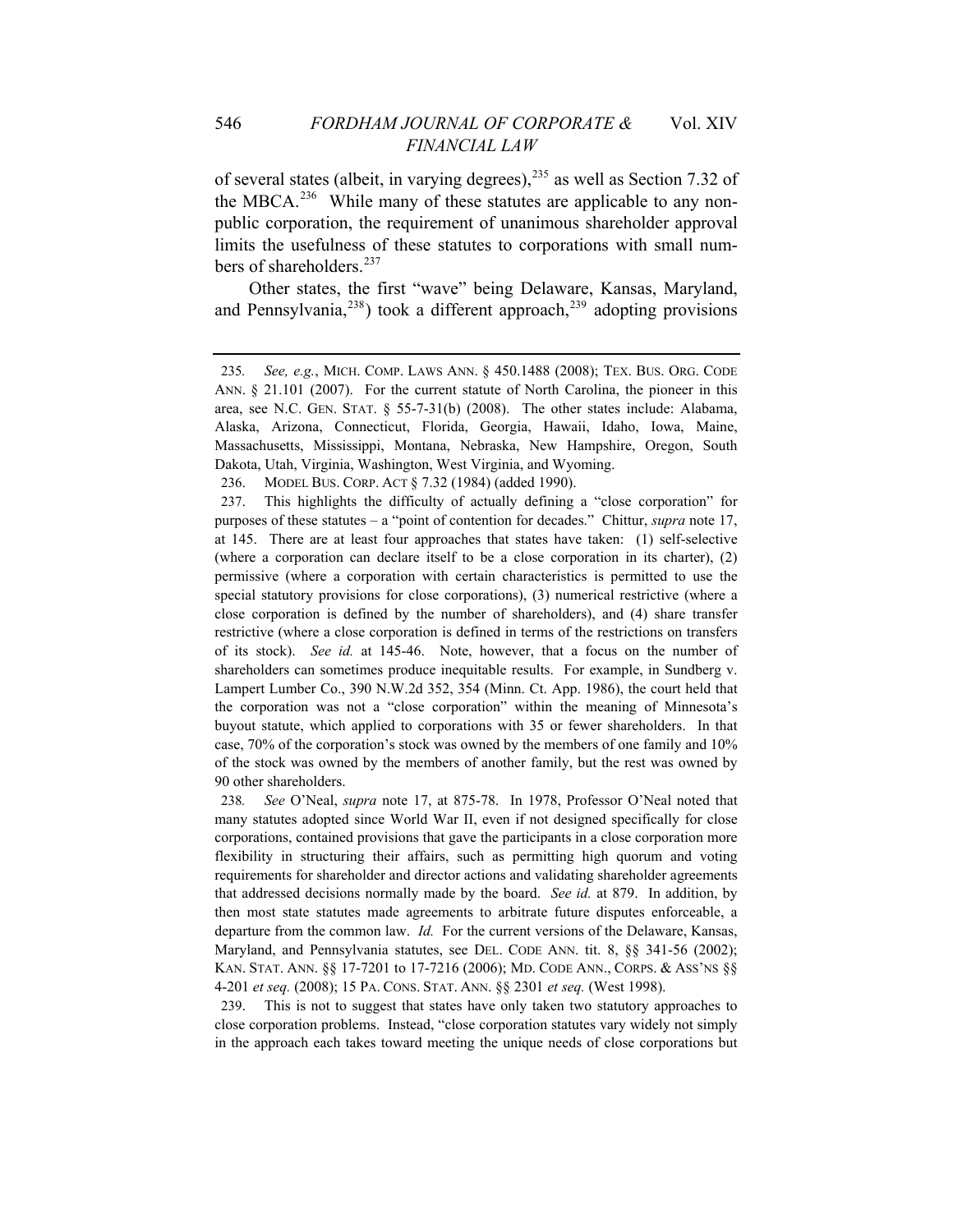### 2009 *EAT YOUR VEGETABLES* 547 *(OR AT LEAST UNDERSTAND WHY YOU SHOULD)*

in their statutes that only apply to close corporations, as defined by the statute (which usually requires the corporation to "opt in"<sup>[240](#page-57-0)</sup> to the statute). A subchapter of the Delaware statute, entitled "Close Corporations; Special Provisions,"[241](#page-57-1) varies the provisions of the Delaware General Corporation Law (the "DGCL"): (1) only to the extent specified in the subchapter, and (2) only as to corporations that have followed a specified procedure to be governed by the subchapter.<sup>[242](#page-57-2)</sup> Although Delaware is a much more popular state of incorporation for publicly traded corporations than for closely held corporations,  $243$  given Delaware's prominence in the corporate law field,  $244$  this statute deserves discussion.

- 241. DEL. CODE ANN. tit. 8, §§ 341-56 (2002).
- 242*. See id*. §§ 342, 343.

also in the legislature's perception of what areas of the close corporation merit special treatment." COX & HAZEN, *supra* note 125, § 14.02, at 387. For the argument that such statutes provide very few benefits to shareholders, while also resulting in various harms, see Karjala, *supra* note 226, at 689-702.

<span id="page-57-0"></span><sup>240</sup>*. See* Karjala, *supra* note 226, at 691 ("Nearly all of the special close corporation legislation is enabling and elective; that is, it permits deviations from the traditional forms by those who elect to make use of it. These . . . statutes do nothing more for parties who know what they want and hire a competent lawyer to effect their desires in appropriate legal instruments than do flexible general corporation statutes.") (footnote omitted). As a result of the opt-in requirement, "only a tiny fraction of newly formed corporations elect to become statutory close corporations." EISENBERG, *supra* note 82, at 338 (citing 1 F. HODGE O'NEAL & ROBERT B. THOMPSON, O'NEAL AND THOMPSON'S CLOSE CORPORATIONS AND LLCS § 1.20 (rev. 3d ed. 2004). "The result is that for practical purposes, statutory close corporation provisions are much ado about very little." *Id.*; *see also* Rock & Wachter, *supra* note 107, at 929 ("[F]ew firms avail themselves of the opportunity to organize under such statutes. On the contrary, close corporations seem to stubbornly adhere to organizing under the general corporation codes."); Michael E. Brown, *Comment and Note, Missouri Close Corporations: Proposals to Strengthen Protections for Minority Shareholders*, 68 UMKC L. REV. 145, 166 (1999) ("Currently, there are 3,573 active close corporations out of 116,528 corporations in the State of Missouri.").

<span id="page-57-3"></span><span id="page-57-2"></span><span id="page-57-1"></span><sup>243</sup>*. See* Timothy P. Glynn, *Delaware's Vantagepoint: The Empire Strikes Back in the Post-Post-Enron Era*, 102 Nw. U.L. Rev. 91, 130 (2008) (noting that in contrast to its dominance amongst publicly traded corporations, Delaware captures only a small fraction of the closely held corporations).

<span id="page-57-4"></span><sup>244</sup>*. See* State of Delaware, The Official Website for the First State, Department of State: Division of Corporations, *available at* http://www.corp.delaware.gov/about agency.shtml ("More than 50% of all publicly-traded companies in the United States including 63% of the Fortune 500 have chosen Delaware as their legal home.") (last visited Feb. 2, 2009).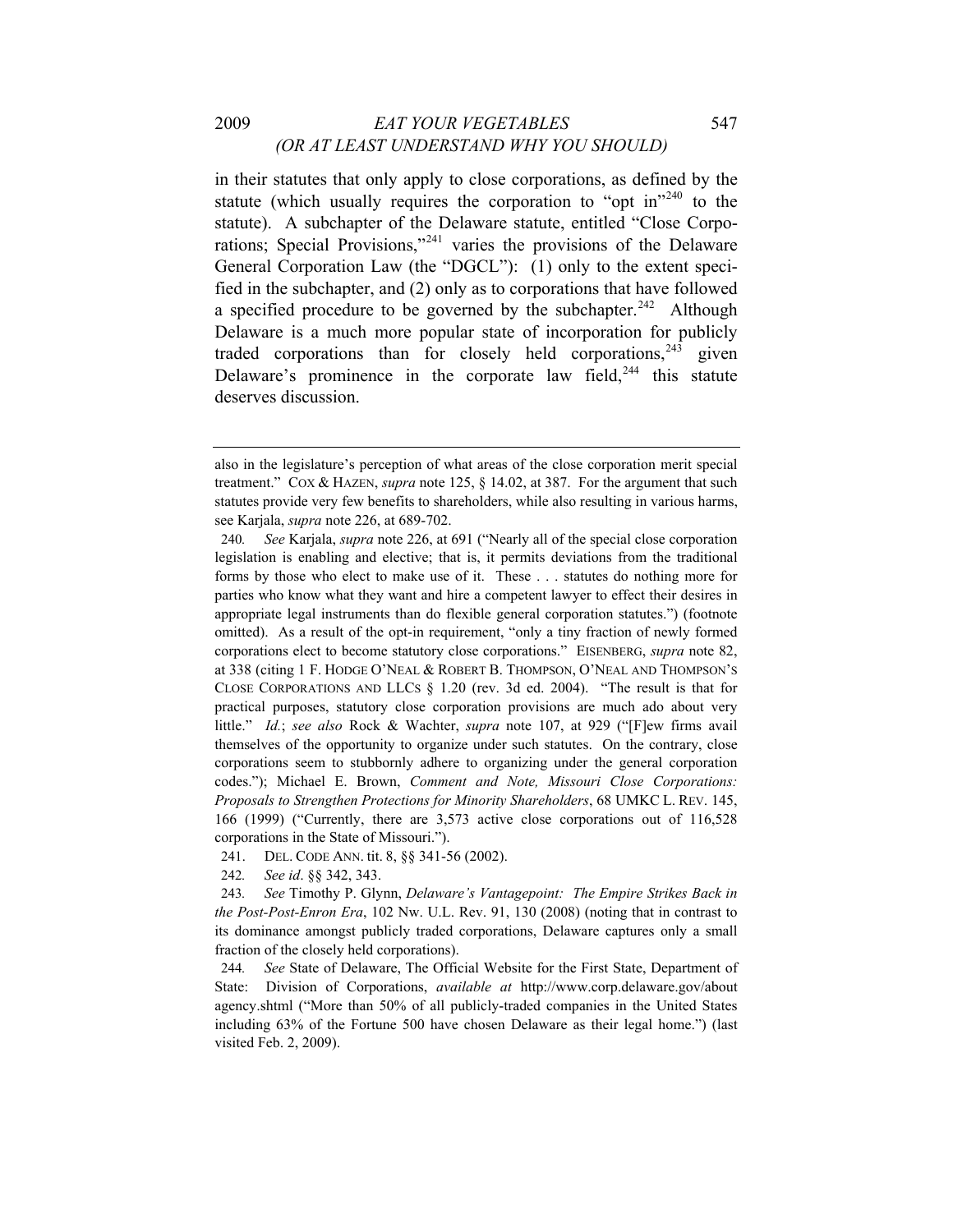One important provision in the DCGL is Section 350, which validates written agreements among the holders of a majority of the outstanding voting stock even if they relate to the conduct of the corpora-tion by limiting the powers of the board of directors.<sup>[245](#page-58-0)</sup> Section 350 allows the shareholders ("stockholders" in Delaware) to agree in advance who will be the officers of the corporation and what their respective salaries will be, even though these determinations are ordinarily made by the directors.<sup>[246](#page-58-1)</sup> Similarly, under DGCL Section 351, the corporation's certificate of incorporation may provide for its business to be managed by the stockholders instead of the directors.<sup>[247](#page-58-2)</sup> In fact, the corporation may eliminate the board altogether.<sup>[248](#page-58-3)</sup> Even more permissive, Section 354 provides that the shareholders essentially can treat the corporation like a partnership, stating that no written agreement or charter provision will be considered invalid on the ground of treating the corporation like a partnership or the relations among or between the stockholders and the corporation in ways that are only appropriate for partners.<sup>[249](#page-58-4)</sup>

Thus, under the DGCL, shareholders may change many fundamental rules of corporate governance. If the shareholders do not want a board of directors, they do not have to have one; if they want to limit the directors' discretion to choose the officers, they may do so. The subchapter thus is a delight for those in the contractarian school of thought because it allows businesspeople to "write their own ticket." However, with the exception of Section  $353$ ,  $250$  none of the substantive special provisions for close corporations provides any "default" rule. Instead, each provides the shareholders with an opportunity to change certain "fundamental" rules of corporation governance; the DGCL does not, however, actually require that they do so, or even that they consider doing so. In this sense, the Delaware statute may only be advantageous for

<span id="page-58-0"></span><sup>245</sup>*. See* DEL. GEN. CORP. L. § 350 (2001).

<sup>246</sup>*. See id.*

<sup>247</sup>*. See id.* § 351.

<span id="page-58-3"></span><span id="page-58-2"></span><span id="page-58-1"></span><sup>248.</sup> Section 352(a) would allow any shareholder to petition the court for the appointment of a custodian when the shareholder-managers are deadlocked, resulting in the corporation suffering or being threatened with irreparable injury. *See id.* § 352(a).

<sup>249</sup>*. See id.* § 354.

<span id="page-58-5"></span><span id="page-58-4"></span><sup>250.</sup> Section 353 would allow the court, upon petition by certain parties, to appoint a "provisional director" (an impartial third party) when the directors are deadlocked "with the consequence that the business and affairs of the corporation can no longer be conducted to the advantage of the stockholders generally." *Id.* § 353(a).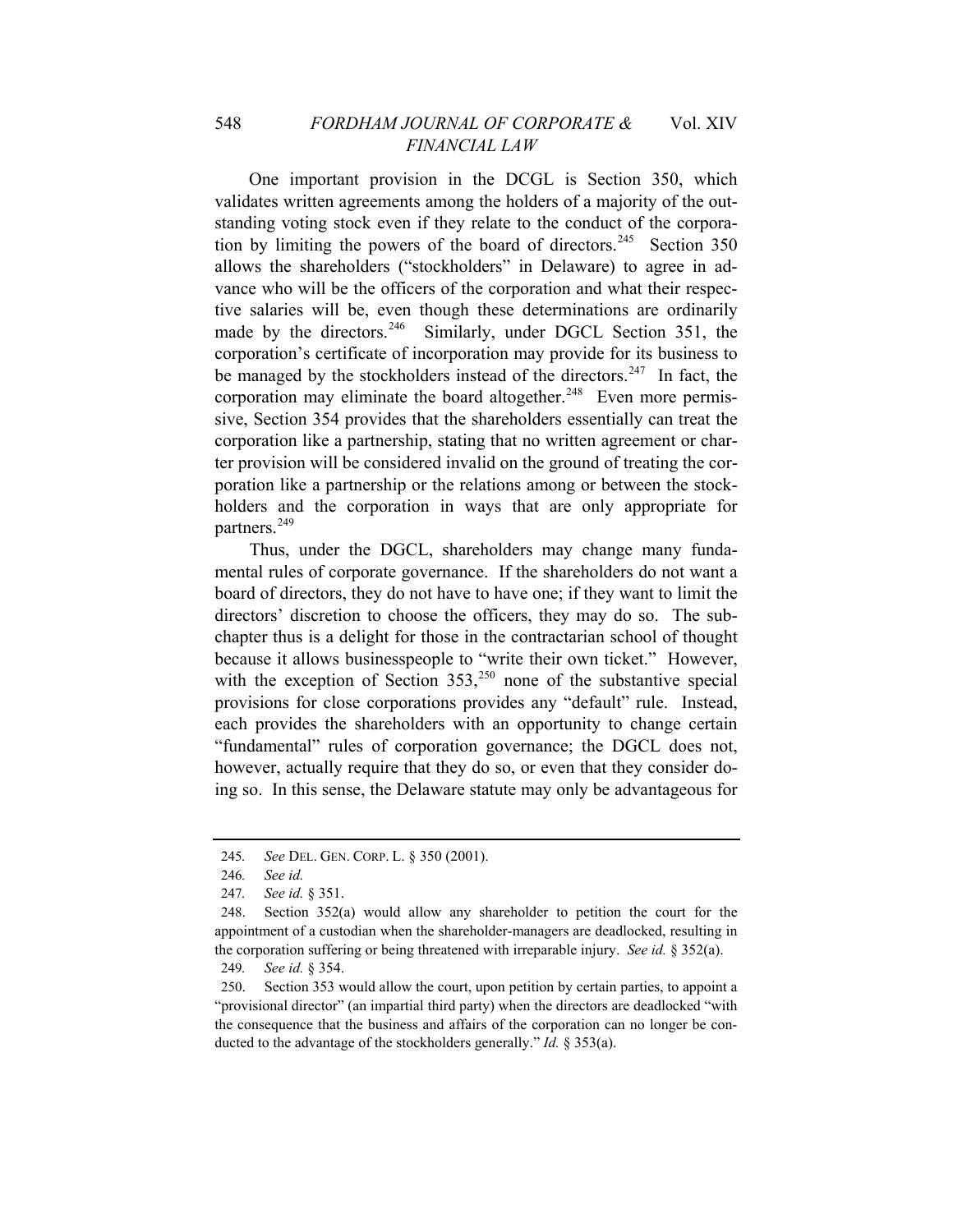#### 2009 *EAT YOUR VEGETABLES* 549 *(OR AT LEAST UNDERSTAND WHY YOU SHOULD)*

sophisticated parties, in that it does not suggest any provisions for the shareholders to consider. For example, a layperson may wonder what, exactly, would be an agreement that would treat the corporation as if it were a partnership. Even if the statute were more helpful in actually suggesting some of the *substantive* provisions, it gives no guidance on how to draft them.

#### *B. In Limited Liability Companies*

Although commentators have recognized the potential for minority owner abuse in an  $LLC<sub>1</sub><sup>251</sup>$  $LLC<sub>1</sub><sup>251</sup>$  $LLC<sub>1</sub><sup>251</sup>$  there are very few LLC oppression cases. One reason is that the LLC is relatively new. Additionally, "early LLC statutes adopted easy exit and shared power governance procedures,"[252](#page-59-1) which made abuse of minority LLC members somewhat less likely.<sup>[253](#page-59-2)</sup> They also allowed LLC members to address their expectations contrac-tually in the operating agreement.<sup>[254](#page-59-3)</sup>

Statutory responses to potential problems of abuse of minority LLC members are highly varied from state to state. Nonetheless, there are some indications that the development of LLC oppression law will proceed along the same lines as close corporations. Some states will use fiduciary duty analysis,[255](#page-59-4) particularly if the LLC is member-managed, some states will adopt "oppression" statutes,<sup>[256](#page-59-5)</sup> and some will do neither. Due to the unique nature of the LLC, though, this statement is probably an oversimplification.

*Judicial Responses.* Some cases have found that LLC members owe fiduciary duties to one another and/or the LLC in the same manner as partners (or close corporation shareholders). In *Anest v. Audino*, [257](#page-59-6) for example, the court found that a member of a member-managed LLC owed fiduciary duties to another member, even though the first member owned only a minority interest.<sup>[258](#page-59-7)</sup> The court found the role of a member

<span id="page-59-0"></span><sup>251</sup>*. See supra* note 87 and accompanying text.

<span id="page-59-1"></span><sup>252.</sup> O'NEAL & THOMPSON, *supra* note 17, § 6.2 at 6-3.

<span id="page-59-2"></span><sup>253</sup>*. See* Moll, *supra* note 8, at 956.

<span id="page-59-3"></span><sup>254</sup>*. See id.* at 954.

<sup>255</sup>*. See supra* notes 180-93 and accompanying text.

<sup>256</sup>*. See supra* notes 194-212 and accompanying text.

<span id="page-59-7"></span><span id="page-59-6"></span><span id="page-59-5"></span><span id="page-59-4"></span><sup>257. 773</sup> N.E.2d 202, 209 (Ill. Ct. App. 2002); *see also* Bishop of Victoria Co. Sole v. Corporate Bus. Park, LLC, 158 P.3d 1183, 1190 (Wash. Ct. App. 2007).

<sup>258</sup>*. Anest*, 773 N.E.2d at 209.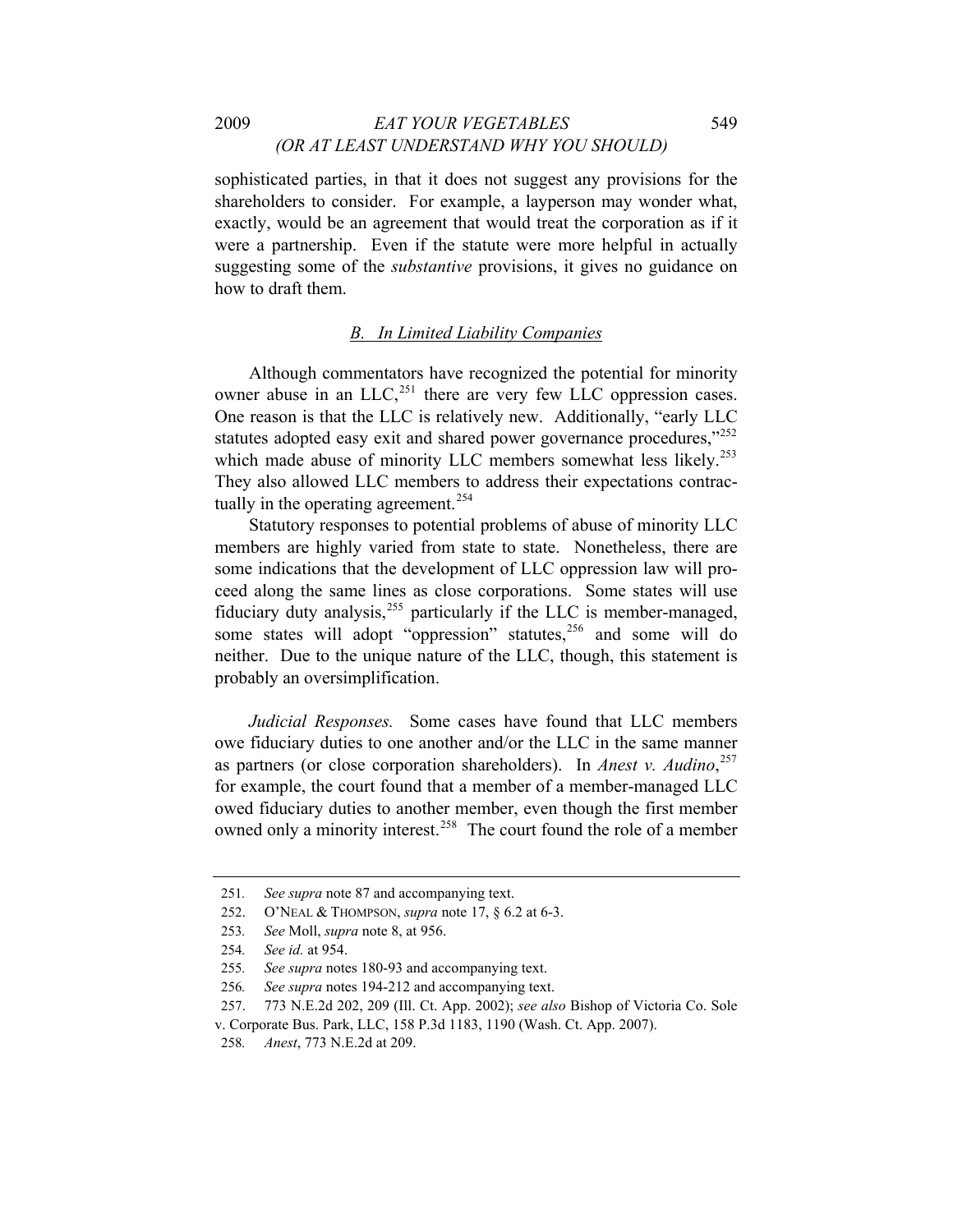of a member-managed LLC to be essentially akin to that of a corporate director or officer.<sup>[259](#page-60-0)</sup> Furthermore, a Rhode Island court found that the *members* in a *manager-*managed LLC owed partner-like fiduciary duties to both the LLC and to one another, due in part to the "paucity" of members in that  $LLC<sup>260</sup>$  $LLC<sup>260</sup>$  $LLC<sup>260</sup>$  Thus, members could pursue an oppression claim based on "reasonable expectations."

In *Credentials Plus, LLC v. Calderone*, [261](#page-60-2) the plaintiff LLC sued a former member who had been the LLC's sole operating officer, claiming that she had violated her fiduciary duties to the LLC by competing with it while still a member.<sup>[262](#page-60-3)</sup> In determining what fiduciary duties, if any, LLC members owed to one another, the court broke new ground under Indiana law: "Because [LLCs] are relatively new business entities, courts are forced to grapple with financial and liability issues in terms of LLCs' similarities to partnerships and corporations."[263](#page-60-4) Thus, due to the

<span id="page-60-0"></span><sup>259</sup>*. Id*. at 210. The Illinois LLC statute at the time did not address fiduciary duties, but did state that members are liable for the debts of the LLC in the same circumstances as shareholders are liable for a corporation's debts (i.e., veil-piercing situations), and that managers of an LLC are liable to the same extent as directors of corporation. *See id*. The court read these provisions as instructing it to look to corporate law to determine whether LLC members owe fiduciary duties to one another and eventually found that they did, analogizing the situation both to that of a closely held corporation and that of a director or officer's duties to a corporation. *See id.* at 209-10; *see also*  Dickens v. Alliance Analytical Labs., LLC, 111 P.3d 889, 891 (Wash. Ct. App. 2005) (in LLCs, a fiduciary duty "exists between the company, its members and its managers").

<span id="page-60-1"></span><sup>260</sup>*. See* Marsh v. Billington Farms, LLC, 2006 WL 2555911 (R.I. Super. Aug. 31, 2006). In *Marsh*, the court held that the manager of the LLC owed the LLC and the other members a "fiduciary duty akin to the duty owed by directors to their corporation." *Id*. at \*5. In addition, because the manager was also a member, the court found that he owed partner-like duties to the LLC and the other members, reasoning in a manner similar to the *Donahue* court decades earlier. As the court stated: "Due to the paucity of members, the active participation by the [plaintiffs], and the intimate relationship between the four [members], the members of the LLC assumed a heightened fiduciary duty not only to the LLC, but to each other  $-$  a duty of utmost care, loyalty, and good faith." *Id*.; *see also* Sports Imaging of Arizona, LLC v. 1993 CKC Trust, 2008 WL 4448063 (Ariz. Ct. App. 2008) (trust that owned 15% of LLC and 99% of corporate co-manager of the LLC owed fiduciary duties to the LLC due to its significant control over the LLC).

<sup>261. 230</sup> F. Supp. 2d 890 (N.D. Ind. 2002).

<span id="page-60-4"></span><span id="page-60-3"></span><span id="page-60-2"></span><sup>262</sup>*. See id.* at 896-97. The court also found that the defendant's activities violated the operating agreement. *See id*. at 896-98.

<sup>263</sup>*. Id*. at 898.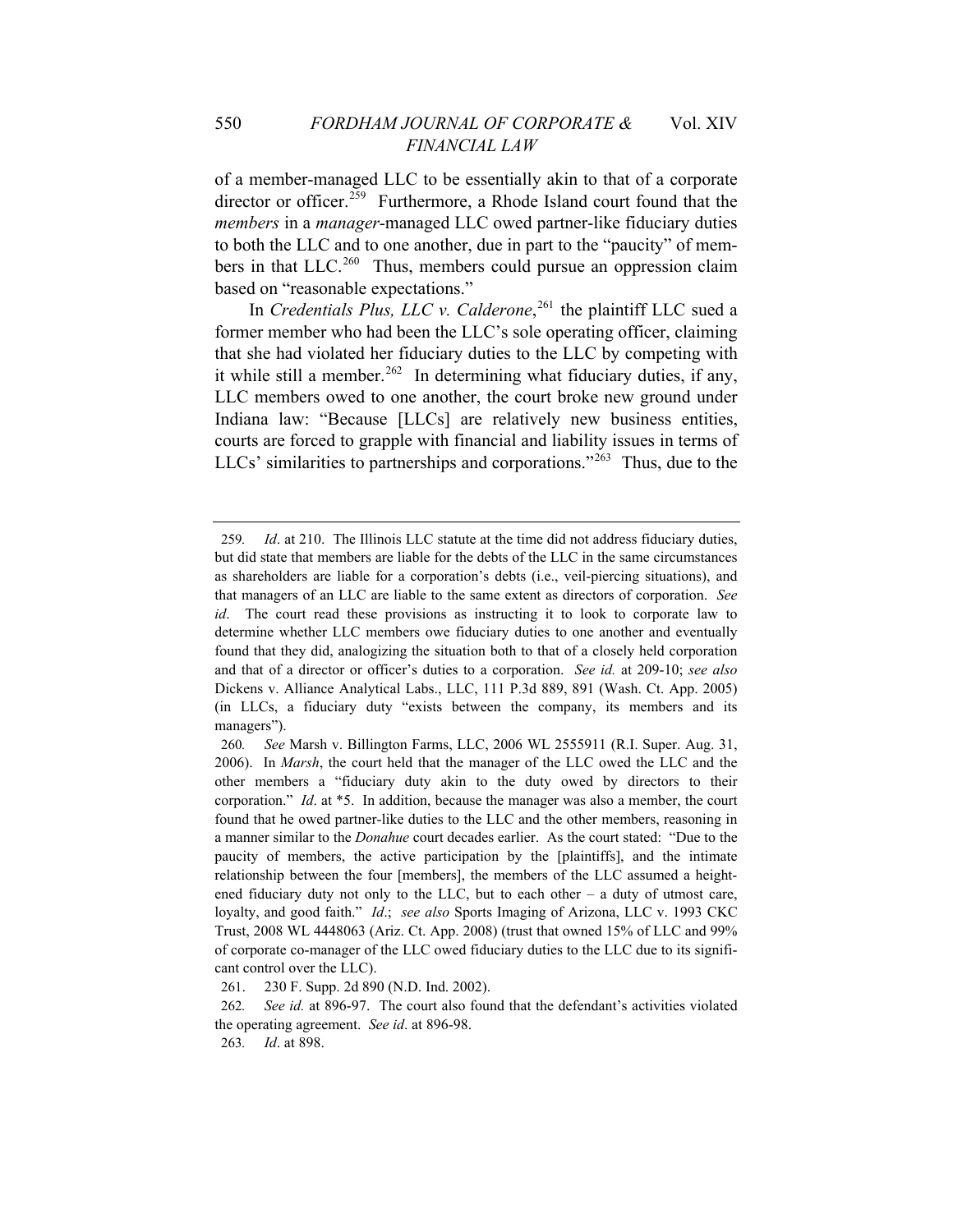### 2009 *EAT YOUR VEGETABLES* 551 *(OR AT LEAST UNDERSTAND WHY YOU SHOULD)*

LLC's "hybrid nature,"<sup>[264](#page-61-0)</sup> the court applied fiduciary concepts from both partnership law (because LLCs have some characteristics in common with partnerships<sup>[265](#page-61-1)</sup>) as well as close corporation law (the LLC in *Calderone*, had it been a corporation, would have met the definition of a close corporation under Indiana case law<sup>[266](#page-61-2)</sup>). In 2006, an Indiana state court followed *Calderone*, holding that "common law fiduciary duties, similar to the ones imposed on partnerships and closely-held corporations, are applicable to Indiana LLCs."[267](#page-61-3)

In *Anderson v. Wilder*<sup>[268](#page-61-4)</sup> a Tennessee decision, the defendants owned 530 ownership units in the LLC, or 53% of the total number of units.<sup>[269](#page-61-5)</sup> The defendants expelled the plaintiffs from the LLC and repurchased the plaintiffs' membership interests at the price set forth in the operating agreement, which was \$150 per unit.<sup>[270](#page-61-6)</sup> Less than a month later, however, the defendants resold these units (as well as a few of their other units) to a new investor for \$250 per unit.<sup>[271](#page-61-7)</sup> Although their expulsion was expressly permitted by the operating agreement, the plaintiffs claimed that the defendants breached their fiduciary duties to them.[272](#page-61-8) The *Anderson* court's decision distinguished a prior case, which had held that members in a Tennessee LLC owe fiduciary duties only to the LLC.<sup>[273](#page-61-9)</sup> The *Anderson* court held that "a majority shareholder [sic] of an LLC stands in a fiduciary relationship to the minority.

<sup>264</sup>*. Id*.

<span id="page-61-1"></span><span id="page-61-0"></span><sup>265</sup>*. See id.* (citing, *e.g.*, Ruggio v. Vining, 755 So. 2d 792, 795 n.2 (Fla. Dis. Ct. App. 2000)).

<span id="page-61-3"></span><span id="page-61-2"></span><sup>266</sup>*. See id.* at 899 (citing G&N Aircraft, Inc. v. Boehm, 743 N.E.2d 227, 236 n.2 (Ind. 2001)).

<sup>267.</sup> Purcell v. S. Hills Invs., LLC 847 N.E.2d 991, 997 (Ind. Ct. App. 2006).

<span id="page-61-4"></span><sup>268. 2003</sup> WL 22768666 (Tenn. Ct. App. 2003).

<span id="page-61-5"></span><sup>269</sup>*. Id.* at 1.

<span id="page-61-6"></span><sup>270</sup>*. Id.*

<sup>271</sup>*. Id.*

<sup>272</sup>*. Id.*

<span id="page-61-9"></span><span id="page-61-8"></span><span id="page-61-7"></span><sup>273.</sup> McGee v. Best, 106 S.W.3d 48, 64 (Tenn. Ct. App. 2002). The *McGee* court based its holding on a provision of the Tennessee LLC statute that described what duties members owe to the LLC, writing that the statute "defines the fiduciary duty of members of a member-managed LLC as one owing to the LLC, not to individual members. We cannot contravene the intent of the Legislature." *Id*. The *Anderson* court, however, apparently did not view the statute as providing an exclusive list of the fiduciary duties owed by LLC members. The *Anderson* court also observed that *McGee* was "in essence an employment dispute and did not involve an allegation of oppression by a majority shareholder group." *Anderson*, 2003 WL 22768666, at \*6 (Tenn. Ct. App. 2003).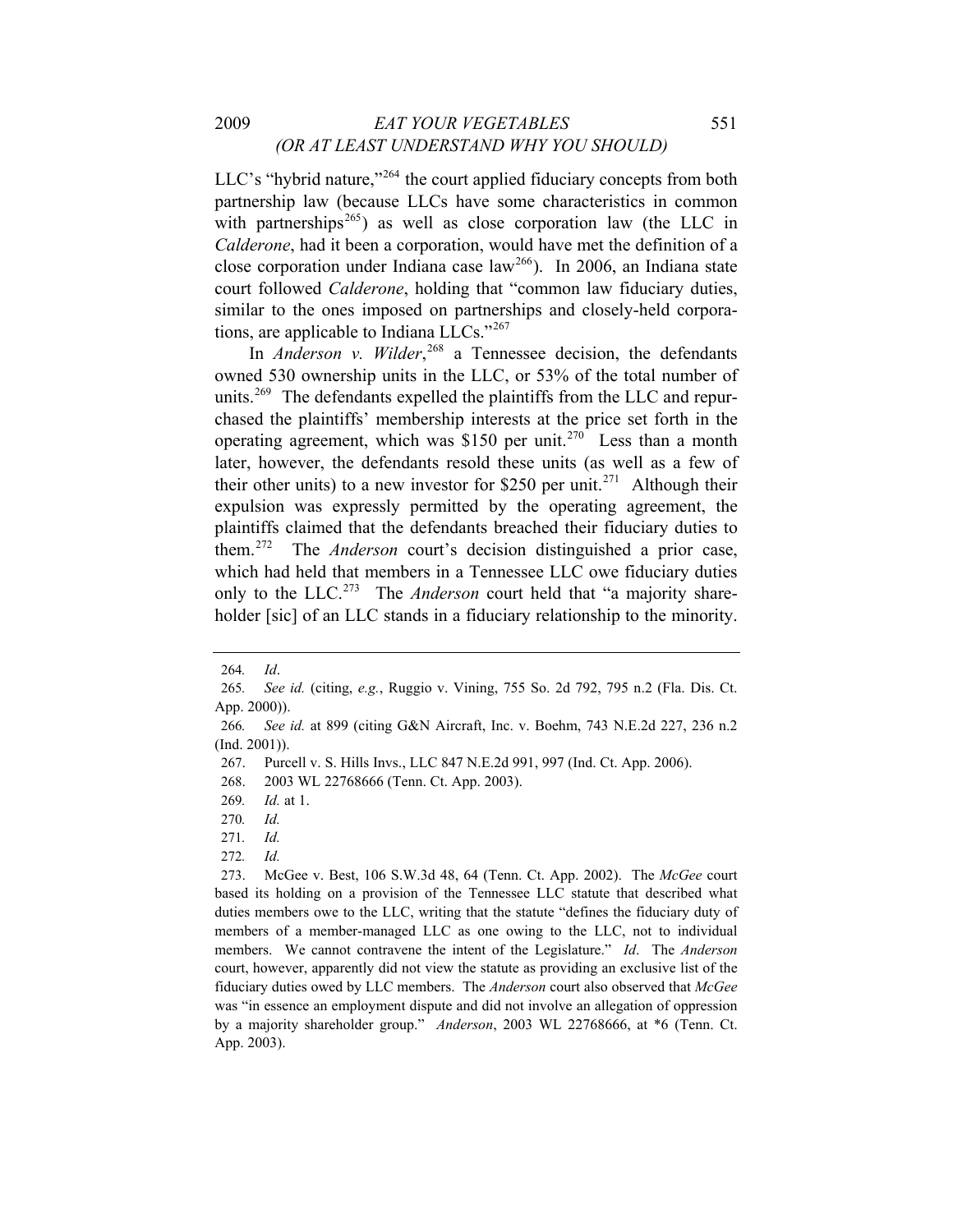. . . Such a holding does not conflict with the statute, and is in keeping with the statutory requirement that each LLC member discharge all of his or her duties in good faith."<sup>[274](#page-62-0)</sup> The court based this holding on the fact that Tennessee law imposes fiduciary duties on partners, as well as majority shareholders in closely held corporations, finding no reason to single out LLCs (or at least closely held LLCs) for different treatment.<sup>[275](#page-62-1)</sup>

references to the "reasonable expectations" of the LLC's members.<sup>278</sup> *Oppression/Dissolution Statutes*. At least eleven state statutes allow LLC members to sue for oppression, $276$  much like shareholders can sue for oppression in corporations.<sup>[277](#page-62-3)</sup> In addition, Minnesota and North Dakota use an "unfairly prejudicial" standard, coupled with

<span id="page-62-2"></span>276*. See, e.g.*, 805 ILL. COMP. STAT. ANN. § 180/35-1(4)(E) (West 2008); MICH. COMP. LAWS ANN. § 450.4515(1) (2008); *see also* N.C. GEN. STAT. § 57C-6-02(2)(ii) (2008) (liquidation is permitted if "reasonably necessary for the protection of the rights or interests of the complaining member"). The Michigan LLC oppression statute is extremely similar to the Michigan corporate oppression statute. *See* MICH. COMP. LAWS ANN. § 450.1489(1) (2008). One commentator believes that courts will look to authority under the corporate statute for guidance in interpreting the LLC oppression provision. *See* Cambridge, *supra* note 87, at 12; *see also* CAL. CORPS. CODE § 17351(a)(5) (2008) (LLC member may bring an action for dissolution of the LLC if, among other things, "those in control of the company have been guilty of, or have knowingly countenanced persistent and pervasive fraud, mismanagement, or abuse of authority."). The other states include: Hawaii, Idaho, Montana, South Carolina, South Dakota, Utah, Vermont, West Virginia, and Wisconsin.

<span id="page-62-0"></span><sup>274</sup>*. Anderson*, 2003 WL 22768666, at \*6 (citing Nelson v. Martin, 958 S.W.2d 643 (Tenn. 1997)).

<span id="page-62-1"></span><sup>275</sup>*. See id.* at \*5-6; *see also* Holland v. Burke, 2008 WL 4514664 (Mass. Super. Ct. 2008) (applying *Donahue*-based fiduciary duty analysis to claim by plaintiff that he was wrongfully removed from positions with LLC, as well as two corporations); Perry Golf Course Development, LLC v. Housing Authority of City of Atlanta, 670 S.E.2d 171, 178 (Ga. Ct. App. 2008) (members of LLC owed fiduciary duties to one another).

<sup>277</sup>*. See supra* notes 194-212 and accompanying text.

<span id="page-62-3"></span><sup>278.</sup> Minnesota and North Dakota allow for involuntary dissolution if those in control of the LLC have acted in a "manner unfairly prejudicial toward one or more members in their capacities as members or governors of any limited liability company, or as managers or employees of a closely held limited liability company." MINN. STAT. § 322B.833, subd. 1(2)(ii) (Supp. 2008); N.D. CENT. CODE § 10-32-119(1)(b)(2) (2008). The Minnesota statute also provides:

In determining whether to order relief . . . the court shall take into consideration the duty that all members in a closely held limited liability company owe one another to act in an honest, fair, and reasonable manner in the operation of the limited liability company and the reasonable expectations of all members as they exist at the inception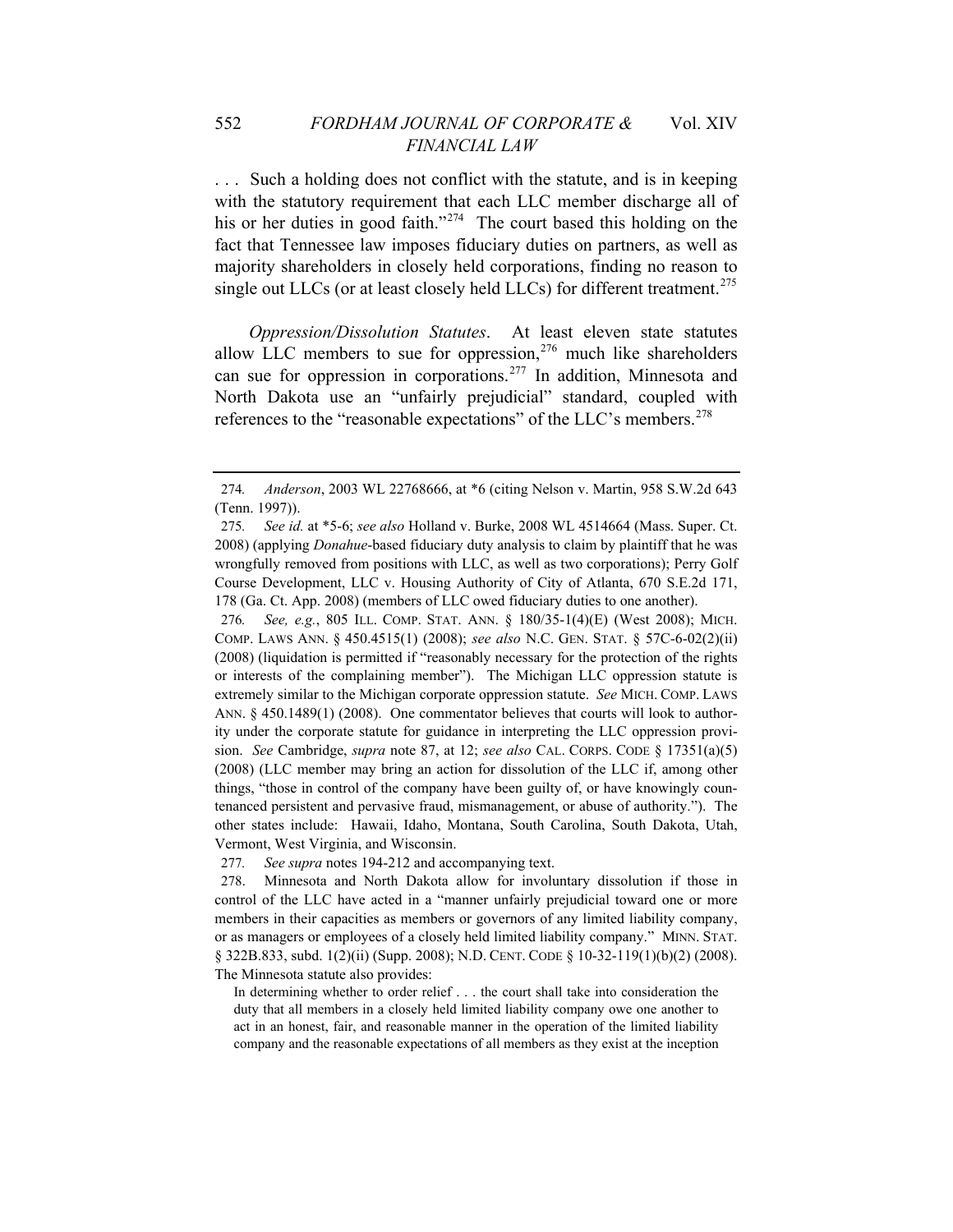# 2009 *EAT YOUR VEGETABLES* 553 *(OR AT LEAST UNDERSTAND WHY YOU SHOULD)*

## *C. Benefits of These Approaches*

To review, courts and legislatures have developed two methods to protect the abused minority shareholder (or LLC member) who did not engage in advance planning: fiduciary-duty analysis<sup> $279$ </sup> and statutes that allow involuntary dissolution for oppression.<sup>[280](#page-63-1)</sup> Meanwhile, developments in the contractarian school of thought as well as the enactment of special statutes for closely held corporations encouraged planning and assured its enforceability.<sup>[281](#page-63-2)</sup> These developments are major intellectual achievements; a minority business owner is much better off today than his predecessors in previous generations. Before discussing some criticisms of these approaches, it is useful to review in more detail their benefits.

*Solves the "Exit Problem."* As noted above, in a closely held business it is difficult to escape oppression by selling one's ownership interest to a third party, due to the lack of a market for such interests and the fact that a buyer – if one is found – will demand steep minority and lack-of-marketability discounts.  $282$  As such, the minority owner whose employment is terminated likely will receive little return on his investment, and cannot demand that his interest be redeemed without a buy-sell agreement.<sup>[283](#page-63-4)</sup> Fiduciary-duty analysis and involuntary dissolution statutes provide a remedy because the most common result in such cases is that the court will order the majority to "buy out" the complaining shareholder.<sup>[284](#page-63-5)</sup> This effectively solves the "exit problem."

and develop during the course of the members' relationship with the limited liability company and with each other.

MINN. STAT. § 322B.833, subd. 4. The North Dakota statute contains nearly identical language. N.D. CENT. CODE § 10-32-119(4). This reasonable expectation test is similar to what these states have included in the involuntary-dissolution provisions of their corporate statutes. *See supra* note 205 and accompanying text. For a discussion of the similarities between the term "oppressive" and the phrase "unfairly prejudicial" in these statutes, see Roemmich v. Eagle Eye Dev., LLC, 2006 WL 2433410, at \*37-39 (D. N.D. 2006).

<span id="page-63-0"></span><sup>279</sup>*. See supra* notes 180-93 and accompanying text.

<span id="page-63-1"></span><sup>280</sup>*. See supra* notes 194-212 and accompanying text.

<span id="page-63-2"></span><sup>281</sup>*. See supra* notes 226-50 and accompanying text.

<span id="page-63-3"></span><sup>282</sup>*. See supra* notes 99-105 and accompanying text.

<span id="page-63-5"></span><span id="page-63-4"></span><sup>283</sup>*. See supra* note 99 and accompanying text.

<sup>284.</sup> Moll, *Fair Value*, *supra* note 17, at 308-10.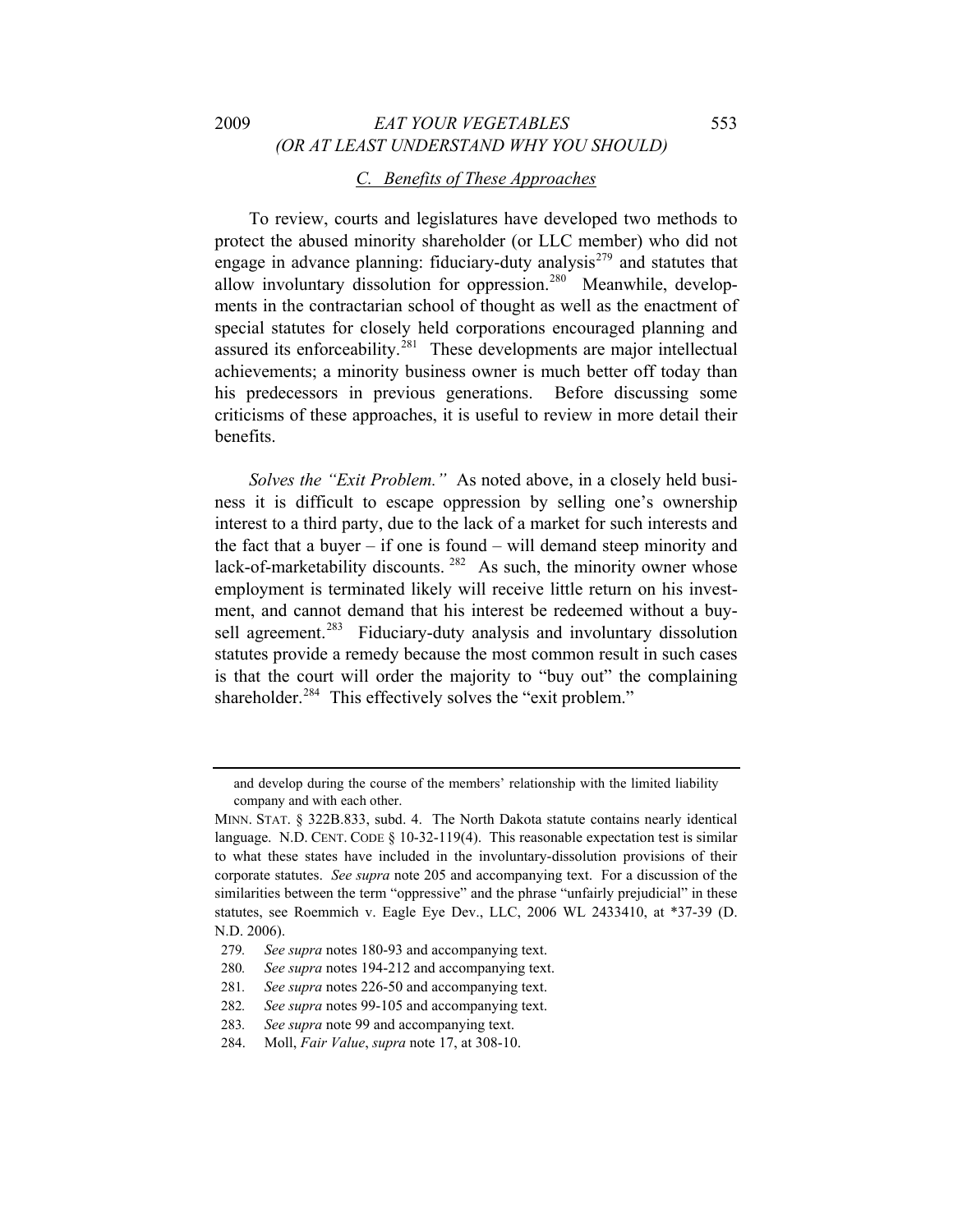### 554 *FORDHAM JOURNAL OF CORPORATE &* Vol. XIV *FINANCIAL LAW*

*Solves the "No Written Contract" Problem.* Many of the reported decisions involving minority shareholder oppression feature a plaintiffshareholder who did not memorialize any understandings that he had with the majority faction.  $285$  There are many reasons for this failure, especially the desire to avoid attorney fees and the "trusting," optimistic and unsophisticated nature of many small business owners.<sup>[286](#page-64-1)</sup> The reasonable expectations test, however, does not require any of the minority's expectations to be in writing, so long as he can show (among other things) that the majority faction knew, or should have known, of these expectations.<sup>[287](#page-64-2)</sup> Similarly, fiduciary-duty analysis does not demand any written documentation, which may be particularly important where the matter at issue is one that the parties could not have foreseen when the business was formed.

*Discourages Oppressive Behavior by the Majority.* If the majority faction knows that the minority has effective legal remedies, it may decline to pursue its planned oppressive activities, or it may come to the bargaining table before doing so. Even if the oppressive conduct occurs, the minority shareholder will likely have better settlement leverage in litigation.

*Allows the Parties to Customize Their Relationships.* The contractarian movement and the development of special statutes for close corporations both allow entrepreneurs to plan their relationship while obtaining the benefit of limited liability for owners. This is important because it fosters capital formation and makes dispute resolution more efficient. If there is an enforceable contract to follow, a court does not need to rely on vague and shifting notions of fiduciary duties or reasonable expectations. In fact, litigation may not be necessary at all. Furthermore, "one of the reasons that *ex ante* agreements are preferred is that, at the time the agreement is made, the parties do not know which

<span id="page-64-0"></span><sup>285. &</sup>quot;[S]hareholders' expectations in a close corporation . . . may not always be reflected in articles of incorporation, bylaws, shareholders' agreements or other writings. Participants often expect to participate in management and that their contribution will be recognized in the form of salary even though those matters are not contained in any written document." Thompson, *Corporate Dissolution*, *supra* note 17, at 214.

<span id="page-64-1"></span><sup>286</sup>*. See infra* notes 336-38 and accompanying text.

<span id="page-64-2"></span><sup>287</sup>*. See, e.g.*, *In re* Kemp & Beatley, Inc*.*, 473 N.E.2d 1173, 1179 (N.Y. 1984).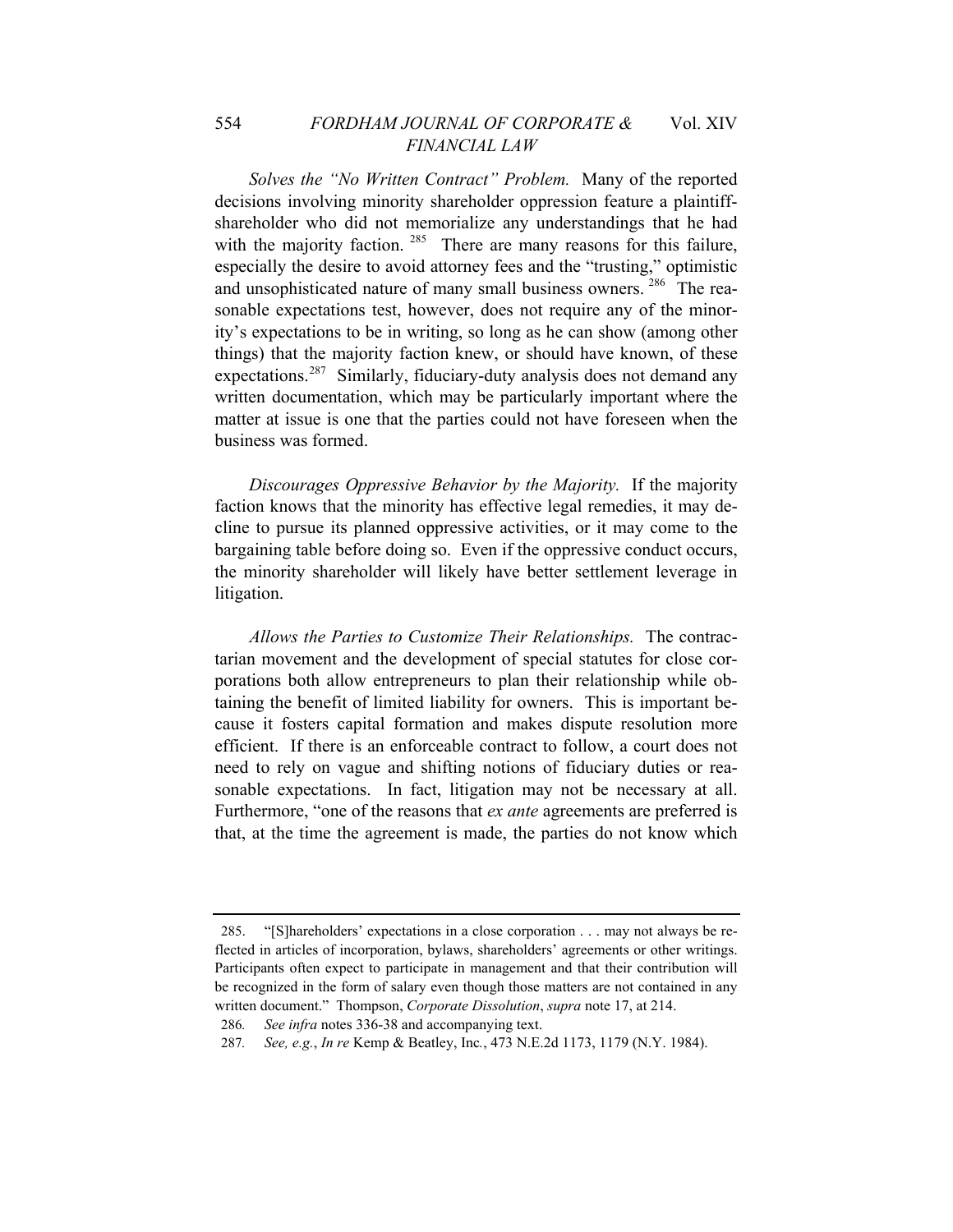side [of a dispute] they will be on; therefore, they are more likely to be reasonable in the negotiation."[288](#page-65-0)

#### *D. Problems With These Approaches*

Despite the significant benefits of the above-described approaches, they have serious shortcomings, some of which are discussed below.<sup>[289](#page-65-1)</sup>

*Litigation is Inefficient and Uncertain.* Few would dispute that most litigation in modern-day America is expensive and time-consuming.<sup>[290](#page-65-2)</sup> Even when armed with a clearly defined legal right or an express written contract, enforcing one's rights through litigation can be inefficient. Fiduciary-duty analysis and the reasonable expectations text exacerbate this problem by injecting added unpredictability.<sup>[291](#page-65-3)</sup> A simple breach of contract lawsuit is likely to take a lot less time – and a lot less money – than a lawsuit based on a nebulous concept like breach of fiduciary duty or frustration of reasonable expectations. Moreover, even if the plaintiff is ultimately successful, justice delayed is justice denied, as the saying goes.

Consider the *Wilkes* test, which basically requires the defendants to establish that they had a "legitimate business purpose" for taking the action of which the plaintiff is complaining and, if the defendants do so, allows the plaintiff to establish that that legitimate business purpose could be achieved through a less harmful alternative.<sup>[292](#page-65-4)</sup> Could a better recipe for judicial intrusion be devised? In many cases, a court may need to engage in extensive fact-finding and entertain hours of testimony from experts to determine if a business purpose is "legitimate." Even worse, the court essentially must try to predict the future when it has to

<span id="page-65-0"></span><sup>288.</sup> Paula J. Dalley, *The Misguided Doctrine of Stockholder Fiduciary Duties*, 33 HOFSTRA L. REV. 175, 204 (2004).

<span id="page-65-1"></span><sup>289.</sup> Due to the relative dearth and/or infancy of statutory and judicial responses to oppression in LLCs, the following discussion focuses on the drawbacks of these approaches in the context of corporations.

<span id="page-65-2"></span><sup>290</sup>*. Cf.* James M. Van Vliet & Mark D. Snider, *The Evolving Fiduciary Duty Solution for Shareholders Caught in a Closely Held Corporation Trap*, 18 N. ILL. U. L. REV. 239, 242-43 (remedies "require court proceedings that are too expensive in terms of cost or time, or both, to be a practical solution" for minority shareholder).

<span id="page-65-3"></span><sup>291</sup>*. See* Shannon W. Stevenson, *The Venture Capital Solution to the Problem of Close Corporation Shareholder Fiduciary Duties*, 51 Duke L.J. 1139, 1177 (2001).

<span id="page-65-4"></span><sup>292</sup>*. See supra* notes 184-89 and accompanying text.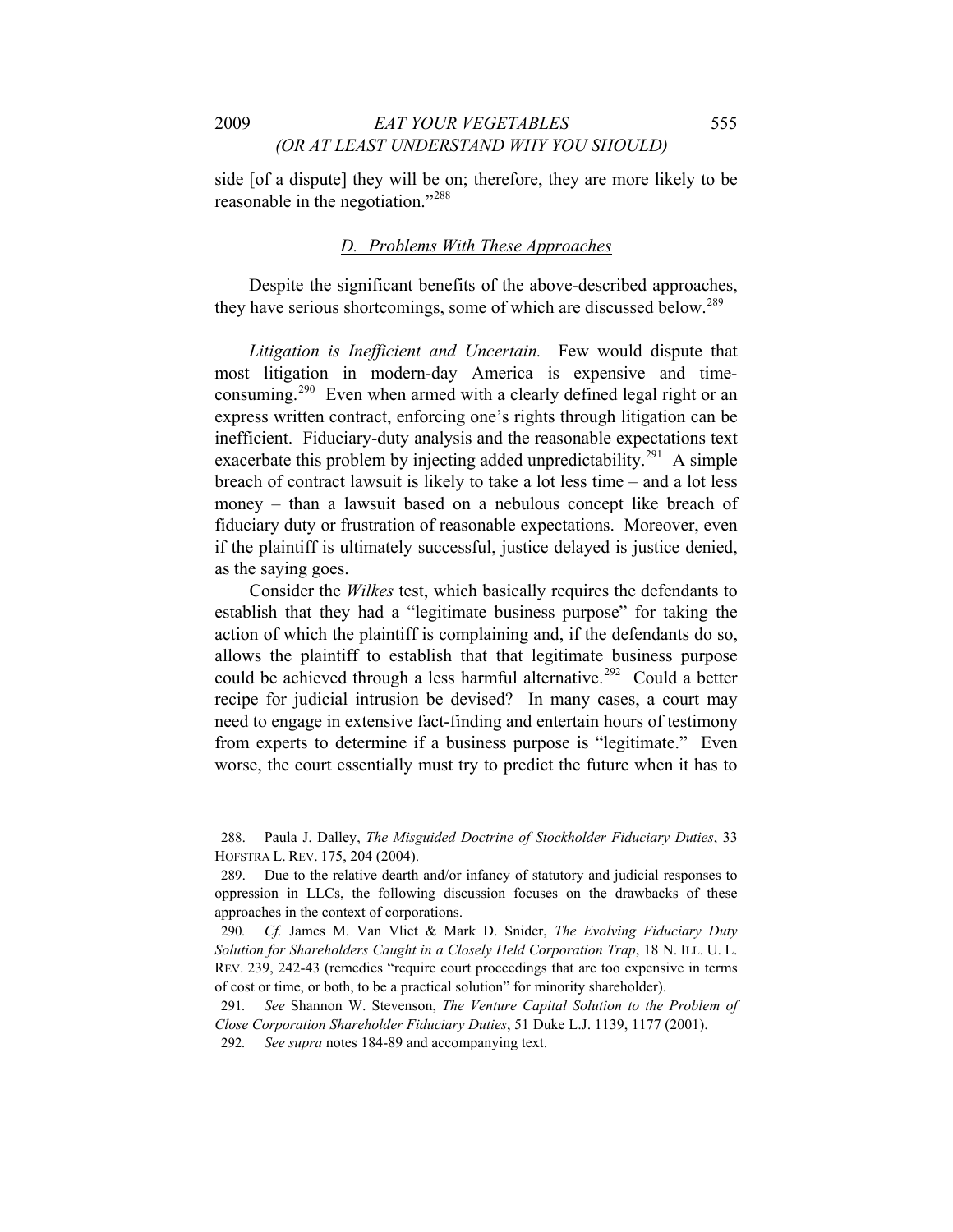"weigh the legitimate business purpose . . . against the practicability of a less harmful alternative."[293](#page-66-0)

The "reasonable expectations" test suffers from a similar flaw. This test often focuses on the parties' understandings when the corporation was formed but the litigation may not occur until many years later; therefore, it injects unreliability into the process due to the fallibility of human memory. The "reasonable expectations" test also seems overtly subject to manipulation by the minority shareholder who may falsely claim that certain "understandings" were reached during formation. Further, the test focuses on what the majority "knew or should have known" were the plaintiff's expectations and whether those expectations were reasonable; either or both of these factors may not always be clear. It is also unclear how to treat the "expectations" of those who acquire their shares from one of the corporation's founders, such as through inheritance or a divorce settlement. While many areas of the law suffer from similar imprecision, this will come as small consolation to the parties litigating over the meaning of such terms. As one commentator observes:

> The proper protection of expectations presupposes . . . their accurate identification. . . . Memories can fade and recollections can differ, especially when money is on the line. When the law seeks to protect expectations elsewhere, it takes at least some care with the identification of the problem. . . .

> If not carefully applied, the doctrine of shareholder expectation will destroy one of the most important expectations a business person can have – predictability in the rules of the game.<sup>[294](#page-66-1)</sup>

Going back to the hypothetical example at the beginning of this Article,<sup>[295](#page-66-2)</sup> assume that A and B, in their capacity as a majority of the directors or managers, decide to terminate C's employment. It is tempting to jump to the conclusion that A and B have done this so that, in effect, the business will pay or distribute more of its earnings to them than to C. Suppose, however, that other "red flags," such as a con-

<sup>293.</sup> Wilkes v. Springside Nursing Home, Inc., 353 N.E.2d 657, 663 (Mass. 1976).

<span id="page-66-1"></span><span id="page-66-0"></span><sup>294.</sup> Kleinberger, *supra* note 17, at 1155-56; *see also* Matheson & Maler, *supra* note 173, at 688 ("critics of the emerging [reasonable expectations] model can rightly point to its flaws, such as its vague standards and the nearly boundless discretion it puts in the hands of trial courts . . . .").

<span id="page-66-2"></span><sup>295.</sup> See discussion *supra* Introduction*.*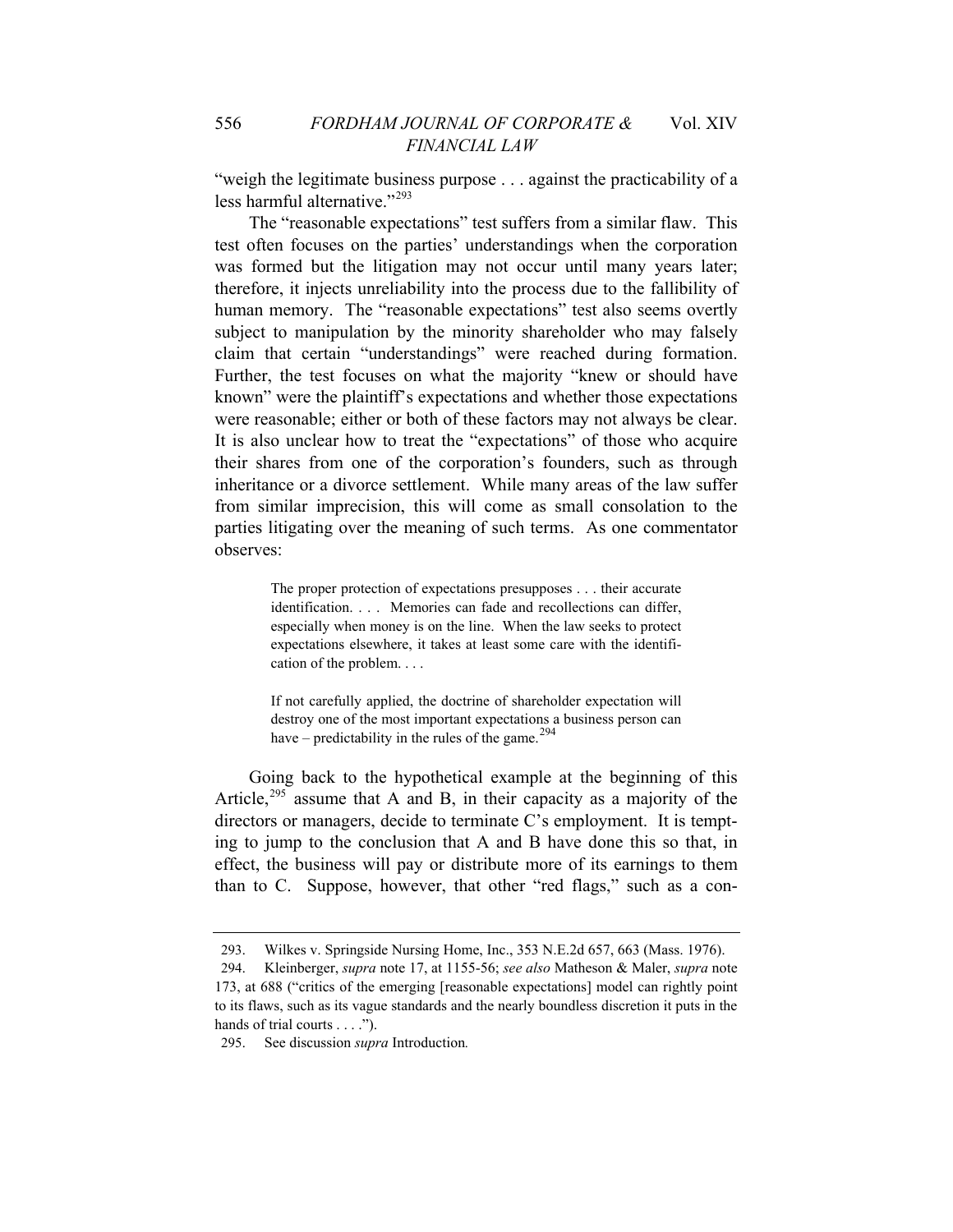## 2009 *EAT YOUR VEGETABLES* 557 *(OR AT LEAST UNDERSTAND WHY YOU SHOULD)*

current increase in A's and B's own salaries and suspension or reduction of dividends, are not present. Suppose further that A and B argue that C's performance was sub-par or even incompetent or dishonest. Did A and B have a "legitimate business purpose" for firing C? Can C show that there are other means to achieve this legitimate business purpose that would be less harmful to his interests? Alternatively, did C have a reasonable expectation of continued employment even if his performance was poor? Are the parties able, years later, to recall accurately their reasonable expectations when they became shareholders?<sup>[296](#page-67-0)</sup> How is a court to figure out whether C was satisfactorily performing his job or not?<sup>[297](#page-67-1)</sup> Is the focus on the plaintiff's reasonable expectations unfair to the defendants?<sup>[298](#page-67-2)</sup> These determinations are intensely fact-specific. Courts have even sometimes found that firing a minority shareholder for unsatisfactory job performance *did* constitute oppression.<sup>[299](#page-67-3)</sup>

<span id="page-67-1"></span>297. As two commentators observed:

Rock & Wachter, *supra* note 107, at 934 (footnotes omitted); *see also* Kleinberger, *supra* note 17, at 1154 ("[T]he contours of [oppression] are imprecise, and 'good guys' and 'bad guys' alike suffer from that imprecision.").

<span id="page-67-2"></span>298. Professor Dalley argues that if reasonable expectations are determined when the parties invest, "some disproportionate rights and benefits [for the] majority holder should be part of those expectations." Dalley, *supra* note 288, at 180 (footnote omitted). Also, restricting those rights will reduce the "control premium" that a future investor would be willing to pay, which will eliminate some investment opportunities and raise the cost of capital. *See id*. at 221-22.

<span id="page-67-3"></span>299*. See, e.g.*, Hughes v. Sego Int'l Ltd., 469 A.2d 74, 77 (N.J. Super. 1983); *In re* Imperatore, 512 N.Y.S.2d 904, 905 (N.Y. App. Div. 1987) ("While the petitioner could not reasonably complain if his salary were reduced based upon inadequate performance, in this case his salary was totally eliminated."); *see also* Matheson & Maler, *supra* note

<span id="page-67-0"></span><sup>296.</sup> See Sean R. Matt et al., Comment, *Providing a Model Responsive to the Needs of Small Business at Formation: A Focus of* Ex Ante *Flexibility and Predictability*, 71 OR. L. REV. 631, 685-86 (1992), for a proposal that would allow shareholders to specify their expectations in writing by obtaining the approval of all other shareholders.

The *Wilkes* case is a good example of the difficulties courts have with the employment issues that frequently overlay close corporation cases. For example, was the court correct in saying that there was no legitimate business purpose in terminating Wilkes' employment? On the one hand, we are told that there was no misconduct and that Wilkes "had always accomplished his assigned share of the duties competently." The court, however, made no attempt to determine whether Wilkes' services were still needed. Apparently he was not replaced, suggesting overstaffing. By not appreciating the norms of the employment relation, the court stumbled badly, inferring a right to continued employment, subject only to proof of misconduct. Such a right is so far at variance with employment practice anywhere that its insertion in the case undermines the logical application of the legitimate business purpose standard.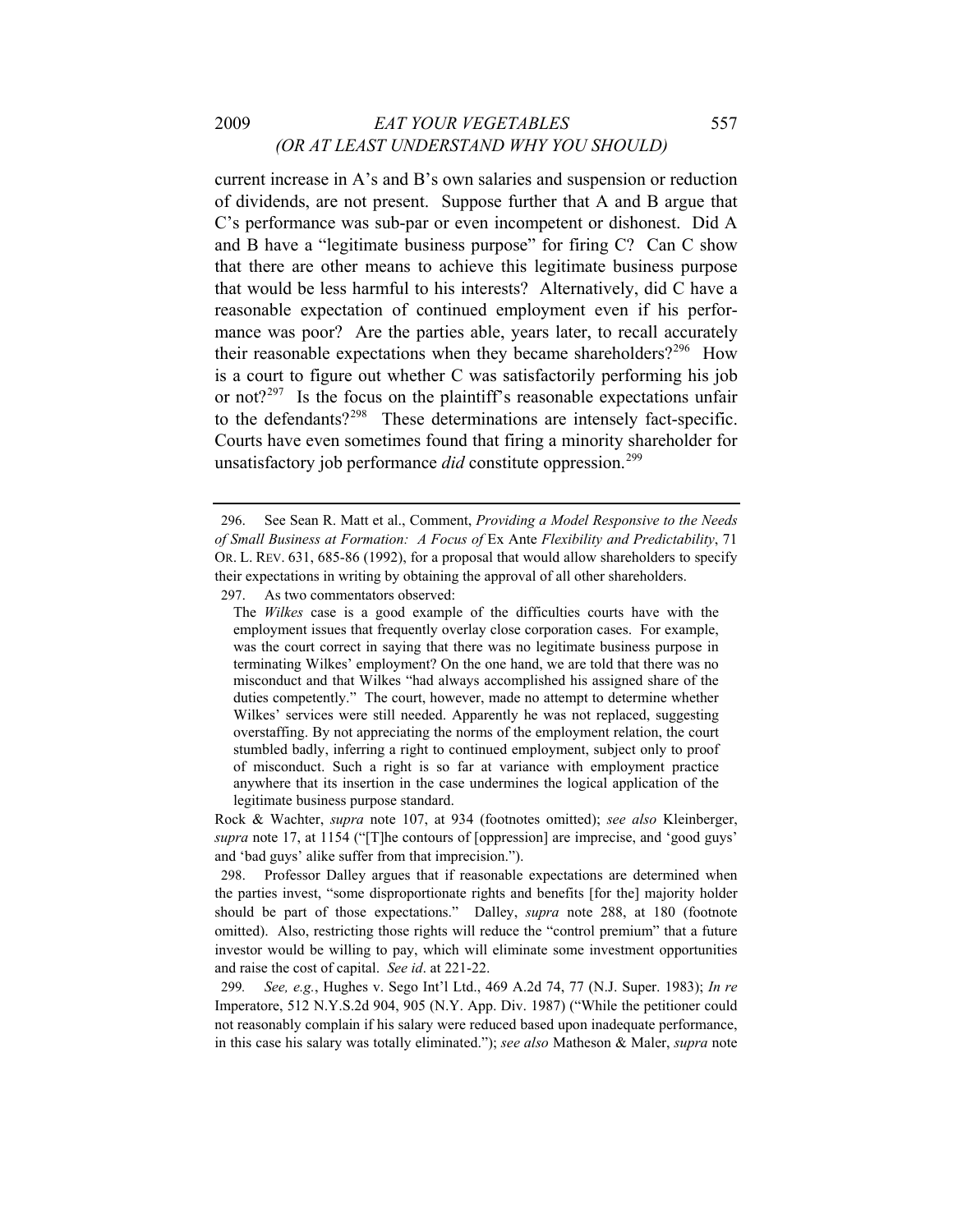#### 558 *FORDHAM JOURNAL OF CORPORATE &* Vol. XIV *FINANCIAL LAW*

*Dissolution or Buy-Out May be an Inappropriate Remedy.* While some oppression statutes provide remedies other than dissolution,  $300$ many are not so flexible.<sup>[301](#page-68-1)</sup> Even if a buy-out right is recognized as an alternative to dissolution, the "minority member who has spent years building a business may not want to relinquish the enterprise at any price. . . . A fair market value buy-out may not adequately compensate for lost opportunities."<sup>[302](#page-68-2)</sup> Alternatively, at least one court applying fiduciary duty analysis has found that a forced buy-out of a minority shareholder's shares was an improper remedy because "it placed the plaintiff in a significantly *better* position than she would have enjoyed absent the wrongdoing, and well exceeded her reasonable expectations of benefit from her shares."[303](#page-68-3) In other words, because stock in a closely held corporation inherently lacks a trading market, ordering a buy-out may be viewed as giving the plaintiff a windfall.

Further, a dissolution-only scenario could actually prevent the aggrieved shareholder from obtaining relief. For example, assume that the majority shareholders have effectively looted the company by paying themselves exorbitant salaries or entering into "sweetheart" transactions with related entities.<sup>[304](#page-68-4)</sup> If the corporation were dissolved, the sale of its assets on dissolution would likely fetch only a fraction of what the company would have been worth but for the majority's misconduct. Furthermore, if the "extreme" remedy of dissolution $305$  is the only reme-

<sup>173,</sup> at 671 ("In Minnesota, for example, case law began to suggest that a minority shareholder who was also employed by the corporation simply could not be fired.") (discussing Pedro v. Pedro, 489 N.W.2d 798 (Minn. Ct. App. 1992)). *See generally* Art, *supra* note 209, at 398 (concluding that "the focus on the minority's expectations rather than on the majority's duties tends to subvert the principle of majority rule in corporate governance and to penalize conduct of the majority even when justified"). *But see* Exadaktilos v. Cinnaminson Realty Co., 400 A.2d 554 (N.J. Super. 1979), *aff'd*, 414 A.2d 994 (N.J. Super. 1980), *cert. denied*, 425 A.2d 273 (N.J. 1980).

<sup>300</sup>*. See infra* note 308.

<span id="page-68-1"></span><span id="page-68-0"></span><sup>301</sup>*. See, e.g.*, Giannotti v. Hamway, 387 S.E.2d 725, 733-34 (Va. 1990) (finding dissolution exclusive remedy for oppression under the Virginia statute).

<sup>302.</sup> Miller, *supra* note 87, at 463.

<span id="page-68-3"></span><span id="page-68-2"></span><sup>303.</sup> Brodie v. Jordan, 857 N.E.2d 1076, 1081 (Mass. 2006). *See infra* notes 339, 342-48 and accompanying text.

<sup>304</sup>*. See supra* notes 94-98 and accompanying text.

<span id="page-68-5"></span><span id="page-68-4"></span><sup>305.</sup> Alaska Plastics, Inc. v. Coppock, 621 P.2d 270, 274 (Alaska 1980) ("Liquidation is an extreme remedy . . . . Absent compelling circumstances, courts often are reluctant to order involuntary dissolution.").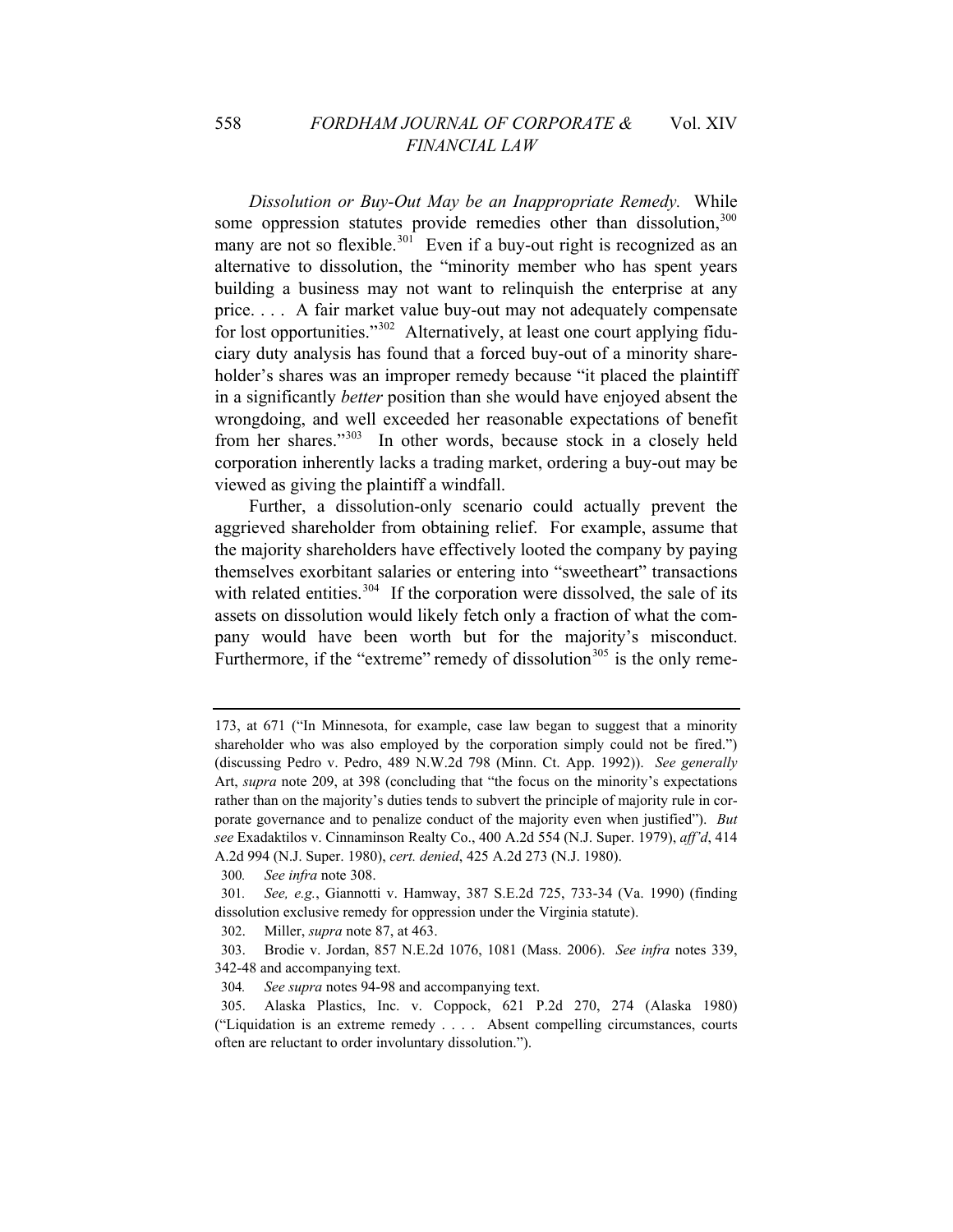#### 2009 *EAT YOUR VEGETABLES* 559 *(OR AT LEAST UNDERSTAND WHY YOU SHOULD)*

dy for oppression, the majority may be reluctant to offer equity interests to employees, thereby reducing the likelihood of widespread employee ownership of businesses.<sup>[306](#page-69-0)</sup> For these reasons, and because dissolution is viewed as less necessary for corporations than for partnerships,  $307$ many statutes authorize alternative remedies<sup>[308](#page-69-2)</sup> and courts – even in the absence of statutory authorization – have granted other remedies in oppression cases. $309$  The strategy of these statutes is to cause courts to aid minority shareholders more often by promoting orders not as drastic as buyout or dissolution orders.<sup>[310](#page-69-4)</sup> In other words, "[b]y permitting courts to provide lesser equitable remedies, especially a buyout, [legislatures] made it easier for the minority shareholder to prevail on the underlying claim."<sup>[311](#page-69-5)</sup>

*Equity Buy-Back Issues.* The usual remedy in a minority shareholder oppression case is a court-ordered buy-out of the plaintiff's stock at

<sup>306.</sup> Brown, *supra* note 240, at 166.

<span id="page-69-1"></span><span id="page-69-0"></span><sup>307.</sup> Unless otherwise agreed in a partnership agreement, a partner in an at-will partnership can trigger the dissolution of the partnership simply by withdrawing by express will. *See supra* note 71 and accompanying text. Historically, this dissolution right (or power) was more necessary to a partner than a shareholder because partners are jointly and severally liable for the debts and obligations of the partnership. Shareholders, not facing personal liability outside a veil-piercing situation, have less need for "easy" dissolution. *See* Bradley, *supra* note 17, at 825.

<span id="page-69-2"></span><sup>308</sup>*. See, e.g.*, MICH. COMP. LAWS ANN. § 450.1489 (2008); MINN. STAT. ANN. § 302A.751 subd. 1 (2007); N.J. STAT. ANN. § 14A:12-7 (2008).

<span id="page-69-3"></span><sup>309</sup>*. See, e.g.*, Brenner v. Berkowitz, 634 A.2d 1019 (N.J. 1993); Balvik v. Sylvester, 411 N.W.2d 383 (N.D. 1987); Masinter v. WEBCO Co., 262 S.E.2d 433 (W. Va. 1980); *see also* Art, *supra* note 209, at 402-04; Moll, *supra* note 8, at 893-94 ("As the alternative forms of relief have broadened over the years, orders of actual dissolution have become less frequent.") (citations omitted); Thompson, *Corporate Dissolution*, *supra* note 17, at 194 ("[C]ourts increasingly grant alternative remedies even in the absence of specific statutory authorization."); Matheson & Maler, *supra* note 173, at 679 (many states concluded "that their courts have broad powers to impose a range of equitable remedies").

<span id="page-69-4"></span><sup>310</sup>*. See* Bradley, *supra* note 17, at 824. However, Professor Bradley finds such provisions troublesome because they "seem[ ] to reinforce the cavalier attitudes of many judges toward the plight of abused minority close corporation shareholders." *Id.* 

<span id="page-69-5"></span><sup>311.</sup> Matheson & Maler, *supra* note 173, at 670 (discussing the New Jersey statute). The authors continued: "Although as a theoretical matter the determination of whether a minority shareholder has been oppressed involves an inquiry separate from what remedy is appropriate, as a practical matter the harshness of the remedy inevitably plays a role in the initial finding of oppression." *Id.*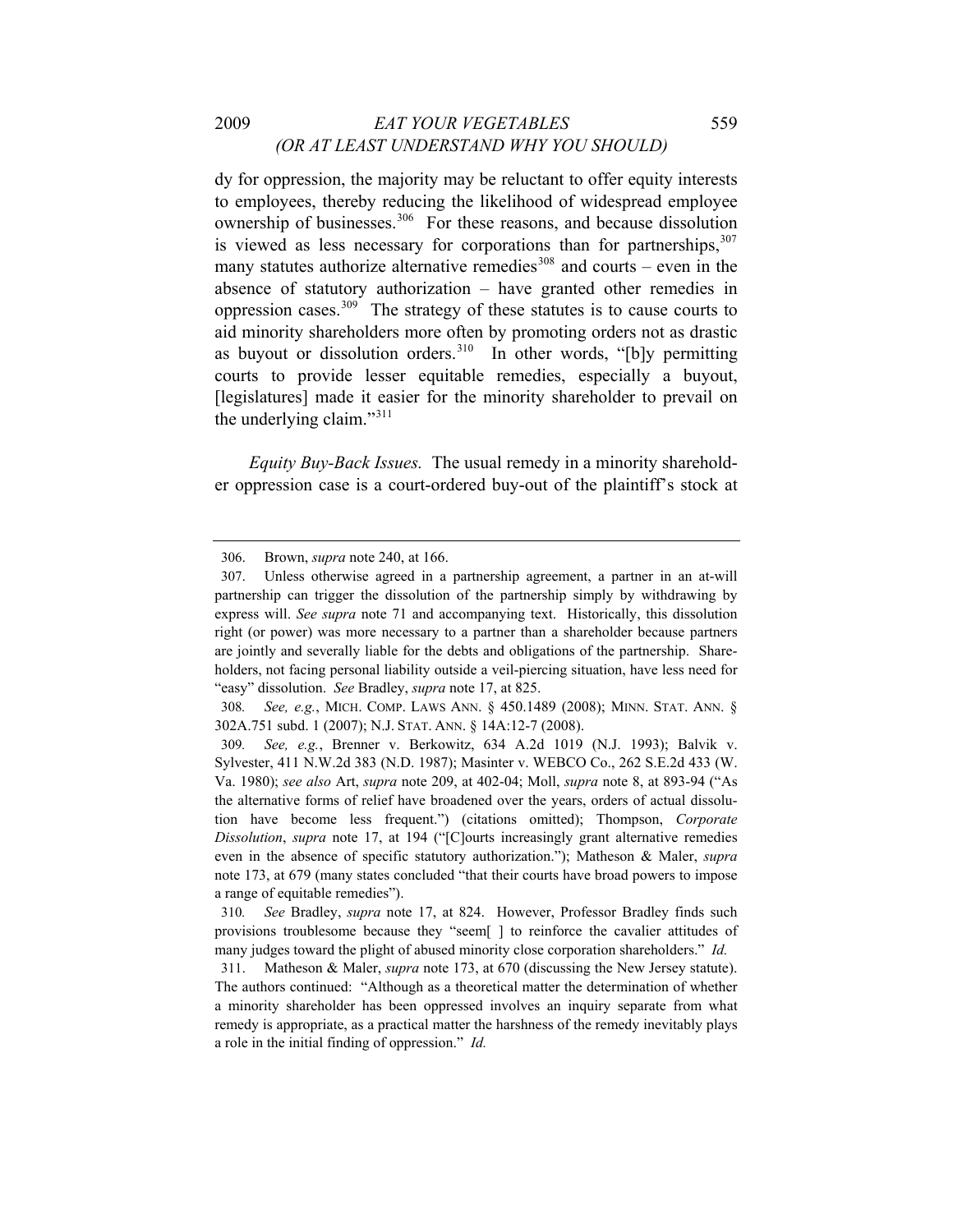"fair value."[312](#page-70-0) Unfortunately, the involuntary dissolution statutes that contain this phrase typically fail to define it, resulting in "significant dis-agreement about what fair value means."<sup>[313](#page-70-1)</sup> Even if the statutes did provide a definition, the lack of a public market for the stock makes valuing the stock of a closely held business extremely difficult.<sup>[314](#page-70-2)</sup> Further, even if the aggrieved minority shareholder recovers the value of his shares (whatever that amount may be), "fair value" only measures the value of the *stock*. But it is likely that one of the main reasons why the shareholder became a shareholder was the promise of a *job*. [315](#page-70-3) As Professor Moll writes: "the fair value buyout fails to provide any compensation for the value of a lost job or a lost management position – two central components of the close corporation shareholder's investment return."[316](#page-70-4) Finally, requiring the buy-out of a minority shareholder, who may own a very substantial interest in the business could impose steep and unanticipated costs on the remaining owners or the corporation. Oftentimes, this could require the corporation to take on debt to raise funds with which to

<sup>312</sup>*. See* Moll, *Fair Value*, *supra* note 17, at 295.

<span id="page-70-1"></span><span id="page-70-0"></span><sup>313.</sup> Moll, *Fair Value*, *supra* note 17, at 310. Two positions have developed on the meaning of fair value. One school of thought posits that the fair value of a minority shareholder's shares is the price that a willing buyer would pay for it in an arm's length transaction, i.e., its fair market value, and that a "minority discount" and/or a "marketability discount" is therefore appropriate. A competing school of thought posits that the fair value of a minority's shares should be his proportionate share of the value of the entire business, and that discounts would not be appropriate. For support of the latter view, see *id*.

<span id="page-70-2"></span><sup>314.</sup> Valuing a closely held business is more an "art" than a "science" because there is no built-in appraiser in the form of a stock market and there is no universally agreedupon measure of value. Thus, many valuation disputes will become a "battle of the experts." *See, e.g.*, Rock & Wachter, *supra* note 107, at 939-40 (customary valuation techniques do "not work well in most close corporations because the required data is not available. The company may have very limited past performance, the management may be too untested to allow reliable future predictions, and the company's products or services may be too novel to allow easy comparisons with seasoned firms.").

<span id="page-70-3"></span><sup>315. &</sup>quot;For many close corporation investors, the desire for employment (and, to some extent, for management participation) is the principal enticement motivating their decision to commit capital to a venture." Moll, *Fair Value*, *supra* note 17, at 340.

<span id="page-70-4"></span><sup>316.</sup> Moll, *Fair Value*, *supra* note 17, at 342 (footnote omitted); *see also* Douglas K. Moll, *Shareholder Oppression v. Employment at Will in the Close Corporation: The Investment Model Solution*, 1999 U. ILL. L. REV. 517. This concern would also apply to a "squeeze-out" merger where the minority shareholder is only granted appraisal rights (also known as dissenters' rights) to receive the fair value of his stock, but cannot pursue other claims. *See, e.g.*, Sound Infiniti, Inc. v. Snyder, 186 P.3d 1107 (Wash. Ct. App. 2008).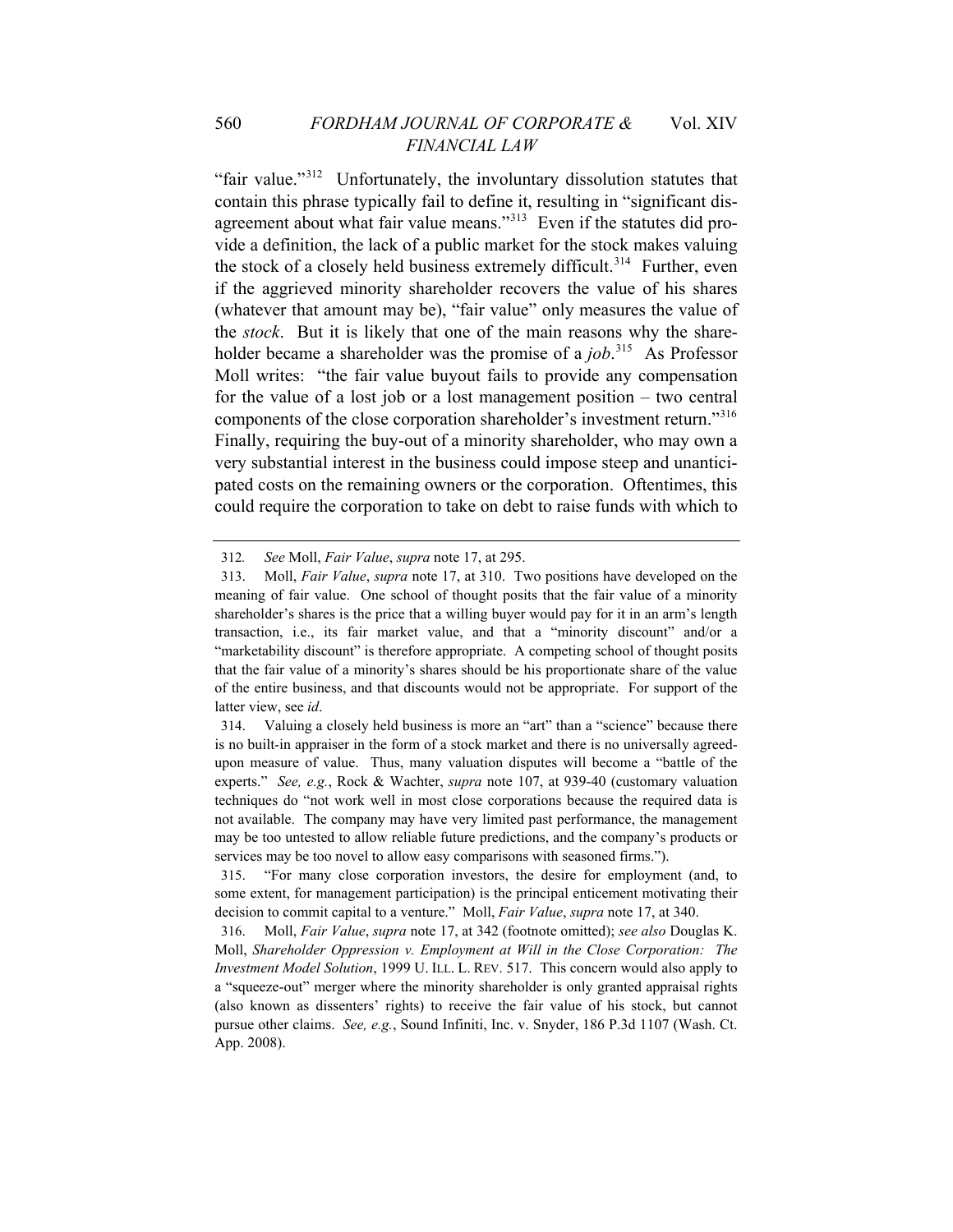pay the plaintiff, unless the parties can agree on other payment and collateral terms.[317](#page-71-0)

*Current Relief Doesn't Prevent Future Problems.* If a remedy other than dissolution or a buy-out is awarded, a likely shortcoming is that it will be inherently short-term and fragile  $-$  it will not make the defendants and the plaintiff "get along" in the future. For example, consider the recent case of *Brodie v. Jordan*, [318](#page-71-1) decided by the Supreme Judicial Court of Massachusetts, the same court that had decided *Donahue*<sup>[319](#page-71-2)</sup> and *Wilkes*<sup>[320](#page-71-3)</sup> about thirty years earlier. In *Brodie*, the plaintiff was a widow who had inherited one-third of the shares of a closely held corporation from her deceased husband.<sup>[321](#page-71-4)</sup> After the husband's death, the defendants (the other two shareholders) froze the plaintiff out of the business by refusing to pay dividends or repurchase her shares, and by not allowing her access to company information, which she claimed would have facilitated selling her shares to a third party.[322](#page-71-5)

The defendants did not appeal the finding that they had breached their fiduciary duties; instead, the issue before the court was the proper remedy.<sup>[323](#page-71-6)</sup> Although the court acknowledged that many other jurisdictions had considered a buy-out the proper remedy in such a situation, it noted that the reason they did so was because most of those cases arose in states that have involuntary dissolution statutes (unlike Massachusetts).<sup>[324](#page-71-7)</sup> Thus, the *Brodie* court noted that other state courts "have understandably inferred the power to order the lesser remedy of a buyout."[325](#page-71-8) However, the *Brodie* court found that a buy-out was not a proper remedy because it would have unduly rewarded the plaintiff by

<span id="page-71-0"></span><sup>317.</sup> As Professor Thompson noted: "A mandatory buyout statute would permit any minority shareholder to impose on the majority the costs of replacing the minority's capital even if the minority had played a substantial role in bringing about the breakdown of relations." Thompson, *Corporate Dissolution*, *supra* note 17, at 223.

<sup>318. 857</sup> N.E.2d 1076 (Mass. 2006).

<span id="page-71-3"></span><span id="page-71-2"></span><span id="page-71-1"></span><sup>319.</sup> Donahue v. Rodd Electrotype Co. of New England, Inc., 328 N.E.2d 505 (Mass. 1975).

<sup>320.</sup> Wilkes v. Springside Nursing Home, Inc., 352 N.E.2d 657 (Mass. 1976).

<span id="page-71-4"></span><sup>321</sup>*. Brodie*, 857 N.E.2d at 1078-79.

<span id="page-71-5"></span><sup>322</sup>*. See id*. at 1079.

<sup>323</sup>*. Id.* at 1080.

<span id="page-71-8"></span><span id="page-71-7"></span><span id="page-71-6"></span><sup>324</sup>*. See id.* at 1082 n.7.

<sup>325</sup>*. Id.*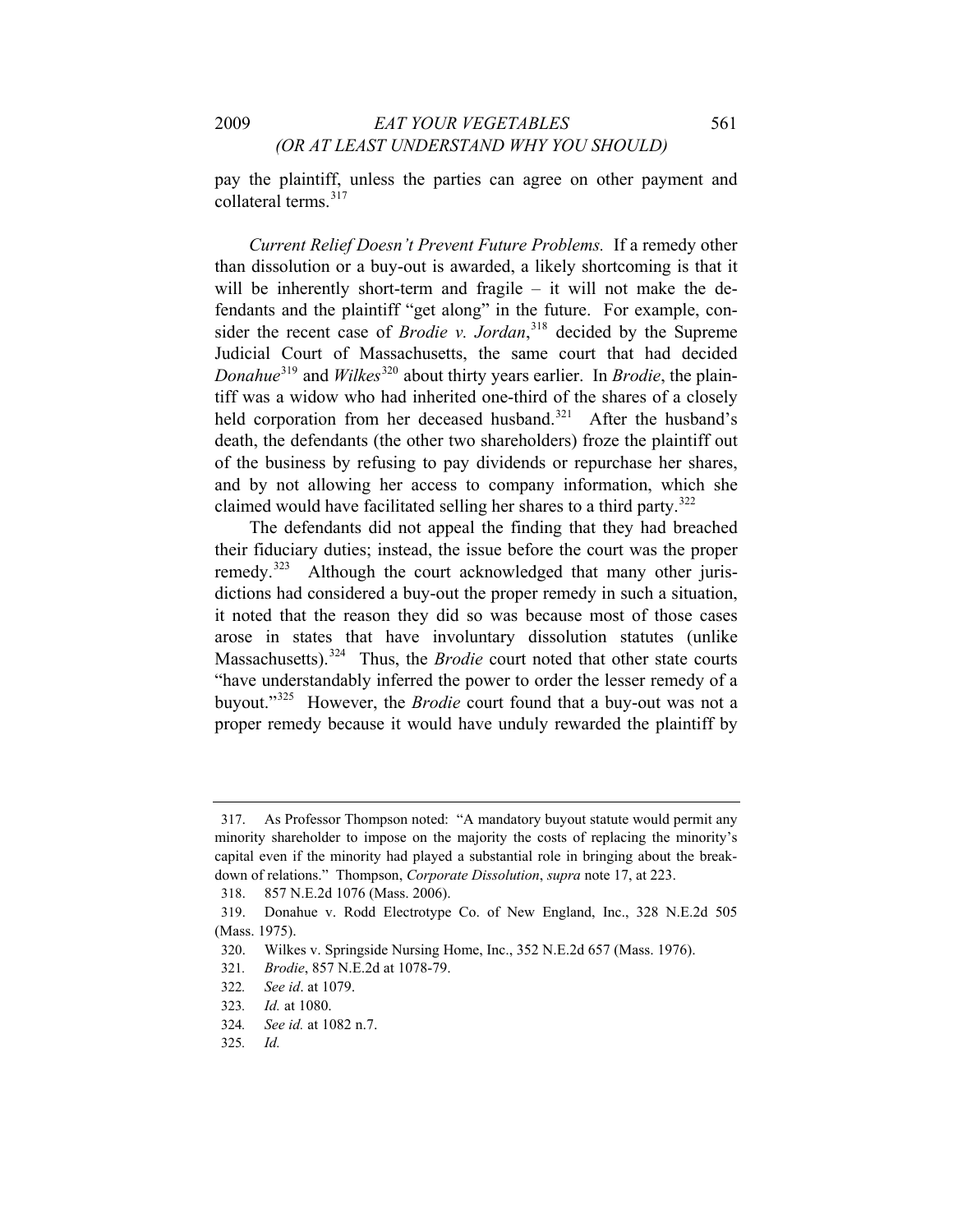providing a buyer for her stock, something that she would have had trouble finding in a closely held corporation.<sup>[326](#page-72-0)</sup>

So, what magical remedy did the court award instead? The court remanded the case, but gave the lower court "guidance": "*Prospective injunctive relief may be granted to ensure that the plaintiff is allowed to participate in company governance, and to enjoy financial or other benefits from the business, to the extent that her ownership interest justifies.*"<sup>[327](#page-72-1)</sup> Given that the defendants had previously treated the plaintiff so poorly that she had to sue them, we can be fairly sure that the defendants will not comply with whatever prospective injunctive relief is awarded. We will also likely see the parties back in court in the near future.

*Professor Dalley's Objections.* Professor Paula Dalley argues that it is a mistake to impose fiduciary duties on shareholders at all, calling it "a judicial invention stimulated by a desire to provide relief to minority stockholders who later regretted their own or their decedent's bargains and encouraged by scholars advocating a neo-marxist view of investing."[328](#page-72-2) Professor Dalley believes that traditional corporate law is sufficient to protect minority shareholders $329$  and that the usual justifications given for imposing fiduciary duties on shareholders have "serious weaknesses."[330](#page-72-4) For example, one common justification is that closely held corporations resemble partnerships in many ways. Professor Dalley

<span id="page-72-4"></span>330*. See id*. at 186.

<sup>326</sup>*. See id.* at 1081-82.

<span id="page-72-1"></span><span id="page-72-0"></span><sup>327</sup>*. Id.* at 1082 (emphasis added; footnotes and citations omitted). To be fair, the court also noted that the lower court could compel the payment of dividends; reasonable expectations of ownership could be found by an evidentiary hearing; and money damages are appropriate for breaches that create quantifiable deprivations. *See id.*

<sup>328.</sup> Dalley, *supra* note 288, at 222.

<span id="page-72-3"></span><span id="page-72-2"></span><sup>329.</sup> For example, controlling shareholders likely will also serve as directors, which would subject them to the fiduciary duties that corporate law imposes on directors. Professor Dalley uses the example of the denial of employment to a minority shareholder. Ordinarily, this board decision would not involve a conflict of interest and thus would likely be protected by the business judgment rule. However, if the termination of the shareholder was followed by salary increases for the other directors, then "they would be interested and the transaction would be subject to an entire fairness standard." *Id.* at 215. One wonders, however, whether the directors would be so blatant about increasing their own salaries shortly after terminating a minority shareholder, or if the increased salaries could not be justified if they are required to work harder as a result of the absence of the terminated shareholder.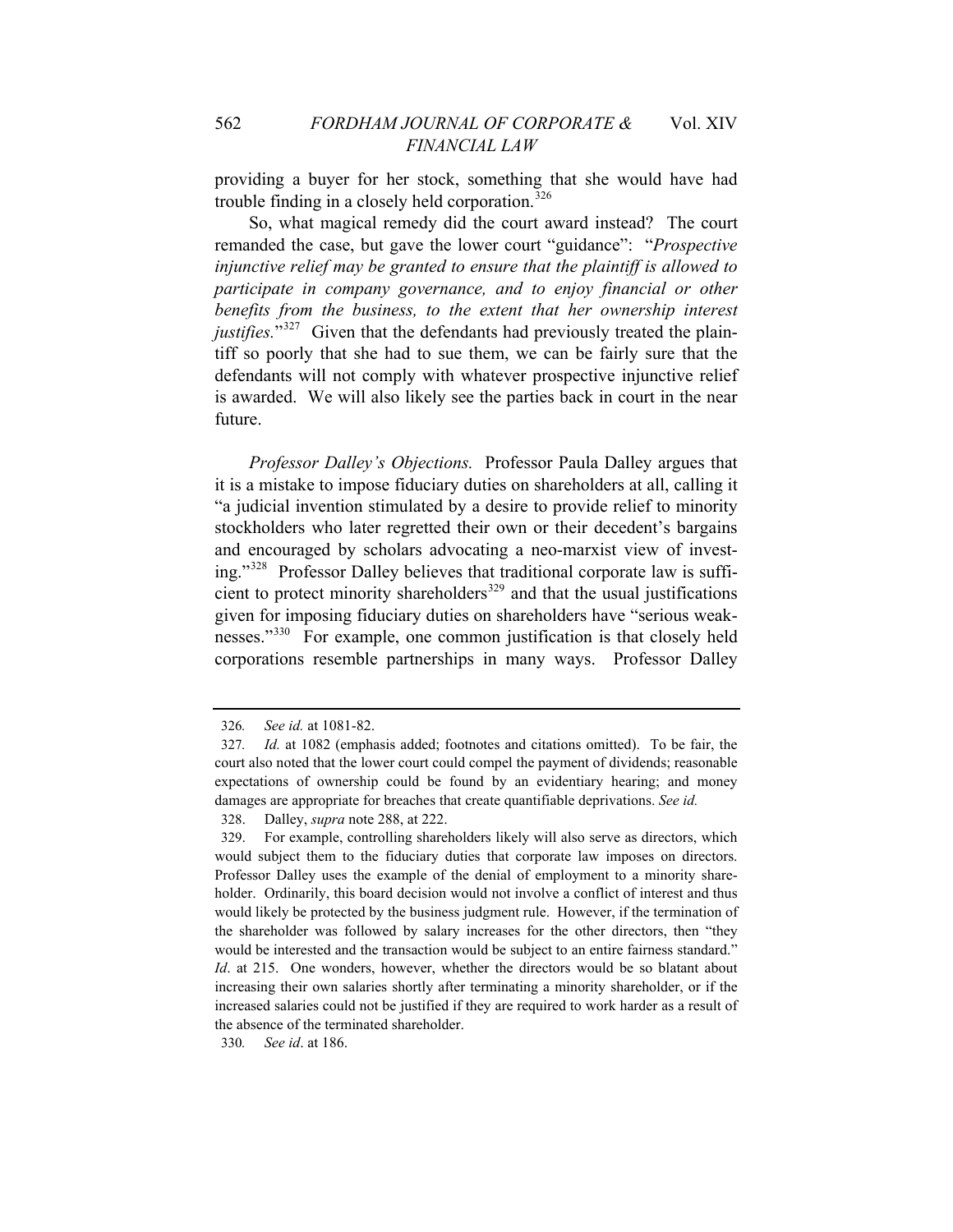# 2009 *EAT YOUR VEGETABLES* 563 *(OR AT LEAST UNDERSTAND WHY YOU SHOULD)*

believe the parties *should* have decided.<sup>335</sup> reminds us, however, that partners face unlimited personal liability for the obligations of the business, which means that they should have a greater ability to expel other partners or exit the business and curtail their own liability than should shareholders.<sup>[331](#page-73-0)</sup> Additionally, due to the broad powers of partners to bind the partnership, $332$  it makes sense to subject them to the same fiduciary duties that agents owe to principals under general agency law rules. In sum, the differences between partnership rules and corporation rules "have important purposes related to the nature of liability, and should distinguish partnerships not only from publicly held corporations, but also from close corporations."[333](#page-73-2) Further, partnership law itself is not terribly protective of a partner's right to work at the partnership and be involved in management.<sup>[334](#page-73-3)</sup> Professor Dalley also observes that imposing fiduciary duties on shareholders conflicts with many other principles of American law. For example, with respect to contract law, courts apply default rules when there is no written agreement; when there are no relevant default rules, courts look to what the parties *would* have agreed to, not what the courts

Although Professor Dalley raises several good points, her suggestion to return to more traditional rules does not seem to hold much promise of reducing strife in closely held corporations. For one thing, it does not make advance planning any more likely. Moreover, under Professor Dalley's approach an aggrieved shareholder must still sue the defendants and prove that a board decision was motivated by a conflict of interest to overcome the business judgment rule and invoke entire fairness review. Also, even if the plaintiff is successful, director duties have traditionally been interpreted as running to the corporation and not to the shareholders, so it is unclear whether such actions must be brought as derivative actions and whether relief would be available to the plaintiff.

*Do People Actually "Contract"?* The literature is replete with statements that minority shareholders in closely held businesses often fail adequately to plan their investment.<sup>[336](#page-73-4)</sup> As reasons for this, commen-

<span id="page-73-0"></span><sup>331</sup>*. See id*. at 187-93.

<sup>332</sup>*. Id.* at 187.

<span id="page-73-3"></span><span id="page-73-2"></span><span id="page-73-1"></span><sup>333</sup>*. Id.* at 189.

<sup>334</sup>*. See id.* at 191-92.

<sup>335</sup>*. See id.* at 202 (footnotes omitted).

<span id="page-73-4"></span><sup>336</sup>*. See, e.g.*, Margaret M. Blair & Lynn A. Stout, *Trust, Trustworthiness, and the*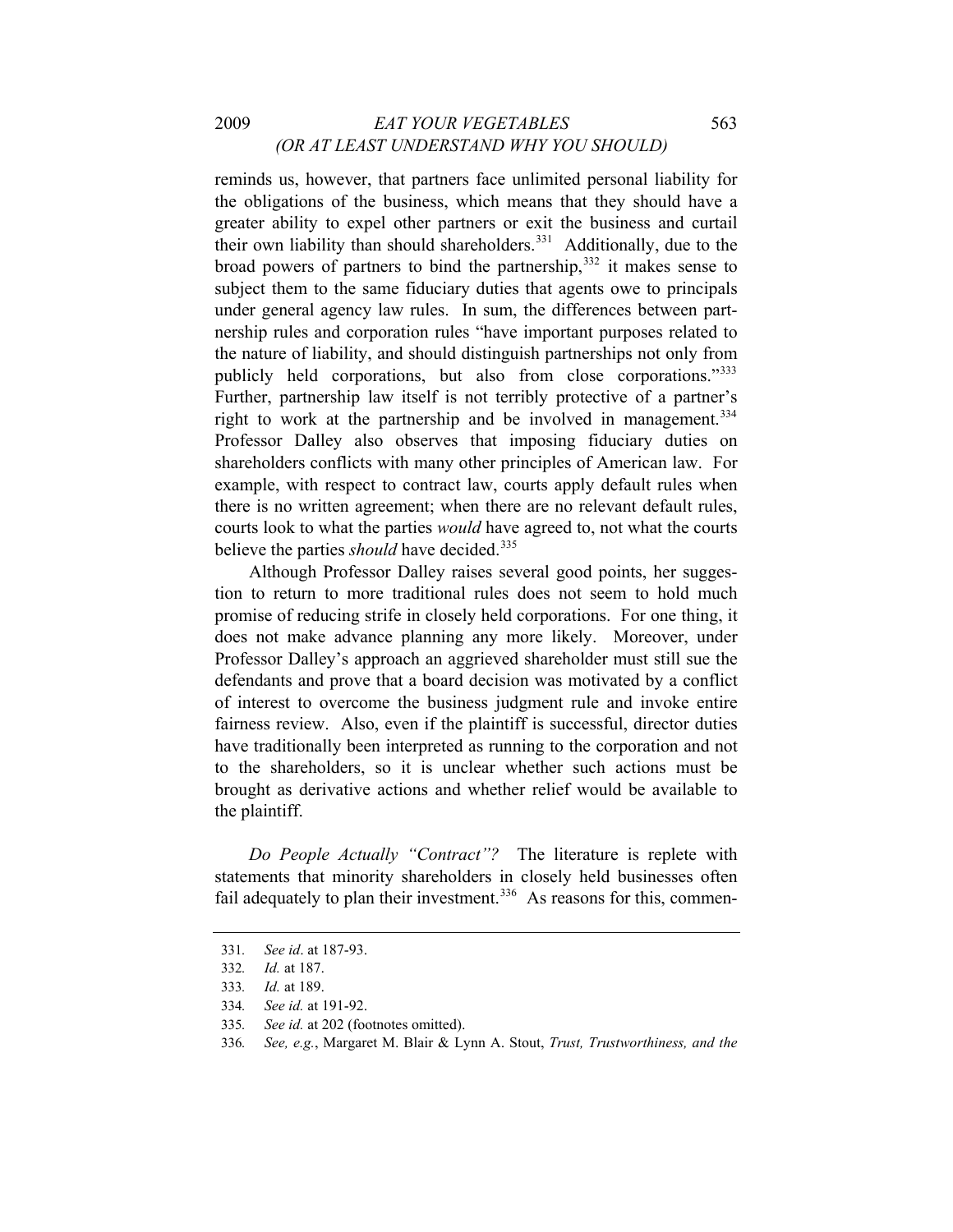tators often cite the following characteristics that are common among shareholders of close corporations: (1) a relative lack of sophistication, (2) their failure to anticipate the possibility that they will be unfairly treated by the majority, (3) their optimism and overly trusting nature, (4) their hesitancy to raise difficult issues during the business's formation for fear of damaging the trust between the owners, and (5) their desire to avoid the legal fees that would be involved in drafting protective provi-sions.<sup>[337](#page-74-0)</sup> Another frequently invoked explanation is incompetent coun-sel.<sup>[338](#page-74-1)</sup>

On the other hand, some commentators are skeptical that the lack of advance contracting was the result of ignorance or similar causes.<sup>[339](#page-74-2)</sup>

<span id="page-74-1"></span>338. To put it humorously:

Poor drafting in LLC and partnership agreements is endemic. Too often the agreements are based upon forms and lack the necessary customization to the needs and expectations of the parties. Too often the agreements fail to address likely fact changes . . . . None of us would "take a stab" at drafting a defined benefit plan or try to "throw together" a Form S-1 registration statement. But all too often partnership and operating agreements are drafted by attorneys who have some idea of what they are doing. Just not enough of an idea.

<span id="page-74-2"></span>*See* Rutledge, *supra* note 35, at \*18.

339. Transaction costs can also impact whether parties decide to contract. *See* Easterbrook & Fischel, *supra* note 220, at 299.

*Behavioral Foundations of Corporate Law*, 149 U. PA. L. REV. 1735, 1805 ("[P]articipants in closely held corporations often decline to draft complex contracts to control their future dealings, instead preferring to deal with conflicts informally as they arise."); Matheson & Maler, *supra* note 173, at 660 (closely held "business relationships often begin with little or no pre-planning for an eventual (if not inevitable) breakup.").

<span id="page-74-0"></span><sup>337</sup>*. See, e.g.*, Bradley, *supra* note 17, at 840 (lack of advance planning may be explained as "a naive complacency, an overly trusting nature, bad legal advice or a blunder"); Chittur, *supra* note 17, at 131 ("Because people generally avoid complex and expensive planning in small businesses, certain problems are difficult to anticipate even when the parties attempt to articulate mutual expectations. Absent an adversarial setting, they keep lawyer involvement to the minimum . . . . Given the desire to curtail start-up costs, and the personal relationship of the parties, the minimal articulations leave gaps that surface in due course.") (footnote omitted); O'Neal, *supra* note 17, at 881 ("[M]inority participants in a close corporation may not anticipate dissension or oppression, and indeed may be unaware of their vulnerability . . . ."); Siegel, *supra* note 10, at 447-48 (excuses for not engaging in advance planning "seem limited to situations where (i) the parties are unwilling to write contracts due to their harmonious relationship, (ii) the minority is too unsophisticated to appreciate the need for protection, or (iii) the minority could not get the majority to agree to such provisions"); Thompson, *Corporate Dissolution*, *supra* note 17, at 224 ("Parties entering into a business relationship are not always willing to fully explore the ramifications of possible disputes if things were to go wrong.").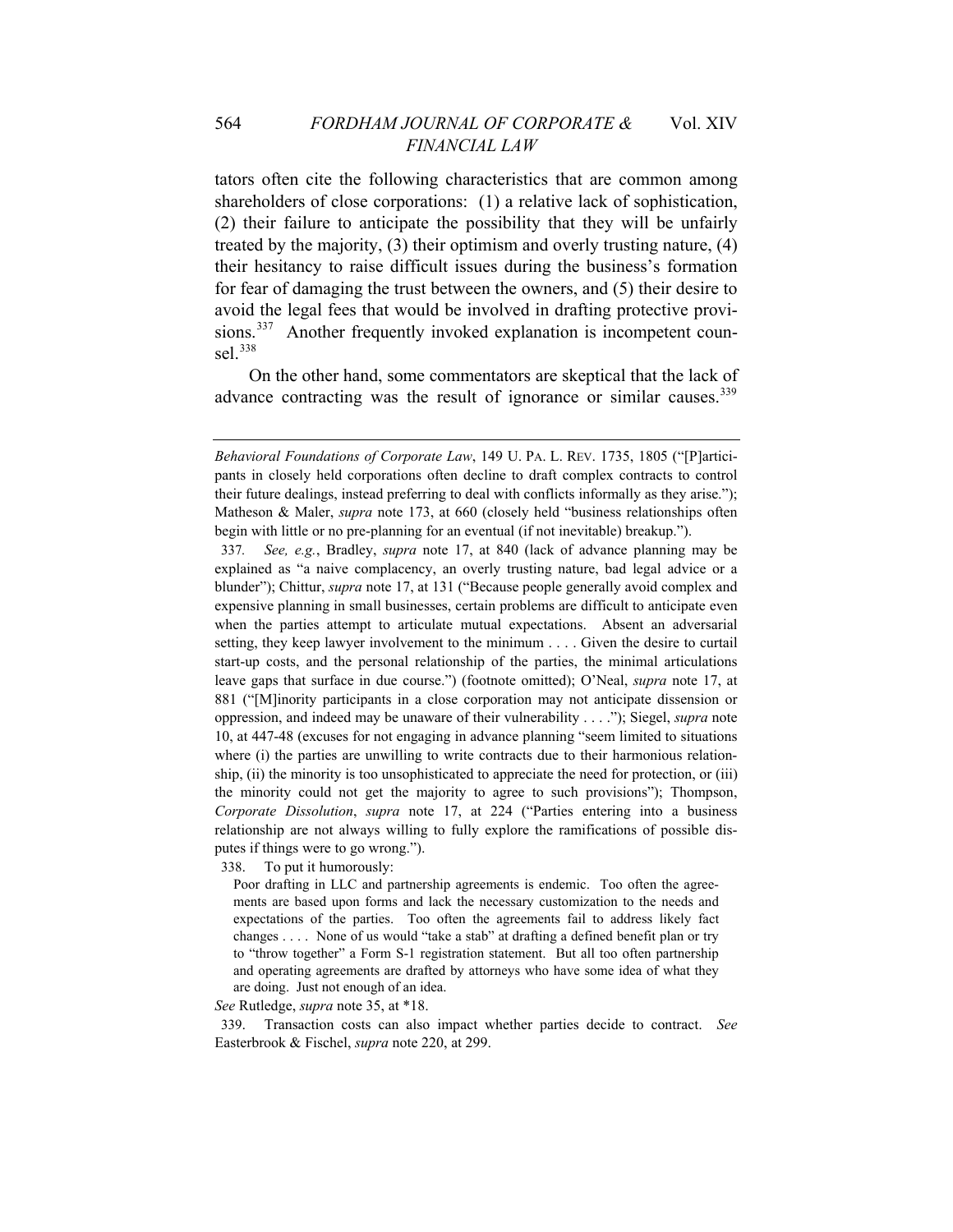# 2009 *EAT YOUR VEGETABLES* 565 *(OR AT LEAST UNDERSTAND WHY YOU SHOULD)*

They point out that the shareholders were savvy enough to choose the corporate form to limit their personal liability, which evidences an awareness of at least some legal rules. It is logical, then, to assume that the investor will be aware of other legal rules.<sup>[340](#page-75-0)</sup> Therefore, if a person became a minority shareholder without engaging in any advance planning, that should be viewed as a rational choice to rely on the normal, default rules of corporate governance.<sup>[341](#page-75-1)</sup> Further, even if it was not an informed choice, the minority and majority may still not have chosen to adopt (or been able to agree on the terms of) protections for the minority shareholder.

In an insightful 2003 article, Manual A. Utset argued that two "selfcontrol" problems were also responsible for the widespread lack of planning in closely held corporations: procrastination and "projection bias." Basing his arguments on psychological, economic, and other social science research, Professor Utset argued that an intertemporal decision-maker (i.e., a person making a decision about his future actions, or that will affect his future well-being) often will exhibit "timeinconsistent preferences" (i.e., his later preferences will not match his earlier preferences).<sup>[342](#page-75-2)</sup> This can lead even a well-informed shareholder to repeatedly procrastinate entering into contracts that he believes will be beneficial over the long-term. For example, if a prospective minority shareholder will incur immediate costs in drafting an employment contract (such as attorney fees), but will not realize the benefits from the contract until some future period (such as when the majority attempts to terminate the minority's employment), he will repeatedly procrastinate in entering into the contract if he believes that the benefits of postponing the agreement date by X amount of time (by deferring the costs associated with drafting the agreement) will exceed the loss from delaying the agreement date for X amount of time. The result is that even a wellinformed shareholder may never get around to entering into contracts that he believed were necessary and beneficial or may procrastinate in gathering the information necessary to make decisions.<sup>[343](#page-75-3)</sup> And if he

<span id="page-75-0"></span><sup>340.</sup> Easterbrook and Fischel argue that when investors are aware of the tax conesquences of the corporate forms they select, they are usually knowledgeable of other consequences as well. *See id.*

<sup>341</sup>*. See generally* Utset, *supra* note 8, at 1347.

<span id="page-75-2"></span><span id="page-75-1"></span><sup>342.</sup> To put it differently, if a decision-maker has time-*consistent* preferences, "when the future arrives and it is time to act, the decision-maker will follow through in accordance with her original preferences." *Id*. at 1351.

<span id="page-75-3"></span><sup>343</sup>*. See id*. at 1350-51.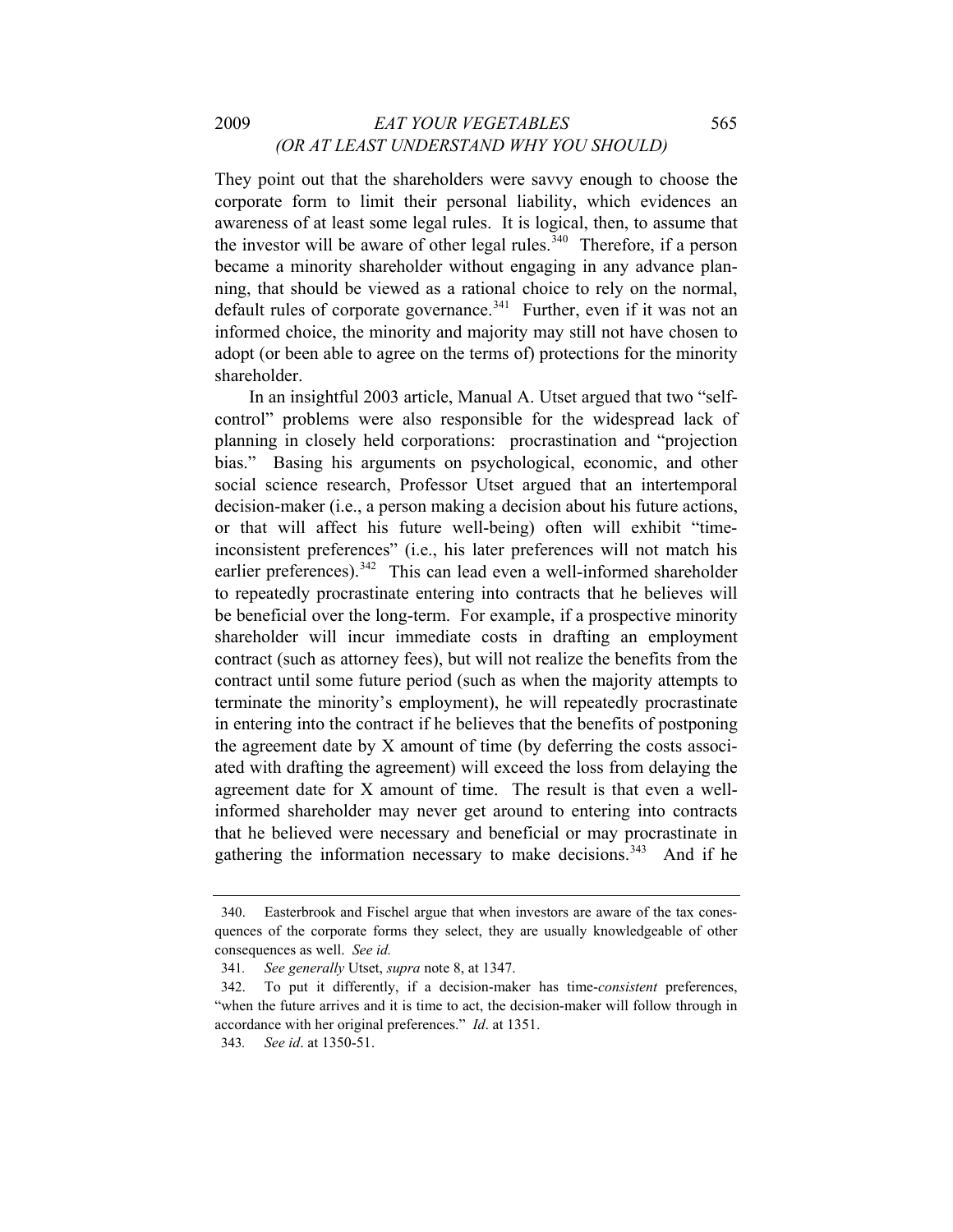does enter into a contract, it will likely be incomplete or inappropriate because a "projection bias" may cause him not to appreciate the extent to which future conditions may vary from present conditions.<sup>[344](#page-76-0)</sup> Because of such self-control problems, many minority shareholders "who leave their contracts incomplete . . . do so, not based on complex strategic considerations, but on fairly straightforward human motivations."[345](#page-76-1) An approach to minority owner oppression that advocates increased planning, such as the one set forth in this Article, will need to recognize these psychological motivations in order to be effective.

Empirical evidence also indicates that investors often fail to engage in advance planning. In 2003, Sandra K. Miller reported the results of an empirical study designed to determine, among other things, whether the "unparalleled frontier of contractual freedom"[346](#page-76-2) in LLCs was actually resulting in well-drafted operating agreements negotiated on a "level contractual playing field."[347](#page-76-3) To that end, Professor Miller distributed a questionnaire to more than 3,000 business attorneys in California, Delaware, New York, and Pennsylvania.<sup>[348](#page-76-4)</sup> Some of the results suggest that minority LLC members remain at risk for majority abuse, despite their ability to bargain for protective provisions. For example, the survey respondents indicated that they represent majority LLC members much more frequently than minority LLC members.<sup>[349](#page-76-5)</sup>

- <span id="page-76-2"></span><span id="page-76-1"></span>346*. See* Miller, *supra* note 33, at 360.
- 347*. Id*. at 355.

<span id="page-76-0"></span><sup>344.</sup> Professor Utset also argued that "projection bias" leads to nonexistent or incomplete contracts. In other words, in deciding now whether to enter into a contract that will affect his future (and, if so, the terms of the contract), a person must make a prediction about his future "preferences." Often, however, a person's ability to predict his future preferences is very limited, and people often mistakenly assume that their future preferences will be the same as their current preferences. These incorrect predictions will lead to poor contracts. Incorrect predictions of future preferences are particularly likely if a person is in a "hot" psychological state (e.g., anger, fear, etc.) either at the time of the original decision or the time in the future that is affected by the decision. *See id*. at 1368-80. In the context of close corporations, Professor Utset argues that at the time of forming the corporation, "a shareholder will project her current coldstate preferences and will tend to underappreciate the full magnitude of her own and the other party's temptations to take harmful actions in future hot states." *Id*. at 1374.

<sup>345</sup>*. Id*. at 1335.

<sup>348</sup>*. Id*. at 355-56. Approximately 25% of the recipients completed the survey.

<span id="page-76-5"></span><span id="page-76-4"></span><span id="page-76-3"></span><sup>349.</sup> Consolidating the responses from all four states, Professor Miller found that an average of 56% of the respondents "frequently represent majority LLC owners . . . while an average of only 20% reported frequent representation of minority LLC owners." *Id*. at 388. Although some of this difference can be explained by the fact that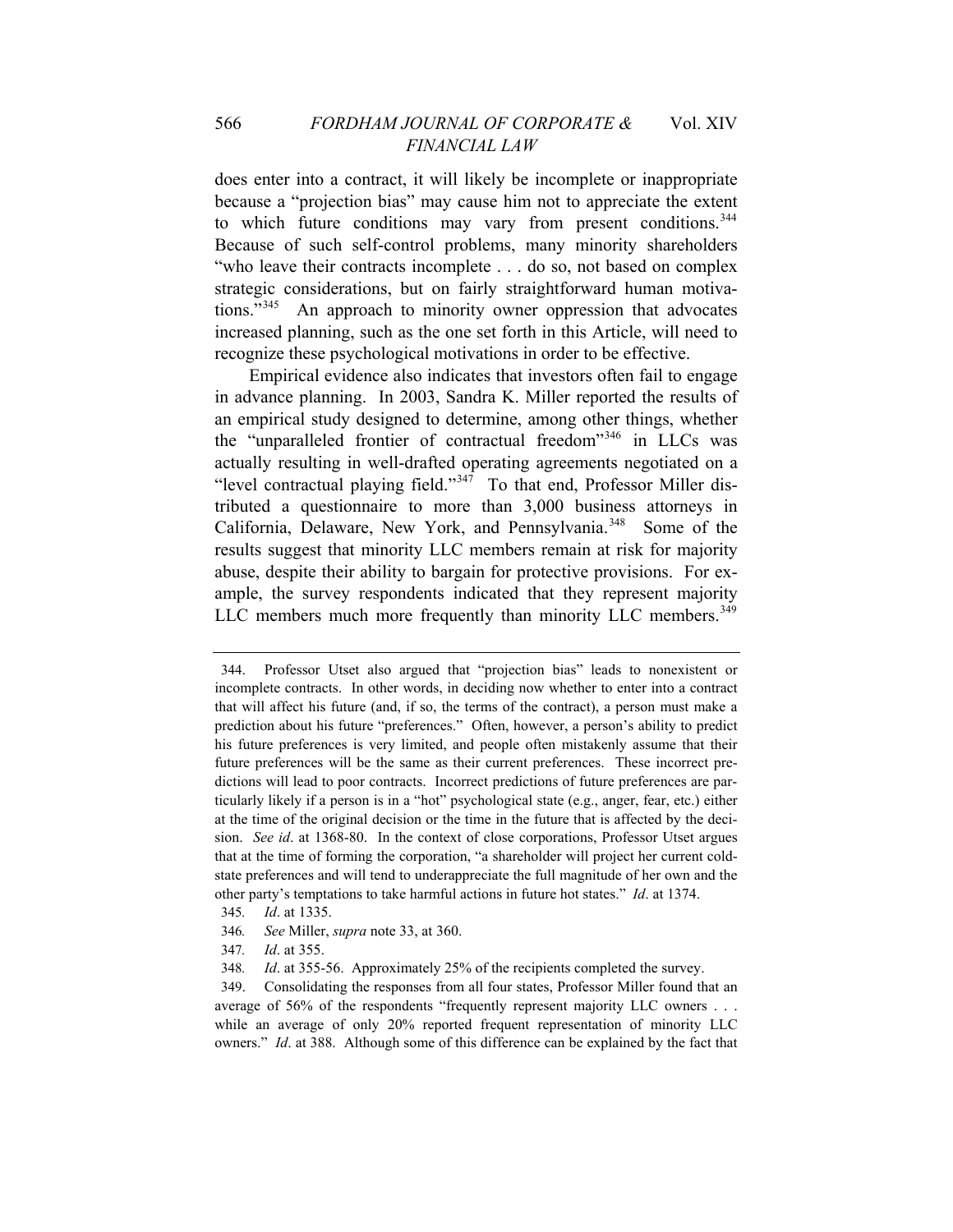### 2009 *EAT YOUR VEGETABLES* 567 *(OR AT LEAST UNDERSTAND WHY YOU SHOULD)*

Also, only 8% of the respondents indicated that their "usual" LLC operating agreement "contains an absolute buy-out provision exercisable by minority owners," but  $73\%$  of the respondents said that it did not.<sup>[350](#page-77-0)</sup> Tellingly, 20% indicated that their "usual" operating agreement gives the "majority owners the absolute right to force the LLC to buy them out at the fair market value."[351](#page-77-1) The study also suggested that many practitioners are unfamiliar with the "default" buy-out rights of LLC members, as very high percentages incorrectly answered questions concern-ing their states' LLC statutes on this topic.<sup>[352](#page-77-2)</sup> Further, only about  $14\%$ of the respondents indicated that their "usual" operating agreement allows for judicial dissolution of the LLC upon illegal, fraudulent or oppressive conduct.<sup>[353](#page-77-3)</sup> Finally, more than two-thirds of the respondents believed that "many" operating agreements "are based on form agreements that are not extensively negotiated."[354](#page-77-4)

Although Professor Miller cautions against drawing broad generalizations from a limited study, these results are sobering. She believes continued judicial monitoring will be necessary because greed and selfinterest can flourish in contractarian relationships, especially where there is unequal bargaining power.<sup>[355](#page-77-5)</sup>

*Problems with Special Close Corporation Statutes.* Many statutes for close corporations do not apply unless the corporation elects to be governed by the statute, or "opts in."[356](#page-77-6)This is unfortunate because it is

many LLCs have only one member (who, of course, would be the "majority" member), Professor Miller nonetheless found this disparity "somewhat disturbing, both because of the traditional vulnerability of the private minority investor and also because of the statutory and judicial emphasis on, and deference to, the contractual operating agreement." *Id*.

<sup>350</sup>*. Id.* at 391.

<span id="page-77-1"></span><span id="page-77-0"></span><sup>351</sup>*. Id.* To be fair, Professor Miller points out that, due to the wording of the questions and other factors, it is "difficult to draw clear conclusions about practitioners' practices regarding buy-out clauses." *Id.*

<span id="page-77-2"></span><sup>352</sup>*. See id*. at 392-93.

<sup>353</sup>*. Id*. at 397.

<sup>354</sup>*. Id.* at 399.

<span id="page-77-5"></span><span id="page-77-4"></span><span id="page-77-3"></span><sup>355</sup>*. See id.* at 404. Although an initial goal of the contractarian movement was to limit unwarranted judicial interference, even-handed judicial review is now more important due to flexible statutes. *Id.*

<span id="page-77-6"></span><sup>356</sup>*. See supra* note 240. One professor finds that the opt-in requirement is "inconsistent with a remedial approach to close corporation laws and is a mistake." Bradley, *supra* note 17, at 820. Further, the opt-in requirement "preclude[s] the realization of the remedial goals in nonelecting corporations." *Id*. at 843.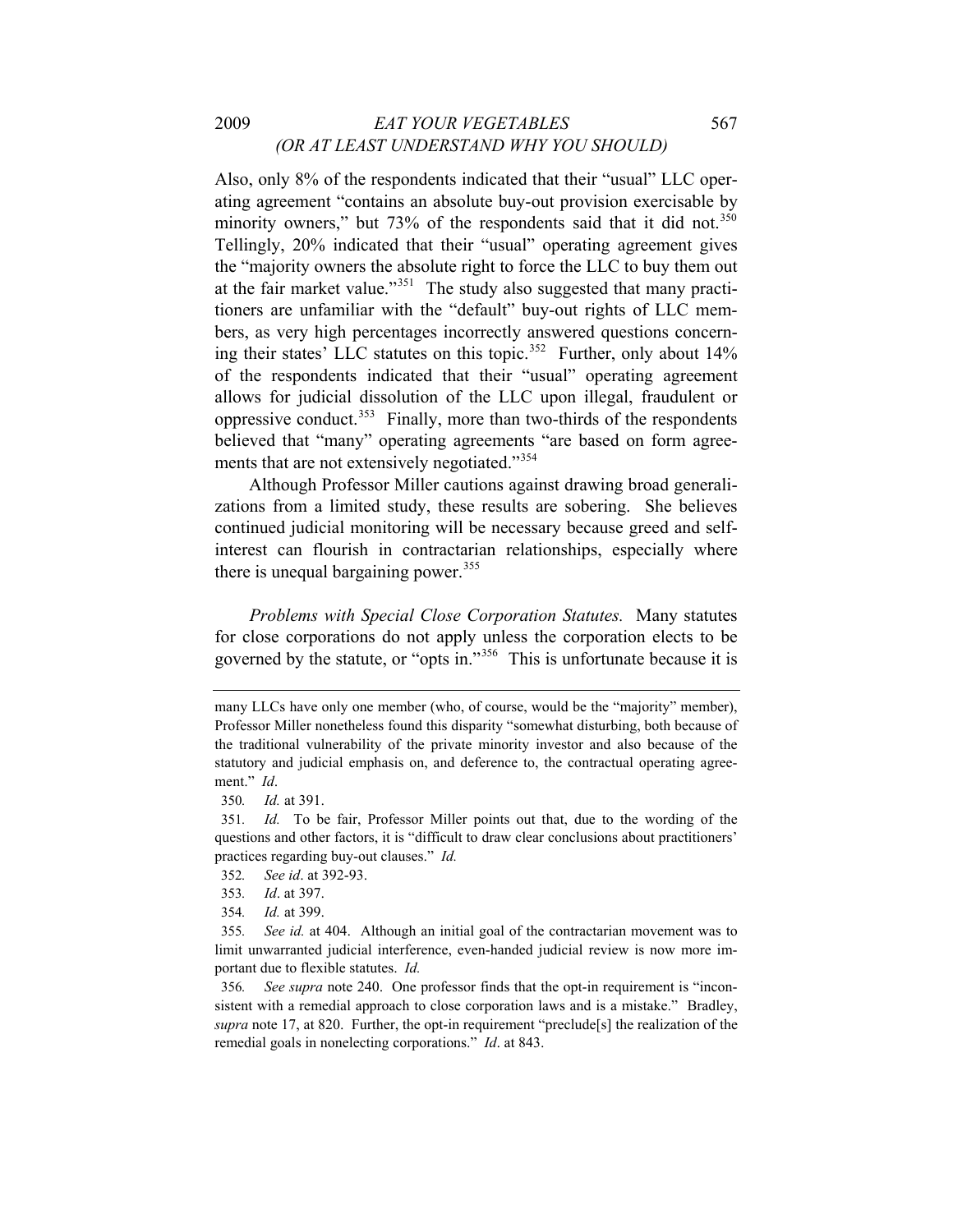### 568 *FORDHAM JOURNAL OF CORPORATE &* Vol. XIV *FINANCIAL LAW*

likely that the shareholder who has done little or no planning – and thus is probably a shareholder in a corporation that has not elected statutory close corporation status – is the one that needs the most protection from his lack of foresight. Furthermore, even if a corporation does "opt in," there are few default rules that come with this election: "these statutes simply enable the parties to create contracts or to specify in the corporate charter a panoply of options that deviate from the standard format of corporate governance. These 'self help' provisions"<sup>[357](#page-78-0)</sup> give the parties little guidance on *what* they should do, except hire an attorney.

#### III. PROPOSALS

#### *A. General Considerations*

*What Does the "Typical" Minority Owner Want? Do We Know?* It is easy to list several ideas a prospective minority owner should consider: an employment agreement; a buy-sell agreement; a provision in the articles of incorporation allowing the minority to dissolve the business upon certain events; a guarantee of representation on the managing body of the business; and a veto power over certain major business deci-sions.<sup>[358](#page-78-1)</sup> These ideas are important because both the corporation and the LLC otherwise provide the majority with many ways to abuse the minority.

Upon reflection, however, it seems these ideas may be appropriate only for the "typical" closely held business, i.e., one with two to four founders, all of whom are actively involved in management and expect to have an "equal say" in business decisions. While this type of closely held business is certainly common, it is by no means the only type. What about businesses with more centralized management and passive investors? What about businesses that are investment vehicles for sophisticated owners? What about businesses owned by the descendants of the original founders? Is it possible to create a "one size fits all" solu-

<span id="page-78-0"></span><sup>357.</sup> Siegel, *supra* note 10, at 385; *see also* Bradley, *supra* note 17, at 830 ("The election to be a close corporation alone does not assure the realization of shareholder expectations. Governance, employment, salary or other economic-return allocation rights are not automatically prescribed for individual shareholders. A bargain must still be struck . . . ."); Karjala, *supra* note 226, at 691-92 (arguing it is difficult or impossible to "determine a 'default setting' for closely held enterprises that better meets the parties' expectations than does the general law").

<span id="page-78-1"></span><sup>358</sup>*. See supra* notes 119-78 and accompanying text.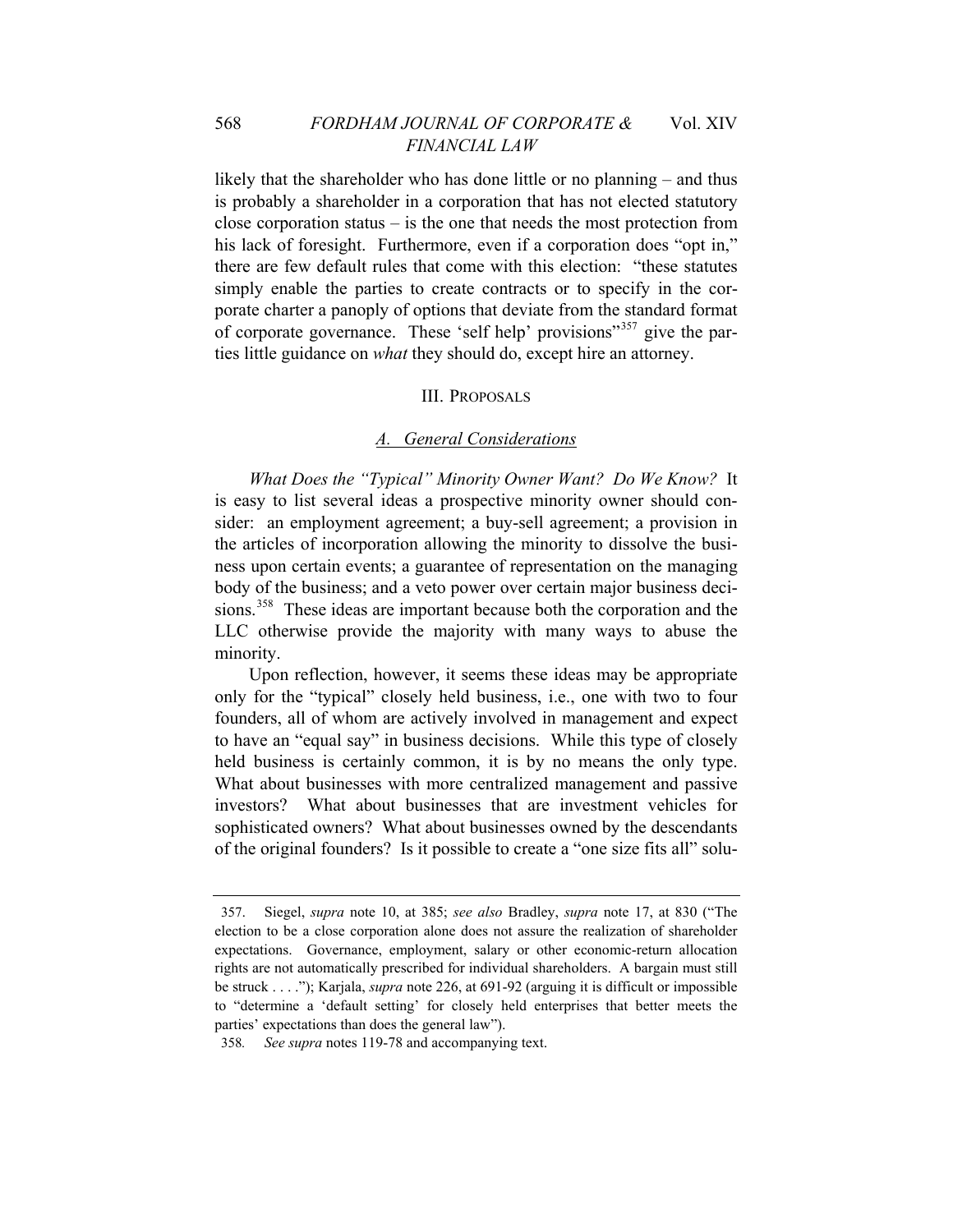tion that addresses more than a few topics, $359$  or must we further differentiate closely held businesses, not by whether they are corporations, LLCs, or something else, but by their management and ownership characteristics? Is it feasible to create different default rules for different types of businesses?

*Different "Management Styles" in Different Businesses.* In a 1997 article,<sup>[360](#page-79-1)</sup> Professors Dale Oesterle and Wayne Gazur proposed rejecting the current "bizarre system of small business classification"<sup>[361](#page-79-2)</sup> in favor of a new type of business entity: the limited liability entity (LLE). The authors envisioned an LLE statute that would provide three sets of default rules from which business owners could choose when forming an LLE: one for firms where all of the equity owners are active in the business ("Type I businesses"); one for firms with several active equity owners and some passive investors ("Type II businesses"); and a third for firms with a substantial number of "sophisticated," but passive in-vestors ("Type III businesses").<sup>[362](#page-79-3)</sup> The goals of this system would be to "minimize the confusion of parties who are not legally sophisticated, and . . . minimize the opportunities for deceit."<sup>[363](#page-79-4)</sup>

For the Type I businesses, the authors envisioned a "modern adaptation of the rules of a general partnership,"[364](#page-79-5) but with limited liability. The authors suggested, among other things, that the Type I default rules would provide (in most cases, absent a contrary agreement) that: (1) all owners participate equally in the management of the firm; (2) all owners receive equal salaries; (3) that any payments in return of one owner's capital must be made to all owners; (4) if an owner becomes incapacitated or dies, he or his estate could require the company to redeem his ownership interest; (5) ownership interests are not freely transferable; (6) a majority of the owners must agree to "major firm decisions"; and (7) managers owe a duty of loyalty.<sup>[365](#page-79-6)</sup> Importantly, an owner-manager's

<span id="page-79-0"></span><sup>359.</sup> Professor Moll has attempted to articulate a series of "hypothetical understandings" concerning dividends where close corporation shareholders have failed to articulate or formalize their "understandings" on this issue. Moll, *Dividend Policy*, *supra* note 17, at 876; *see id*. at 876-923.

<span id="page-79-1"></span><sup>360.</sup> Oesterle & Gazur, *supra* note 56.

<span id="page-79-2"></span><sup>361</sup>*. Id.* at 104.

<span id="page-79-4"></span><span id="page-79-3"></span><sup>362</sup>*. Id.* at 131.

<sup>363</sup>*. Id.* at 129.

<span id="page-79-5"></span><sup>364</sup>*. Id.* at 145.

<span id="page-79-6"></span><sup>365</sup>*. Id.* at 145-46.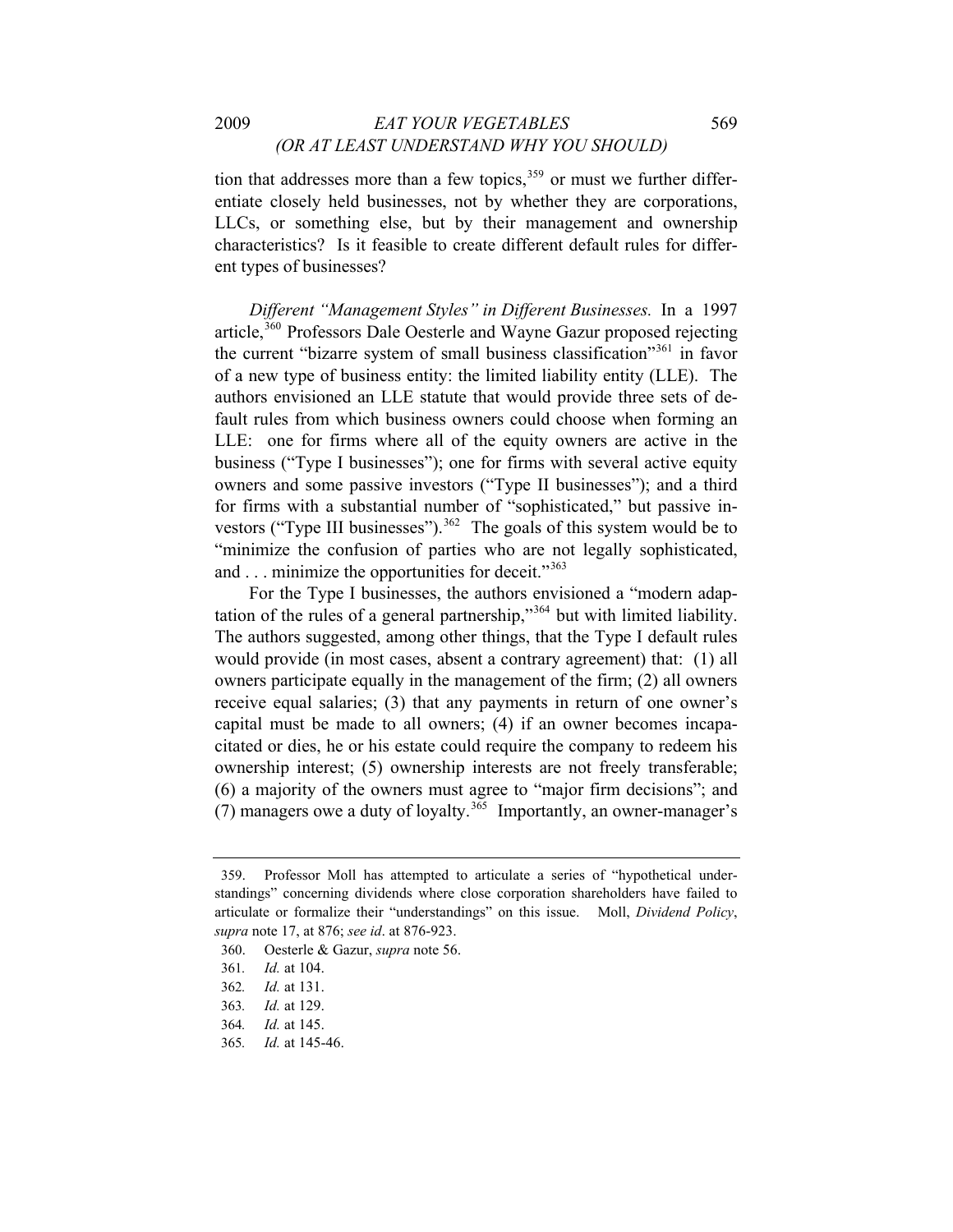removal for cause would allow the firm to stop paying his salary, and pay a "risk-free rate of return" on his capital account or force the removed manager to leave the firm for a cash payment equal to his "allocated share of the firm's assets, based on liquidation values and net of damages caused by his or her misconduct."[366](#page-80-0) However, if an ownermanager were removed without cause the default rules would allow him to sue for breach of contract or request a court to dissolve the company.[367](#page-80-1)

As for the default rules for Type II businesses, Oesterle and Gazur felt that the passive investors needed "special protections from opportunistic behavior by the insiders,"[368](#page-80-2) particularly a continuing right to have the firm repurchase their ownership interest for "cash equal to a proportionate share of the firm's value."[369](#page-80-3) The precise nature of this put option could be controlled by contract, particularly if it was triggered by any misconduct by the insiders. Other important provisions would: (1) impose on the insiders a duty to report periodically to the passive investors, (2) subject the insiders to duties of loyalty, and (3) require the insiders to refrain from reckless or intentional misconduct.<sup>[370](#page-80-4)</sup>

As discussed above,  $371$  a proposal calling for a new type of business entity, whether in addition to or in replacement of the current forms,  $372$ probably will not receive a warm reception today. Although the current "alphabet soup"<sup>[373](#page-80-7)</sup> of business organizations is confusing and redundant, it is probably here to stay. Nonetheless, this approach does aptly identify different "management styles" of closely held businesses and many default rules that would be appropriate for each. These differences, and the risks prevalent in each, can be used to effectively inform the choices that prospective business owners make. $374$ 

371*. See supra* notes 59-66 and accompanying text.

<span id="page-80-6"></span><span id="page-80-5"></span><span id="page-80-4"></span>372. Oesterle and Gazur did not advocate replacing all of the currently existing business forms with the LLE structure. *See* Oesterle & Gazur, *supra* note 56, at 124.

<span id="page-80-8"></span>374*. See* Oesterle & Gazur, *supra* note 56, at 130 (summarizing the three groups and describing investor and management styles). Type I businesses are comprised of a small number of equity investors all of whom actively participate in the business. *Id.*

<span id="page-80-0"></span><sup>366</sup>*. Id.* at 146.

<span id="page-80-2"></span><span id="page-80-1"></span><sup>367</sup>*. Id.*

<sup>368</sup>*. Id.* at 147.

<span id="page-80-3"></span><sup>369</sup>*. Id.*

<sup>370</sup>*. Id.*

<span id="page-80-7"></span><sup>373. &</sup>quot;The term 'alphabet soup' gained currency in the early days of the New Deal as a description of the proliferation of new [government] agencies such as WPA and PWA." Chrysler Corp. v. Brown, 441 U.S. 281, 286 n.4 (1979).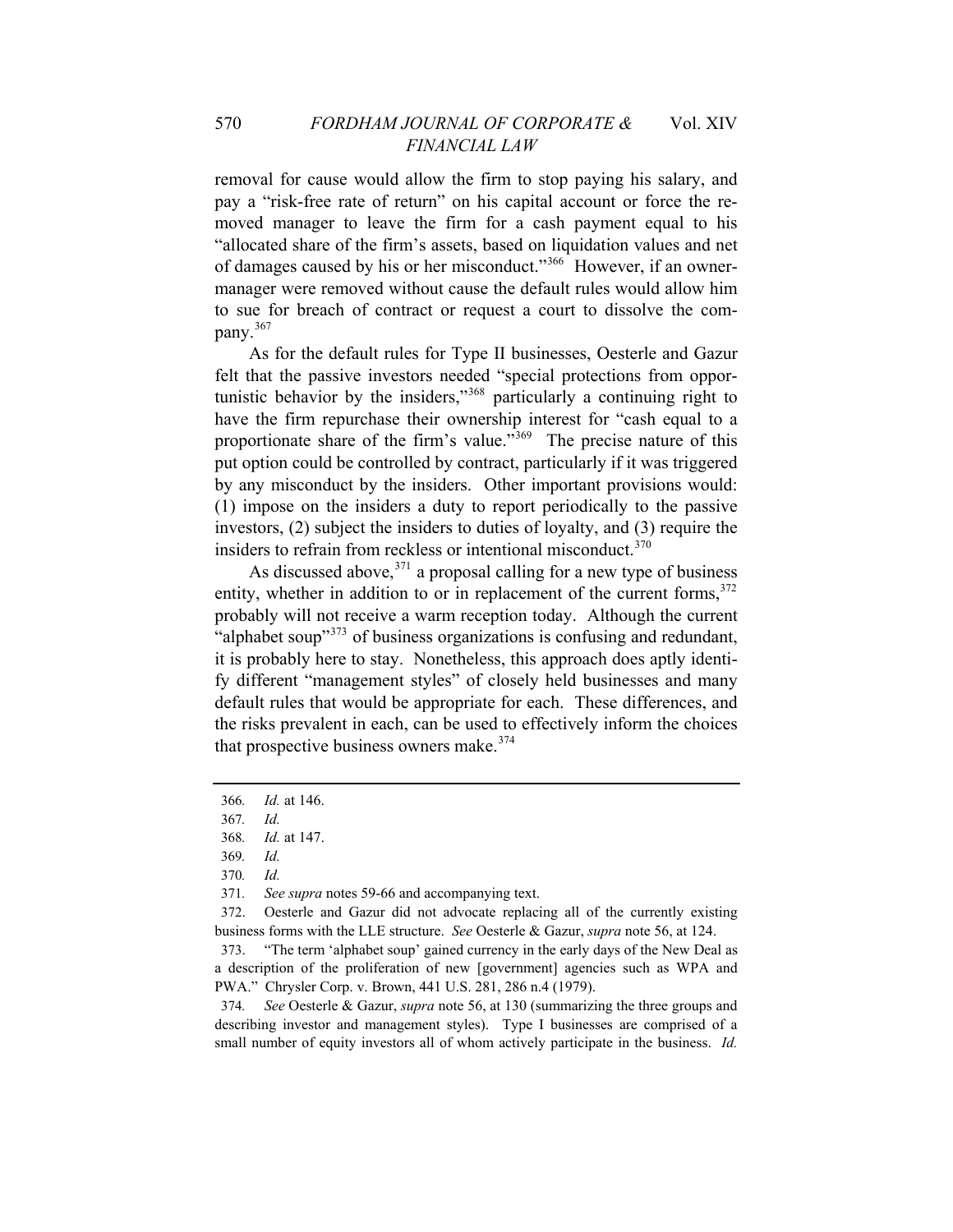# 2009 *EAT YOUR VEGETABLES* 571 *(OR AT LEAST UNDERSTAND WHY YOU SHOULD)*

*Should Prospective Business Owners Be Forced to Engage in Advance Planning? Are Better Default Rules the Answer?* Given that corporations and other business forms exist by legislative grace, the state may impose any conditions on their formation or use as it sees fit. For example, the state could require the prospective owners of all closely held businesses, before forming their business entity, to engage in preformation negotiations or discussions about any or all of the planning techniques discussed above. The state could even go so far as to require that certain agreements or charter provisions be in place before the entity is formed.

Although such an approach may result in many business owners having appropriate protections in place, its pitfalls are overwhelming. Any attempt to *require* negotiations or to mandate certain charter provisions – even if somewhat tailored to the different "management styles" of small businesses – would be both over- and under-inclusive given the myriad and particularized needs of small businesses and their individual owners. For example, although it may be appropriate in many cases to consider whether an employment agreement is needed, this certainly is not always the case – so why should the state require pointless discussions? Also, there certainly will be situations that call for "unusual" planning that would not be reflected in any state requirements. In other words, a finite list of mandated discussions could give prospective business owners the false impression that these are the *only* topics that should be addressed. Moreover, the costs involved in such a system would likely be prohibitive for many prospective business owners in conducting statutorily-mandated negotiations or discussions,  $375$  not to mention the state's costs and difficulties in monitoring compliance.

A possible solution would be to change the various statutory default rules to be more protective of minority owners, but allow the parties to "contract around" those rules if they so choose. This is basically the ap-

Type II businesses include passive equity investors who demand protections from majority control of the business by insiders. *Id.* Type III businesses would be "completely open-ended" due to the sophistication of their owners and their likely use of counsel. *Id.* at 147-48 (discussing the potential for investment bankers and venture capitalists to refine and tailor complex entities to their needs).

<span id="page-81-0"></span><sup>375</sup>*. Cf.* Thompson, *Corporate Dissolution*, *supra* note 17, at 224 ("For those hearty investors willing to undertake such a search, the costs can be prohibitive, both from the increased involvement of an attorney and the seemingly open-ended nature of trying to protect all participants' interests from all possible evils.").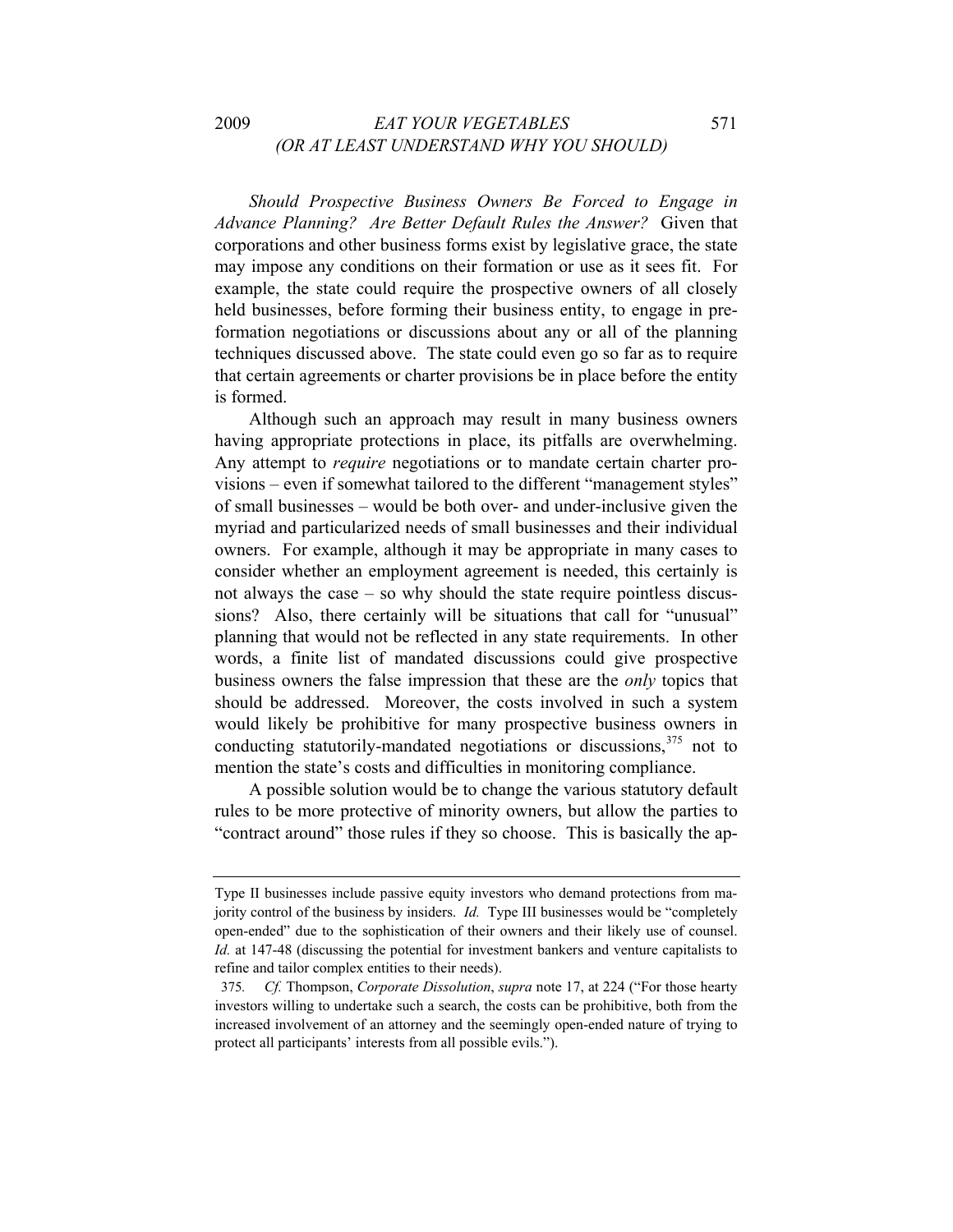proach that Oesterle and Gazur used to create sets of LLE default rules that seem to capture fairly well the risks to the minority owner in businesses with different management styles. One problem, however, is applying those rules to *several different statutes*, which Oesterle and Gazur avoided by using a new business form (the LLE). For example, if a state has separate statutes for corporations, LLCs, and partnerships (and LLPs) and adopts sets of default rules only for Type I and Type II businesses, it must apply those rules to three different statutes, resulting in six different sets of default rules.<sup>[376](#page-82-0)</sup> Given the number and complexity of current business organization statutes, this approach would likely breed more confusion than assistance. And this assumes that we only need two sets of new default rules.

More importantly, would legislatures be good at writing default rules to protect minority owners without unduly burdening the majority's right to some "selfish ownership"[377](#page-82-1) or giving the minority a *weapon* rather than a shield? Outside of partnership statutes and a few other examples, there isn't much reason to believe that legislators would be. After all, the "law assumes that parties know their own interests best."[378](#page-82-2) Even if it were otherwise, the costs to determine what the default rules should be and evaluating them over time – probably based only on anecdotal evidence – would likely be high. For these reasons, today there are few statutory attempts at rules that are *themselves* protective of minority shareholders or LLC members, other than involuntary dissolution statutes; most statutes instead allow shareholders

<span id="page-82-0"></span><sup>376</sup>*. See* Oesterle & Gazur, *supra* note 56, at 127-28. To be fair, RUPA would like not require much modification because its default rules are more protective of a minority owner than are corporate and LLC statutes. *See supra* notes 68-78 and accompanying text.

<span id="page-82-1"></span>be, for the classic fiduciary concept is incompatible with the principle that stockholder majorities shall effectively govern." *Id.* at 1015. 377. Wilkes, 353 N.E.2d at 663 (citing Alfred Hill, *The Sale of Controlling Shares*, 70 HARV. L. REV. 986, 1013-15 (1957)). According to Professor Hill, insiders owe a fiduciary duty to minority shareholders to refrain from engaging in "selfishly motivated conduct which exceeds certain bounds of fairness," such as overcharging the corporation for property or services, freezing minority stockholders out of the enterprise, or devising a corporate transaction "which is technically legal but yields what are deemed unconscionable advantages to the insiders." Hill at 1014-15. "[I]t is clear that the controlling stockholders are not fiduciaries in the strict sense; and indeed they could not

<span id="page-82-2"></span><sup>378.</sup> Dalley, *supra* note 288, at 205.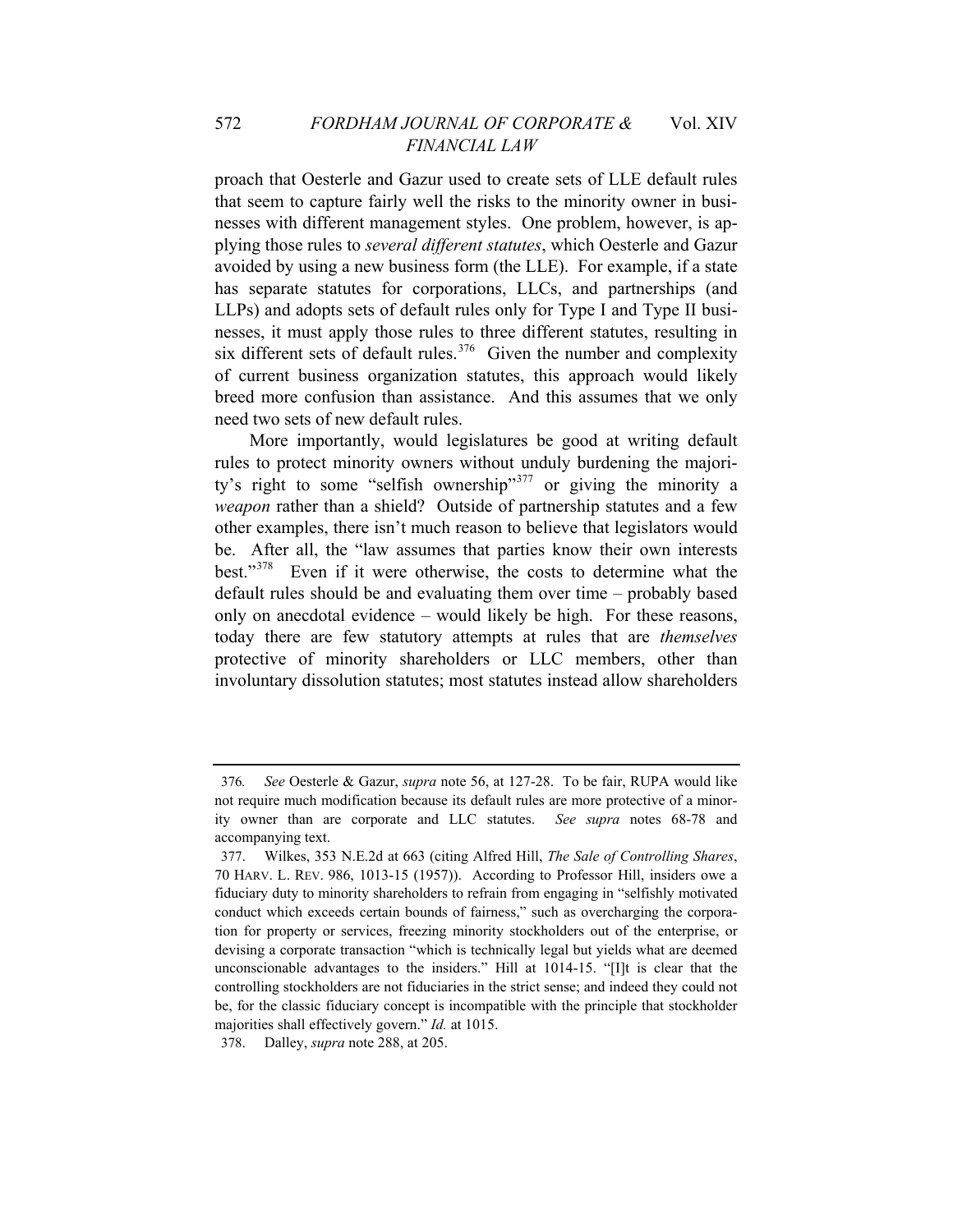or L LC members to *create* protective provisions without concern about their enforceability.<sup>379</sup>

"human" motivations such as procrastination that may cause business own ers to fail to adequately plan. This approach recognizes that the best person to decide what a small business owner needs is the owner himself. So perhaps the best the state can do from an *ex ante* perspective is to make sure that prospective business people are *adequately warned* of the risks that they are undertaking, and then rely on the fact that most people will act in their rational self-interest to protect themselves from these risks to the extent that they feel appropriate. Although it is true that this should be the job of lawyers and that many people still will not do what is "good for them," under the current system prospective business owners too often rush headlong into business without appreciating these risks, or even being aware of them at all. This needs to change. States also need to make it much easier and less expensive for business owners to engage in advance planning. Lastly, we must also provide incentives to reduce the

*Would a "No Fault Divorce" Statute Be a Better Idea?* Professor John H. Matheson and R. Kevin Maler recently proposed a model statute that would function like a "statutory buy-sell agreement" for all nonpublic companies. [380](#page-83-0) Essentially, this proposed statute would give a minority shareholder a "put" option to require the company to repurchase all (but not less than all) of his shares at any time for any or no reason.[381](#page-83-1) Generally, the purchase price of the stock would be at its *fair market* value, including discounts for "minority and marketability reasons."[382](#page-83-2) However, if the sale were "in connection with the resignation or removal of the [minority] owner as a director, officer, manager, or employee of the business," then *full value* (i.e., no discounts) must be paid.<sup>[383](#page-83-3)</sup> Payment would be made in cash, unless the company convinced a court that a cash payment was impractical, in which case the court would determine the payment terms.<sup>[384](#page-83-4)</sup> Also, the company would have a "call" option to purchase all (but not less than all) of the minority

<span id="page-83-0"></span><sup>379</sup>*. See supra* notes 356-57 and accompanying text.

<sup>380.</sup> Matheson & Maler, *supra* note 173, at 691.

<sup>381</sup>*. Id.*

<span id="page-83-2"></span><span id="page-83-1"></span><sup>382</sup>*. Id*. at 694.

<span id="page-83-3"></span><sup>383.</sup> *Id.* at 692.

<span id="page-83-4"></span>*id.* 384*. See*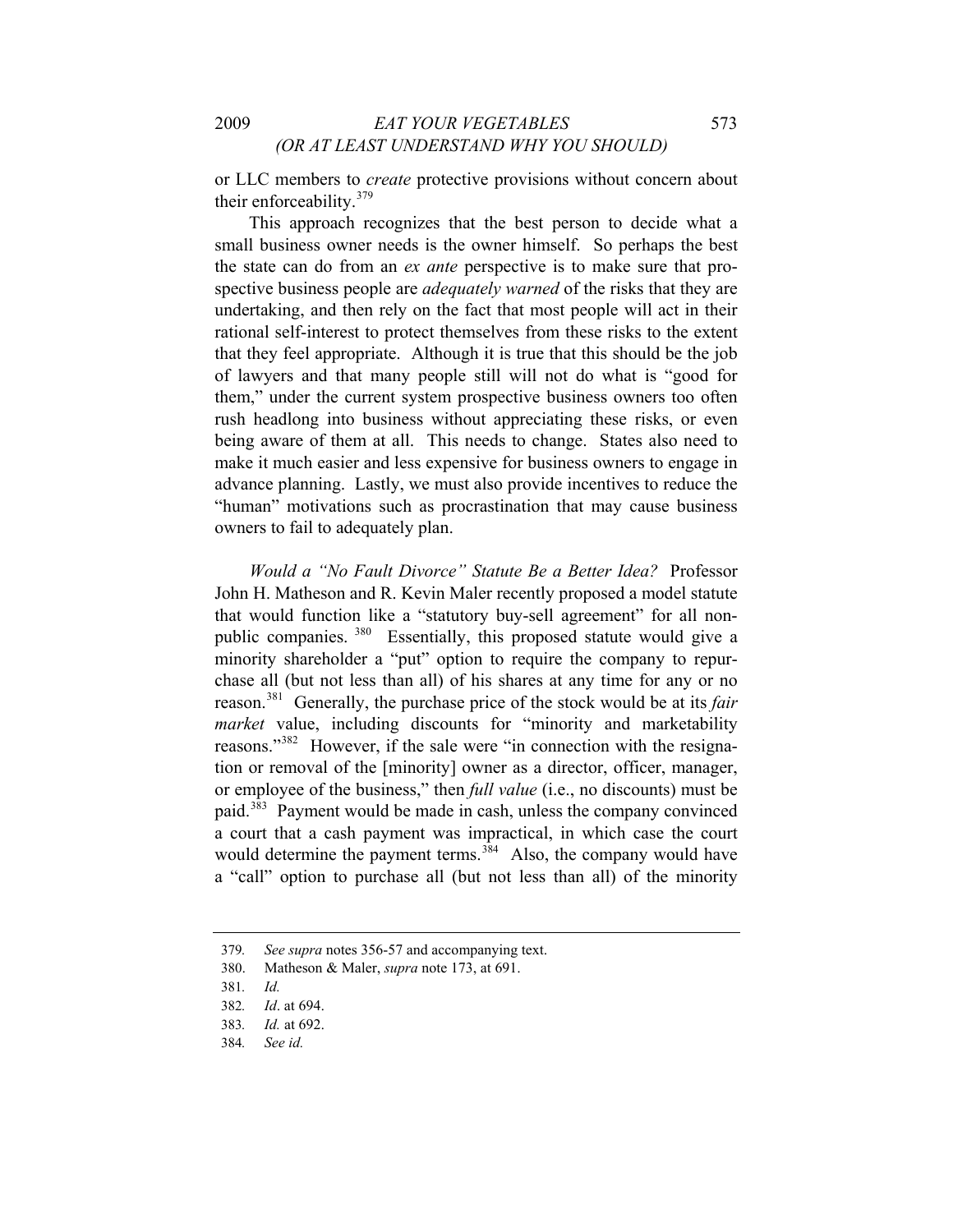shareholder, but if the shareholder "prefers a buyout, the incentive to litiga te is in most cases reduced to the amount of the discount" between shareholder's shares at any time for "full value" in cash.<sup>[385](#page-84-0)</sup> In either case, the price (either fair market value or full value) would be determined by the parties or, if they could not agree, by one or more appraisers.[386](#page-84-1) This statutory buy-sell provision would not apply if the parties had a written buy-sell agreement.<sup>[387](#page-84-2)</sup> It also would not preempt any remedies for oppression otherwise available to a minority full value and fair market value.<sup>[388](#page-84-3)</sup>

[counseling." In other words, if the parties can be required to e](#page-84-4)ngage in some examination of their objectives, understandings, and concerns before starting a business, the chances for later strife decrease. [This approach is rather attractive: it would provide the minority](#page-84-3)  [shareholder who did not engage in advance planning with a built-in "exit](#page-84-3)  [strategy" and remove the problem of having to litigate whether the](#page-84-3)  [majority's acts were oppressive. Still, by focusing exclusively on a buy](#page-84-3)[out remedy and the termination of the minority shareholder's interest in](#page-84-3)  [the business, this approach seems too concerned with "the end" and not](#page-84-3)  [concerned at all with the parties' relationship before that point. As dis](#page-84-3)[cussed above, a buy-out may not be an appropriate remedy if the busi](#page-84-3)[ness has struggled for many years and now is about to "take off."](#page-84-3)<sup>389</sup> In [such a case, the present value of the business may not be an accurate](#page-84-4)  [measure of its actual worth to the owners. In sum, this approach seems](#page-84-4)  [part of a still-to-be-discovered comprehensive approach. While admira](#page-84-4)[ble, it is not complete; it makes it easier to get a "no-fault divorce,"](#page-84-4)<sup>390</sup> [but does not give the marriage a better chance of succeeding in the first](#page-84-4)  [place. A more comprehensive approach would involve "pre-marital](#page-84-4) 

# *B. A Proposed Approach*

The following section: (1) proposes a method to systematically inform prospective owners of closely held businesses about the dangers of oppression, common forms of planning that may address those dan-

<sup>385</sup>*. Id.*

<span id="page-84-0"></span><sup>386</sup>*. Id.*

<sup>387</sup>*. Id.* at 695.

<span id="page-84-3"></span><span id="page-84-2"></span><span id="page-84-1"></span><sup>388</sup>*. Id*. at 697. Litigation to establish oppression would still be necessary if the shareholder wanted relief other than a buy-out.

<sup>389</sup>*. See supra* note 302 and accompanying text.

<span id="page-84-4"></span><sup>390</sup>*. See* Matheson & Maler, *supra* note 173, at 699.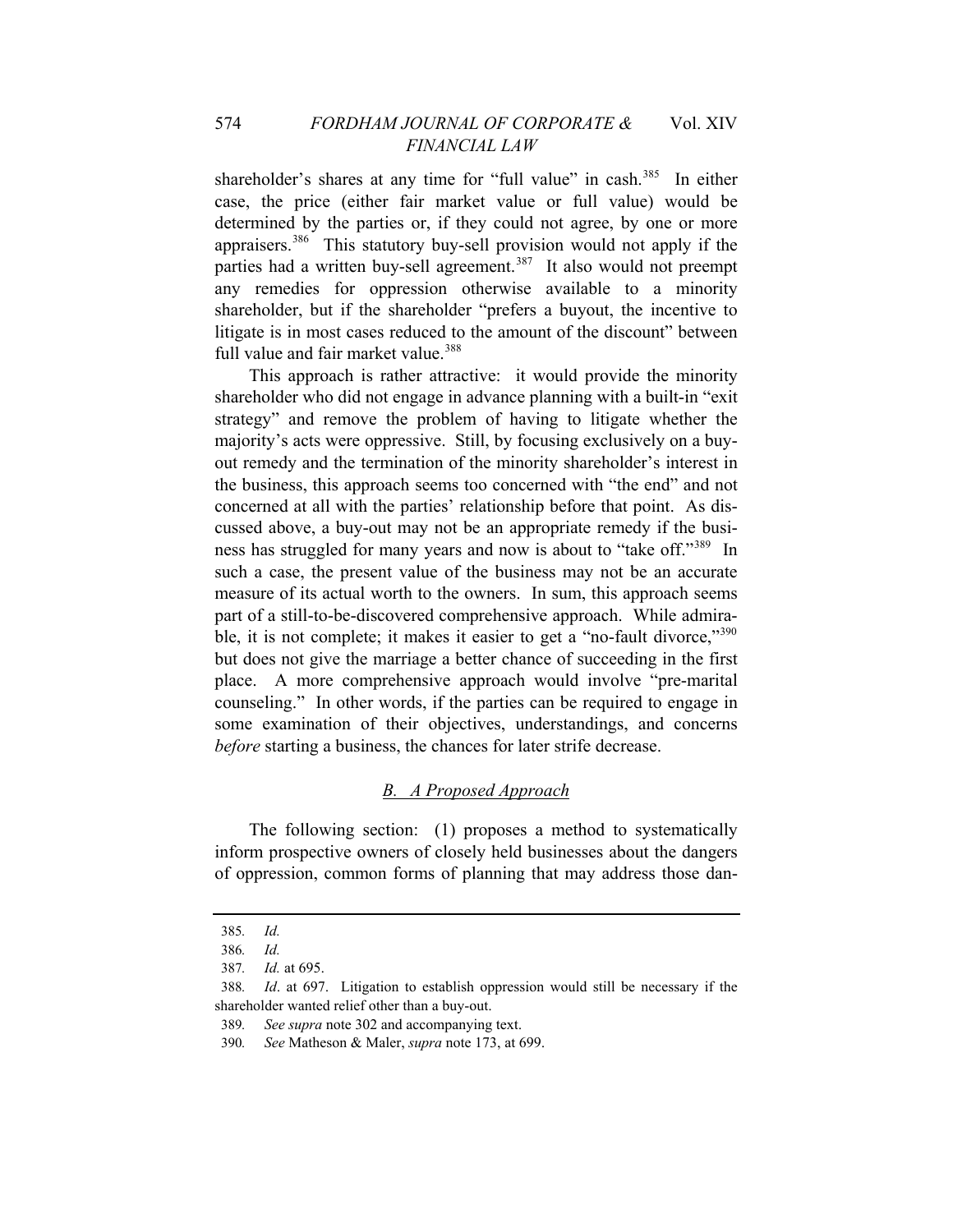# 2009 *EAT YOUR VEGETABLES* 575 *(OR AT LEAST UNDERSTAND WHY YOU SHOULD)*

addressing the problem of minority owner oppression can be perfect, however, the following also considers some shortcomings of this approa ch and argues that fiduciary-duty analysis and oppression statutes gers, and the importance of consulting an attorney when forming a business; (2) proposes a method to track confidentially the "choices" that prospective owners make; (3) suggests that the statistical results of those choices should be compiled and made known to future prospective business owners to guide them in making their own choices; (4) argues that several different "standard form" agreements and provisions should be made easily available without cost to prospective business owners (with, of course, conspicuous warnings that form agreements should not be used blindly without the assistance of counsel); and (5) argues that more continuing-education programs concerning advance planning are needed. The following section further considers the benefits of LLPs and revisits the question of whether default rules that are protective of minority business owners may some day be realistic. Because no system for must remain in place.

those persons constitute all of the persons who are currently contemplated to be owners,  $391$  it should refuse to accept for filing any business's *Educating Prospective Business Owners: a "Buyer-Beware" Approach.* As argued throughout this Article, prospective business owners often are unaware of the risks of oppression in closely held businesses. As such, a central suggestion made in this Article is that before any business organization whose existence requires a state filing may be formed, all of the prospective equity owners of the organization must be required to read and sign a "warning" document. This document would be prepared by the state government, reviewed periodically by the state's bar association (or an appropriate subcommittee thereof) for accuracy and made available on the web site of the state agency that handles business formations (typically the secretary of state). Until the secretary of state receives a copy of the document that is signed by all of the prospective owners of the business, along with a representation that charter documents.<sup>392</sup> Importantly, this filing process would not allow

<sup>391.</sup> If the contemplated business will have only one owner, then these warnings would be unnecessary.

<sup>392.</sup> Professor Utset argues that any change to the incorporation process should not increase the chance that prospective investors would be subject to pre-incorporation (promoter) liability. For that reason, he suggests a two-tier incorporation process in which corporations would continue to be easily formed – and thus get the immediate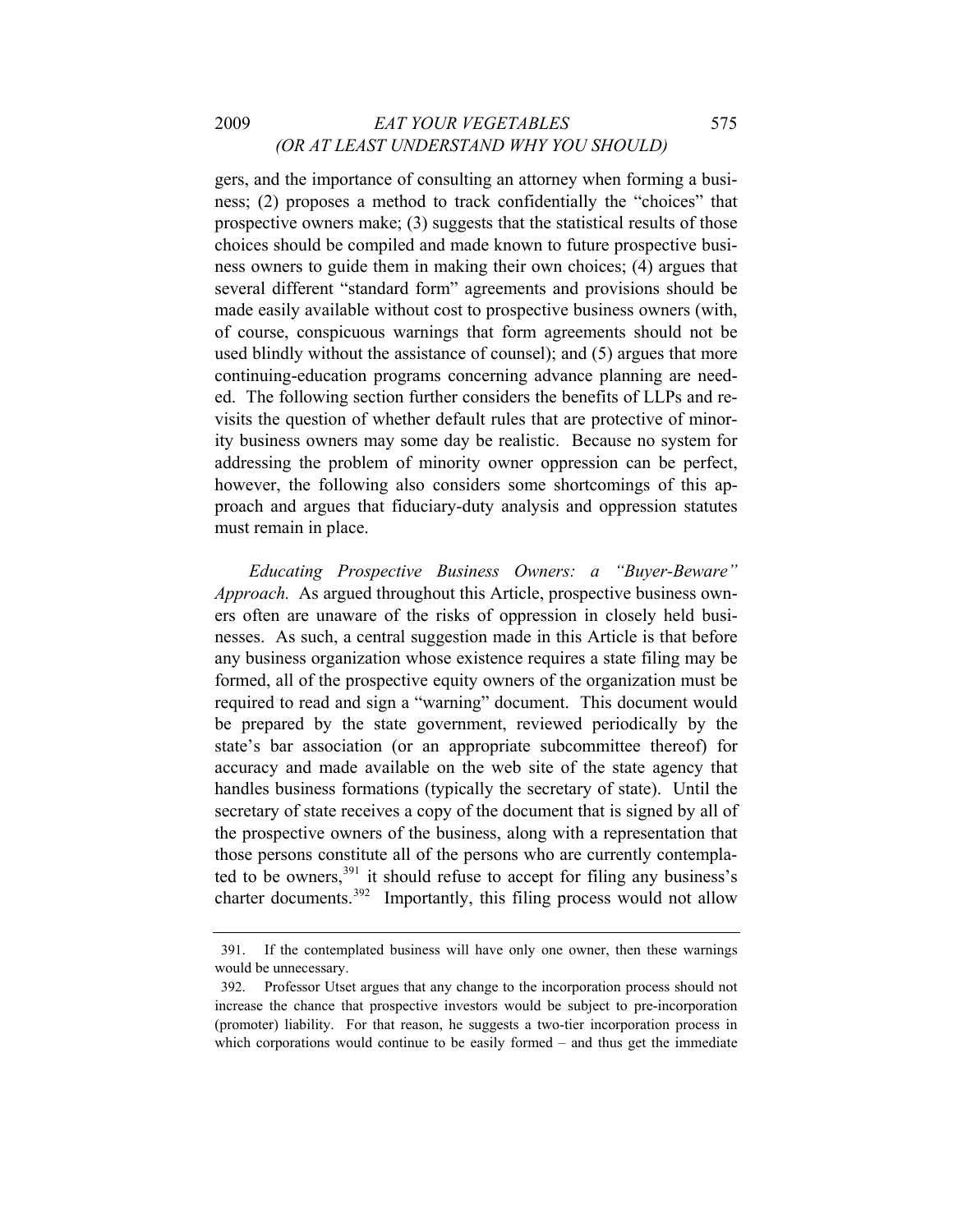the state to reject a filing if the prospective owners chose to ignore the advice; instead, it only would require them to acknowledge that they have been made *aware* of the information contained in the document. In this sense, it is akin to the Surgeon General's warnings on packages of cigarettes, as opposed to an unenforceable ban on smoking.

What information should the warning document contain? Appendix A to this Article contains a prototype of such a document loosely based on Michigan statutes, but an explanation of the general principles that should be used to guide the drafting process is in order. First, the document should advise the prospective owners that even though they can form a business organization without an attorney, the state strongly suggests that they hire an attorney.<sup>[393](#page-86-0)</sup> It should also advise them that they should consult an attorney who is experienced in business law and that they should be aware that such an attorney likely will be engaged to represent the *business* rather than the individual owners.<sup>[394](#page-86-1)</sup> Thus, the warning should advise that each of the prospective owners should consider engaging separate counsel.

Here, a reader of the document who is either relatively unsophisticated or unwilling or unable to spend money on attorney fees may become alarmed; he may wonder whether he is able to afford to form a business and whether the process is overly complicated and time consuming, making the business formation infeasible. As such, the warning should state that there are several issues that the prospective owners should discuss among themselves before visiting an attorney (if they choose to do so) and, to the extent that they can work out some of the issues among themselves, they will save money on attorney fees.<sup>[395](#page-86-2)</sup>

Clients on tight budgets can do much of the initial discussion on their own. The

benefit of limited liability. However, the second tier, which could be "used as a vehicle to provide disclosure to shareholders about applicable default rules and to address potential shareholder procrastination," would involve the filing of an amendment to the articles of incorporation. The second tier could also be used to educate shareholders about the dangers of minority oppression and give them a forum to discuss their respective expectations concerning the business. Until the amendment is filed, Professor Utset's envisioned system would allow any shareholder to dissolve the corporation at will for any or no reason. Utset, *supra* note 8, at 1392-93.

<span id="page-86-0"></span><sup>393. &</sup>quot;Minority participants should be informed of the importance of retaining legal counsel at the inception of the business rather than later on, and of drafting buy-out provisions and other protections necessary in the event of a future disagreement." Mi ller, *supra* note 33, at 407*.*

<span id="page-86-1"></span><sup>394.</sup> 4*. See supra* note 3.

<span id="page-86-2"></span><sup>395.</sup> 5. As Professor Kleinberger wrote: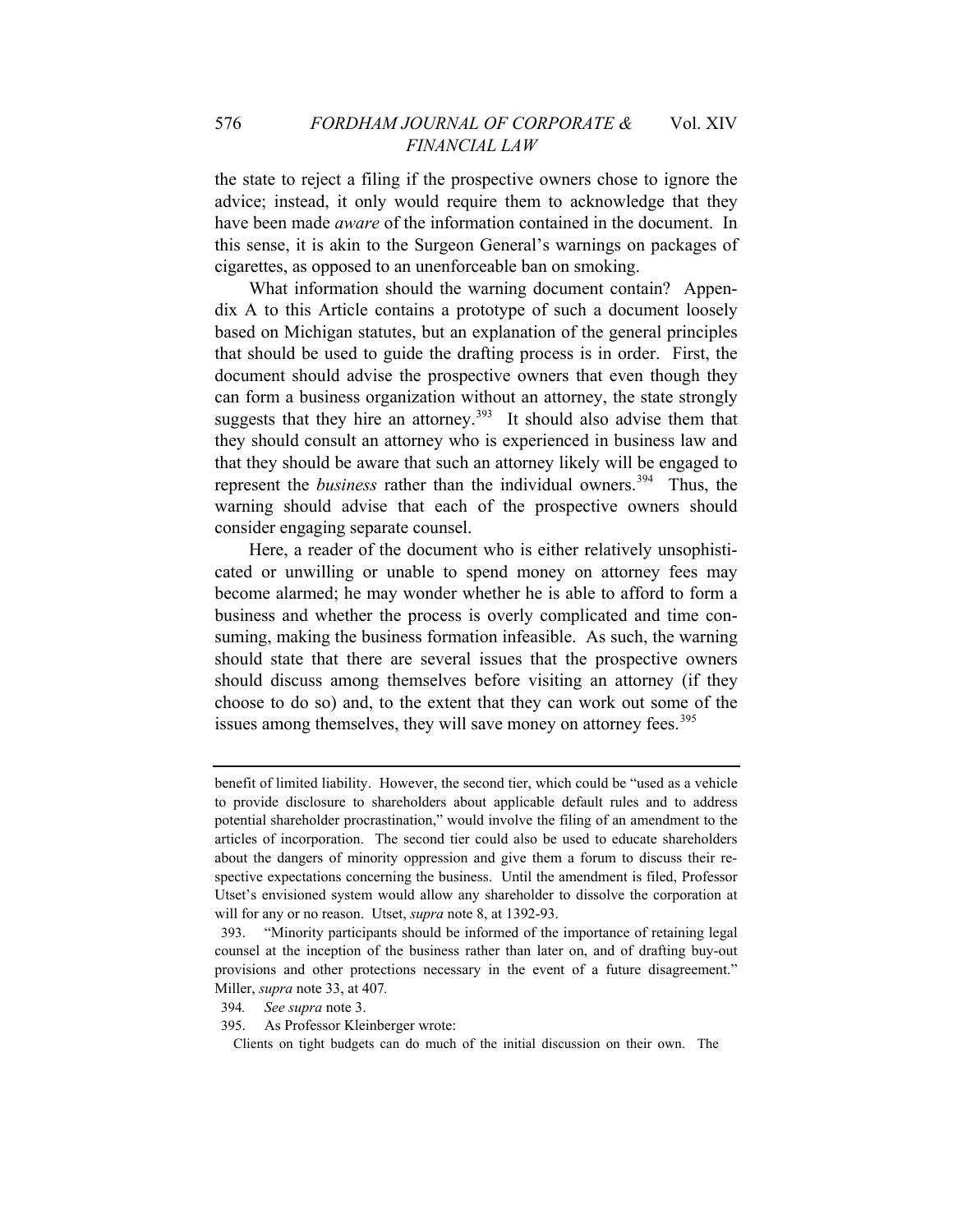### 2009 *EAT YOUR VEGETABLES* 577 *(OR AT LEAST UNDERSTAND WHY YOU SHOULD)*

Next, the warning would be divided into two sections, one for Type I businesses and one for Type II businesses. This distinction would apply regardless of whether the parties were contemplating forming a corporation, an LLC, or some other entity. After explaining the differences between these different types of businesses, the document would direct the reader to the appropriate section explaining the risks and plan-ning opportunities associated with each.<sup>[396](#page-87-0)</sup>

For Type I businesses, the document would explain the assumptions that are being made about the parties' expectations. These assumptions would include that each owner expects to: (1) be employed by the business and draw a reasonable salary; (2) have an "equal voice" in business decisions, similar to a member of the board of directors in a corporation, a member in a member-managed LLC, or a manager in a managermanaged LLC; and (3) have his equity repurchased by the company if he were to be fired, die, etc. The document would then explain how the statutory default rules in place (both for corporations and for LLCs) would not protect those expectations if one of the minority owners had a falling out with the majority owners. The document would also briefly explain the various planning techniques that would address those concerns (again, both for corporations and LLCs). In an effort not to appear overwhelming, the document would clearly state that standard form agreements and provisions, which the parties could use as a starting (but not ending) point in their own drafting, are available in the manner described below.

The section addressing Type II businesses would proceed along similar lines. It would begin with a discussion of the assumptions being made about the parties' expectations, divided between the prospective active owners and the prospective passive owners. As for the active owners, the assumptions are likely the same as above: expectations of employment, having a say in management, etc. Thus, the document could refer them back to the sections dealing with Type I businesses.

lawyers can supply a letter describing the issues in plain English terms and giving examples of problematic solutions. The clients can then discuss matters among themselves, and for each issue either reach a tentative agreement on an approach or develop specific concerns for further discussion. The lawyers can then rejoin the process, to clarify and test the understanding and eventually to develop a legal structure to effectuate the business objectives.

Kleinberger, *supra* note 17, at 1166.

<span id="page-87-0"></span><sup>396.</sup> With Type III businesses (firms with a large number of sophisticated, passive equity owners) or other types of businesses where extensive attorney involvement is likely, a warning probably is not necessary.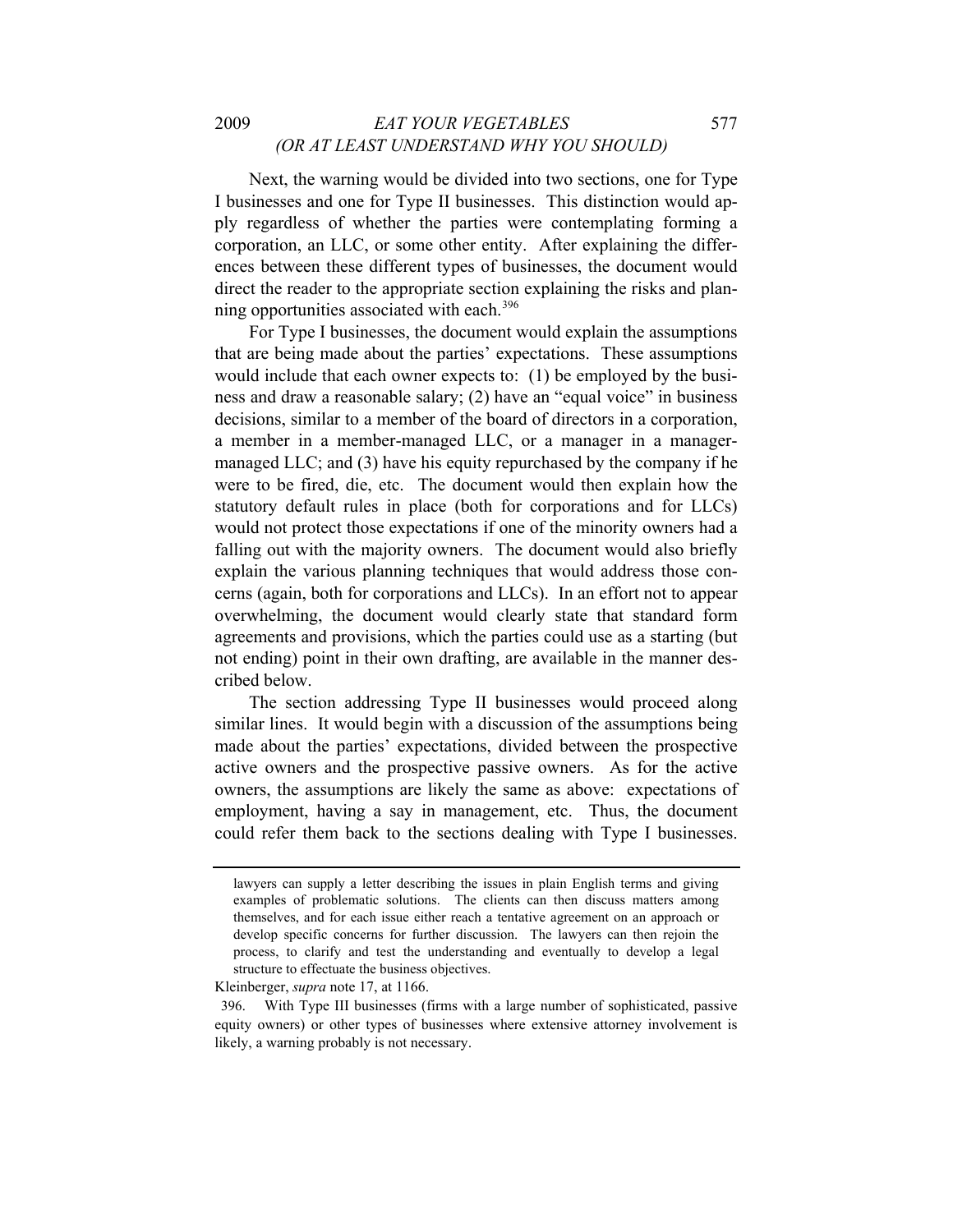would then explain how, even with the ability to sue, these expectations likel y will not be realized if there is a falling out with the other investors The passive investors, while not desiring employment, may or may not wish to serve in some management role, such as serving as a director, but not an officer, of a corporation. They should also consider "special protections from opportunistic behavior by the insiders,"[397](#page-88-0) such as buyout rights triggered on demand or upon specific events, as well as rights to access information about the business. As above, the document they have not engaged in advance planning. It would also describe some of the available methods of planning to protect the owners' interests.

step will be up to them. Again, the document will encourage readers to cons ult with an attorney and will also attempt to allay their fears that The document should not be overly long or unnecessarily complex; if it were, many prospective business owners may be inclined to ignore it or only skim it. It should also be written, for lack of a better term, in plain English with a minimum of legal terminology, a maximum of bullet points and short, declarative sentences. The goal of this document is not to explain the law comprehensively; rather, the goal is to put investors on notice of their risks and some of their options. The next they cannot afford an attorney or that attorney consultations would be a waste of time and money.

late, as the benefits of taking the action may no longer be possible. One method to address procrastination is to include a worksheet where read ers can record the actions that they wish to take and set deadlines, as The other goal of this document would be to encourage readers to overcome their natural procrastination. Studies have shown that, even when a person realizes the benefit of taking an action, he nonetheless is likely to procrastinate in taking the action.<sup>[398](#page-88-1)</sup> Before long, it may be too suggested at the end of Appendix A.

*Measuring the Choices Made by Business Owners and Publishing the Statistical Results.* What choices about advance planning do properly informed small business owners make when they start their businesses? We seem to have very little data on this question, although commentators have argued (without much empirical evidence) that there is a widespread lack of planning in closely held businesses.<sup>[399](#page-88-2)</sup> We can

<sup>397.</sup> Oesterle & Gazur, *supra* note 56, at 147.

<span id="page-88-2"></span><span id="page-88-1"></span><span id="page-88-0"></span><sup>398</sup>*. See generally* Utset, *supra* note 8, *passim.*

<sup>399</sup>*. See supra* note 336 and accompanying text.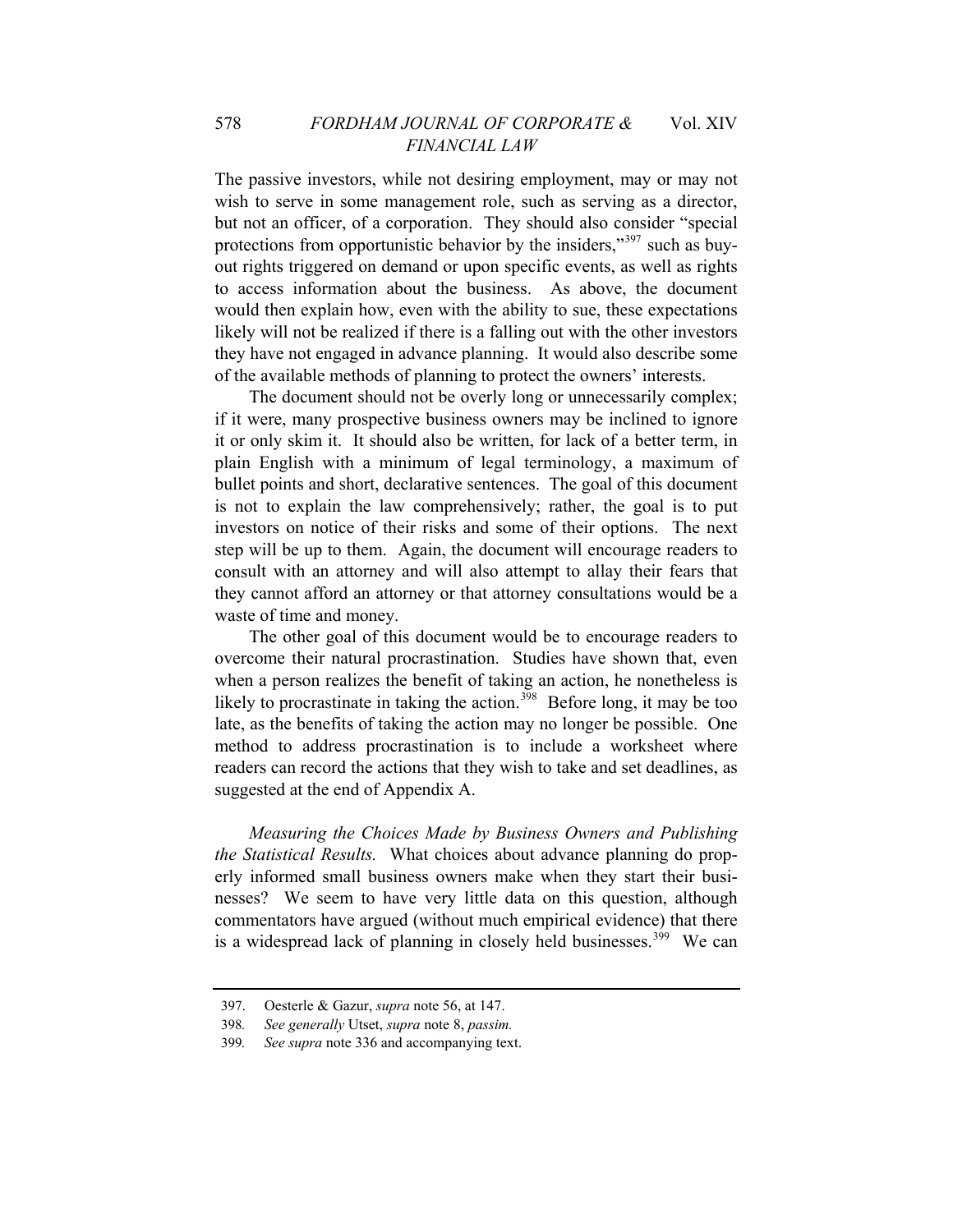# 2009 *EAT YOUR VEGETABLES* 579 *(OR AT LEAST UNDERSTAND WHY YOU SHOULD)*

such agreements unimportant, because the other 80% may not have been sufficiently aware of the need for such an agreement. Statistics thus measure how many corporations do or do not elect to be governed as statutory close corporations under a given state's law, but the evidence that we have about the prevalence of more important planning techniques, such as employment agreements and buy-sell agreements, is mostly anecdotal. How many minority shareholders in closely held businesses have employment agreements and/or buy-sell agreements? We do not really know. Moreover, even if we did know that say,  $20\%$ of the minority owners of Type I businesses obtained employment agreements, that would not necessarily mean that the other 80% found could result in a false impression about the "market voting" on the importance of such agreements.

tant? What could we do with this information? One obvious choice wou ld be to use it to draft "default" rules in the relevant business entity But what if we could be sufficiently confident that all prospective business owners had been given an opportunity to consider the costs and benefits of obtaining an employment agreement and/or a buy-sell agreement? What if we also knew that a high percentage decided to pursue one, thus indicating that the "market" considers these agreements imporstatutes. As discussed above, however, this Article argues against that approach, at least for the time being.

that the resistance of the owners would be too high, and decide not to Instead, a beneficial use of this information would be to use it to educate *other* prospective business owners. For example, if a prospective business owner knew that a high percentage of business owners who have preceded him chose to get an employment agreement and/or a buysell agreement, or undertake other forms of advance planning, he very likely would take notice and seriously consider whether he should do the same. $400$  On the other hand, if he knew that only a very small percentage had chosen to obtain a provision in the articles that would allow dissolution of the business at the request of a minority owner, he may determine that the benefits of obtaining such a provision are too remote, or

<span id="page-89-0"></span><sup>400.</sup> For the argument that observing the contractual choices made – and not made – by parties in the close corporation context may not be an accurate indication of which choices are appropriate or beneficial for large numbers of close corporations, see Utset, *supra* note 8, at 1386. However, if a system is designed to counter the dangers of shareholder procrastination and "projection bias" about which Professor Utset is concerned, *see supra* notes 342-44 and accompanying text, then over time it should prove to be a more accurate reflection of what "good" choices are.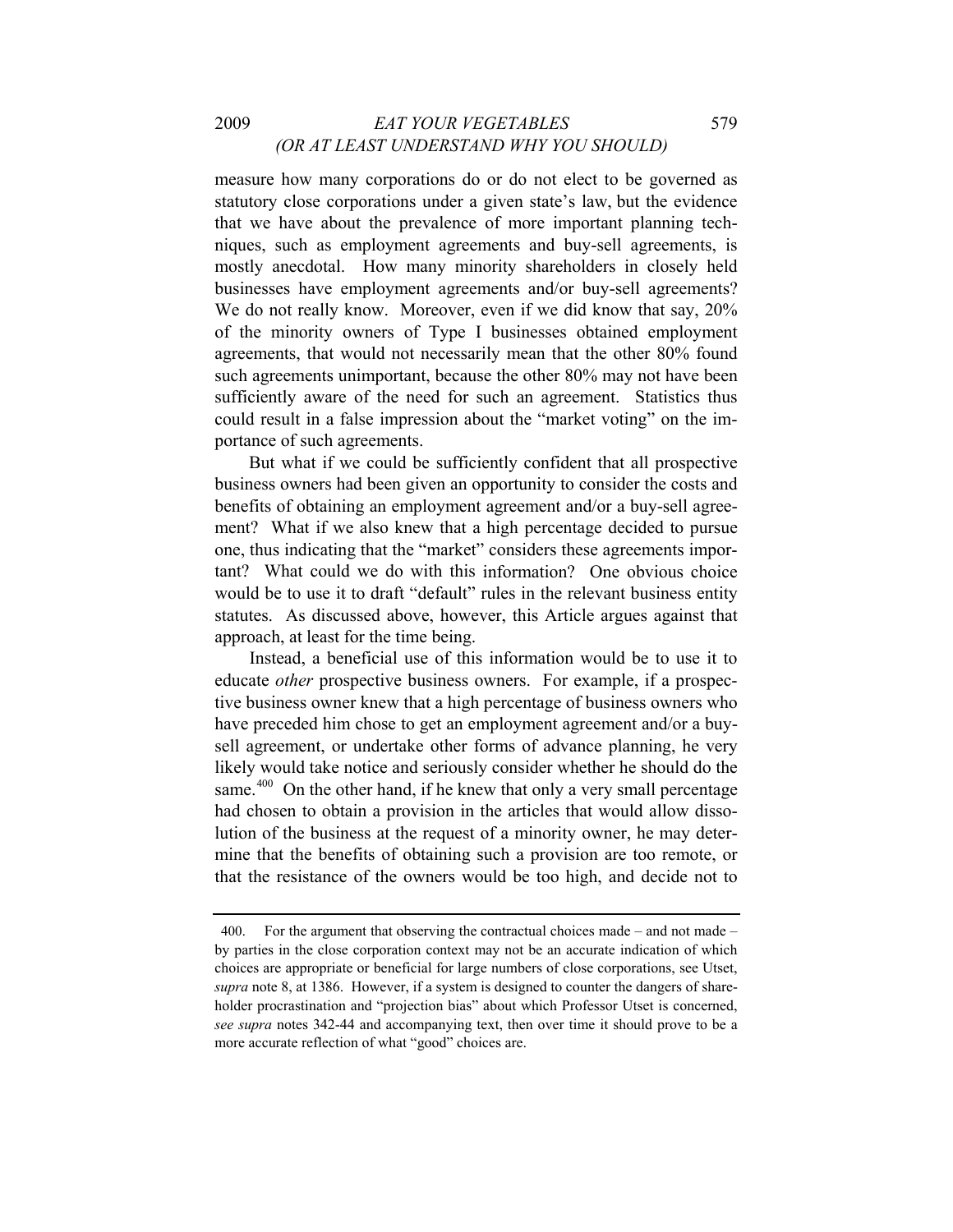decisions with his attorney, prior "market voting" can help inform decision s about advance planning. Presently, there is very little, if any, such pursue that option. Although the business owner should make these statistical information available to prospective business owners.

a continuously updated database. Although a suggested form of questionnaire (based on the Michigan corporate and LLC statutes) appears in Of course, to make this information available, it must first be gathered. This Article therefore proposes that states require the owners of a business to complete a questionnaire concerning their advanceplanning choices, as a condition to forming a business entity. The state should then use the information from all such questionnaires to compile Appendix B of this Article, a few primary observations are in order.

naire cannot be left optional – completion of it should be required as a cond ition of forming a business entity so that the data gathered by this First, it is vitally important that the questionnaire be kept confidential by the state – and that business owners are so assured. If prospective owners of a closely held business believe that the public could access information about their private affairs, they will be reluctant to complete the questionnaire honestly. To that end, the questionnaire set forth in Appendix B conspicuously states that it will be kept confidential and only used for statistical purposes. $401$  At the same time, the questionprocess is reasonably accurate and robust.

advance planning are popular among similarly situated owners. Finally, the state must publish the information, preferably on a Web site, and keep it current. In addition, the questionnaire needs to be segregated into different categories, based both on: (1) whether the business will be a corporation, an LLC, a partnership, or some other entity; and (2) which of Oesterle and Gazur's types the business will be. $402$  This will allow the data to be compiled so that future prospective business owners may easily locate their prospective type of business and see what forms of

*Making "Form" Agreements Easily Available and Educating Professionals.* Taking the steps described above will help improve the likelihood that prospective owners of closely held businesses will be

<span id="page-90-1"></span><span id="page-90-0"></span><sup>401.</sup> It would probably also be necessary to amend the relevant statutes to provide that such questionnaires must be kept confidential by the state, and not be subject to disclosure under applicable freedom of information (FOIA) statutes. Appendix B contemplates that questionnaires would be destroyed after they are processed. 402*. See supra* notes 362-63 and accompanying text.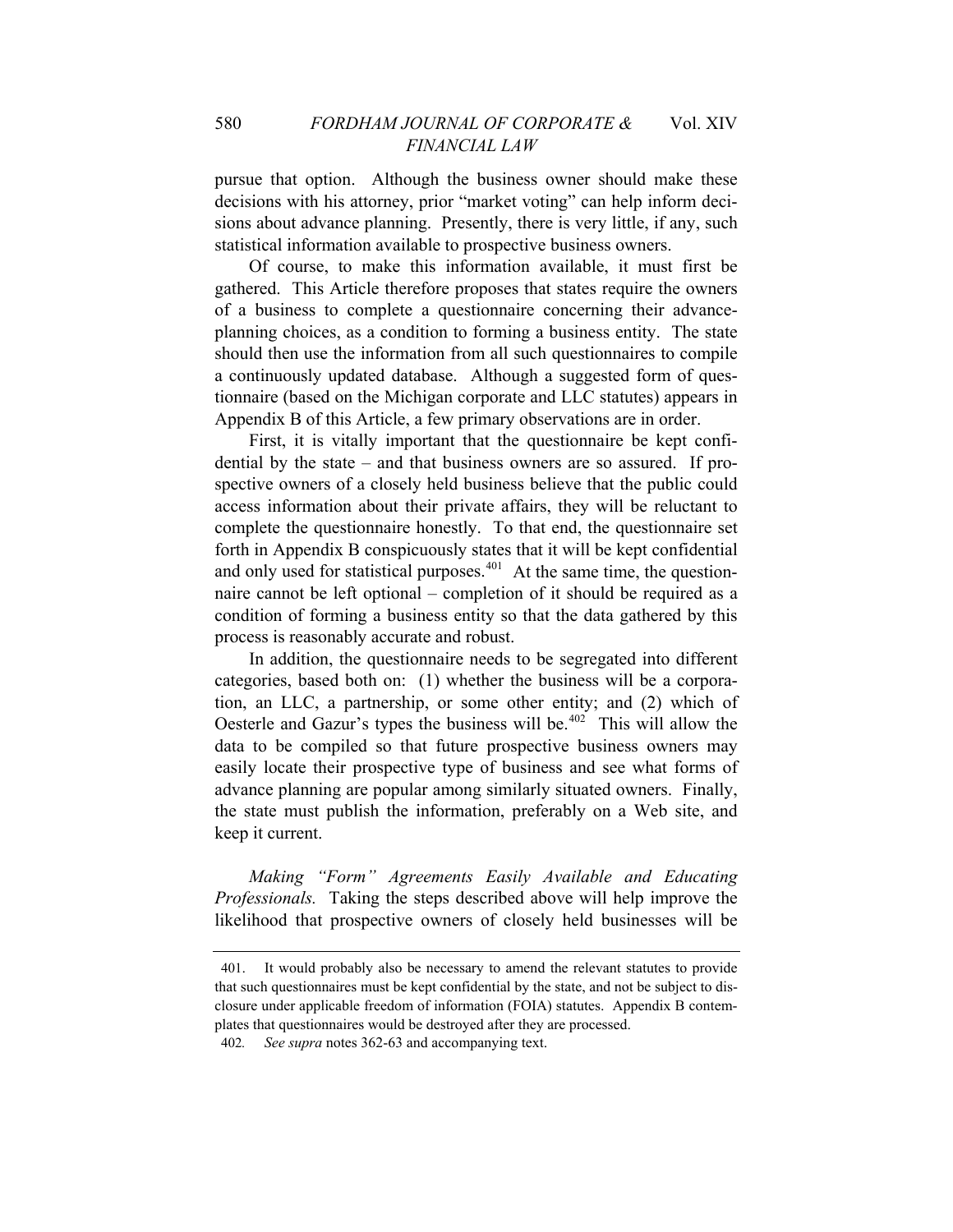true that one can lead a horse to water but cannot make it drink, more mus t be done to make the actual implementation and execution of properly informed of the risks they face and the steps they can take to protect themselves. But making people aware that they need to do something does not necessarily mean that a large percentage of them will actually follow through, particularly if the task is complex and very likely should be done with the assistance of an attorney. And while it is planning easier to accomplish.

formation. This should reduce transaction costs (i.e., attorney fees) and may reduce owner procrastination by making the task seem less To this end, the bar association of each state should undertake to make available form agreements and charter provisions for the various types of entities. These forms should be drafted and periodically reviewed by the appropriate committee of the bar. To be sure, this is not a revolutionary idea; form books are widely available. However, form books vary greatly in quality; instead, a sort of "official" bank of forms would be a valuable resource for prospective business owners and their attorneys, particularly attorneys who are not well-versed in business imposing.

documents. As such, all the forms should come with a conspicuous warn ing that they do not constitute legal advice and should not be used But form agreements are just that – forms. Most of them will serve as useful starting points but will need to be tailored to the parties' needs by a knowledgeable attorney. Also, if prospective business owners (or their attorneys) thoughtlessly use the forms like simple fill-in-the-blanks documents, they likely will end up with agreements that do not work well or that conflict with other agreements or the company's charter without the advice of *competent* counsel.

tions offer such programs, particularly in states with continuing-legaleduc ation requirements, an increase in the offerings would be beneficial. A related suggestion is that bar associations should undertake more comprehensive educational programs about advance planning opportunities in closely held businesses, not just for lawyers, but for other professionals, such as accountants, that may be involved in forming small businesses. Although many bar associations and private organiza-

best choice for a prospective minority business owner may be the *What About LLPs?* In states that have "full shield" statutes, <sup>[403](#page-91-0)</sup> the

<span id="page-91-0"></span><sup>403</sup>*. See supra* notes 42-50 and accompanying text.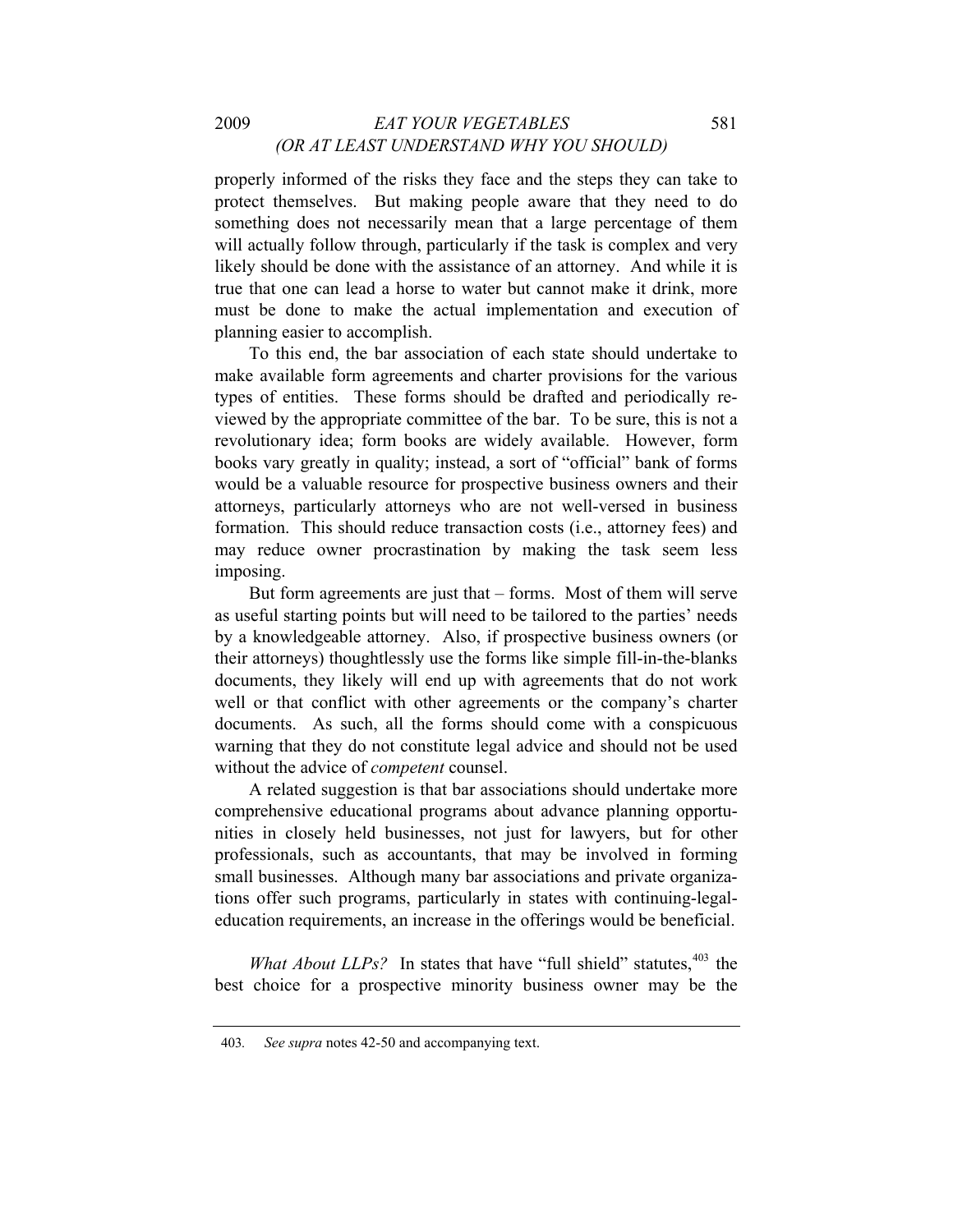very least, prospective business owners should be aware of the LLP form if a full-shield version is available. $406$ LLP.<sup>[404](#page-92-0)</sup> The LLP is just a general partnership with a slight but important modification, which results in partners not being liable for the partnership's debts. In most other respects, LLPs are subject to the same rules as partnerships, which in their default form are very protective of partners.<sup>[405](#page-92-1)</sup> Thus, planning to protect a minority owner is far less critical in an LLP than in a corporation or LLC, and LLPs may be less expensive to form, even if a partnership agreement is needed. At the

it if they wish. Obviously, any recommendations need to await the data. *Default Rules in the Future?* For many reasons, it would not be wise at this time to try to create default rules that would protect minority owners of closely held businesses. [407](#page-92-2) Nonetheless, as more statistical information becomes available concerning the actual choices made by prospective business owners, certain choices may appear overwhelmingly popular. For example, if data were to indicate that 90% of owners in Type I businesses obtain buy-sell agreements specifying that they are entitled to have their stock repurchased at fair market value if they are ever terminated from their employment, then it might make sense to draft a statutory default rule that so provides but let the parties opt out of

even a "large-scale boom"408 in planning will not anticipate every future *Drawbacks*. One shortcoming of the approach advocated in this Article is that it does not address currently existing businesses. Thus, this approach should not be used as to *replace* the current remedies in close business disputes; fiduciary-duty analysis and oppression statutes will still be needed. A related problem, and another reason that the current remedies available to minority owners must remain intact, is that

<span id="page-92-0"></span><sup>404.</sup> J. Mark Meinhardt, Note, *Investor Beware: Protection of Minority Stakeholder Interests in Closely Held Limited-Liability Business Organizations: Delaware Law and Its Adherents*, 40 WASHBURN L.J. 288, 304 (2001) (after finding that Delaware LLCs and non-statutory close corporations do not offer sufficient fiduciary-based protections to minority investors, the author states that "investors may, therefore, look to [LLPs] to provide the proper mix of single taxation, limited liability, control, and default baseline fiduciary duties between investors").

<sup>405</sup>*. See supra* notes 68-78 and accompanying text

<span id="page-92-2"></span><span id="page-92-1"></span><sup>406.</sup> Appendix A does not contain information about LLPs because Michigan has only a "partial shield" LLP statute. *See supra* note 45.

<sup>407</sup>*. See supra* notes 375-79 and accompanying text.

<span id="page-92-3"></span><sup>408.</sup> Chittur, *supra* note 17, at 139 ("Careful planning could forestall some conflicts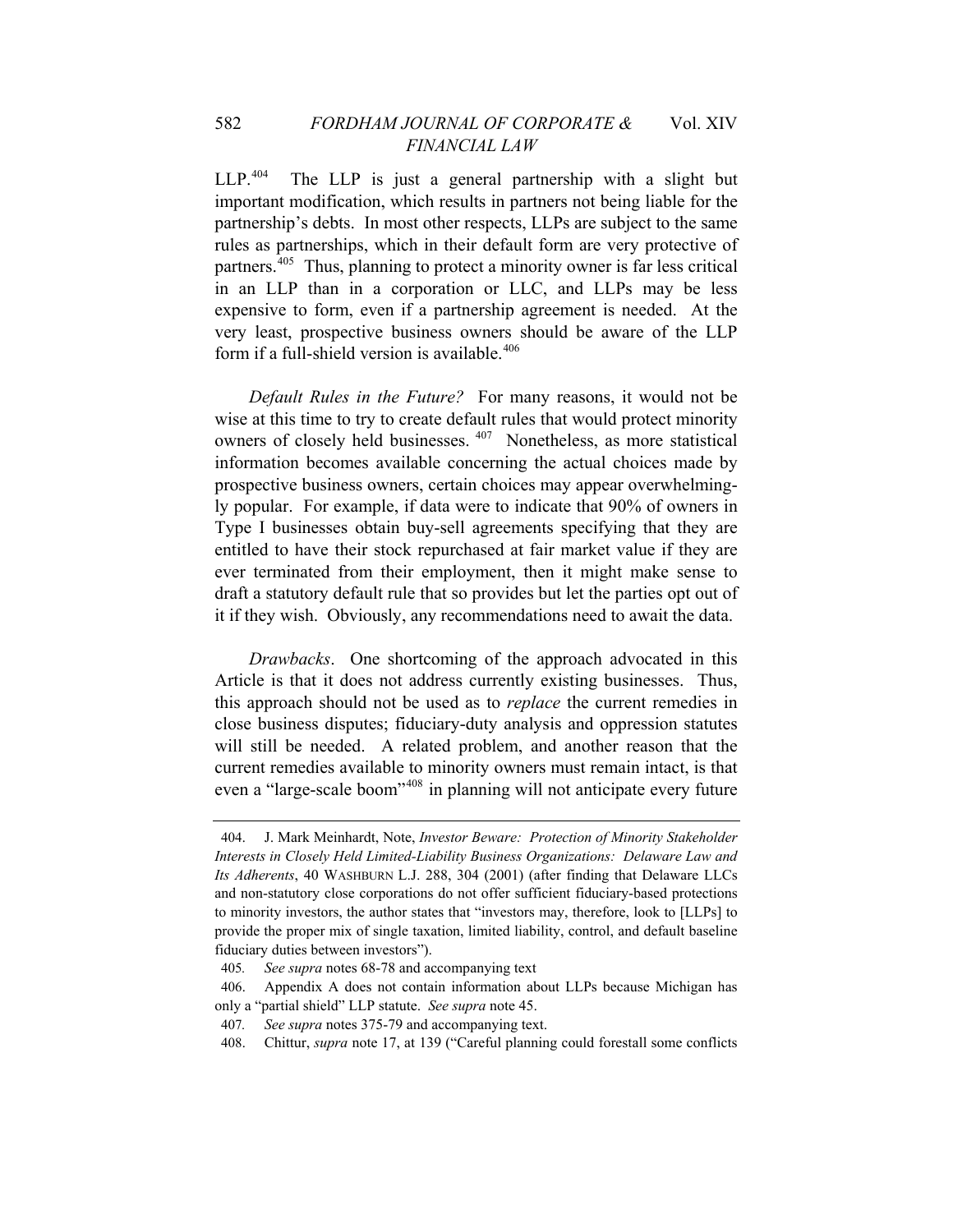# 2009 *EAT YOUR VEGETABLES* 583 *(OR AT LEAST UNDERSTAND WHY YOU SHOULD)*

dispute between owners of a closely held business. The reported cases repeatedly have shown that owners of closely held businesses find re-markably "creative" and unanticipated ways to oppress one another.<sup>[409](#page-92-3)</sup> The most that probably can be accomplished is to identify the major areas of concern and hope that the parties adequately address them. Nevertheless, this would be an improvement over the current system, in which many prospective business owners do not engage in *any* advance planning.

An additional problem with this Article's approach is that a court may interpret the *absence* of a particular agreement as authorizing or immunizing particular conduct by the majority. For example, assume that a minority shareholder, despite being warned that he should have an employment agreement, does not obtain one. Does that mean that the majority can freely terminate the minority's employment without worrying that they might be acting in an oppressive manner? It seems to be a compelling argument for the majority to make: (1) the minority owner was expressly warned about the importance of having an employment agreement, yet decided that he did not need one; and therefore (2) the minority owner impliedly agreed to at-will employment. Nonetheless, it probably would be unwise to accept this argument automatically. The minority owner's failure to obtain an employment agreement might be still be explained by reasons other than that he accepted at-will employment and it would still be necessary to determine why there was no employment agreement in place.<sup>[410](#page-93-0)</sup> However, this Article's approach should lead to more advance planning, which in turn should lead to fewer disputes arising, or at least fewer litigable issues.

Other possible objections are that the proposed system will unduly scare prospective business owners, or that it will lead to unacceptably high "transaction costs" (e.g., attorney fees) if parties who likely would

and resolve some others. Nevertheless, inadequately planned close corporations will always remain part of the picture . . . . The necessity for a meaningful approach to the conflicts remains strong, and will not be obviated by even a large-scale boom in planning.").

<sup>409.</sup> For some "inventive" means of oppression, see Van Vliet & Snider, *supra* note 300, at 258-61.

<span id="page-93-0"></span><sup>410.</sup> The minority owner's failure to obtain an employment agreement could be due to: (1) wanting to avoid the time and expense involved in negotiating the agreement and having an attorney reduce it to writing; (2) a simple oversight; (3) a failure by the minority owner to see why it would be a good idea to have an employment agreement; or (4) laziness or procrastination. Of course, if the parties did address an issue in an agreement, it presumptively should be controlling.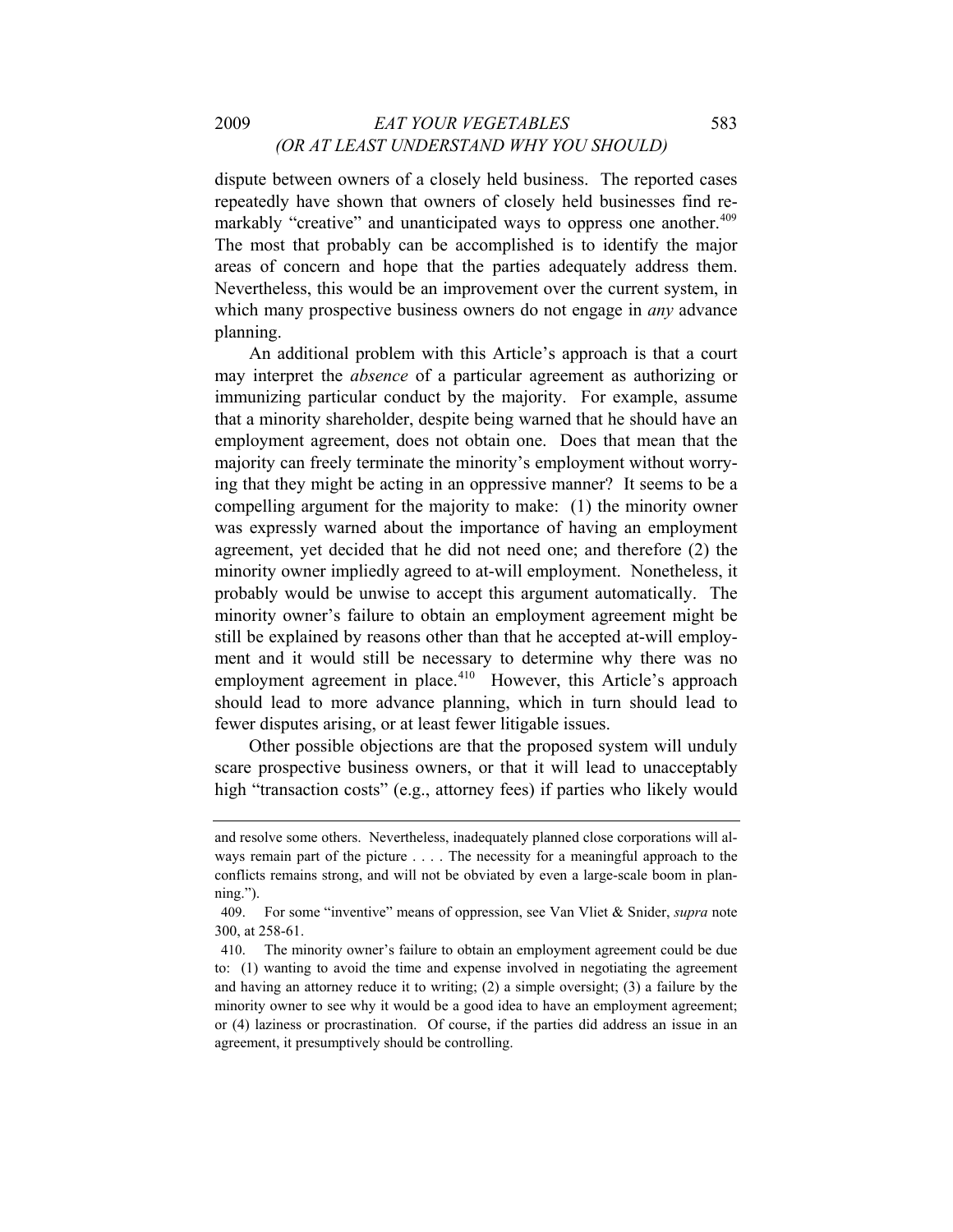on the gathered data, should be easily available to help "jump start" the parti es' planning process. have foregone negotiating advance-planning documents are frightened into insisting on them. In the worst-case scenario, the parties' negotiations could lead to an impasse and a promising business would never be formed. This objection does not appear overly persuasive; the proposed warning document in Appendix A is designed to reassure minority owners that they can easily avoid some of the worst types of oppression by relatively straightforward planning. In any event, with decisions as momentous as quitting one's "real" job, forming a business with other investors, and contributing a large portion of one's life savings to the venture, prospective owners should be given as much information as reasonably possible. Again, the current system does not ensure that this information transfer actually takes place consistently; too often it depends on the quality of the prospective owner's attorney, if he even hired an attorney. Increased transaction costs are certainly possible if the proposed system works; advance planning is not free, either in terms of money (attorney fees) or time (client attention). If these costs are not acceptable in light of the anticipated benefit of reducing future disputes and litigation, steps should be taken to help minimize these costs. As such, one of the proposals in this Article is that form agreements, based

set forth in Appendix B. These, however, would seem to be small prices for the societal benefit of reduced conflicts and litigation in closely held businesses. Further, this Article's proposals do not address "second generation" owners,[411](#page-94-0) such as those who inherit their ownership interest or acquire it in a divorce or other proceeding. It thus may help to require businesses and/or transferors to take reasonable steps to ensure that these types of "later" owners receive the disclosure document set forth in Appendix A at or before the time that they acquire their interest (although they may not have sufficient bargaining leverage to insist on anything). Finally, the state's costs would increase as a result of monitoring compliance, keeping the disclosure document appropriately updated, and compiling the statistics resulting from the questionnaires

<span id="page-94-0"></span><sup>411.</sup> Second-generation owners who inherit minority interests in LLCs may lack the foresight or ability to renegotiate an existing LLC agreement. *See* Miller, *supra* note 33, at 401.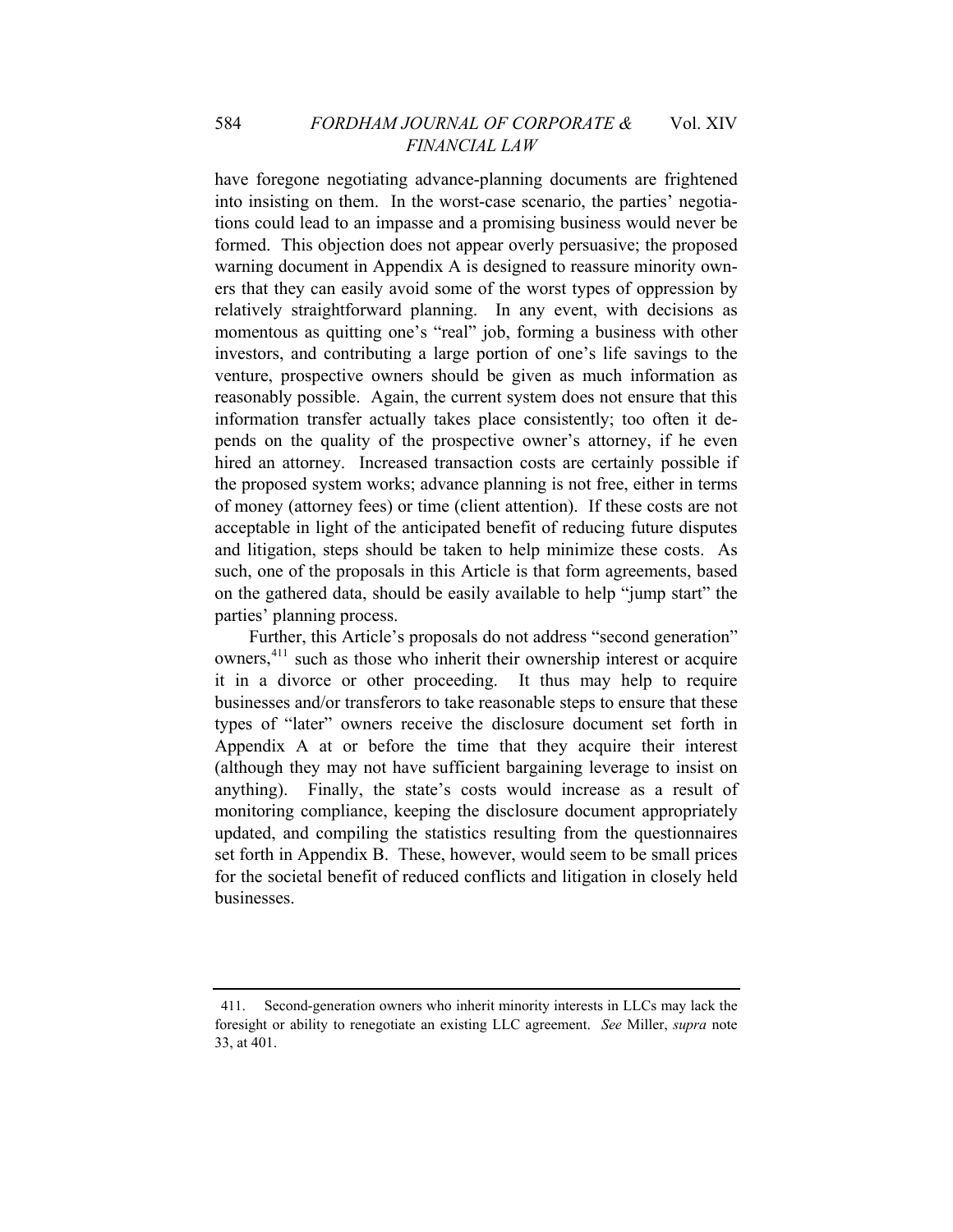#### **CONCLUSION**

Small businesses constitute the vast majority of American businesses.[412](#page-95-0) Countless individuals and families depend on them for their livelihoods. Yet often the closely held business can become a vehicle for minority owner oppression. While the law provides the minority owner some avenues of relief through the innovations of fiduciary duty analysis from the *Donahue* and *Wilkes* cases and their progeny, as well as involuntary dissolution statutes, these are blunt instruments that should be used only as a last resort. Advance planning offers a much more viable, appropriate, and cost-efficient alternative. Too often this tool gathers dust instead of being used.

Will the solution advocated in this Article put an end to abuse of minority owners in corporations and LLCs? Of course not. No amount of planning will cover all situations and developments that occur in the future, so the current remedies provided to minority owners must remain in force. The law must remain flexible to deal with unforeseen situations: "For centuries, the law has assumed that (1) power creates opportunities for abuse and (2) the devious creativity of those in power may outstrip the prescience of those trying, through ex ante contract drafting, to constrain that combination of power and creativity."<sup>[413](#page-95-1)</sup> But few would likely disagree that an increase in advance planning by minority owners will make their abuse less commonplace, or that advance planning would at least provide a more efficient mechanism to remedy the abuse than protracted litigation over vague, fact-intensive concepts such as "legitimate business purposes," "oppression," "reasonable expectations," and the like. Although it has long been recognized that careful planning offers the minority owner a much better chance of avoiding or remedying abuse, the time has now come to make that planning more likely to actually occur.

<span id="page-95-0"></span><sup>412</sup>*. See* Siegel, *supra* note 10, at 378 ("[C]lose corporations constitute the vast majority of American businesses."). *Cf.* Steven C. Bahls, *Resolving Shareholder Dissension: Selection of the Appropriate Equitable Remedy*, 15 J. CORP. L. 285, 287 (1990) ("[f]amily-owned businesses alone represent [95%] of all United States businesses. . . ."); Moll, *Dividend Policy*, *supra* note 17, at 844 ("the vast majority of corporations in this country are close corporations").

<span id="page-95-1"></span><sup>413.</sup> BISHOP & KLEINBERGER, *supra* note 46, § 14.05[4][a][ii]; *see also* GEVURTZ, *supra* note 23, at 457-58 ("a major justification for fiduciary duty rules is that the law cannot expect individuals to anticipate all of the circumstances in which they should have contracted for protection from abuse").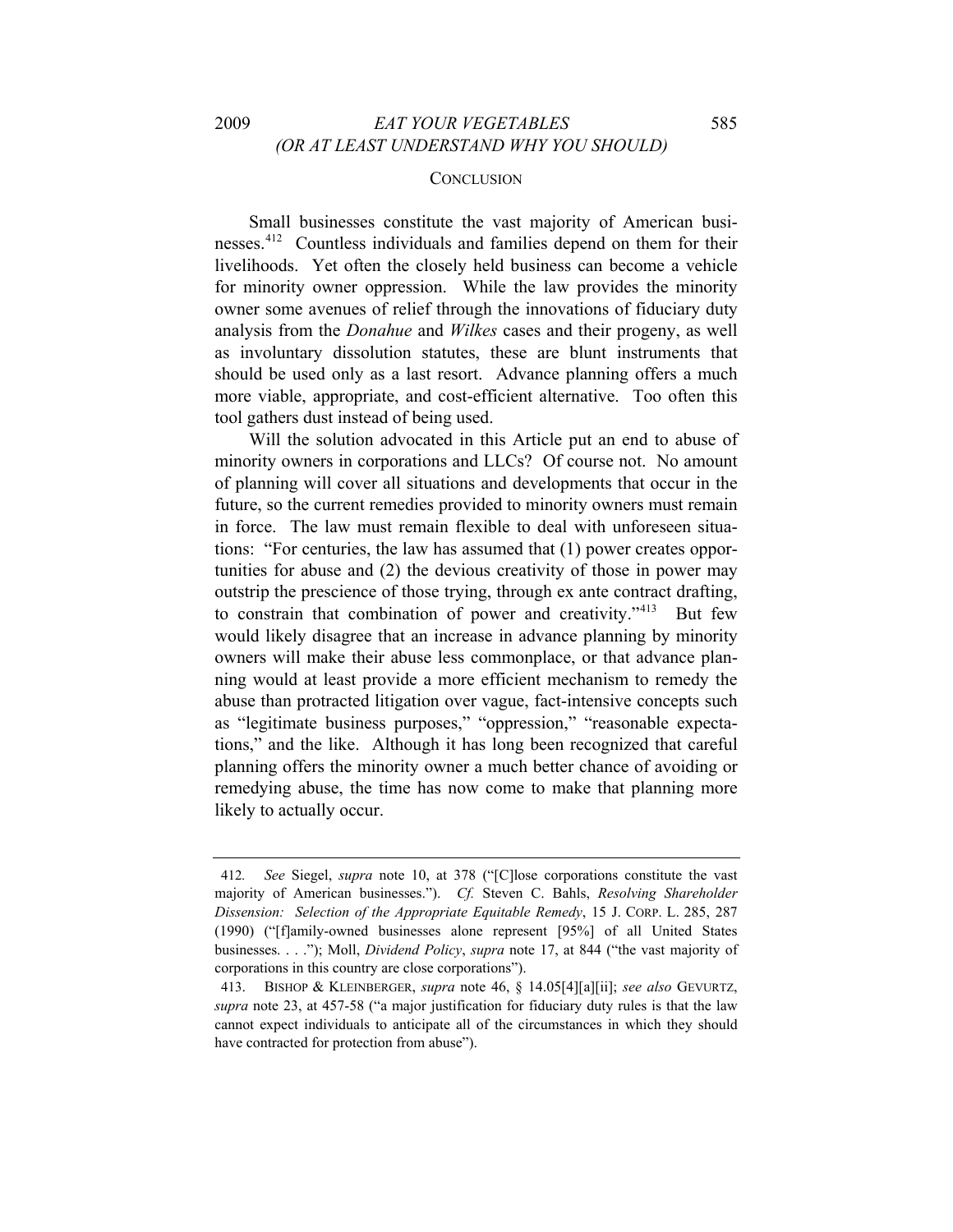### 586 *FORDHAM JOURNAL OF CORPORATE &* Vol. XIV *FINANCIAL LAW*

#### APPENDIX A

### Proposed Pre-Formation Disclosure Document (Based on Michigan corporate and LLC statutes)

# FORMING A SMALL BUSINESS IN MICHIGAN

#### INTRODUCTION

**CONGRATULATIONS!** You have taken the first step toward forming your small business. While we strongly suggest that you consult an attorney, we have compiled this booklet to highlight some important things that you should think about before you form your business if you are not going to be the only owner of the business. In fact, we think that these things are so important the State of Michigan will require you to (1) sign an acknowledgment that you have received this booklet and (2) complete a questionnaire – on a completely confidential basis, of course – about your decisions. We use these questionnaires to compile a database so that future business owners can see what others decided to do. You can review the database at www.

\*Note: If you are going to be the *only* owner of the business, then you do not need to complete the questionnaire.

**Visit an Attorney.** Again, we strongly advise you to consult an attorney when forming a business. You should consult an attorney who is experienced in business law. Ask friends and family members for suggestions, or consult your local or state bar association. You should also be aware that most attorneys represent the *business* – not the individual owners. It may be in your best interests to hire your own attorney to represent *your* interests.

You may think that hiring an attorney will be too expensive and time-consuming. While that's possible, we believe that the benefits usually are greater than the costs. If you form your business carelessly, problems could be in store down the road – not just for the business, but for you personally too. Also, we have made several "form" agreements and documents available for you and your attorney to use for free, which may reduce your costs. And do not forget that the more the business owners can discuss what their expectations about the business are and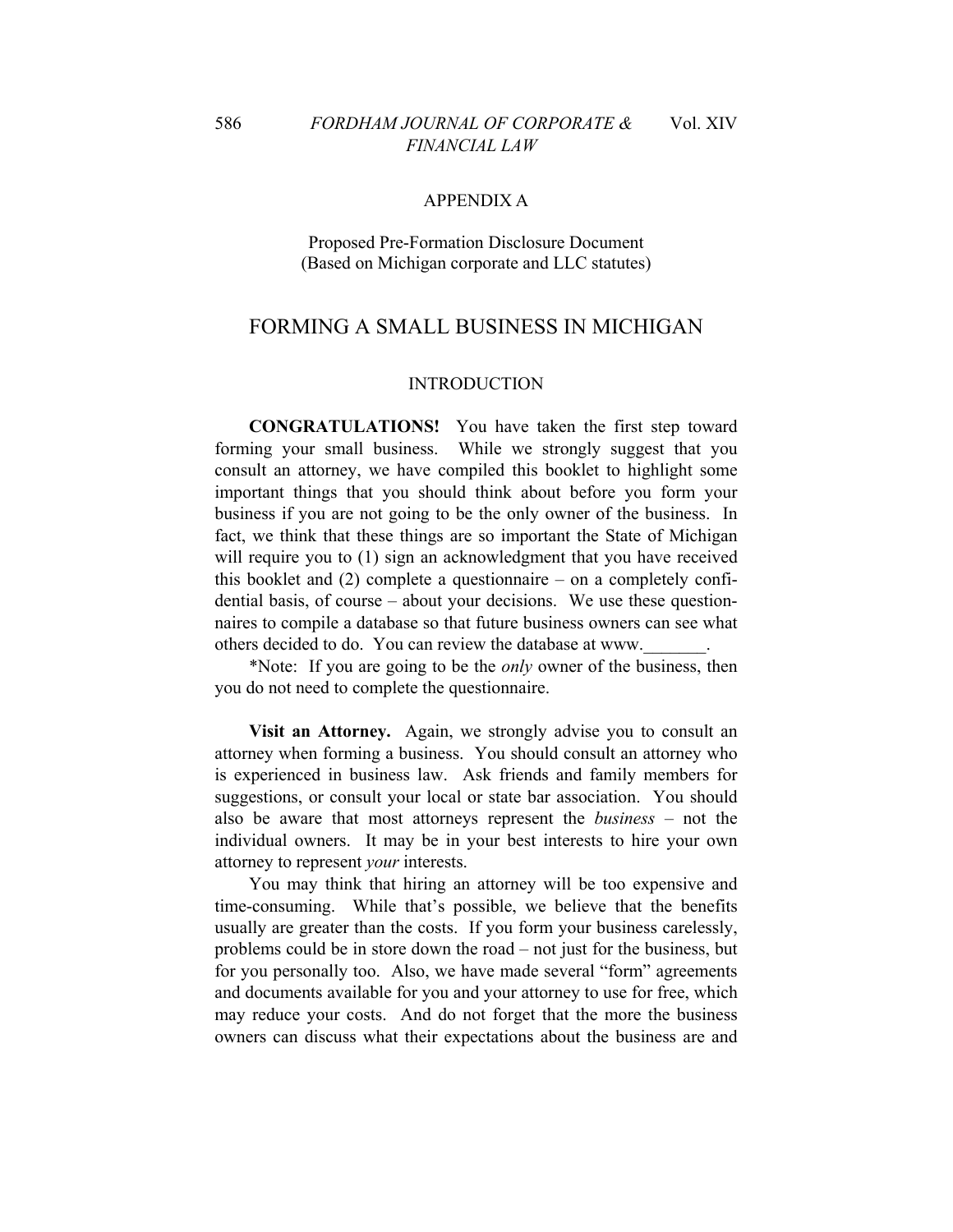decide "business issues" before consulting an attorney, the less their expenses will be.

**What Kind of Business Should You Choose?** One of the first choices that you need to make is whether you want to form a corporation, a limited liability company (LLC), or some other type of entity. There are advantages and disadvantages with each business form, and this document is *not* meant to give you advice about that topic. You should consult with a professional (attorney or accountant) to decide what type of business you should form.

**What Will the Management of Your Business Be Like?** The rest of this document is divided into two sections: (1) the first is for what we call a "Type I business," a small business where *all* of the owners expect to be active in the business as employees and/or managers, and (2) the second is for what we call a "Type II business," a small business where *some* of the owners will be active in the business as employees and/or managers but there will be one or more passive (non-active) owners. *Which of the following correctly describes your planned small business?* 

- **Type I**: all of the owners (e.g., shareholders or LLC members) will be active in the business as employees and/or managers – Read Part I
- **Type II**: some of the owners (e.g., shareholders or LLC members) will be active in the business as employees and/or managers but some of the owners will be passive (non-active) investors – Read Part I AND Part II (starts on page \_\_\_)
- **Other:** Read Part I AND Part II

# PART I: SMALL BUSINESSES WHERE ALL OWNERS ARE ACTIVE

**What Are Your Expectations?** Whether you are forming a corporation, an LLC, or some other type of entity, if you are like many prospective owners of a business, you may have the following expectations:

 *Your Employment:* you may expect to work for the business and be paid a salary.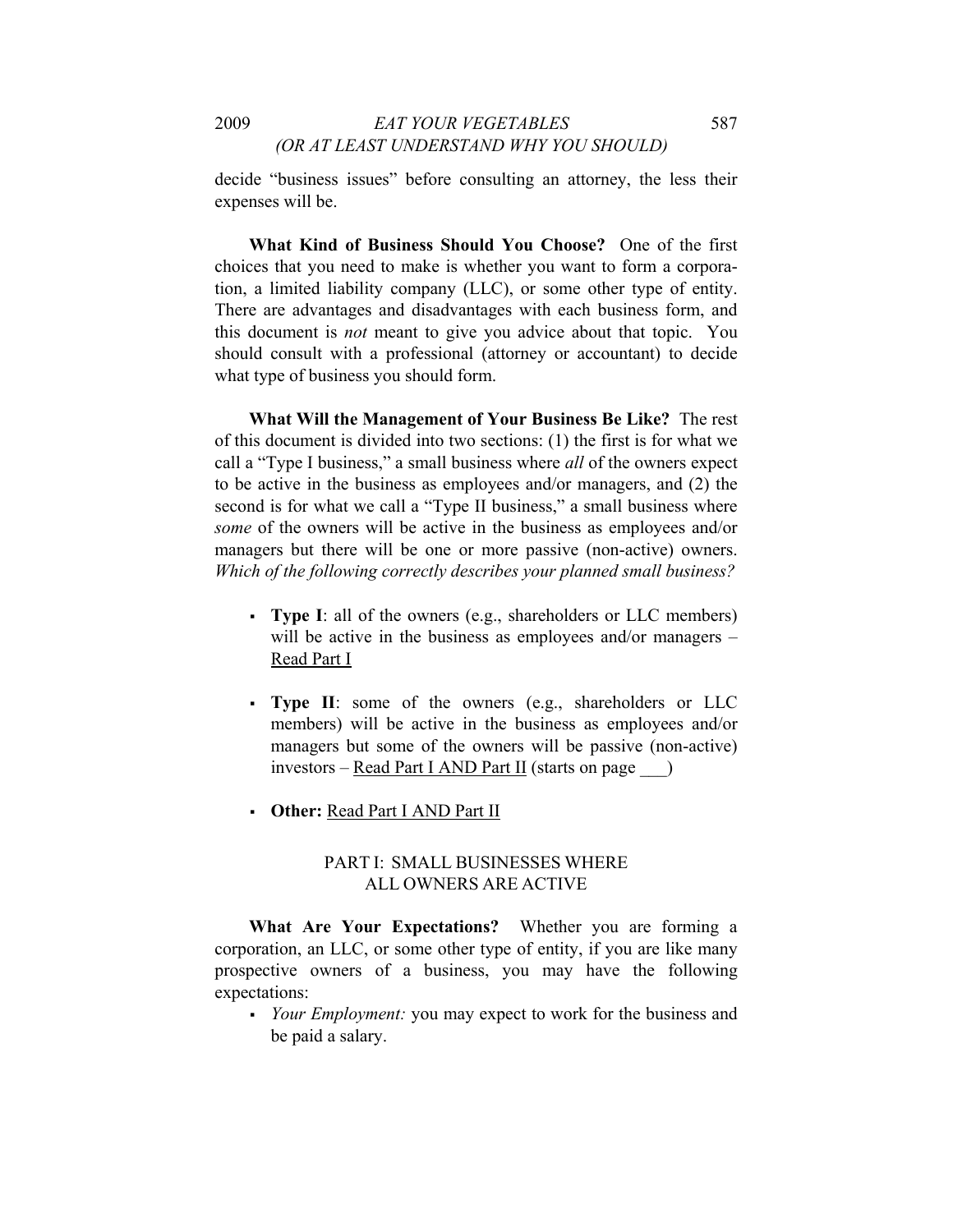- *Others' Employment:* you may expect that the other owners will also work at the business and be paid the same salary as you if they work as hard as you do.
- *Role in Management:* you may expect to have a role in management, such as by being a member of the board of directors (if a corporation) or a manager (if an LLC).
- *No Self-Dealing:* you probably do not want the company to engage in conflict-of-interest transactions with the other owners (such as hiring relatives or buying property at an inflated price), unless the terms are fair and the transaction benefits the company.
- *Stock Buy-Backs:* you may expect that the company will buy back your stock (if a corporation) or membership interest (if an LLC) if you die, become disabled, or simply want to leave the business to do something else.
- *Transfer Restrictions:* you may want to restrict the other owners' ability to transfer their stock (if a corporation) or membership interests (if an LLC) to outside parties.

These may or may not correctly describe your expectations, and you may have additional expectations. Regardless, the point is that the *Michigan corporation and LLC statutes do not automatically protect these expectations, unless you take steps to protect your expectations.*

**How Your Expectations May Be Frustrated:** Without any advance planning, the expectations described above could go "up in smoke" if you are a minority owner and you have disputes with the other owners (who own a majority of the company). This is because Michigan corporation and LLC statutes assume "majority rule." Here are some things that could go wrong for you if you are a minority owner and *do not plan ahead*:

- *Your Employment*: business owners are not guaranteed employment. Instead, you will probably be an "at will" employee who can be fired for any reason – or no reason.
- *Others' Employment:* the majority can increase their own salaries over your objections.
- *Role in Management:* the majority has no obligation to elect you as a director or manager, or they could remove you from those positions.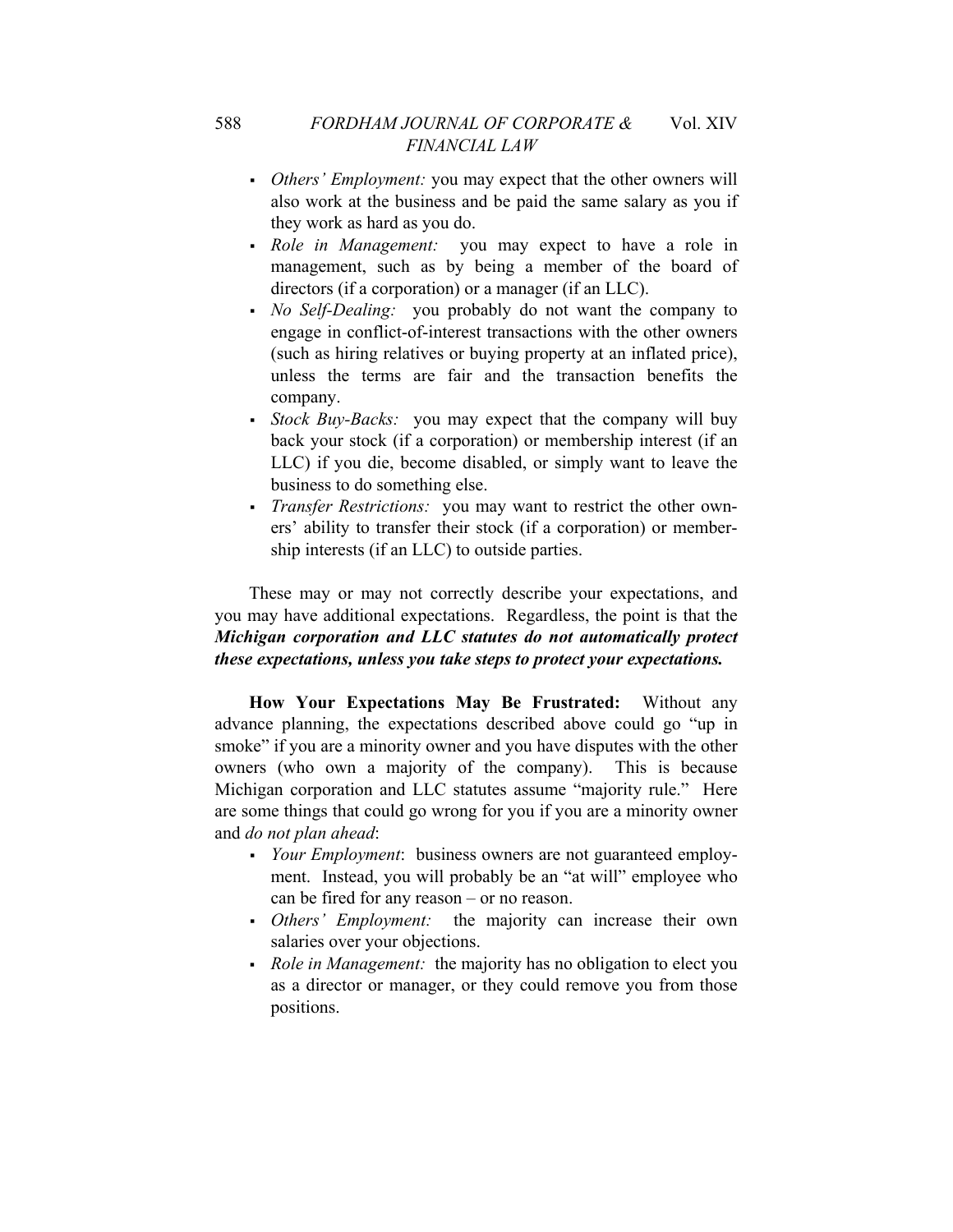# 2009 *EAT YOUR VEGETABLES* 589 *(OR AT LEAST UNDERSTAND WHY YOU SHOULD)*

- *No Self-Dealing:* the majority can engage in conflict-of-interest transactions over your objections.
- *Stock Buy-Backs:* neither the company nor the other owners have to buy back your stock (if a corporation) or membership interest (if an LLC) if you die, become disabled, or want to leave the business. In a Michigan LLC, you have no right to withdraw from membership unless your LLC's operating agreement gives you that right.
- *No Transfer Restrictions:* stock (if a corporation) and membership interests (if an LLC) may be freely transferred to outside parties.

**Some Ways You Can Protect Your Expectations:** The above discussion isn't intended to scare you – it's meant to help you understand how to protect yourself. Of course, even if you do not take any of the actions briefly described below, things may still turn out well for you because you may always "get along" with the other owners and even if you do not, you may be able to sue them. But if starting a business is a major event in your life and you want to protect your investment of time and money, here are a few things to consider. Because your circumstances may be unique, we again strongly recommend that you consult an attorney. The following *isn't meant to be legal advice and it's only a partial list of things to consider.* 

- *Your Employment:* an employment agreement could specify your salary (or how it is determined) and could provide that you may only be fired for "cause."
- *Others' Employment:* a provision in the company's articles, bylaws, or an agreement signed by all the shareholders (if a corporation) or operating agreement (if an LLC) could provide that all salary increases must be approved by all of the directors (if a corporation) or members or managers (if an LLC).
- *Role in Management:* In a corporation, a shareholder voting agreement could obligate the other owners to elect you to the board of directors. Instead, the articles of incorporation could provide that "cumulative voting" is used to elect directors – in that case, even if you are a minority shareholder you may have enough shares to guarantee your election to the board. In a manager-managed LLC, the operating agreement could be drafted to provide that you will be one of the managers.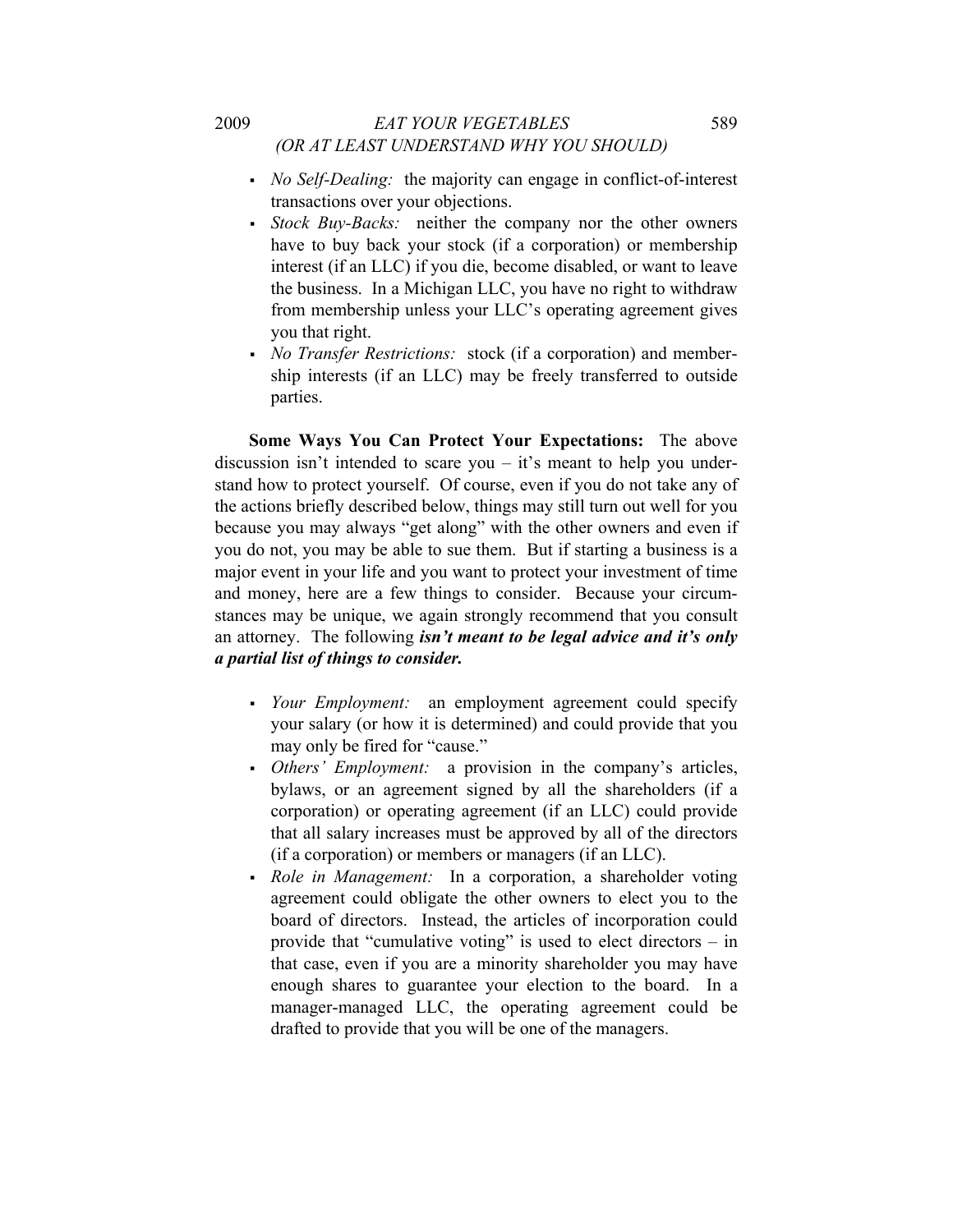- *No Self-Dealing:* A provision in the bylaws (if a corporation) or operating agreement (if an LLC) could require that all conflictof-interest transactions must be disclosed and can only be approved by all of the directors, managers, or members, as the case may be.
- *Buy-Sell Agreements and Transfer Restrictions:* A buy-sell agreement could obligate the business to buy back your stock (if a corporation) or membership interest (if an LLC) if you die, become disabled, leave the business, or other conditions occur. Also, a buy-sell agreement could prevent the owners from transferring stock or membership interests to outside parties, unless the business or the other owners are given a right of first refusal to buy it. The drafting of a buy-sell agreement involves important tax and other considerations and should be done in conjunction with an attorney. Alternatively, a provision in the articles of incorporation or articles of organization could give a minority owner the right to dissolve the business upon certain events, such as the termination of employment.

Do not worry if the above discussion sounds overwhelming. Many attorneys routinely deal with these sorts of agreements and documents. In addition, to help "jumpstart" your planning process, you should review the many standard form agreements and provisions which we have made available at *www.* These documents, which are available for free, may be used a starting point for  $-$  but not the final result of – your own planning. Like any "generic" document, forms should be used carefully.

### PART II: SMALL BUSINESSES WHERE MOST OWNERS ARE ACTIVE, BUT SOME ARE PASSIVE INVESTORS

**What Are Your Expectations?** A "Type II" business is a small business where some of the owners will be active in the business as employees and/or managers but there will also be one or a few passive (non-active) owners.

Active Owners.If you are one of the "active" owners, you may have the expectations described in Part I of this document.

Passive Owners. If you are one of the "passive" owners (such as an investor who will rely on others to run the business), *not only should you read Part I above*, but you should also consider the following: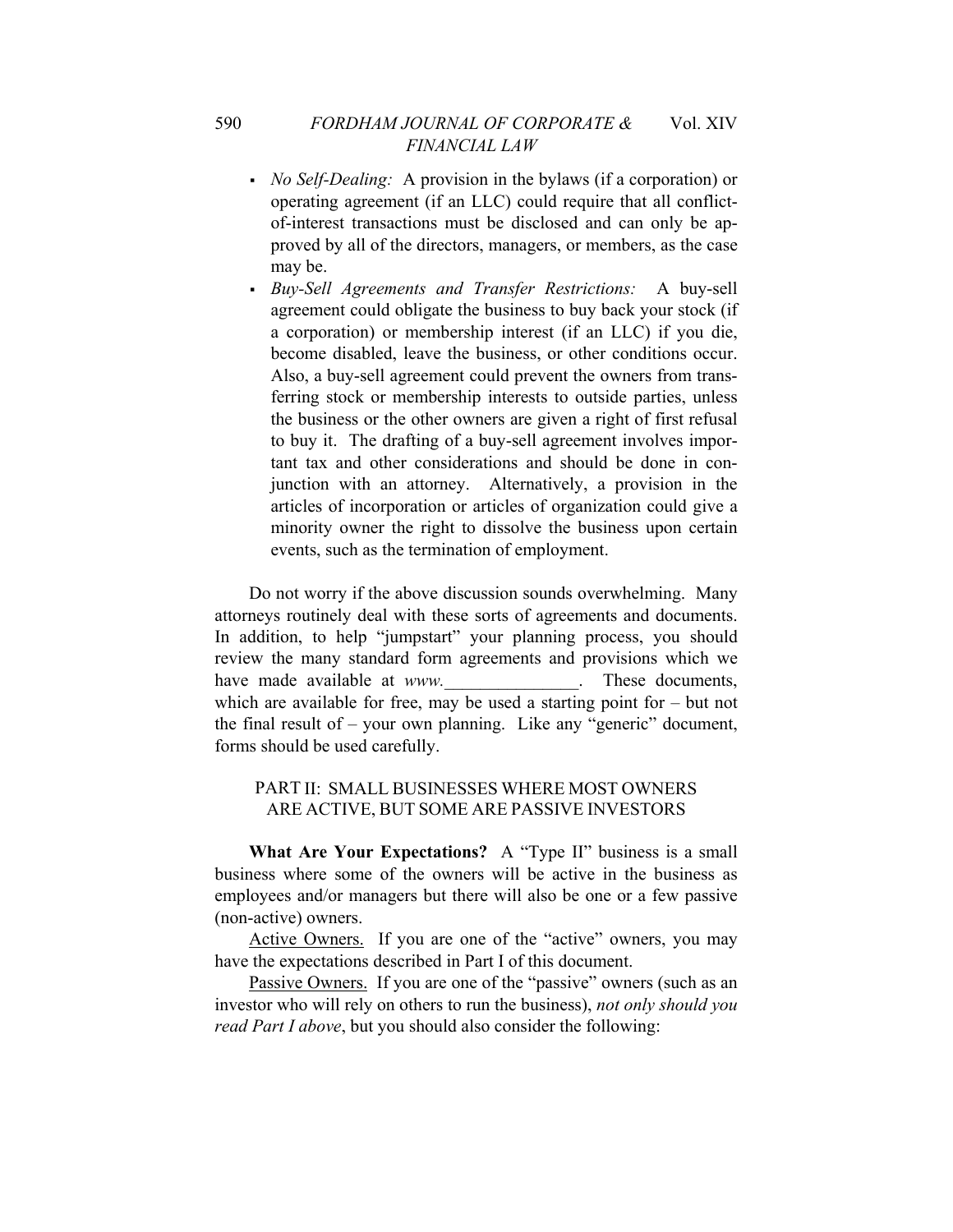# 2009 *EAT YOUR VEGETABLES* 591 *(OR AT LEAST UNDERSTAND WHY YOU SHOULD)*

- *Management Issues:* you may want to have the ability to remove the active owners from any role in the management of the business if they engage in some form of misconduct or perform poorly. You may also expect to have a limited role in management, such as by being a member of the board of directors (if a corporation) or one of the managers (if an LLC).
- *Stock Buy-Backs:* you may want to obligate the company or the other owners to buy back your stock (if a corporation) or membership interest (if an LLC) upon certain events, particularly if the active owners engage in some form of misconduct.
- *Informational Rights:* you may want to have access to a great deal of information about the company's finances, business, and other issues.

**How a Passive Investor's Expectations May Be Frustrated:**  Without any advance planning, the expectations described above could go "up in smoke" if you are a minority owner and you have disputes with the other owners (who own a majority of the company). This is because Michigan corporation and LLC statutes assume "majority rule." Here are some things that could go wrong for you if you are a minority owner and do not plan ahead:

- *Management Issues:* you will not have a right to remove the active owners from management. In addition, the majority has no obligation to elect you as a director or manager, or they could remove you from those positions.
- *Stock Buy-Backs:* neither the company nor the other owners have to buy back your stock (if a corporation) or membership interest (if an LLC) at any time. In a Michigan LLC, you have no right to withdraw from membership unless your operating agreement gives you that right.
- *Informational Rights:* in a corporation, if you are only a shareholder, you have limited access to information about your corporation, and may be required to demonstrate a "proper purpose" for accessing information. In an LLC, if you are only a member, many times your requests for information must be "reasonable"

**Some Ways Passive Investors Can Protect Their Expectations:**  Here are a few ways to consider protecting the expectations described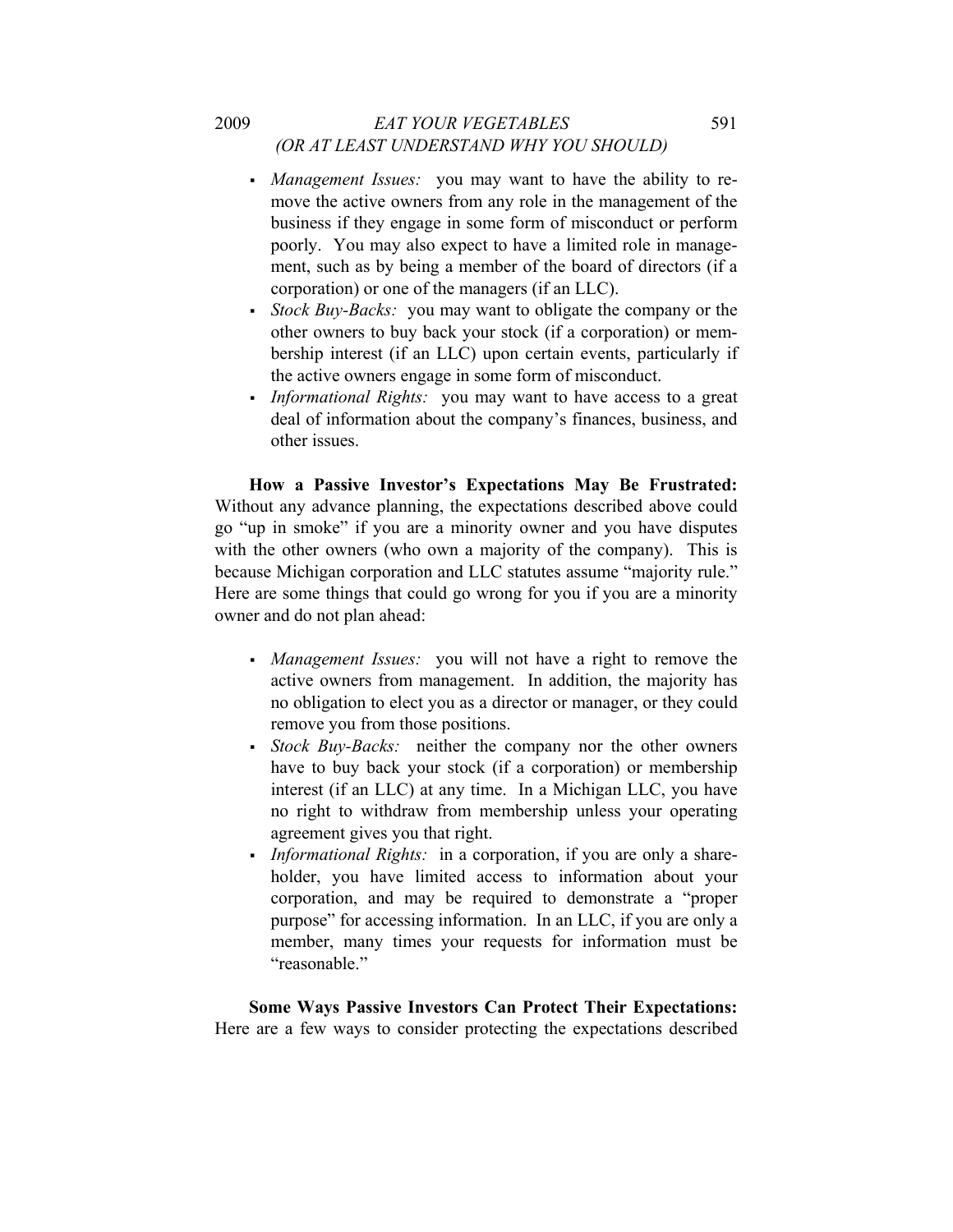above. Because your circumstances may be unique, we again strongly recommend that you consult an attorney. The following isn't meant to be legal advice and it's *only a partial list of things you might consider.* 

- *Management Issues:* A provision in the bylaws (if a corporation) or operating agreement (if an LLC) could provide that the active owners may be removed from management upon certain conditions.
- *Buy-Sell Agreements:* A buy-sell agreement could obligate the business to buy back your stock (if a corporation) or membership interest (if an LLC) upon certain conditions. The drafting of a buy-sell agreement involves important tax and other considerations and should be done in conjunction with an attorney. Alternatively, a provision in the articles of organization could give a minority owner the right to dissolve the business upon certain events, such misconduct by the active owners.
- *Informational Rights:* a provision in the articles of incorporation or bylaws (if a corporation) or the operating agreement (if an LLC) could specify that all owners are entitled to inspect all of the company's records, provided they give adequate advance notice and do not disrupt company business.

### **CONCLUSION**

Again, congratulations. Forming your small business is probably a major event in your life. Like all major decisions, you should proceed carefully and on a well-informed basis. Hopefully, this document has alerted you to some issues that you should consider and address with the other owners of the business. While it may be unpleasant to discuss what will happen in the event of future conflicts, we believe that all of the business's owners will benefit by having this discussion now, instead of later.

Finally, **do not procrastinate!** Studies have shown that people often repeatedly delay taking actions that they believe are in their best interests – sometimes until it's too late. To help you make sure that you follow through with the actions that you've decided to take or at least consider, we have included a worksheet for you to use following the signature page.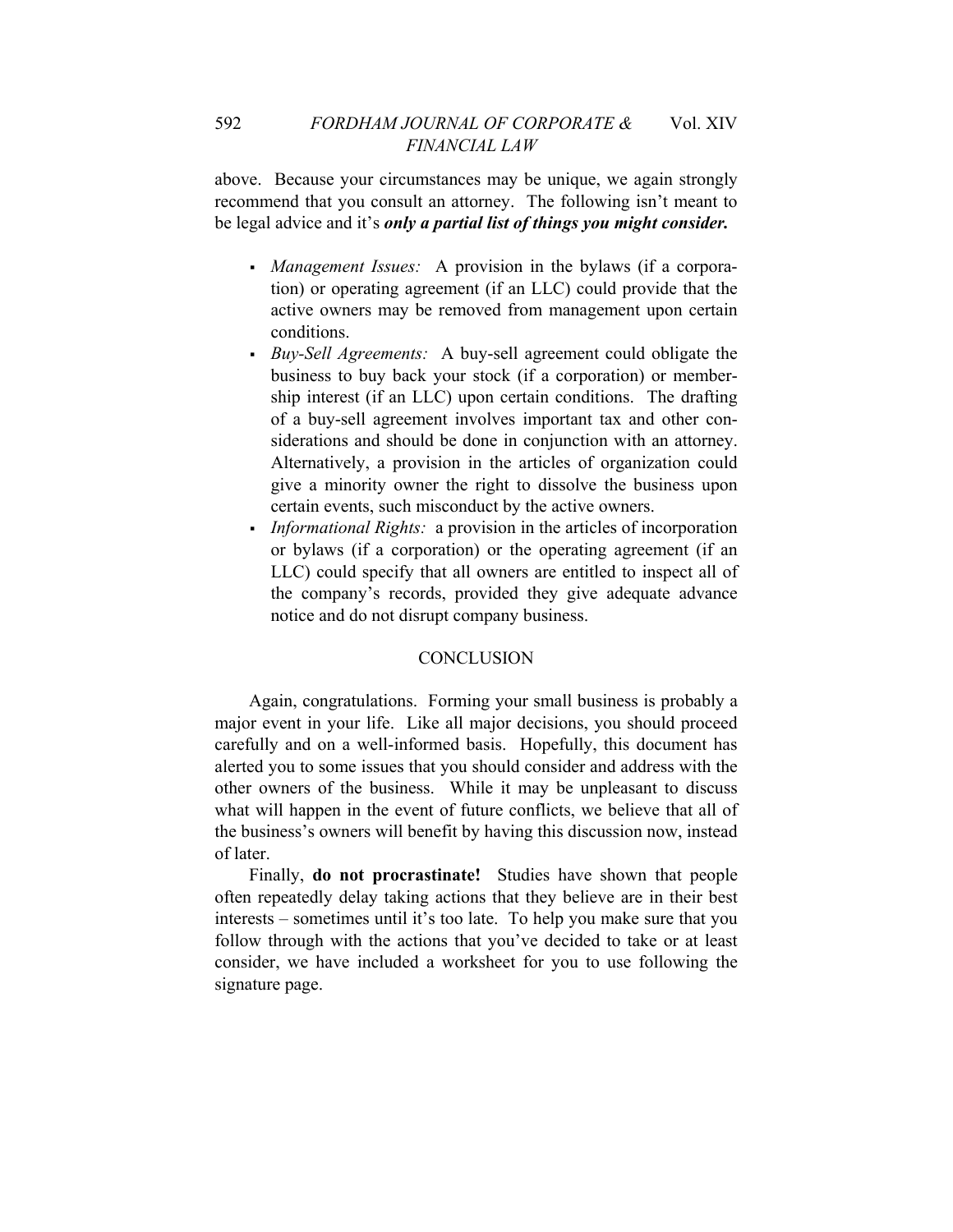# 2009 *EAT YOUR VEGETABLES* 593 *(OR AT LEAST UNDERSTAND WHY YOU SHOULD)*

#### **SIGNATURES**

# *(Detach and Return to Department of Energy, Labor and Economic Growth)*

All prospective owners of the business must sign below and return this page to the Michigan Department of Energy, Labor and Economic Growth with the articles of incorporation, articles of organization, or other applicable charter document. **Your business may not be formed until these signatures are received and all of the undersigned return the Confidential Questionnaire for Prospective Owners of Closely Held Businesses. (No questionnaire is necessary if there will be only one owner of the business.)** 

By signing below, the owners represent that the undersigned constitute all of the persons who are currently contemplated to be owners of

[Name of Business]

 $\mathcal{L}_\text{max}$  and  $\mathcal{L}_\text{max}$  and  $\mathcal{L}_\text{max}$  and  $\mathcal{L}_\text{max}$ 

### *Do not sign unless you have actually read this document!*

| Date: |
|-------|
| Date: |
| Date: |
| Date: |
| Date: |
| Date: |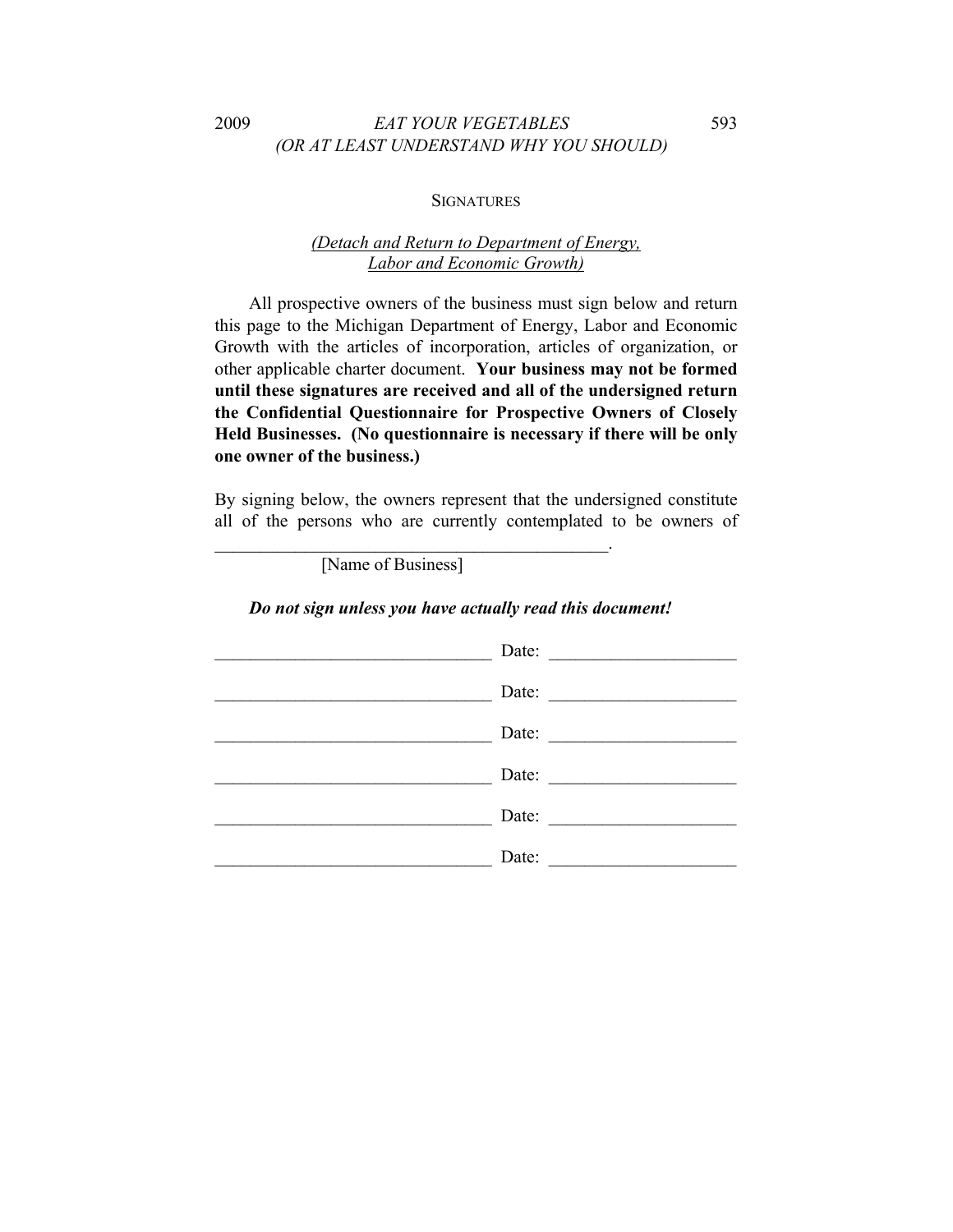# 594 *FORDHAM JOURNAL OF CORPORATE &* Vol. XIV *FINANCIAL LAW*

# WORKSHEET

List below the advance planning actions that you wish to take in connection with the formation of your business. Again, we strongly encourage you to consult an attorney.

| <b>Action</b>    | <b>Deadline Comments</b> |  |
|------------------|--------------------------|--|
| Contact attorney |                          |  |
|                  |                          |  |
|                  |                          |  |
|                  |                          |  |
|                  |                          |  |
|                  |                          |  |
|                  |                          |  |
|                  |                          |  |
|                  |                          |  |
|                  |                          |  |
|                  |                          |  |
|                  |                          |  |
|                  |                          |  |
|                  |                          |  |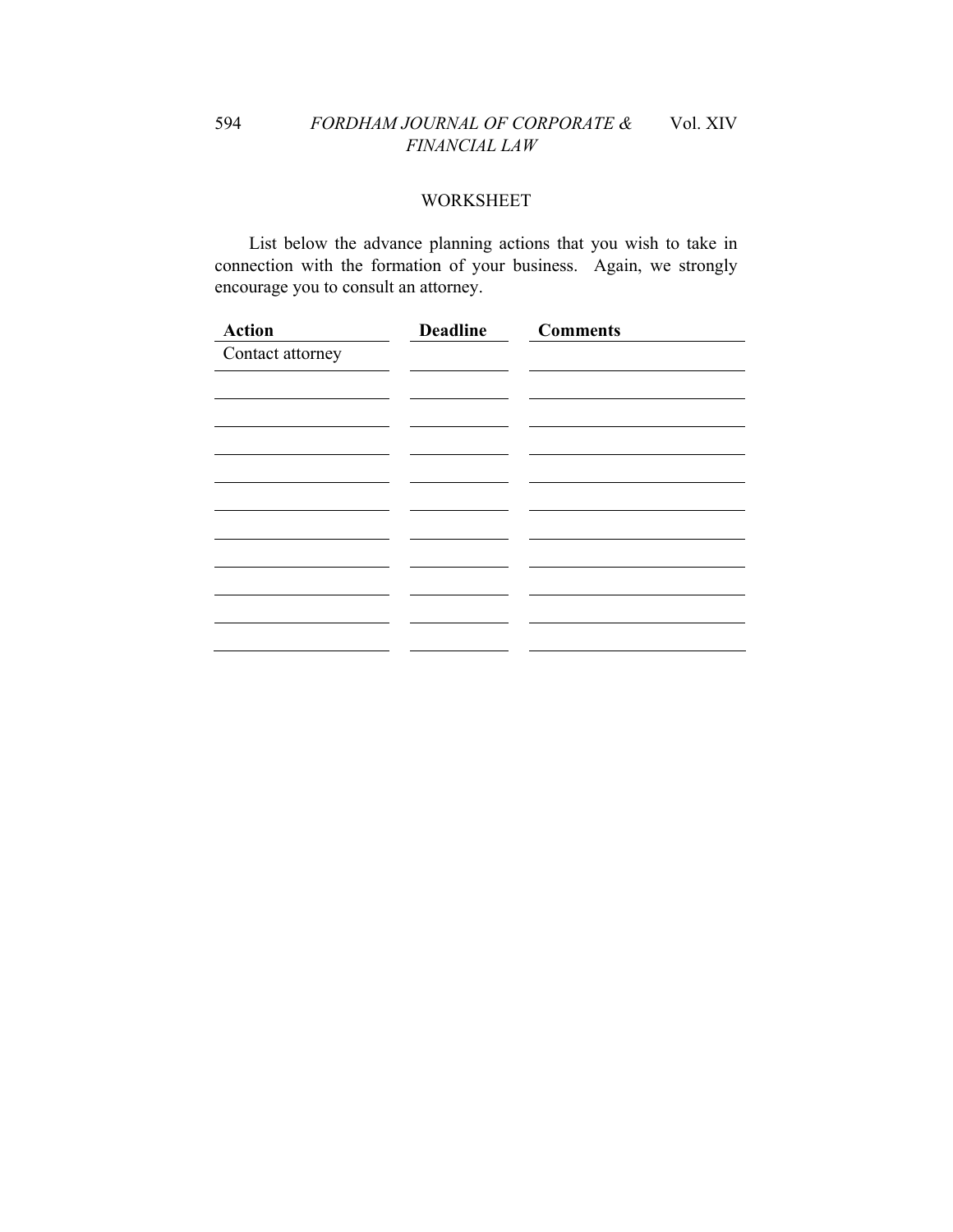# 2009 *EAT YOUR VEGETABLES* 595 *(OR AT LEAST UNDERSTAND WHY YOU SHOULD)*

## APPENDIX B

### Confidential Questionnaire for Prospective Owners of Closely Held Businesses

*The information gathered in this questionnaire is strictly confidential. It*  will be used only for statistical purposes. After we process your *questionnaire, it will be destroyed.*

### **Name of Business:**

### **Your Name:**

#### **Which type of entity are you forming? (check one):**

- □ Corporation
- $\Box$  Limited liability company (LLC)
- □ Partnership
- $\Box$  Limited liability partnership (LLP)
- □ Other (explain)

**How many owners of the business do you expect there will be?** 

 $\mathcal{L}_\text{max}$  , and the set of the set of the set of the set of the set of the set of the set of the set of the set of the set of the set of the set of the set of the set of the set of the set of the set of the set of the

**Please choose which of the following that best describes the anticipated ownership and management characteristics of your business:**

- □ All of the equity owners (e.g., shareholders or LLC members) will be **active** in the business as employees and/or managers
- □ Some of the equity owners (e.g., shareholders or LLC members) will be **active** in the business as employees and/or managers but some of the equity owners will be **passive** (non-active) investors

 $\mathcal{L}_\text{max}$  , and the set of the set of the set of the set of the set of the set of the set of the set of the set of the set of the set of the set of the set of the set of the set of the set of the set of the set of the

□ Other (explain)